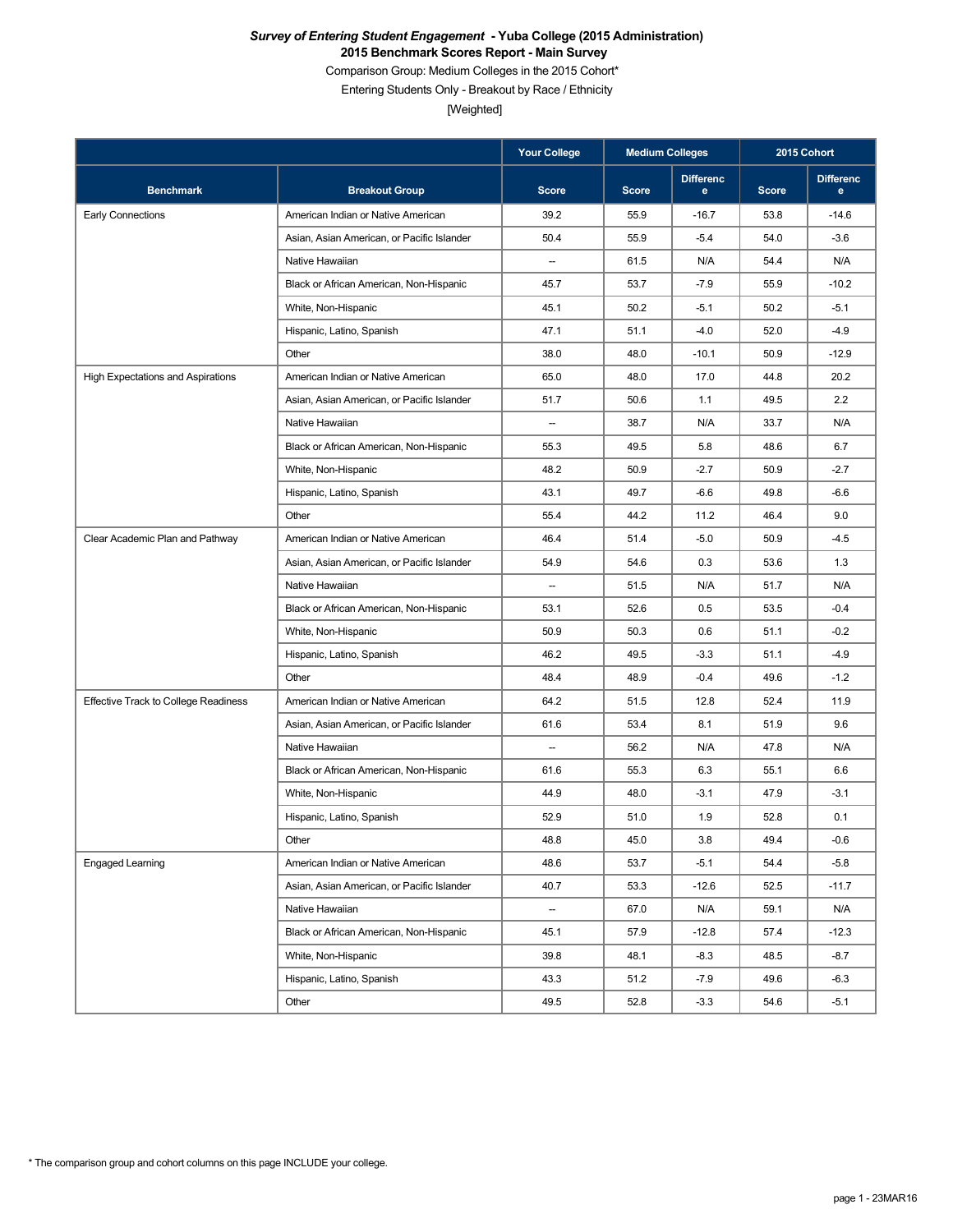### *Survey of Entering Student Engagement* **- Yuba College (2015 Administration) 2015 Benchmark Scores Report - Main Survey**

Comparison Group: Medium Colleges in the 2015 Cohort\*

Entering Students Only - Breakout by Race / Ethnicity

[Weighted]

|                                     |                                            | <b>Your College</b> | <b>Medium Colleges</b> |                       | 2015 Cohort  |                       |
|-------------------------------------|--------------------------------------------|---------------------|------------------------|-----------------------|--------------|-----------------------|
| <b>Benchmark</b>                    | <b>Breakout Group</b>                      | <b>Score</b>        | <b>Score</b>           | <b>Differenc</b><br>e | <b>Score</b> | <b>Differenc</b><br>e |
| Academic and Social Support Network | American Indian or Native American         | 76.5                | 52.6                   | 24.0                  | 48.2         | 28.4                  |
|                                     | Asian, Asian American, or Pacific Islander | 49.2                | 53.3                   | $-4.1$                | 49.9         | $-0.7$                |
|                                     | Native Hawaiian                            | $-$                 | 45.9                   | N/A                   | 39.2         | N/A                   |
|                                     | Black or African American, Non-Hispanic    | 48.1                | 52.0                   | $-3.9$                | 51.3         | $-3.2$                |
|                                     | White, Non-Hispanic                        | 43.4                | 51.2                   | $-7.8$                | 51.2         | $-7.7$                |
|                                     | Hispanic, Latino, Spanish                  | 40.5                | 50.1                   | $-9.7$                | 49.9         | $-9.4$                |
|                                     | Other                                      | 43.4                | 43.9                   | $-0.5$                | 46.8         | $-3.4$                |

\* The comparison group and cohort columns on this page INCLUDE your college.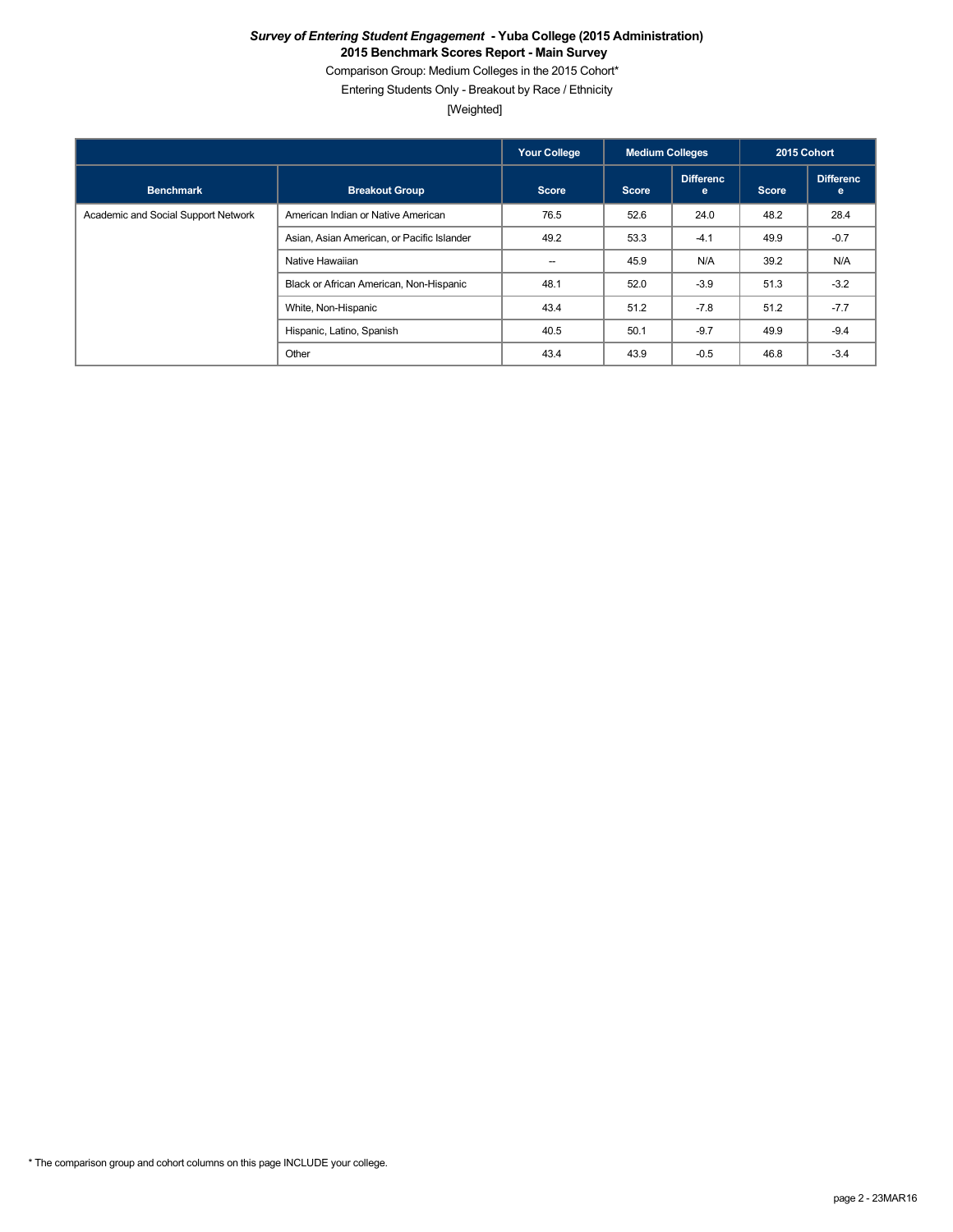*Survey of Entering Student Engagement* **Yuba College (2015 Administration) 2015 Benchmark Bar Chart - Main Survey** Comparison Group: Medium Colleges in the 2015 Cohort\* Entering Students Only - Breakout by Race / Ethnicity [Weighted] Early Connections (EARLYCON) Asian, Asian Native Hawaiian Black or White, Non-Hispanic Hispanic, Latino,



\* The comparison group and cohort bars on this page INCLUDE your college.

 80.0 100.0

23MAR16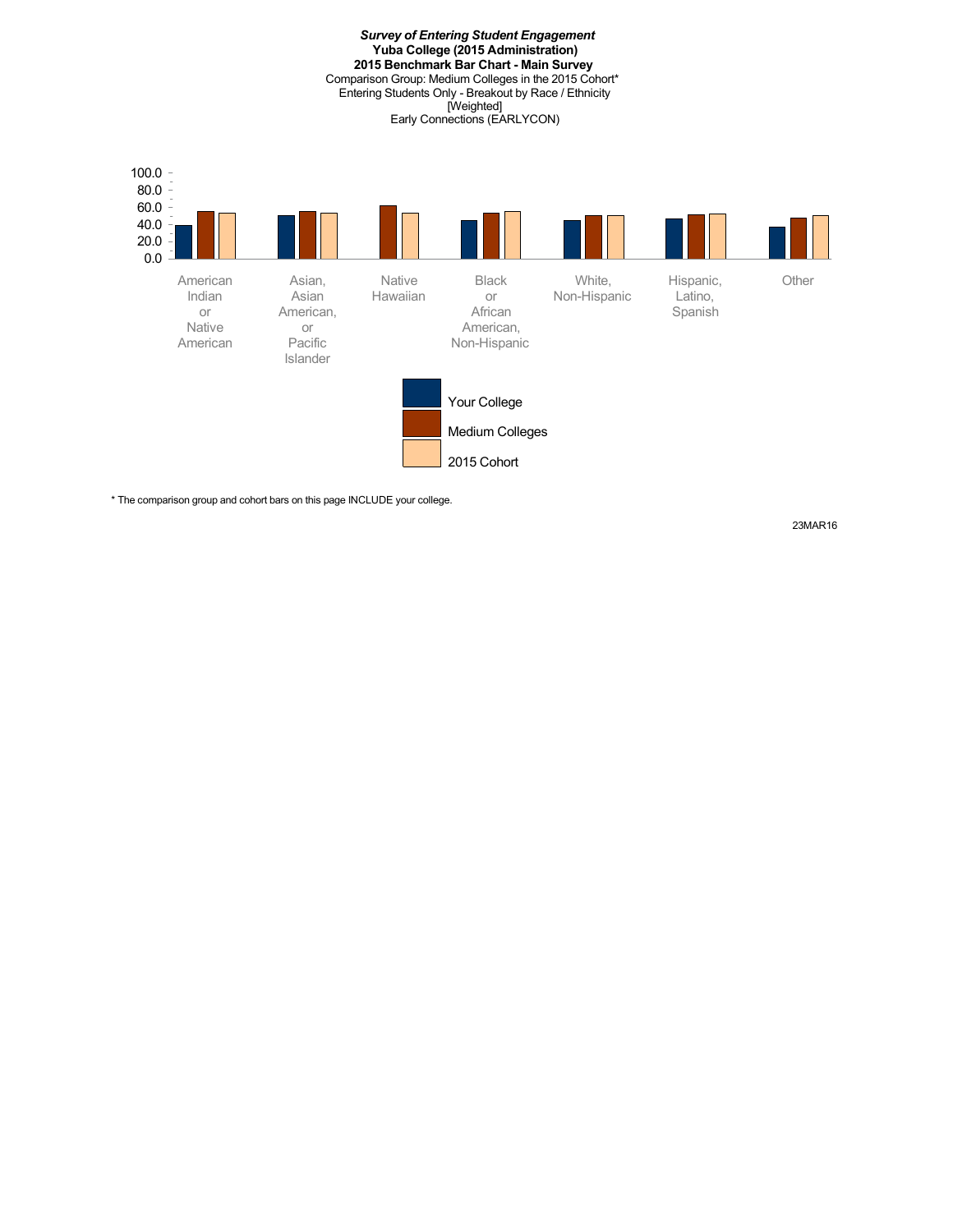#### *Survey of Entering Student Engagement* **- Yuba College (2015 Administration) 2015 Benchmark Means Report - Main Survey**

Comparison Group: Medium Colleges in the 2015 Cohort\*

Entering Students Only - Breakout by Race / Ethnicity

[Weighted]

|                                                                                 |                 |                                                                                                                                                                      | Your<br>College          | <b>Medium Colleges</b> |                         | 2015 Cohort |                         |
|---------------------------------------------------------------------------------|-----------------|----------------------------------------------------------------------------------------------------------------------------------------------------------------------|--------------------------|------------------------|-------------------------|-------------|-------------------------|
| Item                                                                            | <b>Variable</b> | <b>Breakout Group</b>                                                                                                                                                | <b>Mean</b>              | <b>Mean</b>            | <b>Effect</b><br>Size** | <b>Mean</b> | <b>Effect</b><br>Size** |
|                                                                                 |                 | Item 18: Think about your experiences from the time of your decision to attend this college through the end of the first three weeks of your first semester/quarter. |                          |                        |                         |             |                         |
| 1 = Strongly disagree, 2 = Disagree, 3 = Neutral, 4 = Agree, 5 = Strongly agree |                 |                                                                                                                                                                      |                          |                        |                         |             |                         |
| 18a. The very first time I came<br>to this college I felt welcome               | <b>WELCOME</b>  | American Indian or Native American                                                                                                                                   | 3.67                     | 4.06                   |                         | 4.03        |                         |
| [EARLYCON]                                                                      |                 | Asian, Asian American, or Pacific Islander                                                                                                                           | 3.85                     | 3.94                   |                         | 3.87        |                         |
|                                                                                 |                 | Native Hawaiian                                                                                                                                                      | $\overline{\phantom{a}}$ | 4.15                   |                         | 3.99        |                         |
|                                                                                 |                 | Black or African American, Non-Hispanic                                                                                                                              | 3.40                     | 4.10                   |                         | 4.06        |                         |
|                                                                                 |                 | White, Non-Hispanic                                                                                                                                                  | 3.74                     | 4.05                   | $-0.42**$               | 4.04        | $-0.40**$               |
|                                                                                 |                 | Hispanic, Latino, Spanish                                                                                                                                            | 3.63                     | 4.00                   | $-0.43**$               | 3.99        | $-0.44**$               |
|                                                                                 |                 | Other                                                                                                                                                                | 3.74                     | 3.86                   |                         | 3.89        |                         |
| 18i. The college provided me<br>with adequate information about                 | <b>FAINFO</b>   | American Indian or Native American                                                                                                                                   | 4.00                     | 3.58                   |                         | 3.54        |                         |
| financial assistance<br>(scholarships, grants, loans,                           |                 | Asian, Asian American, or Pacific Islander                                                                                                                           | 3.88                     | 3.42                   |                         | 3.36        |                         |
| etc.) [EARLYCON]                                                                |                 | Native Hawaiian                                                                                                                                                      | $\overline{\phantom{a}}$ | 3.43                   |                         | 3.41        |                         |
|                                                                                 |                 | Black or African American, Non-Hispanic                                                                                                                              | 3.92                     | 3.67                   |                         | 3.64        |                         |
|                                                                                 |                 | White, Non-Hispanic                                                                                                                                                  | 3.43                     | 3.48                   |                         | 3.47        |                         |
|                                                                                 |                 | Hispanic, Latino, Spanish                                                                                                                                            | 3.19                     | 3.36                   |                         | 3.39        |                         |
|                                                                                 |                 | Other                                                                                                                                                                | 3.11                     | 3.34                   |                         | 3.36        |                         |
| 18j. A college staff member<br>helped me determine whether I                    | <b>QUALFA</b>   | American Indian or Native American                                                                                                                                   | 2.33                     | 3.27                   |                         | 3.18        |                         |
| qualified for financial assistance<br>[EARLYCON]                                |                 | Asian, Asian American, or Pacific Islander                                                                                                                           | 3.59                     | 3.09                   |                         | 3.05        |                         |
|                                                                                 |                 | Native Hawaiian                                                                                                                                                      | Ξ.                       | 3.33                   |                         | 3.24        |                         |
|                                                                                 |                 | Black or African American, Non-Hispanic                                                                                                                              | 3.00                     | 3.39                   |                         | 3.28        |                         |
|                                                                                 |                 | White, Non-Hispanic                                                                                                                                                  | 3.28                     | 3.03                   |                         | 3.02        |                         |
|                                                                                 |                 | Hispanic, Latino, Spanish                                                                                                                                            | 3.26                     | 3.05                   |                         | 3.02        |                         |
|                                                                                 |                 | Other                                                                                                                                                                | 2.74                     | 3.00                   |                         | 3.00        |                         |
|                                                                                 |                 | One or more items in this benchmark are not suited to means calculations. Please see the Frequency Distribution that follows for these items.                        |                          |                        |                         |             |                         |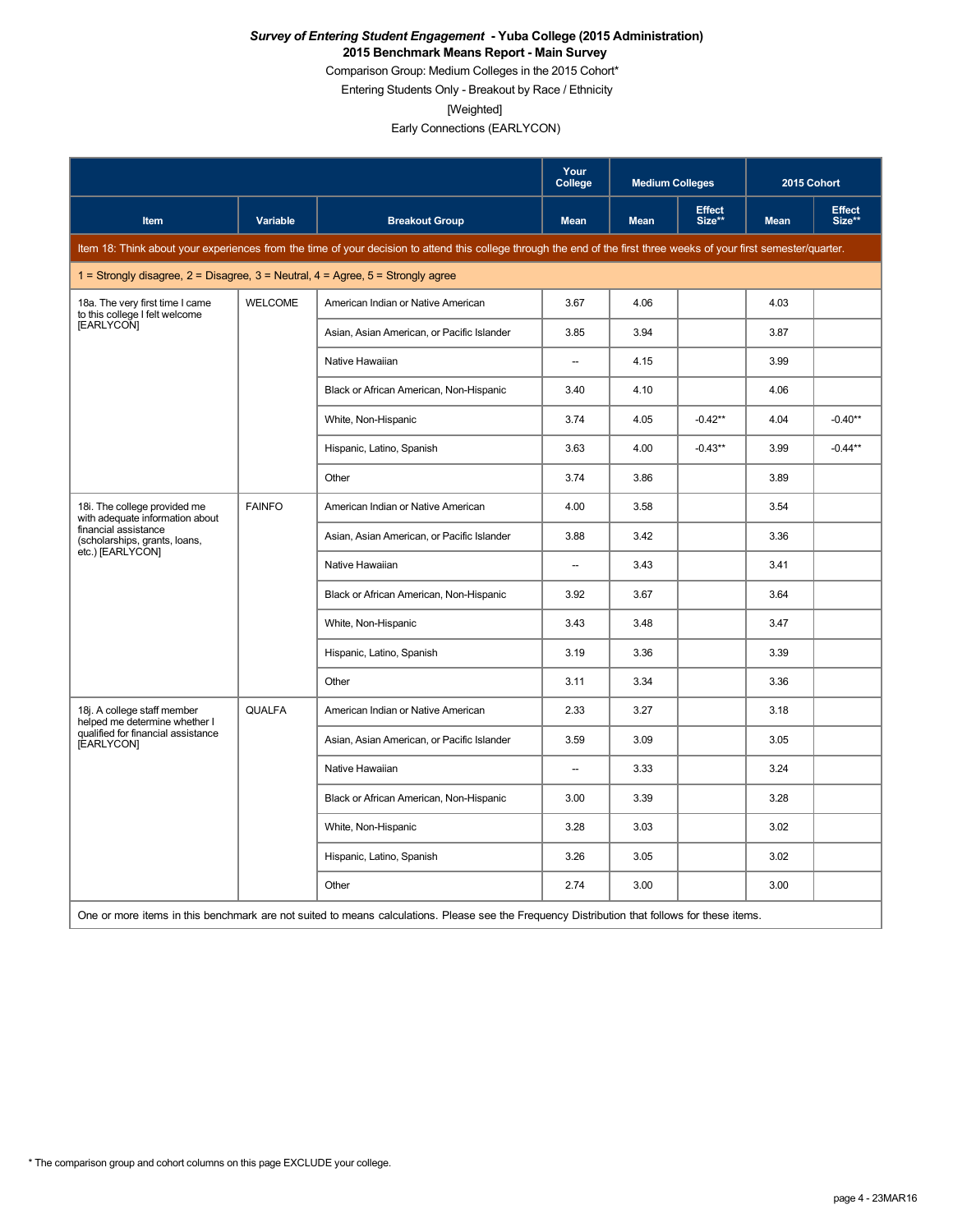### *Survey of Entering Student Engagement* **- Yuba College (2015 Administration) 2015 Benchmark Means Report - Main Survey**

Comparison Group: Medium Colleges in the 2015 Cohort\*

Entering Students Only - Breakout by Race / Ethnicity

[Weighted]

|                                                                                         |                 |                                                                                                                                                                      | Your<br>College | <b>Medium Colleges</b> |                         | 2015 Cohort |                         |
|-----------------------------------------------------------------------------------------|-----------------|----------------------------------------------------------------------------------------------------------------------------------------------------------------------|-----------------|------------------------|-------------------------|-------------|-------------------------|
| <b>Item</b>                                                                             | Variable        | <b>Breakout Group</b>                                                                                                                                                | <b>Mean</b>     | <b>Mean</b>            | <b>Effect</b><br>Size** | <b>Mean</b> | <b>Effect</b><br>Size** |
|                                                                                         |                 | Item 18: Think about your experiences from the time of your decision to attend this college through the end of the first three weeks of your first semester/quarter. |                 |                        |                         |             |                         |
| 1 = Strongly disagree, $2$ = Disagree, $3$ = Neutral, $4$ = Agree, $5$ = Strongly agree |                 |                                                                                                                                                                      |                 |                        |                         |             |                         |
| 18p. At least one college staff<br>member (other than an                                | <b>CSTAFNAM</b> | American Indian or Native American                                                                                                                                   | 2.00            | 3.48                   |                         | 3.42        |                         |
| instructor) learned my name<br>[EARLYCON]                                               |                 | Asian, Asian American, or Pacific Islander                                                                                                                           | 3.28            | 3.43                   |                         | 3.37        |                         |
|                                                                                         |                 | Native Hawaiian                                                                                                                                                      | --              | 3.60                   |                         | 3.22        |                         |
|                                                                                         |                 | Black or African American, Non-Hispanic                                                                                                                              | 3.76            | 3.45                   |                         | 3.41        |                         |
|                                                                                         |                 | White, Non-Hispanic                                                                                                                                                  | 3.16            | 3.24                   |                         | 3.26        |                         |
|                                                                                         |                 | Hispanic, Latino, Spanish                                                                                                                                            | 3.25            | 3.33                   |                         | 3.23        |                         |
|                                                                                         |                 | Other                                                                                                                                                                | 3.11            | 3.22                   |                         | 3.28        |                         |
|                                                                                         |                 | One or more items in this benchmark are not suited to means calculations. Please see the Frequency Distribution that follows for these items.                        |                 |                        |                         |             |                         |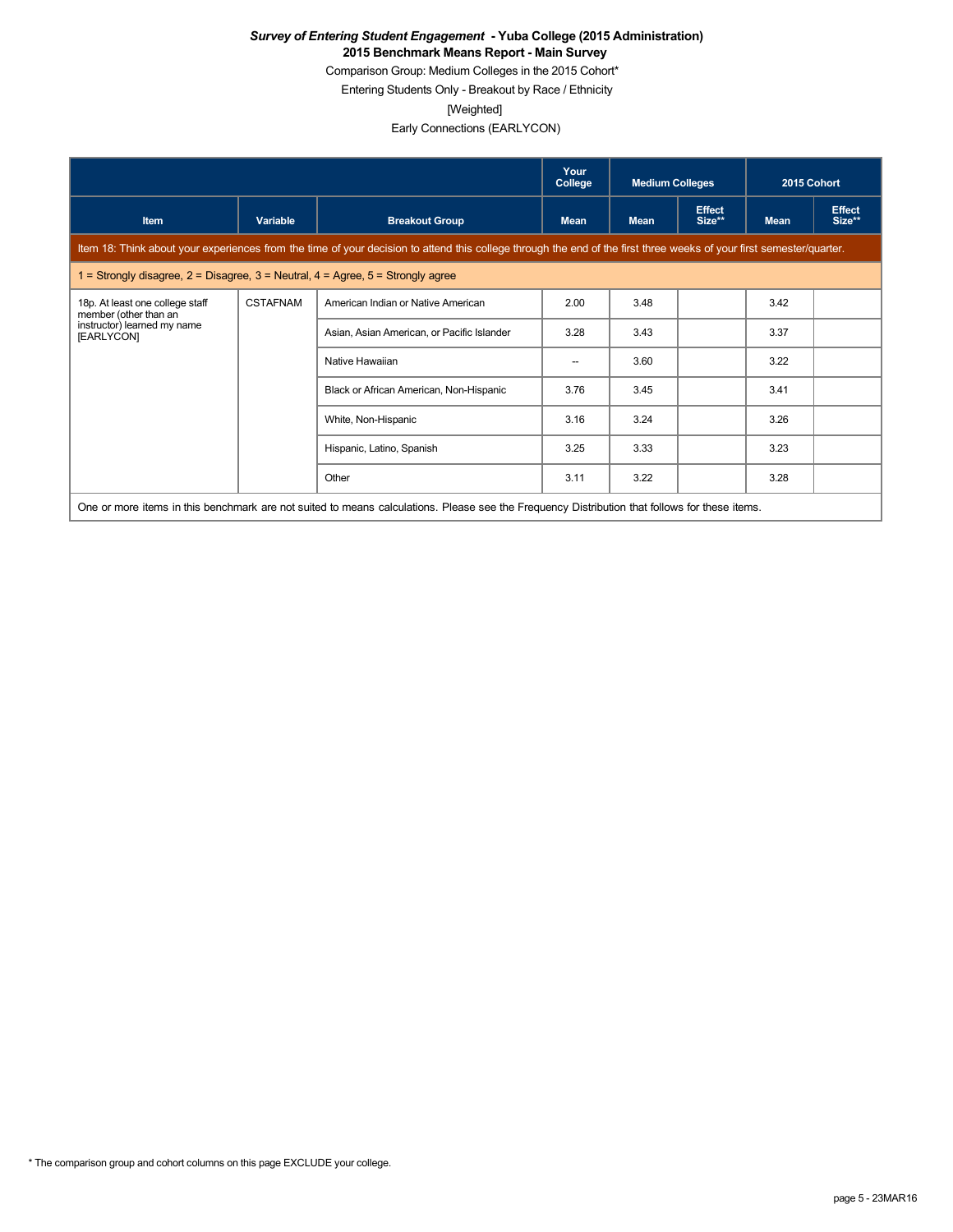**2015 Benchmark Frequency Distributions - Main Survey** Comparison Group: Medium Colleges in the 2015 Cohort\*

Entering Students Only - Breakout by Race / Ethnicity: American Indian or Native American Students

[Weighted]

|                                                                                      |                 |                                                                                                                                                                      | <b>Your College</b> |                | <b>Medium Colleges</b> |         | 2015 Cohort |                |
|--------------------------------------------------------------------------------------|-----------------|----------------------------------------------------------------------------------------------------------------------------------------------------------------------|---------------------|----------------|------------------------|---------|-------------|----------------|
| Item                                                                                 | Variable        | <b>Responses</b>                                                                                                                                                     | Count               | <b>Percent</b> | Count                  | Percent | Count       | <b>Percent</b> |
|                                                                                      |                 | Item 18: Think about your experiences from the time of your decision to attend this college through the end of the first three weeks of your first semester/quarter. |                     |                |                        |         |             |                |
| 18a. The very first time I came to this<br>college I felt welcome [EARLYCON]         | <b>WELCOME</b>  | Strongly disagree                                                                                                                                                    | 0                   | N/A            | $\overline{4}$         | 1.3     | 23          | 1.2            |
|                                                                                      |                 | <b>Disagree</b>                                                                                                                                                      | 0                   | N/A            | $\overline{7}$         | 2.2     | 34          | 1.7            |
|                                                                                      |                 | Neutral                                                                                                                                                              | $\mathbf{1}$        | 66.7           | 68                     | 19.7    | 426         | 21.7           |
|                                                                                      |                 | Agree                                                                                                                                                                | 0                   | N/A            | 148                    | 42.8    | 849         | 43.3           |
|                                                                                      |                 | Strongly agree                                                                                                                                                       | $\mathbf{1}$        | 33.3           | 117                    | 34.0    | 629         | 32.1           |
|                                                                                      |                 | <b>Total</b>                                                                                                                                                         | $\overline{c}$      | 100.0          | 345                    | 100.0   | 1,961       | 100.0          |
| 18i. The college provided me with adequate<br>information about financial assistance | <b>FAINFO</b>   | Strongly disagree                                                                                                                                                    | 0                   | N/A            | 18                     | 5.3     | 122         | 6.2            |
| (scholarships, grants, loans, etc.)<br>[EARLYCON]                                    |                 | <b>Disagree</b>                                                                                                                                                      | $\pmb{0}$           | N/A            | 44                     | 12.8    | 216         | 11.1           |
|                                                                                      |                 | Neutral                                                                                                                                                              | 0                   | N/A            | 79                     | 22.8    | 511         | 26.1           |
|                                                                                      |                 | Agree                                                                                                                                                                | $\overline{2}$      | 100.0          | 126                    | 36.6    | 691         | 35.3           |
|                                                                                      |                 | Strongly agree                                                                                                                                                       | $\pmb{0}$           | N/A            | 77                     | 22.5    | 414         | 21.2           |
|                                                                                      |                 | <b>Total</b>                                                                                                                                                         | $\overline{2}$      | 100.0          | 344                    | 100.0   | 1,954       | 100.0          |
| 18j. A college staff member helped me<br>determine whether I qualified for financial | <b>QUALFA</b>   | Strongly disagree                                                                                                                                                    | $\pmb{0}$           | N/A            | 27                     | 7.9     | 187         | 9.6            |
| assistance [EARLYCON]                                                                |                 | <b>Disagree</b>                                                                                                                                                      | $\mathbf{1}$        | 66.7           | 64                     | 18.7    | 405         | 20.8           |
|                                                                                      |                 | Neutral                                                                                                                                                              | $\mathbf{1}$        | 33.3           | 98                     | 28.7    | 515         | 26.4           |
|                                                                                      |                 | Agree                                                                                                                                                                | $\mathbf 0$         | N/A            | 95                     | 27.9    | 546         | 28.0           |
|                                                                                      |                 | Strongly agree                                                                                                                                                       | 0                   | N/A            | 57                     | 16.8    | 295         | 15.1           |
|                                                                                      |                 | <b>Total</b>                                                                                                                                                         | $\overline{2}$      | 100.0          | 342                    | 100.0   | 1,948       | 100.0          |
| 18p. At least one college staff member<br>(other than an instructor) learned my name | <b>CSTAFNAM</b> | Strongly disagree                                                                                                                                                    | $\mathbf{1}$        | 33.3           | 42                     | 12.2    | 212         | 10.9           |
| [EARLYCON]                                                                           |                 | <b>Disagree</b>                                                                                                                                                      | $\mathbf{1}$        | 33.3           | 43                     | 12.4    | 328         | 16.8           |
|                                                                                      |                 | Neutral                                                                                                                                                              | $\mathbf{1}$        | 33.3           | 64                     | 18.6    | 349         | 17.8           |
|                                                                                      |                 | Agree                                                                                                                                                                | $\mathbf 0$         | N/A            | 100                    | 28.9    | 565         | 28.9           |
|                                                                                      |                 | Strongly agree                                                                                                                                                       | $\mathbf 0$         | N/A            | 96                     | 27.9    | 501         | 25.6           |
|                                                                                      |                 | <b>Total</b>                                                                                                                                                         | $\overline{2}$      | 100.0          | 345                    | 100.0   | 1,956       | 100.0          |
| Item 23                                                                              |                 |                                                                                                                                                                      |                     |                |                        |         |             |                |
| 23. Was a specific person assigned to you<br>so you could see him/her each time you  | <b>ASNPERS</b>  | Yes                                                                                                                                                                  | $\mathbf{1}$        | 33.3           | 110                    | 32.9    | 593         | 30.9           |
| needed information or assistance?                                                    |                 | No                                                                                                                                                                   | $\mathbf{1}$        | 66.7           | 224                    | 67.1    | 1,323       | 69.1           |
|                                                                                      |                 | <b>Total</b>                                                                                                                                                         | $\overline{2}$      | 100.0          | 333                    | 100.0   | 1,916       | 100.0          |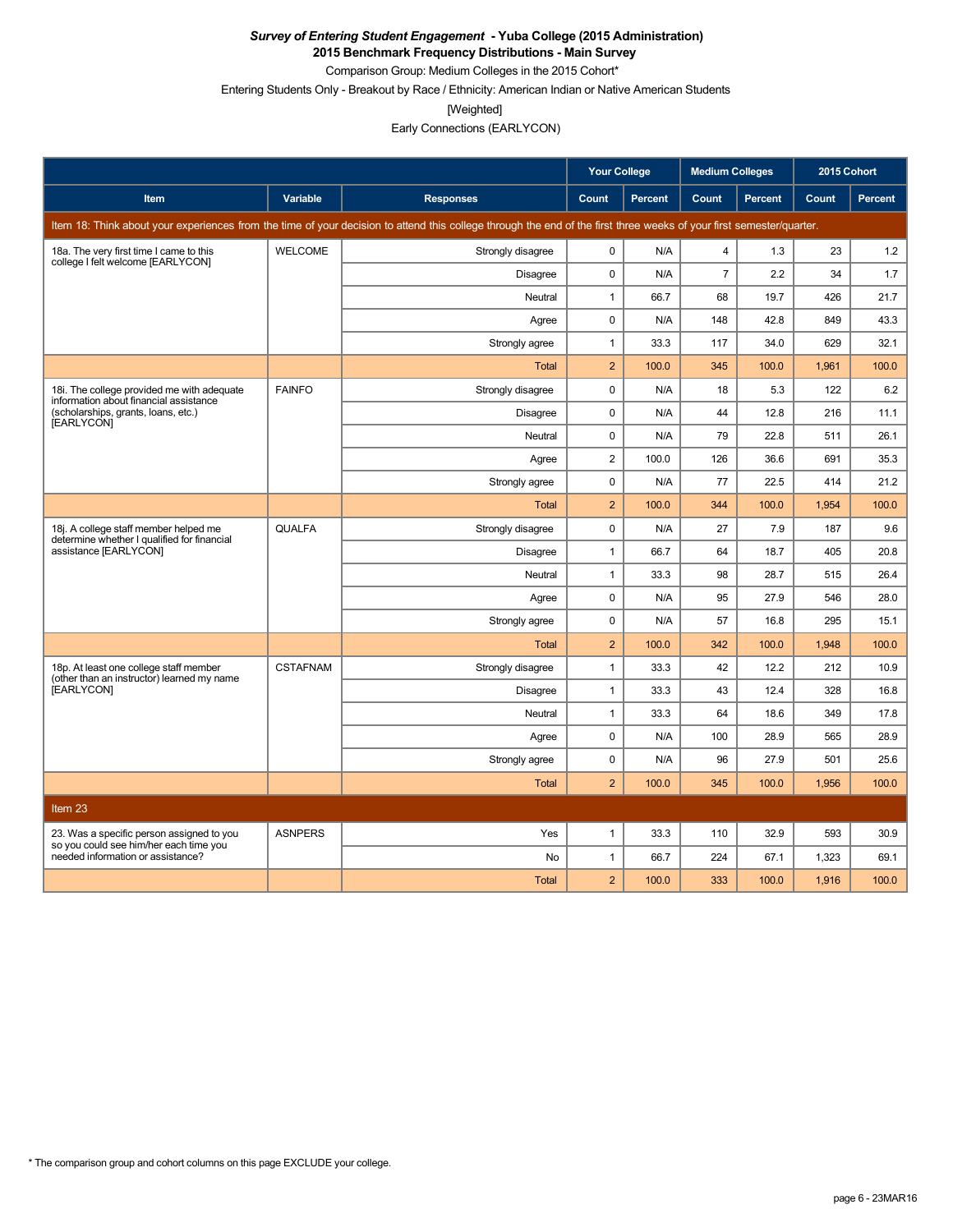**2015 Benchmark Frequency Distributions - Main Survey**

Comparison Group: Medium Colleges in the 2015 Cohort\*

Entering Students Only - Breakout by Race / Ethnicity: Asian, Asian American, or Pacific Islander Students

[Weighted]

|                                                                                      |                 |                                                                                                                                                                      | <b>Your College</b> |                | <b>Medium Colleges</b> |         | 2015 Cohort |                |
|--------------------------------------------------------------------------------------|-----------------|----------------------------------------------------------------------------------------------------------------------------------------------------------------------|---------------------|----------------|------------------------|---------|-------------|----------------|
| Item                                                                                 | Variable        | <b>Responses</b>                                                                                                                                                     | Count               | <b>Percent</b> | Count                  | Percent | Count       | <b>Percent</b> |
|                                                                                      |                 | Item 18: Think about your experiences from the time of your decision to attend this college through the end of the first three weeks of your first semester/quarter. |                     |                |                        |         |             |                |
| 18a. The very first time I came to this<br>college I felt welcome [EARLYCON]         | <b>WELCOME</b>  | Strongly disagree                                                                                                                                                    | $\mathbf 0$         | N/A            | $\overline{4}$         | 0.4     | 39          | 1.1            |
|                                                                                      |                 | <b>Disagree</b>                                                                                                                                                      | $\overline{2}$      | 6.9            | 19                     | 2.3     | 80          | 2.1            |
|                                                                                      |                 | <b>Neutral</b>                                                                                                                                                       | $\overline{7}$      | 22.2           | 223                    | 27.5    | 1.095       | 29.3           |
|                                                                                      |                 | Agree                                                                                                                                                                | 16                  | 50.1           | 344                    | 42.3    | 1,621       | 43.3           |
|                                                                                      |                 | Strongly agree                                                                                                                                                       | $\overline{7}$      | 20.7           | 223                    | 27.5    | 906         | 24.2           |
|                                                                                      |                 | Total                                                                                                                                                                | 32                  | 100.0          | 813                    | 100.0   | 3,742       | 100.0          |
| 18i. The college provided me with adequate<br>information about financial assistance | <b>FAINFO</b>   | Strongly disagree                                                                                                                                                    | 0                   | N/A            | 41                     | 5.1     | 227         | 6.1            |
| (scholarships, grants, loans, etc.)<br>[EARLYCON]                                    |                 | <b>Disagree</b>                                                                                                                                                      | 3                   | 8.7            | 114                    | 14.2    | 556         | 14.9           |
|                                                                                      |                 | Neutral                                                                                                                                                              | 5                   | 15.4           | 256                    | 31.7    | 1,188       | 31.9           |
|                                                                                      |                 | Agree                                                                                                                                                                | 17                  | 55.2           | 253                    | 31.4    | 1.160       | 31.1           |
|                                                                                      |                 | Strongly agree                                                                                                                                                       | $\overline{7}$      | 20.7           | 142                    | 17.5    | 596         | 16.0           |
|                                                                                      |                 | <b>Total</b>                                                                                                                                                         | 32                  | 100.0          | 807                    | 100.0   | 3,728       | 100.0          |
| 18j. A college staff member helped me<br>determine whether I qualified for financial | <b>QUALFA</b>   | Strongly disagree                                                                                                                                                    | $\mathbf 0$         | N/A            | 77                     | 9.5     | 352         | 9.5            |
| assistance [EARLYCON]                                                                |                 | <b>Disagree</b>                                                                                                                                                      | $\overline{2}$      | 5.1            | 183                    | 22.6    | 876         | 23.5           |
|                                                                                      |                 | Neutral                                                                                                                                                              | 14                  | 44.9           | 257                    | 31.8    | 1,204       | 32.4           |
|                                                                                      |                 | Agree                                                                                                                                                                | 11                  | 36.2           | 178                    | 22.0    | 806         | 21.7           |
|                                                                                      |                 | Strongly agree                                                                                                                                                       | $\overline{4}$      | 13.8           | 114                    | 14.1    | 481         | 12.9           |
|                                                                                      |                 | Total                                                                                                                                                                | 32                  | 100.0          | 808                    | 100.0   | 3,719       | 100.0          |
| 18p. At least one college staff member<br>(other than an instructor) learned my name | <b>CSTAFNAM</b> | Strongly disagree                                                                                                                                                    | 2                   | 5.1            | 85                     | 10.6    | 381         | 10.2           |
| [EARLYCON]                                                                           |                 | <b>Disagree</b>                                                                                                                                                      | $\overline{7}$      | 22.4           | 129                    | 15.9    | 637         | 17.1           |
|                                                                                      |                 | Neutral                                                                                                                                                              | 10                  | 31.0           | 165                    | 20.4    | 832         | 22.3           |
|                                                                                      |                 | Agree                                                                                                                                                                | $\overline{7}$      | 22.4           | 214                    | 26.4    | 978         | 26.2           |
|                                                                                      |                 | Strongly agree                                                                                                                                                       | 6                   | 19.0           | 215                    | 26.7    | 899         | 24.1           |
|                                                                                      |                 | <b>Total</b>                                                                                                                                                         | 32                  | 100.0          | 808                    | 100.0   | 3,727       | 100.0          |
| Item 23                                                                              |                 |                                                                                                                                                                      |                     |                |                        |         |             |                |
| 23. Was a specific person assigned to you<br>so you could see him/her each time you  | <b>ASNPERS</b>  | Yes                                                                                                                                                                  | $\overline{4}$      | 13.8           | 241                    | 30.4    | 1,135       | 31.2           |
| needed information or assistance?                                                    |                 | No                                                                                                                                                                   | 27                  | 86.2           | 553                    | 69.6    | 2,508       | 68.8           |
|                                                                                      |                 | <b>Total</b>                                                                                                                                                         | 32                  | 100.0          | 794                    | 100.0   | 3,642       | 100.0          |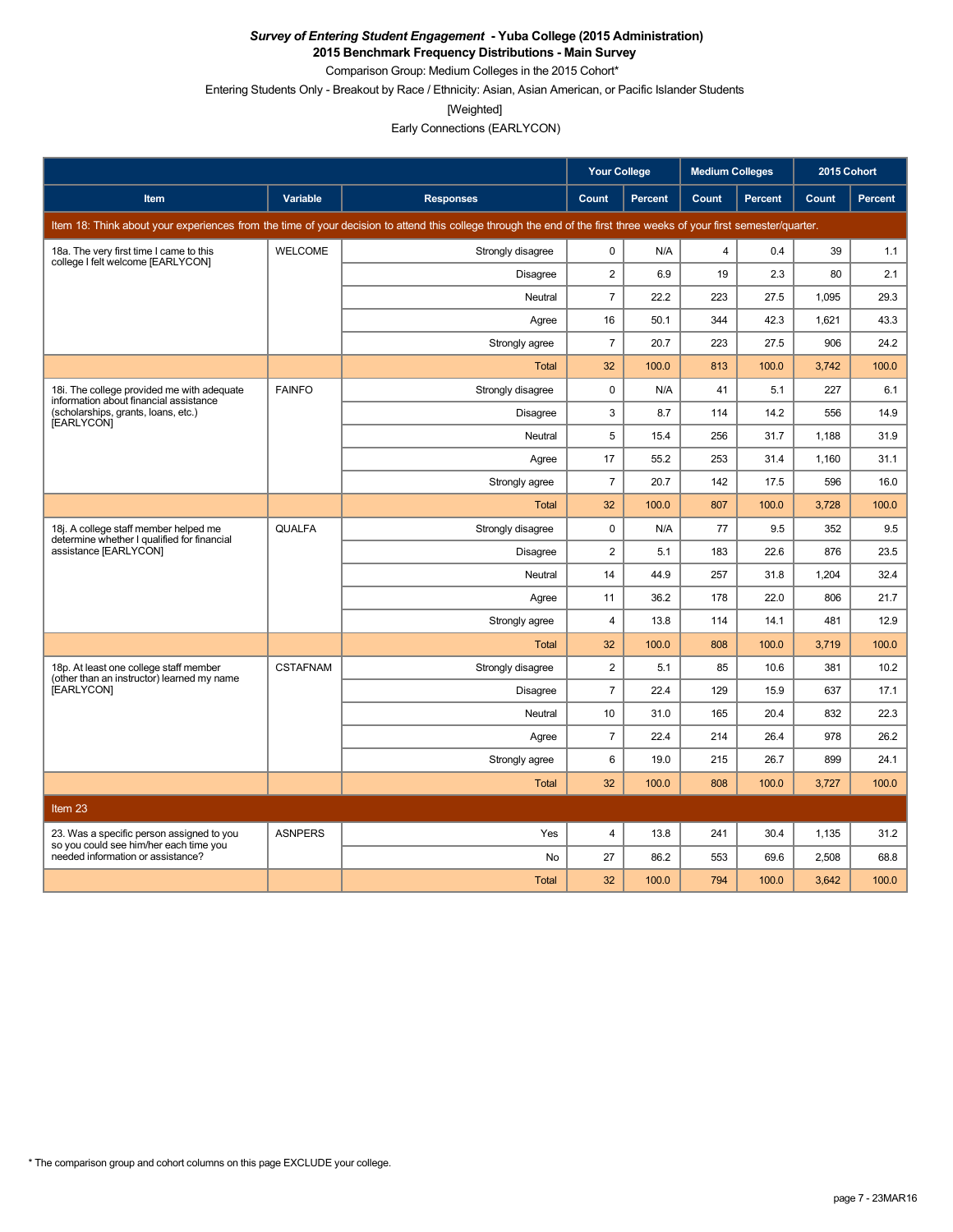**2015 Benchmark Frequency Distributions - Main Survey**

Comparison Group: Medium Colleges in the 2015 Cohort\* Entering Students Only - Breakout by Race / Ethnicity: Native Hawaiian Students

[Weighted]

|                                                                                      |                 |                                                                                                                                                                      | <b>Your College</b> |         | <b>Medium Colleges</b> |         | 2015 Cohort    |                |
|--------------------------------------------------------------------------------------|-----------------|----------------------------------------------------------------------------------------------------------------------------------------------------------------------|---------------------|---------|------------------------|---------|----------------|----------------|
| Item                                                                                 | <b>Variable</b> | <b>Responses</b>                                                                                                                                                     | Count               | Percent | Count                  | Percent | Count          | <b>Percent</b> |
|                                                                                      |                 | Item 18: Think about your experiences from the time of your decision to attend this college through the end of the first three weeks of your first semester/quarter. |                     |         |                        |         |                |                |
| 18a. The very first time I came to this<br>college I felt welcome [EARLYCON]         | <b>WELCOME</b>  | Strongly disagree                                                                                                                                                    | $\mathbf 0$         | N/A     | $\mathbf 0$            | N/A     | $\mathbf{1}$   | 0.8            |
|                                                                                      |                 | Disagree                                                                                                                                                             | $\mathbf 0$         | N/A     | $\mathbf{1}$           | 1.7     | $\overline{7}$ | 4.4            |
|                                                                                      |                 | Neutral                                                                                                                                                              | $\mathbf 0$         | N/A     | $\overline{7}$         | 19.6    | 35             | 21.7           |
|                                                                                      |                 | Agree                                                                                                                                                                | $\mathbf 0$         | N/A     | 14                     | 41.2    | 67             | 41.2           |
|                                                                                      |                 | Strongly agree                                                                                                                                                       | $\mathbf 0$         | N/A     | 13                     | 37.6    | 52             | 32.0           |
|                                                                                      |                 | <b>Total</b>                                                                                                                                                         | $\mathbf 0$         | N/A     | 35                     | 100.0   | 162            | 100.0          |
| 18i. The college provided me with adequate<br>information about financial assistance | <b>FAINFO</b>   | Strongly disagree                                                                                                                                                    | 0                   | N/A     | 0                      | N/A     | 14             | 8.5            |
| (scholarships, grants, loans, etc.)<br>[EARLYCON]                                    |                 | <b>Disagree</b>                                                                                                                                                      | $\mathbf 0$         | N/A     | 11                     | 32.2    | 20             | 12.7           |
|                                                                                      |                 | Neutral                                                                                                                                                              | $\mathbf 0$         | N/A     | 6                      | 17.0    | 47             | 29.0           |
|                                                                                      |                 | Agree                                                                                                                                                                | $\mathbf 0$         | N/A     | 9                      | 26.2    | 46             | 28.8           |
|                                                                                      |                 | Strongly agree                                                                                                                                                       | $\mathbf 0$         | N/A     | 9                      | 24.5    | 34             | 21.0           |
|                                                                                      |                 | <b>Total</b>                                                                                                                                                         | $\mathbf{0}$        | N/A     | 35                     | 100.0   | 161            | 100.0          |
| 18j. A college staff member helped me<br>determine whether I qualified for financial | <b>QUALFA</b>   | Strongly disagree                                                                                                                                                    | $\mathbf 0$         | N/A     | $\overline{2}$         | 4.5     | 17             | 10.3           |
| assistance [EARLYCON]                                                                |                 | <b>Disagree</b>                                                                                                                                                      | $\pmb{0}$           | N/A     | $\overline{7}$         | 20.0    | 27             | 16.4           |
|                                                                                      |                 | Neutral                                                                                                                                                              | $\mathbf 0$         | N/A     | 12                     | 34.2    | 46             | 28.7           |
|                                                                                      |                 | Agree                                                                                                                                                                | $\mathbf 0$         | N/A     | $\overline{7}$         | 21.2    | 45             | 27.9           |
|                                                                                      |                 | Strongly agree                                                                                                                                                       | $\mathbf 0$         | N/A     | $\overline{7}$         | 20.2    | 27             | 16.7           |
|                                                                                      |                 | <b>Total</b>                                                                                                                                                         | $\mathbf{0}$        | N/A     | 34                     | 100.0   | 162            | 100.0          |
| 18p. At least one college staff member<br>(other than an instructor) learned my name | <b>CSTAFNAM</b> | Strongly disagree                                                                                                                                                    | $\pmb{0}$           | N/A     | 0                      | N/A     | 23             | 13.8           |
| [EARLYCON]                                                                           |                 | <b>Disagree</b>                                                                                                                                                      | $\mathbf 0$         | N/A     | $\overline{7}$         | 21.4    | 24             | 15.0           |
|                                                                                      |                 | Neutral                                                                                                                                                              | 0                   | N/A     | 6                      | 17.5    | 42             | 25.8           |
|                                                                                      |                 | Agree                                                                                                                                                                | $\mathbf 0$         | N/A     | 14                     | 40.6    | 43             | 26.0           |
|                                                                                      |                 | Strongly agree                                                                                                                                                       | 0                   | N/A     | $\overline{7}$         | 20.5    | 32             | 19.4           |
|                                                                                      |                 | <b>Total</b>                                                                                                                                                         | $\mathbf{0}$        | N/A     | 35                     | 100.0   | 163            | 100.0          |
| Item 23                                                                              |                 |                                                                                                                                                                      |                     |         |                        |         |                |                |
| 23. Was a specific person assigned to you                                            | <b>ASNPERS</b>  | Yes                                                                                                                                                                  | $\mathbf 0$         | N/A     | 8                      | 26.2    | 37             | 27.5           |
| so you could see him/her each time you<br>needed information or assistance?          |                 | <b>No</b>                                                                                                                                                            | $\mathbf 0$         | N/A     | 23                     | 73.8    | 98             | 72.5           |
|                                                                                      |                 | <b>Total</b>                                                                                                                                                         | $\mathbf{0}$        | N/A     | 31                     | 100.0   | 135            | 100.0          |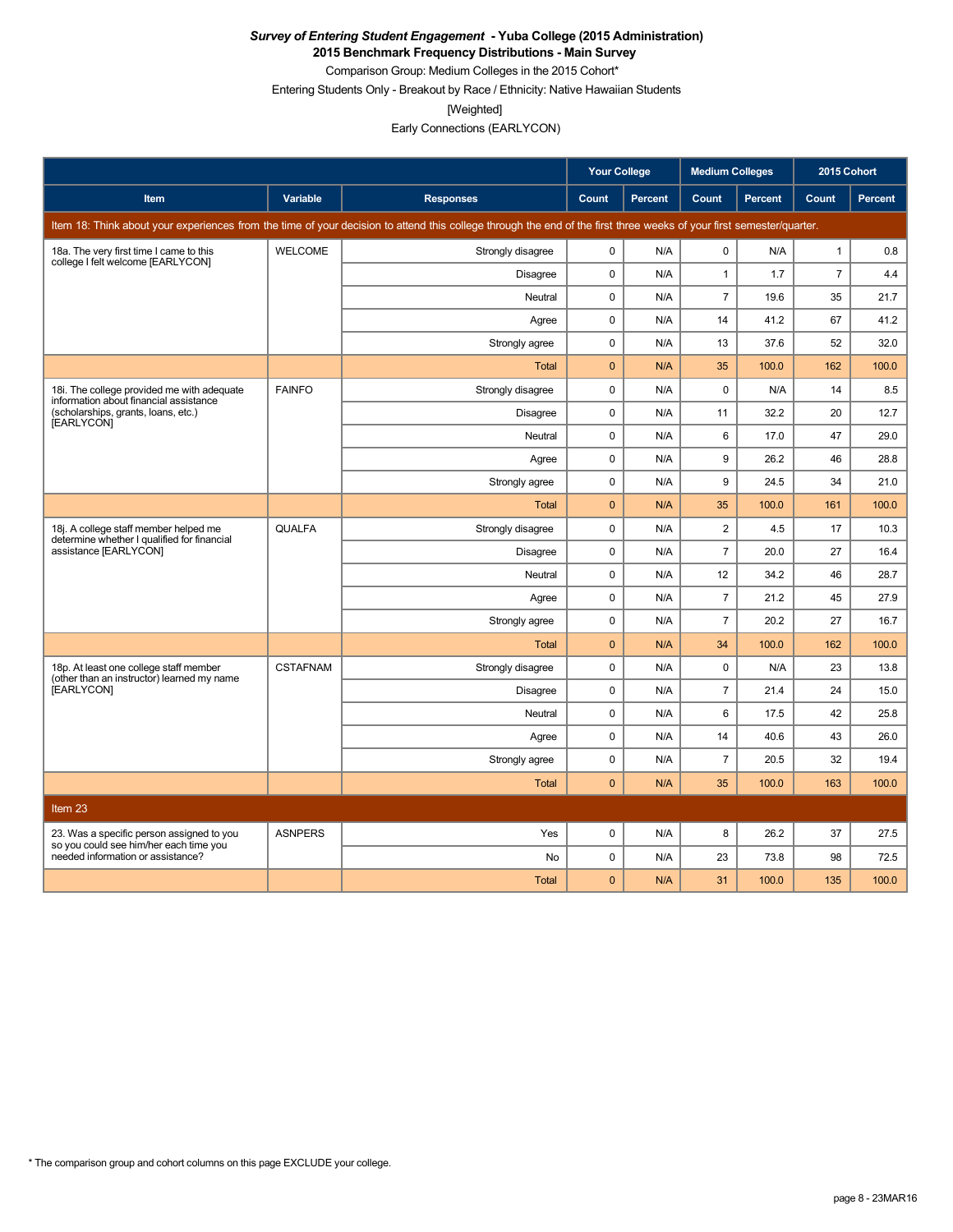**2015 Benchmark Frequency Distributions - Main Survey**

Comparison Group: Medium Colleges in the 2015 Cohort\*

Entering Students Only - Breakout by Race / Ethnicity: Black or African American, Non-Hispanic Students

[Weighted]

|                                                                                      |                 |                                                                                                                                                                      | <b>Your College</b> |                | <b>Medium Colleges</b> |         | 2015 Cohort |                |
|--------------------------------------------------------------------------------------|-----------------|----------------------------------------------------------------------------------------------------------------------------------------------------------------------|---------------------|----------------|------------------------|---------|-------------|----------------|
| Item                                                                                 | Variable        | <b>Responses</b>                                                                                                                                                     | Count               | <b>Percent</b> | Count                  | Percent | Count       | <b>Percent</b> |
|                                                                                      |                 | Item 18: Think about your experiences from the time of your decision to attend this college through the end of the first three weeks of your first semester/quarter. |                     |                |                        |         |             |                |
| 18a. The very first time I came to this<br>college I felt welcome [EARLYCON]         | <b>WELCOME</b>  | Strongly disagree                                                                                                                                                    | $\overline{2}$      | 16.1           | 23                     | 0.9     | 120         | 0.9            |
|                                                                                      |                 | <b>Disagree</b>                                                                                                                                                      | $\mathbf 0$         | N/A            | 40                     | 1.6     | 274         | 2.1            |
|                                                                                      |                 | <b>Neutral</b>                                                                                                                                                       | $\overline{2}$      | 15.8           | 491                    | 19.0    | 2.846       | 21.5           |
|                                                                                      |                 | Agree                                                                                                                                                                | 9                   | 64.1           | 1,113                  | 43.2    | 5,479       | 41.4           |
|                                                                                      |                 | Strongly agree                                                                                                                                                       | $\mathbf{1}$        | 4.0            | 910                    | 35.3    | 4,518       | 34.1           |
|                                                                                      |                 | Total                                                                                                                                                                | 14                  | 100.0          | 2,577                  | 100.0   | 13,238      | 100.0          |
| 18i. The college provided me with adequate<br>information about financial assistance | <b>FAINFO</b>   | Strongly disagree                                                                                                                                                    | $\overline{2}$      | 16.1           | 138                    | 5.4     | 721         | 5.5            |
| (scholarships, grants, loans, etc.)<br>[EARLYCON]                                    |                 | <b>Disagree</b>                                                                                                                                                      | $\mathbf 0$         | N/A            | 283                    | 11.0    | 1,582       | 12.0           |
|                                                                                      |                 | Neutral                                                                                                                                                              | $\mathbf{1}$        | 4.0            | 529                    | 20.6    | 2,817       | 21.3           |
|                                                                                      |                 | Agree                                                                                                                                                                | 5                   | 35.9           | 955                    | 37.2    | 4.683       | 35.5           |
|                                                                                      |                 | Strongly agree                                                                                                                                                       | 6                   | 44.1           | 661                    | 25.7    | 3.396       | 25.7           |
|                                                                                      |                 | <b>Total</b>                                                                                                                                                         | 14                  | 100.0          | 2,567                  | 100.0   | 13,198      | 100.0          |
| 18j. A college staff member helped me<br>determine whether I qualified for financial | <b>QUALFA</b>   | Strongly disagree                                                                                                                                                    | $\overline{c}$      | 16.1           | 207                    | 8.1     | 1,171       | 8.9            |
| assistance [EARLYCON]                                                                |                 | <b>Disagree</b>                                                                                                                                                      | 3                   | 24.0           | 530                    | 20.7    | 2,980       | 22.6           |
|                                                                                      |                 | Neutral                                                                                                                                                              | $\mathbf{1}$        | 7.9            | 467                    | 18.2    | 2.622       | 19.9           |
|                                                                                      |                 | Agree                                                                                                                                                                | $\overline{7}$      | 48.0           | 774                    | 30.2    | 3,706       | 28.2           |
|                                                                                      |                 | Strongly agree                                                                                                                                                       | $\mathbf{1}$        | 4.0            | 582                    | 22.8    | 2,681       | 20.4           |
|                                                                                      |                 | Total                                                                                                                                                                | 14                  | 100.0          | 2,560                  | 100.0   | 13,160      | 100.0          |
| 18p. At least one college staff member<br>(other than an instructor) learned my name | <b>CSTAFNAM</b> | Strongly disagree                                                                                                                                                    | $\overline{2}$      | 16.1           | 241                    | 9.4     | 1,542       | 11.7           |
| [EARLYCON]                                                                           |                 | <b>Disagree</b>                                                                                                                                                      | $\mathbf 0$         | N/A            | 514                    | 20.0    | 2,456       | 18.6           |
|                                                                                      |                 | Neutral                                                                                                                                                              | $\mathbf{1}$        | 4.0            | 360                    | 14.0    | 1,873       | 14.2           |
|                                                                                      |                 | Agree                                                                                                                                                                | $\overline{7}$      | 52.0           | 742                    | 28.9    | 3.631       | 27.5           |
|                                                                                      |                 | Strongly agree                                                                                                                                                       | $\overline{4}$      | 28.0           | 709                    | 27.6    | 3,686       | 28.0           |
|                                                                                      |                 | <b>Total</b>                                                                                                                                                         | 14                  | 100.0          | 2,566                  | 100.0   | 13,188      | 100.0          |
| Item 23                                                                              |                 |                                                                                                                                                                      |                     |                |                        |         |             |                |
| 23. Was a specific person assigned to you                                            | <b>ASNPERS</b>  | Yes                                                                                                                                                                  | $\mathbf{1}$        | 7.9            | 843                    | 33.5    | 4,198       | 32.6           |
| so you could see him/her each time you<br>needed information or assistance?          |                 | No                                                                                                                                                                   | 13                  | 92.1           | 1,672                  | 66.5    | 8,680       | 67.4           |
|                                                                                      |                 | <b>Total</b>                                                                                                                                                         | 14                  | 100.0          | 2,515                  | 100.0   | 12,878      | 100.0          |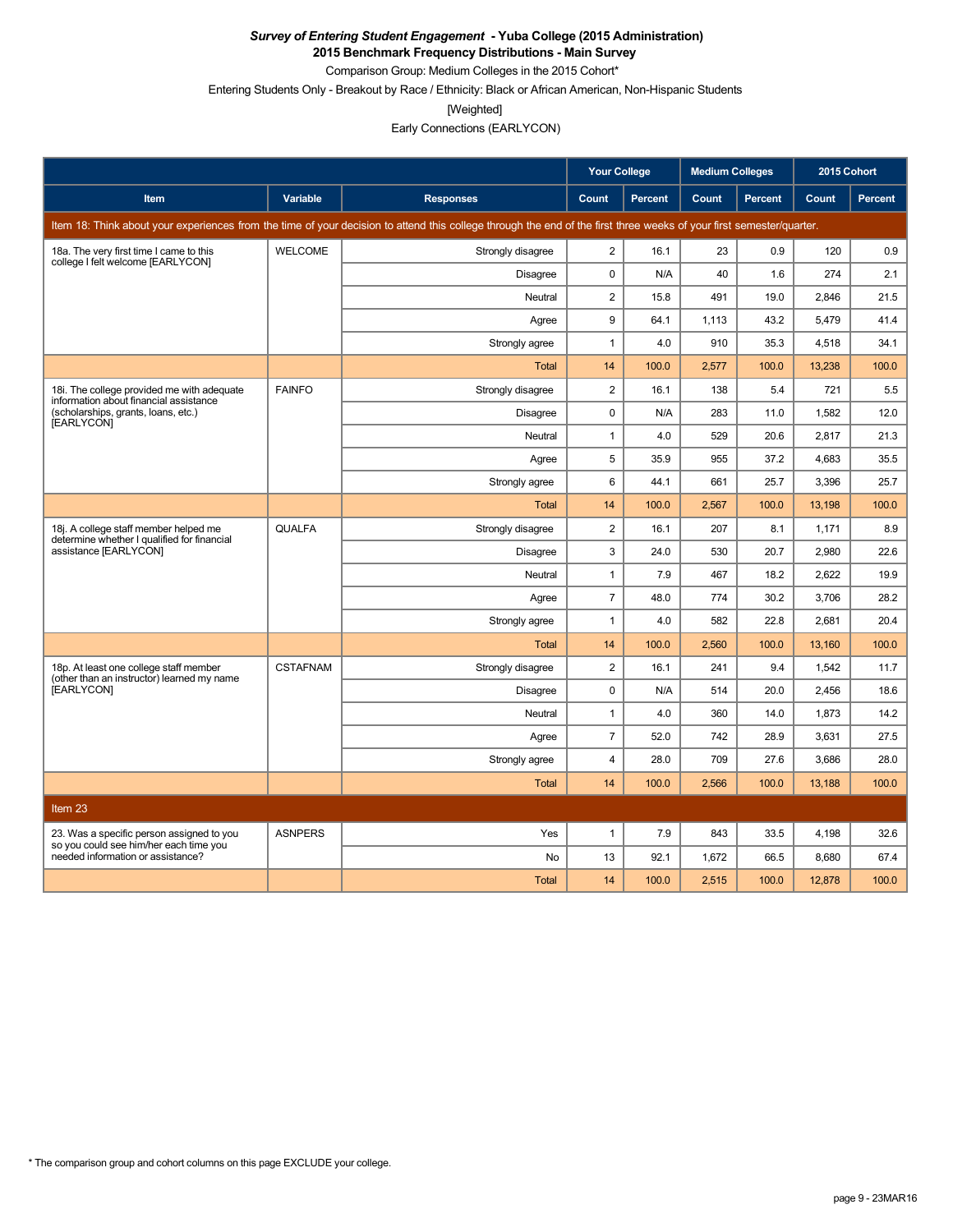**2015 Benchmark Frequency Distributions - Main Survey**

Comparison Group: Medium Colleges in the 2015 Cohort\* Entering Students Only - Breakout by Race / Ethnicity: White, Non-Hispanic Students

[Weighted]

|                                                                                      |                 |                                                                                                                                                                      | <b>Your College</b> |                | <b>Medium Colleges</b> |         | 2015 Cohort |                |
|--------------------------------------------------------------------------------------|-----------------|----------------------------------------------------------------------------------------------------------------------------------------------------------------------|---------------------|----------------|------------------------|---------|-------------|----------------|
| <b>Item</b>                                                                          | <b>Variable</b> | <b>Responses</b>                                                                                                                                                     | Count               | <b>Percent</b> | Count                  | Percent | Count       | <b>Percent</b> |
|                                                                                      |                 | Item 18: Think about your experiences from the time of your decision to attend this college through the end of the first three weeks of your first semester/quarter. |                     |                |                        |         |             |                |
| 18a. The very first time I came to this<br>college I felt welcome [EARLYCON]         | <b>WELCOME</b>  | Strongly disagree                                                                                                                                                    | 0                   | N/A            | 57                     | 0.5     | 250         | 0.5            |
|                                                                                      |                 | Disagree                                                                                                                                                             | $\overline{7}$      | 7.3            | 183                    | 1.5     | 815         | 1.7            |
|                                                                                      |                 | Neutral                                                                                                                                                              | 27                  | 30.1           | 2,455                  | 19.8    | 9.714       | 20.5           |
|                                                                                      |                 | Agree                                                                                                                                                                | 40                  | 43.9           | 6.048                  | 48.8    | 22.645      | 47.8           |
|                                                                                      |                 | Strongly agree                                                                                                                                                       | 17                  | 18.7           | 3.638                  | 29.4    | 13.972      | 29.5           |
|                                                                                      |                 | Total                                                                                                                                                                | 90                  | 100.0          | 12,381                 | 100.0   | 47,395      | 100.0          |
| 18i. The college provided me with adequate<br>information about financial assistance | <b>FAINFO</b>   | Strongly disagree                                                                                                                                                    | 5                   | 5.4            | 675                    | 5.5     | 2,766       | 5.8            |
| (scholarships, grants, loans, etc.)<br>[EARLYCON]                                    |                 | Disagree                                                                                                                                                             | 15                  | 16.3           | 1,716                  | 13.9    | 6,470       | 13.7           |
|                                                                                      |                 | Neutral                                                                                                                                                              | 26                  | 28.9           | 3,329                  | 26.9    | 12,698      | 26.8           |
|                                                                                      |                 | Agree                                                                                                                                                                | 26                  | 28.8           | 4,307                  | 34.9    | 16,403      | 34.6           |
|                                                                                      |                 | Strongly agree                                                                                                                                                       | 19                  | 20.6           | 2,329                  | 18.9    | 9,005       | 19.0           |
|                                                                                      |                 | Total                                                                                                                                                                | 90                  | 100.0          | 12,355                 | 100.0   | 47,343      | 100.0          |
| 18j. A college staff member helped me<br>determine whether I qualified for financial | <b>QUALFA</b>   | Strongly disagree                                                                                                                                                    | $\overline{7}$      | 7.2            | 1,216                  | 9.9     | 4,900       | 10.4           |
| assistance [EARLYCON]                                                                |                 | Disagree                                                                                                                                                             | 21                  | 23.5           | 3,188                  | 25.8    | 12,198      | 25.8           |
|                                                                                      |                 | Neutral                                                                                                                                                              | 20                  | 21.7           | 3,574                  | 29.0    | 13,524      | 28.6           |
|                                                                                      |                 | Agree                                                                                                                                                                | 26                  | 28.9           | 2.718                  | 22.0    | 10,251      | 21.7           |
|                                                                                      |                 | Strongly agree                                                                                                                                                       | 17                  | 18.7           | 1,641                  | 13.3    | 6.397       | 13.5           |
|                                                                                      |                 | Total                                                                                                                                                                | 90                  | 100.0          | 12,338                 | 100.0   | 47,270      | 100.0          |
| 18p. At least one college staff member<br>(other than an instructor) learned my name | <b>CSTAFNAM</b> | Strongly disagree                                                                                                                                                    | 9                   | 10.2           | 1,530                  | 12.4    | 5,915       | 12.5           |
| [EARLYCON]                                                                           |                 | <b>Disagree</b>                                                                                                                                                      | 22                  | 24.0           | 2,706                  | 21.9    | 10,122      | 21.4           |
|                                                                                      |                 | Neutral                                                                                                                                                              | 17                  | 18.7           | 2,227                  | 18.0    | 8,412       | 17.8           |
|                                                                                      |                 | Agree                                                                                                                                                                | 30                  | 33.2           | 2,988                  | 24.2    | 11,595      | 24.5           |
|                                                                                      |                 | Strongly agree                                                                                                                                                       | 13                  | 13.8           | 2,901                  | 23.5    | 11,239      | 23.8           |
|                                                                                      |                 | <b>Total</b>                                                                                                                                                         | 90                  | 100.0          | 12,351                 | 100.0   | 47,282      | 100.0          |
| Item 23                                                                              |                 |                                                                                                                                                                      |                     |                |                        |         |             |                |
| 23. Was a specific person assigned to you                                            | <b>ASNPERS</b>  | Yes                                                                                                                                                                  | 13                  | 14.9           | 4,219                  | 34.5    | 15,072      | 32.2           |
| so you could see him/her each time you<br>needed information or assistance?          |                 | <b>No</b>                                                                                                                                                            | 74                  | 85.1           | 8,014                  | 65.5    | 31,748      | 67.8           |
|                                                                                      |                 | <b>Total</b>                                                                                                                                                         | 87                  | 100.0          | 12.233                 | 100.0   | 46,820      | 100.0          |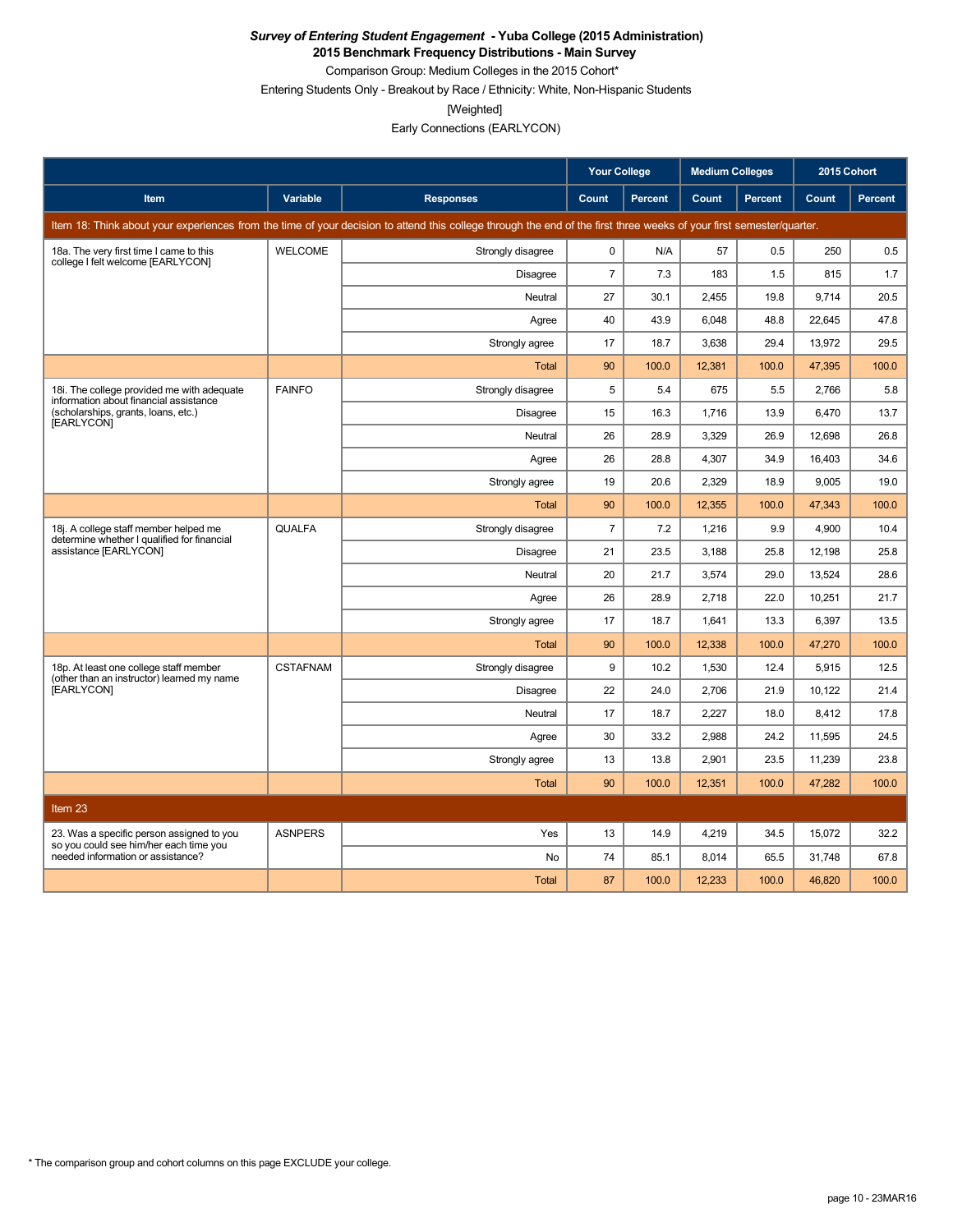**2015 Benchmark Frequency Distributions - Main Survey** Comparison Group: Medium Colleges in the 2015 Cohort\*

Entering Students Only - Breakout by Race / Ethnicity: Hispanic, Latino, Spanish Students

[Weighted]

|                                                                                      |                 |                                                                                                                                                                      | <b>Your College</b> |                | <b>Medium Colleges</b> |         | 2015 Cohort |                |
|--------------------------------------------------------------------------------------|-----------------|----------------------------------------------------------------------------------------------------------------------------------------------------------------------|---------------------|----------------|------------------------|---------|-------------|----------------|
| <b>Item</b>                                                                          | <b>Variable</b> | <b>Responses</b>                                                                                                                                                     | Count               | <b>Percent</b> | Count                  | Percent | Count       | <b>Percent</b> |
|                                                                                      |                 | Item 18: Think about your experiences from the time of your decision to attend this college through the end of the first three weeks of your first semester/quarter. |                     |                |                        |         |             |                |
| 18a. The very first time I came to this<br>college I felt welcome [EARLYCON]         | <b>WELCOME</b>  | Strongly disagree                                                                                                                                                    | $\overline{4}$      | 4.4            | 59                     | 1.6     | 196         | 0.9            |
|                                                                                      |                 | Disagree                                                                                                                                                             | $\overline{7}$      | 6.6            | 74                     | 2.0     | 437         | 2.0            |
|                                                                                      |                 | Neutral                                                                                                                                                              | 30                  | 30.0           | 817                    | 22.2    | 5,314       | 24.1           |
|                                                                                      |                 | Agree                                                                                                                                                                | 40                  | 39.9           | 1,592                  | 43.2    | 9.610       | 43.5           |
|                                                                                      |                 | Strongly agree                                                                                                                                                       | 19                  | 19.1           | 1,143                  | 31.0    | 6,529       | 29.6           |
|                                                                                      |                 | <b>Total</b>                                                                                                                                                         | 100                 | 100.0          | 3,684                  | 100.0   | 22,087      | 100.0          |
| 18i. The college provided me with adequate<br>information about financial assistance | <b>FAINFO</b>   | Strongly disagree                                                                                                                                                    | 11                  | 10.9           | 311                    | 8.5     | 1,684       | 7.6            |
| (scholarships, grants, loans, etc.)<br>[EARLYCON]                                    |                 | Disagree                                                                                                                                                             | 21                  | 20.8           | 564                    | 15.3    | 3,443       | 15.6           |
|                                                                                      |                 | Neutral                                                                                                                                                              | 22                  | 22.3           | 978                    | 26.6    | 5,747       | 26.0           |
|                                                                                      |                 | Agree                                                                                                                                                                | 30                  | 30.1           | 1,139                  | 31.0    | 7,060       | 32.0           |
|                                                                                      |                 | Strongly agree                                                                                                                                                       | 16                  | 15.8           | 685                    | 18.6    | 4,133       | 18.7           |
|                                                                                      |                 | Total                                                                                                                                                                | 100                 | 100.0          | 3,677                  | 100.0   | 22,066      | 100.0          |
| 18j. A college staff member helped me<br>determine whether I qualified for financial | <b>QUALFA</b>   | Strongly disagree                                                                                                                                                    | 11                  | 11.5           | 378                    | 10.3    | 2,503       | 11.4           |
| assistance [EARLYCON]                                                                |                 | Disagree                                                                                                                                                             | 18                  | 18.1           | 999                    | 27.2    | 5,948       | 27.0           |
|                                                                                      |                 | Neutral                                                                                                                                                              | 22                  | 22.5           | 912                    | 24.8    | 5,356       | 24.3           |
|                                                                                      |                 | Agree                                                                                                                                                                | 28                  | 28.5           | 841                    | 22.9    | 5,077       | 23.1           |
|                                                                                      |                 | Strongly agree                                                                                                                                                       | 19                  | 19.2           | 542                    | 14.8    | 3,130       | 14.2           |
|                                                                                      |                 | <b>Total</b>                                                                                                                                                         | 99                  | 100.0          | 3,672                  | 100.0   | 22,014      | 100.0          |
| 18p. At least one college staff member<br>(other than an instructor) learned my name | <b>CSTAFNAM</b> | Strongly disagree                                                                                                                                                    | 14                  | 14.2           | 430                    | 11.7    | 2,815       | 12.8           |
| [EARLYCON]                                                                           |                 | Disagree                                                                                                                                                             | 14                  | 14.2           | 709                    | 19.3    | 4,589       | 20.8           |
|                                                                                      |                 | Neutral                                                                                                                                                              | 21                  | 20.7           | 657                    | 17.9    | 4,195       | 19.0           |
|                                                                                      |                 | Agree                                                                                                                                                                | 34                  | 33.9           | 974                    | 26.5    | 5,484       | 24.9           |
|                                                                                      |                 | Strongly agree                                                                                                                                                       | 17                  | 17.0           | 901                    | 24.5    | 4,949       | 22.5           |
|                                                                                      |                 | Total                                                                                                                                                                | 100                 | 100.0          | 3,671                  | 100.0   | 22,033      | 100.0          |
| Item 23                                                                              |                 |                                                                                                                                                                      |                     |                |                        |         |             |                |
| 23. Was a specific person assigned to you                                            | <b>ASNPERS</b>  | Yes                                                                                                                                                                  | 31                  | 31.6           | 944                    | 25.9    | 6,091       | 28.0           |
| so you could see him/her each time you<br>needed information or assistance?          |                 | No                                                                                                                                                                   | 67                  | 68.4           | 2,704                  | 74.1    | 15,658      | 72.0           |
|                                                                                      |                 | Total                                                                                                                                                                | 98                  | 100.0          | 3,648                  | 100.0   | 21,749      | 100.0          |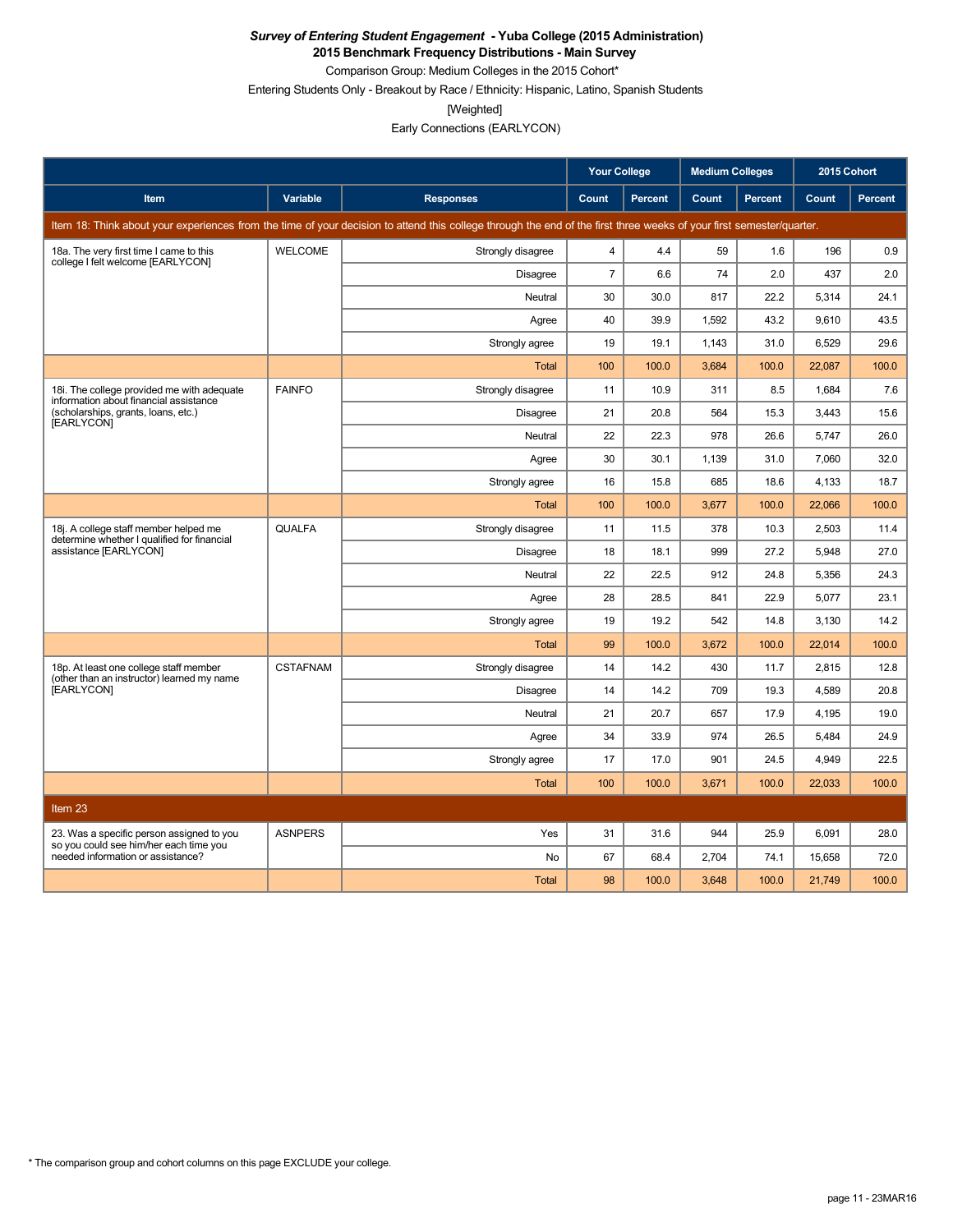**2015 Benchmark Frequency Distributions - Main Survey**

Comparison Group: Medium Colleges in the 2015 Cohort\* Entering Students Only - Breakout by Race / Ethnicity: Other Students

[Weighted]

|                                                                                      |                 |                                                                                                                                                                      | <b>Your College</b> |                | <b>Medium Colleges</b> |         | 2015 Cohort |                |
|--------------------------------------------------------------------------------------|-----------------|----------------------------------------------------------------------------------------------------------------------------------------------------------------------|---------------------|----------------|------------------------|---------|-------------|----------------|
| Item                                                                                 | Variable        | <b>Responses</b>                                                                                                                                                     | Count               | <b>Percent</b> | Count                  | Percent | Count       | <b>Percent</b> |
|                                                                                      |                 | Item 18: Think about your experiences from the time of your decision to attend this college through the end of the first three weeks of your first semester/quarter. |                     |                |                        |         |             |                |
| 18a. The very first time I came to this<br>college I felt welcome [EARLYCON]         | <b>WELCOME</b>  | Strongly disagree                                                                                                                                                    | 0                   | N/A            | 14                     | 1.9     | 53          | 1.5            |
|                                                                                      |                 | Disagree                                                                                                                                                             | $\mathbf 0$         | N/A            | 22                     | 3.0     | 108         | 3.0            |
|                                                                                      |                 | Neutral                                                                                                                                                              | $\overline{4}$      | 29.7           | 210                    | 28.6    | 992         | 27.6           |
|                                                                                      |                 | Agree                                                                                                                                                                | 10                  | 66.7           | 294                    | 40.0    | 1,483       | 41.2           |
|                                                                                      |                 | Strongly agree                                                                                                                                                       | $\mathbf{1}$        | 3.7            | 194                    | 26.5    | 964         | 26.8           |
|                                                                                      |                 | Total                                                                                                                                                                | 15                  | 100.0          | 735                    | 100.0   | 3.599       | 100.0          |
| 18i. The college provided me with adequate<br>information about financial assistance | <b>FAINFO</b>   | Strongly disagree                                                                                                                                                    | 0                   | N/A            | 48                     | 6.6     | 308         | 8.6            |
| (scholarships, grants, loans, etc.)<br>[EARLYCON]                                    |                 | <b>Disagree</b>                                                                                                                                                      | $\overline{4}$      | 29.7           | 121                    | 16.6    | 515         | 14.4           |
|                                                                                      |                 | Neutral                                                                                                                                                              | 5                   | 33.3           | 220                    | 30.2    | 999         | 27.8           |
|                                                                                      |                 | Agree                                                                                                                                                                | 5                   | 33.3           | 218                    | 29.9    | 1,114       | 31.1           |
|                                                                                      |                 | Strongly agree                                                                                                                                                       | $\mathbf{1}$        | 3.7            | 122                    | 16.7    | 650         | 18.1           |
|                                                                                      |                 | <b>Total</b>                                                                                                                                                         | 15                  | 100.0          | 730                    | 100.0   | 3,586       | 100.0          |
| 18j. A college staff member helped me<br>determine whether I qualified for financial | <b>QUALFA</b>   | Strongly disagree                                                                                                                                                    | $\mathbf 0$         | N/A            | 94                     | 12.8    | 472         | 13.2           |
| assistance [EARLYCON]                                                                |                 | <b>Disagree</b>                                                                                                                                                      | 9                   | 63.0           | 180                    | 24.7    | 890         | 24.9           |
|                                                                                      |                 | Neutral                                                                                                                                                              | $\mathbf{1}$        | 3.7            | 192                    | 26.2    | 902         | 25.2           |
|                                                                                      |                 | Agree                                                                                                                                                                | 4                   | 29.7           | 163                    | 22.3    | 791         | 22.1           |
|                                                                                      |                 | Strongly agree                                                                                                                                                       | $\mathbf{1}$        | 3.7            | 103                    | 14.1    | 523         | 14.6           |
|                                                                                      |                 | <b>Total</b>                                                                                                                                                         | 15                  | 100.0          | 732                    | 100.0   | 3,578       | 100.0          |
| 18p. At least one college staff member<br>(other than an instructor) learned my name | <b>CSTAFNAM</b> | Strongly disagree                                                                                                                                                    | $\mathbf{1}$        | 3.7            | 114                    | 15.7    | 491         | 13.7           |
| [EARLYCON]                                                                           |                 | Disagree                                                                                                                                                             | 5                   | 37.2           | 128                    | 17.5    | 673         | 18.8           |
|                                                                                      |                 | Neutral                                                                                                                                                              | 3                   | 22.3           | 135                    | 18.5    | 615         | 17.2           |
|                                                                                      |                 | Agree                                                                                                                                                                | 3                   | 18.4           | 186                    | 25.5    | 941         | 26.2           |
|                                                                                      |                 | Strongly agree                                                                                                                                                       | 3                   | 18.4           | 167                    | 22.9    | 865         | 24.1           |
|                                                                                      |                 | Total                                                                                                                                                                | 15                  | 100.0          | 730                    | 100.0   | 3.585       | 100.0          |
| Item 23                                                                              |                 |                                                                                                                                                                      |                     |                |                        |         |             |                |
| 23. Was a specific person assigned to you                                            | <b>ASNPERS</b>  | Yes                                                                                                                                                                  | $\overline{2}$      | 11.0           | 219                    | 30.4    | 1,054       | 30.2           |
| so you could see him/her each time you<br>needed information or assistance?          |                 | No                                                                                                                                                                   | 13                  | 89.0           | 501                    | 69.6    | 2,438       | 69.8           |
|                                                                                      |                 | <b>Total</b>                                                                                                                                                         | 15                  | 100.0          | 720                    | 100.0   | 3,492       | 100.0          |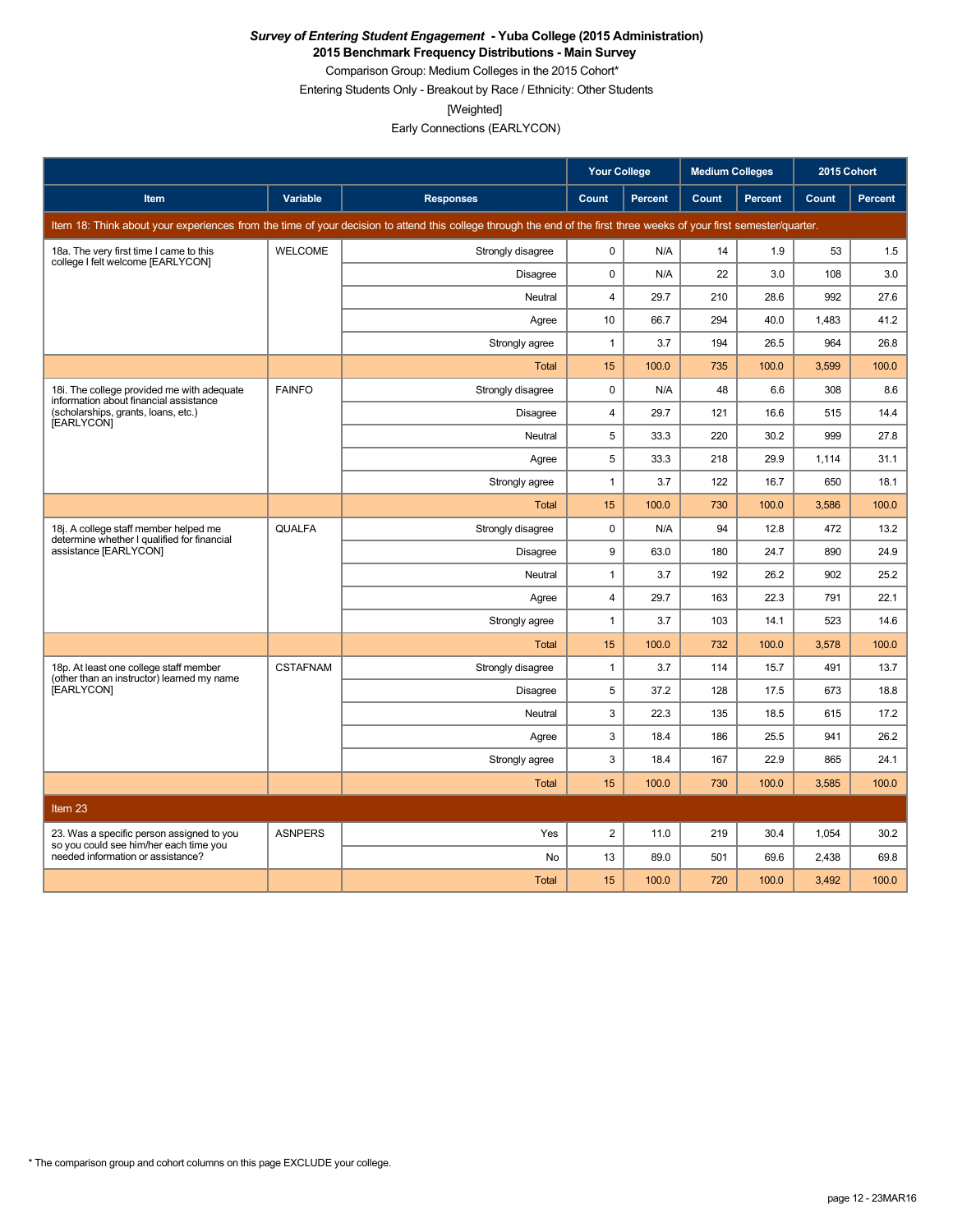*Survey of Entering Student Engagement* **Yuba College (2015 Administration) 2015 Benchmark Bar Chart - Main Survey** Comparison Group: Medium Colleges in the 2015 Cohort\* Entering Students Only - Breakout by Race / Ethnicity [Weighted] High Expectations and Aspirations (HIEXPECT)



\* The comparison group and cohort bars on this page INCLUDE your college.

23MAR16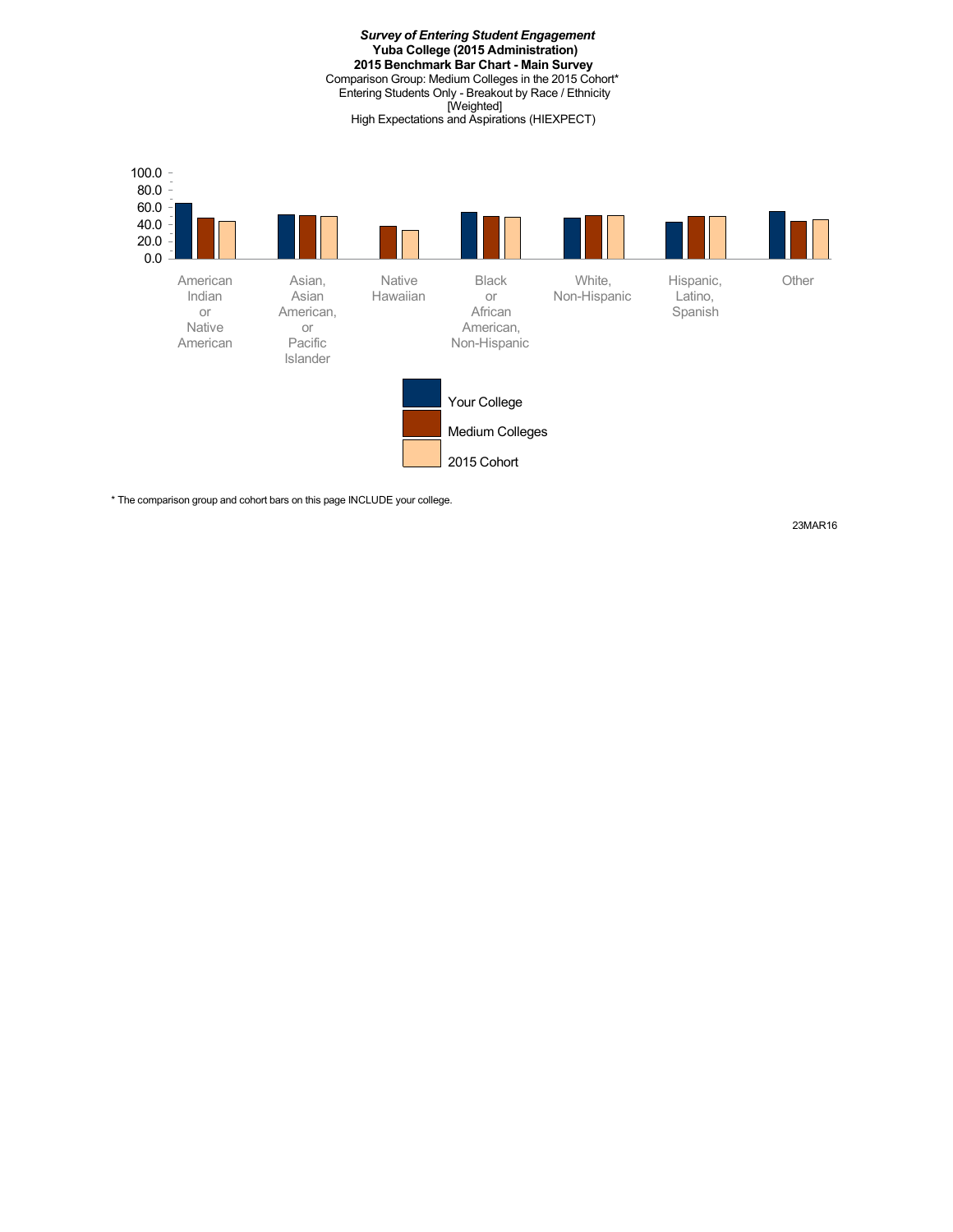#### *Survey of Entering Student Engagement* **- Yuba College (2015 Administration) 2015 Benchmark Means Report - Main Survey**

Comparison Group: Medium Colleges in the 2015 Cohort\*

Entering Students Only - Breakout by Race / Ethnicity

[Weighted]

High Expectations and Aspirations (HIEXPECT)

|                                                                                         |                 |                                                                                                                                                                      | Your<br>College          | <b>Medium Colleges</b> |                         |             | 2015 Cohort             |
|-----------------------------------------------------------------------------------------|-----------------|----------------------------------------------------------------------------------------------------------------------------------------------------------------------|--------------------------|------------------------|-------------------------|-------------|-------------------------|
| Item                                                                                    | <b>Variable</b> | <b>Breakout Group</b>                                                                                                                                                | <b>Mean</b>              | <b>Mean</b>            | <b>Effect</b><br>Size** | <b>Mean</b> | <b>Effect</b><br>Size** |
|                                                                                         |                 | Item 18: Think about your experiences from the time of your decision to attend this college through the end of the first three weeks of your first semester/quarter. |                          |                        |                         |             |                         |
| 1 = Strongly disagree, $2$ = Disagree, $3$ = Neutral, $4$ = Agree, $5$ = Strongly agree |                 |                                                                                                                                                                      |                          |                        |                         |             |                         |
| 18b. The instructors at this<br>college want me to succeed                              | <b>WNTSCCD</b>  | American Indian or Native American                                                                                                                                   | 5.00                     | 4.30                   |                         | 4.30        |                         |
| [HIEXPECT]                                                                              |                 | Asian, Asian American, or Pacific Islander                                                                                                                           | 4.28                     | 4.31                   |                         | 4.23        |                         |
|                                                                                         |                 | Native Hawaiian                                                                                                                                                      | $\overline{\phantom{a}}$ | 4.40                   |                         | 4.11        |                         |
|                                                                                         |                 | Black or African American, Non-Hispanic                                                                                                                              | 4.52                     | 4.33                   |                         | 4.31        |                         |
|                                                                                         |                 | White, Non-Hispanic                                                                                                                                                  | 4.04                     | 4.28                   | $-0.37**$               | 4.29        | $-0.39**$               |
|                                                                                         |                 | Hispanic, Latino, Spanish                                                                                                                                            | 3.84                     | 4.30                   | $-0.66**$               | 4.28        | $-0.66**$               |
|                                                                                         |                 | Other                                                                                                                                                                | 4.11                     | 4.20                   |                         | 4.19        |                         |
| 18t. I have the motivation to do<br>what it takes to succeed in                         | <b>ITTAKES</b>  | American Indian or Native American                                                                                                                                   | 5.00                     | 4.40                   |                         | 4.35        |                         |
| college [HIEXPECT]                                                                      |                 | Asian, Asian American, or Pacific Islander                                                                                                                           | 4.43                     | 4.38                   |                         | 4.31        |                         |
|                                                                                         |                 | Native Hawaiian                                                                                                                                                      | $\overline{\phantom{a}}$ | 4.03                   |                         | 4.07        |                         |
|                                                                                         |                 | Black or African American, Non-Hispanic                                                                                                                              | 4.68                     | 4.47                   |                         | 4.47        |                         |
|                                                                                         |                 | White, Non-Hispanic                                                                                                                                                  | 4.32                     | 4.38                   |                         | 4.38        |                         |
|                                                                                         |                 | Hispanic, Latino, Spanish                                                                                                                                            | 4.22                     | 4.43                   |                         | 4.43        |                         |
|                                                                                         |                 | Other                                                                                                                                                                | 4.63                     | 4.26                   |                         | 4.32        |                         |
| 18u. I am prepared<br>academically to succeed in                                        | <b>ACPRPRD</b>  | American Indian or Native American                                                                                                                                   | 4.00                     | 4.14                   |                         | 4.22        |                         |
| college [HIEXPECT]                                                                      |                 | Asian, Asian American, or Pacific Islander                                                                                                                           | 4.24                     | 4.29                   |                         | 4.25        |                         |
|                                                                                         |                 | Native Hawaiian                                                                                                                                                      | $\overline{\phantom{a}}$ | 3.76                   |                         | 3.95        |                         |
|                                                                                         |                 | Black or African American, Non-Hispanic                                                                                                                              | 4.52                     | 4.32                   |                         | 4.34        |                         |
|                                                                                         |                 | White, Non-Hispanic                                                                                                                                                  | 4.33                     | 4.27                   |                         | 4.28        |                         |
|                                                                                         |                 | Hispanic, Latino, Spanish                                                                                                                                            | 4.25                     | 4.30                   |                         | 4.28        |                         |
|                                                                                         |                 | Other                                                                                                                                                                | 4.67                     | 4.13                   |                         | 4.19        |                         |

\* The comparison group and cohort columns on this page EXCLUDE your college.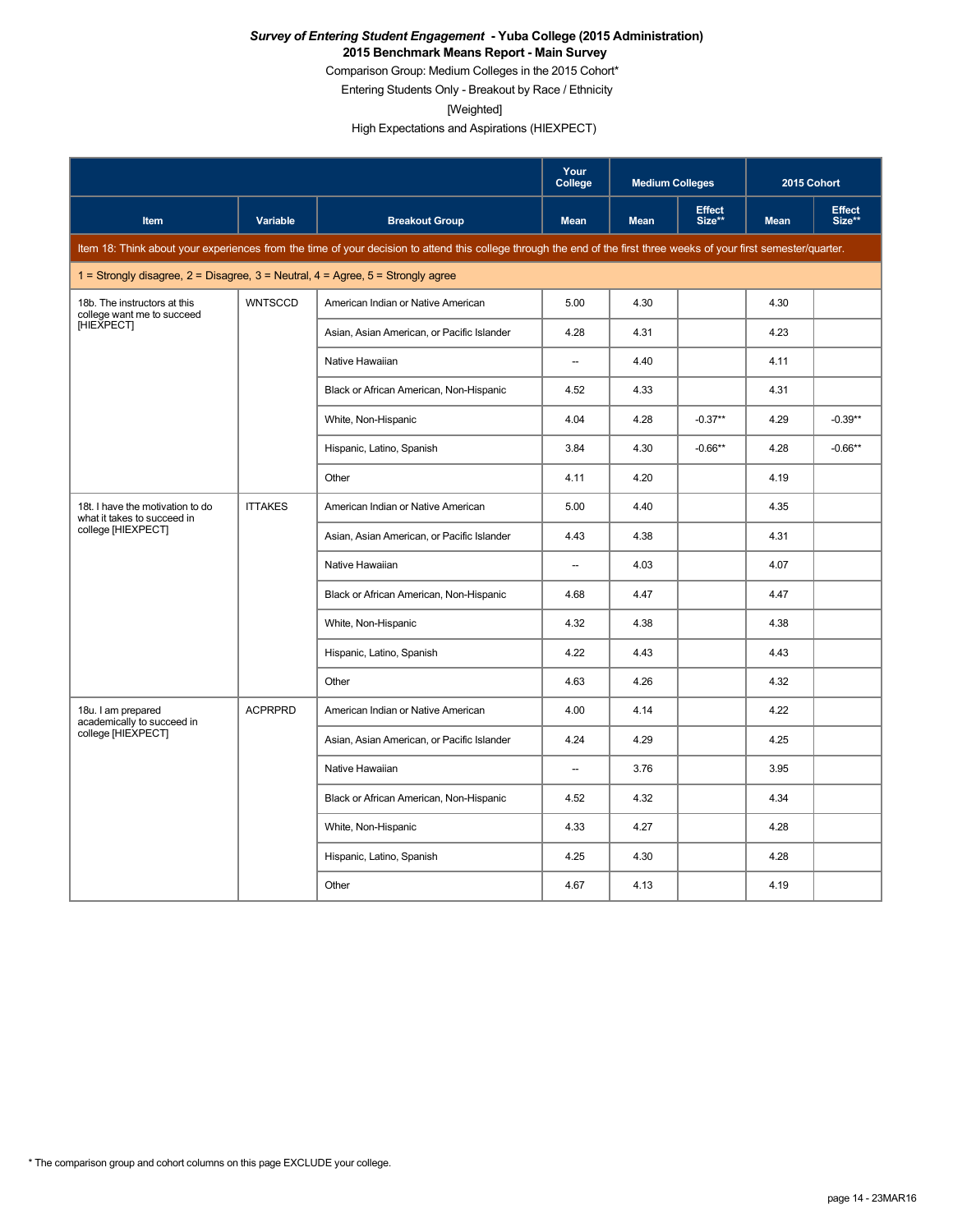#### *Survey of Entering Student Engagement* **- Yuba College (2015 Administration) 2015 Benchmark Means Report - Main Survey**

Comparison Group: Medium Colleges in the 2015 Cohort\*

Entering Students Only - Breakout by Race / Ethnicity

[Weighted]

|                                                                           |                 |                                                                                                                                 | Your<br>College          | <b>Medium Colleges</b> |                         | 2015 Cohort |                         |
|---------------------------------------------------------------------------|-----------------|---------------------------------------------------------------------------------------------------------------------------------|--------------------------|------------------------|-------------------------|-------------|-------------------------|
| Item                                                                      | Variable        | <b>Breakout Group</b>                                                                                                           | <b>Mean</b>              | <b>Mean</b>            | <b>Effect</b><br>Size** | <b>Mean</b> | <b>Effect</b><br>Size** |
|                                                                           |                 | Item 19: During the first three weeks of your first semester/quarter at this college, about how often did you do the following? |                          |                        |                         |             |                         |
| 1 = Never, $2$ = Once, $3$ = Two or three times, $4$ = Four or more times |                 |                                                                                                                                 |                          |                        |                         |             |                         |
| 19c. Turn in an assignment late<br><b>IHIEXPECTI</b>                      | <b>LATETURN</b> | American Indian or Native American                                                                                              | 1.00                     | 1.64                   |                         | 1.65        |                         |
|                                                                           |                 | Asian, Asian American, or Pacific Islander                                                                                      | 1.35                     | 1.45                   |                         | 1.43        |                         |
|                                                                           |                 | Native Hawaiian                                                                                                                 | $\overline{\phantom{a}}$ | 1.60                   |                         | 1.68        |                         |
|                                                                           |                 | Black or African American, Non-Hispanic                                                                                         | 1.40                     | 1.51                   |                         | 1.53        |                         |
|                                                                           |                 | White, Non-Hispanic                                                                                                             | 1.28                     | 1.41                   |                         | 1.40        |                         |
|                                                                           |                 | Hispanic, Latino, Spanish                                                                                                       | 1.45                     | 1.48                   |                         | 1.45        |                         |
|                                                                           |                 | Other                                                                                                                           | 1.37                     | 1.55                   |                         | 1.51        |                         |
| 19d. Not turn in an assignment<br>[HIEXPECT]                              | <b>NOTTURN</b>  | American Indian or Native American                                                                                              | 1.67                     | 1.51                   |                         | 1.54        |                         |
|                                                                           |                 | Asian, Asian American, or Pacific Islander                                                                                      | 1.47                     | 1.35                   |                         | 1.36        |                         |
|                                                                           |                 | Native Hawaiian                                                                                                                 | $\overline{\phantom{a}}$ | 1.77                   |                         | 1.75        |                         |
|                                                                           |                 | Black or African American, Non-Hispanic                                                                                         | 1.64                     | 1.39                   |                         | 1.42        |                         |
|                                                                           |                 | White, Non-Hispanic                                                                                                             | 1.46                     | 1.35                   |                         | 1.36        |                         |
|                                                                           |                 | Hispanic, Latino, Spanish                                                                                                       | 1.55                     | 1.39                   |                         | 1.40        |                         |
|                                                                           |                 | Other                                                                                                                           | 1.37                     | 1.45                   |                         | 1.44        |                         |
| 19f. Come to class without<br>completing readings or                      | <b>NOTCOMPL</b> | American Indian or Native American                                                                                              | 1.00                     | 1.74                   |                         | 1.73        |                         |
| assignments [HIEXPECT]                                                    |                 | Asian, Asian American, or Pacific Islander                                                                                      | 1.55                     | 1.59                   |                         | 1.63        |                         |
|                                                                           |                 | Native Hawaiian                                                                                                                 | $\overline{\phantom{a}}$ | 1.79                   |                         | 1.82        |                         |
|                                                                           |                 | Black or African American, Non-Hispanic                                                                                         | 1.72                     | 1.59                   |                         | 1.56        |                         |
|                                                                           |                 | White, Non-Hispanic                                                                                                             | 1.63                     | 1.63                   |                         | 1.62        |                         |
|                                                                           |                 | Hispanic, Latino, Spanish                                                                                                       | 1.66                     | 1.59                   |                         | 1.57        |                         |
|                                                                           |                 | Other                                                                                                                           | 1.40                     | 1.71                   |                         | 1.66        |                         |
| 19s. Skip class [HIEXPECT]                                                | <b>SKIPCL</b>   | American Indian or Native American                                                                                              | 1.33                     | 1.41                   |                         | 1.47        |                         |
|                                                                           |                 | Asian, Asian American, or Pacific Islander                                                                                      | 1.24                     | 1.40                   |                         | 1.36        |                         |
|                                                                           |                 | Native Hawaiian                                                                                                                 | $\qquad \qquad -$        | 1.79                   |                         | 1.75        |                         |
|                                                                           |                 | Black or African American, Non-Hispanic                                                                                         | 1.04                     | 1.32                   |                         | 1.32        |                         |
|                                                                           |                 | White, Non-Hispanic                                                                                                             | 1.37                     | 1.35                   |                         | 1.35        |                         |
|                                                                           |                 | Hispanic, Latino, Spanish                                                                                                       | 1.35                     | 1.29                   |                         | 1.29        |                         |
|                                                                           |                 | Other                                                                                                                           | 1.41                     | 1.44                   |                         | 1.39        |                         |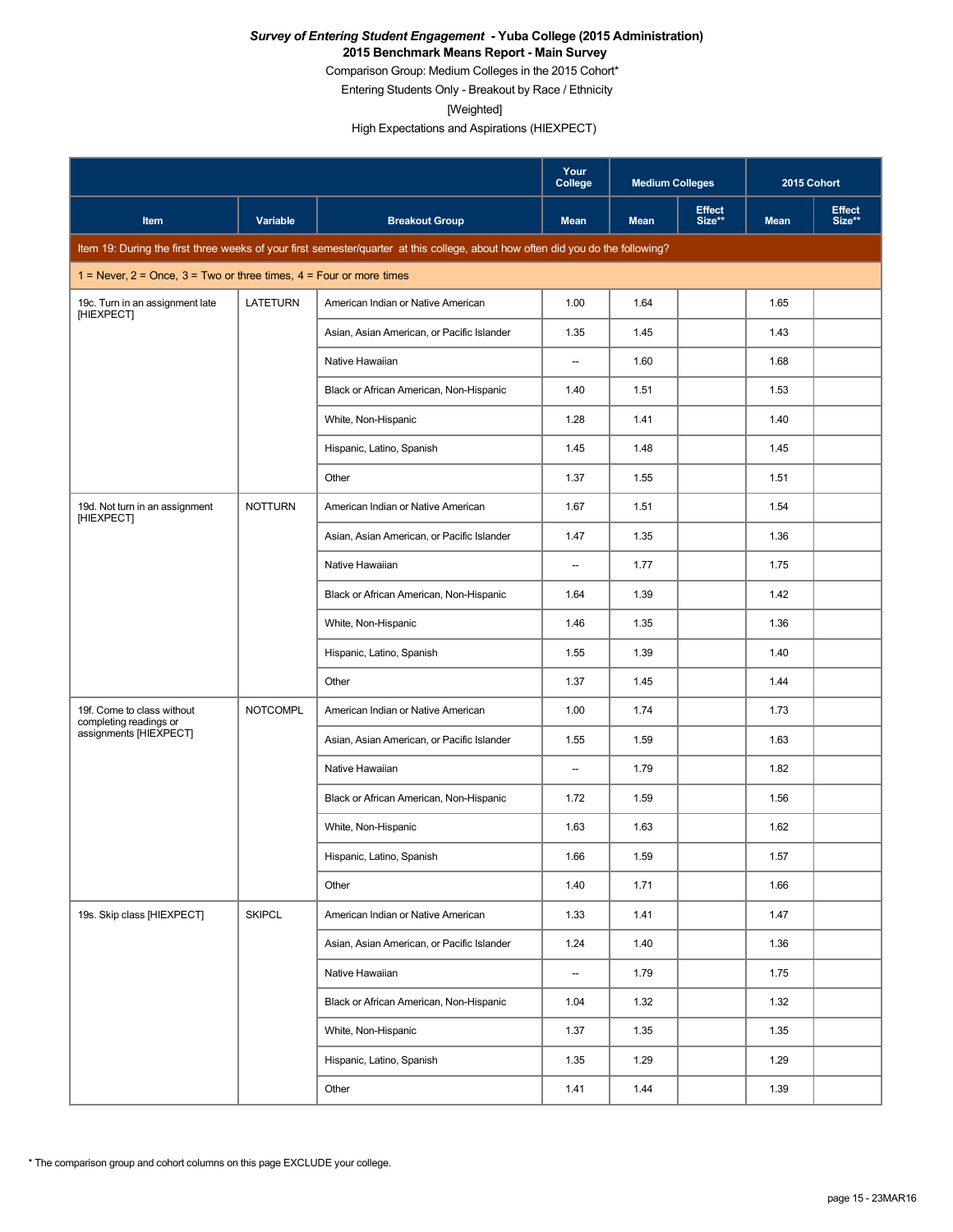**2015 Benchmark Frequency Distributions - Main Survey**

Comparison Group: Medium Colleges in the 2015 Cohort\* Entering Students Only - Breakout by Race / Ethnicity: American Indian or Native American Students

[Weighted]

|                                                                                    |                 |                                                                                                                                                                      | <b>Your College</b>     |                | <b>Medium Colleges</b> |                | 2015 Cohort    |         |
|------------------------------------------------------------------------------------|-----------------|----------------------------------------------------------------------------------------------------------------------------------------------------------------------|-------------------------|----------------|------------------------|----------------|----------------|---------|
| Item                                                                               | Variable        | <b>Responses</b>                                                                                                                                                     | Count                   | <b>Percent</b> | Count                  | <b>Percent</b> | Count          | Percent |
|                                                                                    |                 | Item 18: Think about your experiences from the time of your decision to attend this college through the end of the first three weeks of your first semester/quarter. |                         |                |                        |                |                |         |
| 18b. The instructors at this college want me<br>to succeed [HIEXPECT]              | <b>WNTSCCD</b>  | Strongly disagree                                                                                                                                                    | 0                       | N/A            | 0                      | N/A            | $\overline{2}$ | 0.1     |
|                                                                                    |                 | Disagree                                                                                                                                                             | 0                       | N/A            | 3                      | 1.0            | 17             | 0.9     |
|                                                                                    |                 | Neutral                                                                                                                                                              | 0                       | N/A            | 41                     | 12.0           | 214            | 11.0    |
|                                                                                    |                 | Agree                                                                                                                                                                | 0                       | N/A            | 149                    | 43.6           | 875            | 44.9    |
|                                                                                    |                 | Strongly agree                                                                                                                                                       | 2                       | 100.0          | 148                    | 43.4           | 843            | 43.2    |
|                                                                                    |                 | <b>Total</b>                                                                                                                                                         | $\overline{2}$          | 100.0          | 341                    | 100.0          | 1,949          | 100.0   |
| 18t. I have the motivation to do what it takes<br>to succeed in college [HIEXPECT] | <b>ITTAKES</b>  | Strongly disagree                                                                                                                                                    | 0                       | N/A            | $\overline{2}$         | 0.5            | 10             | 0.5     |
|                                                                                    |                 | <b>Disagree</b>                                                                                                                                                      | 0                       | N/A            | 3                      | 0.9            | 32             | 1.6     |
|                                                                                    |                 | Neutral                                                                                                                                                              | 0                       | N/A            | 35                     | 10.2           | 224            | 11.5    |
|                                                                                    |                 | Agree                                                                                                                                                                | 0                       | N/A            | 120                    | 35.0           | 684            | 35.0    |
|                                                                                    |                 | Strongly agree                                                                                                                                                       | $\overline{\mathbf{c}}$ | 100.0          | 183                    | 53.3           | 1,004          | 51.4    |
|                                                                                    |                 | Total                                                                                                                                                                | $\overline{2}$          | 100.0          | 343                    | 100.0          | 1,953          | 100.0   |
| 18u. I am prepared academically to succeed<br>in college [HIEXPECT]                | <b>ACPRPRD</b>  | Strongly disagree                                                                                                                                                    | $\mathbf 0$             | N/A            | 6                      | 1.6            | 13             | 0.6     |
|                                                                                    |                 | Disagree                                                                                                                                                             | 0                       | N/A            | 9                      | 2.6            | 42             | 2.1     |
|                                                                                    |                 | Neutral                                                                                                                                                              | $\mathbf 0$             | N/A            | 57                     | 16.6           | 294            | 15.0    |
|                                                                                    |                 | Agree                                                                                                                                                                | $\overline{c}$          | 100.0          | 134                    | 38.9           | 770            | 39.4    |
|                                                                                    |                 | Strongly agree                                                                                                                                                       | 0                       | N/A            | 139                    | 40.3           | 838            | 42.8    |
|                                                                                    |                 | <b>Total</b>                                                                                                                                                         | $\overline{2}$          | 100.0          | 345                    | 100.0          | 1,956          | 100.0   |
|                                                                                    |                 | Item 19: During the first three weeks of your first semester/quarter at this college, about how often did you do the following?                                      |                         |                |                        |                |                |         |
| 19c. Turn in an assignment late [HIEXPECT]                                         | LATETURN        | Never                                                                                                                                                                | $\overline{2}$          | 100.0          | 195                    | 56.4           | 1,038          | 53.2    |
|                                                                                    |                 | Once                                                                                                                                                                 | 0                       | N/A            | 90                     | 26.1           | 603            | 30.9    |
|                                                                                    |                 | Two or three times                                                                                                                                                   | 0                       | N/A            | 49                     | 14.2           | 267            | 13.7    |
|                                                                                    |                 | Four or more times                                                                                                                                                   | 0                       | N/A            | 11                     | 3.2            | 42             | 2.1     |
|                                                                                    |                 | <b>Total</b>                                                                                                                                                         | $\overline{2}$          | 100.0          | 345                    | 100.0          | 1,950          | 100.0   |
| 19d. Not turn in an assignment [HIEXPECT]                                          | <b>NOTTURN</b>  | Never                                                                                                                                                                | $\mathbf{1}$            | 33.3           | 213                    | 63.5           | 1,188          | 61.6    |
|                                                                                    |                 | Once                                                                                                                                                                 | $\mathbf{1}$            | 66.7           | 82                     | 24.6           | 505            | 26.2    |
|                                                                                    |                 | Two or three times                                                                                                                                                   | 0                       | N/A            | 30                     | 8.9            | 172            | 8.9     |
|                                                                                    |                 | Four or more times                                                                                                                                                   | $\mathbf 0$             | N/A            | 10 <sup>°</sup>        | 2.9            | 64             | 3.3     |
|                                                                                    |                 | Total                                                                                                                                                                | $\overline{2}$          | 100.0          | 335                    | 100.0          | 1,930          | 100.0   |
| 19f. Come to class without completing<br>readings or assignments [HIEXPECT]        | <b>NOTCOMPL</b> | Never                                                                                                                                                                | $\overline{2}$          | 100.0          | 171                    | 49.5           | 953            | 48.8    |
|                                                                                    |                 | Once                                                                                                                                                                 | 0                       | N/A            | 107                    | 30.8           | 642            | 32.8    |
|                                                                                    |                 | Two or three times                                                                                                                                                   | 0                       | N/A            | 55                     | 16.0           | 295            | 15.1    |
|                                                                                    |                 | Four or more times                                                                                                                                                   | 0                       | N/A            | 13                     | 3.7            | 65             | 3.3     |
|                                                                                    |                 | Total                                                                                                                                                                | $\overline{2}$          | 100.0          | 346                    | 100.0          | 1,954          | 100.0   |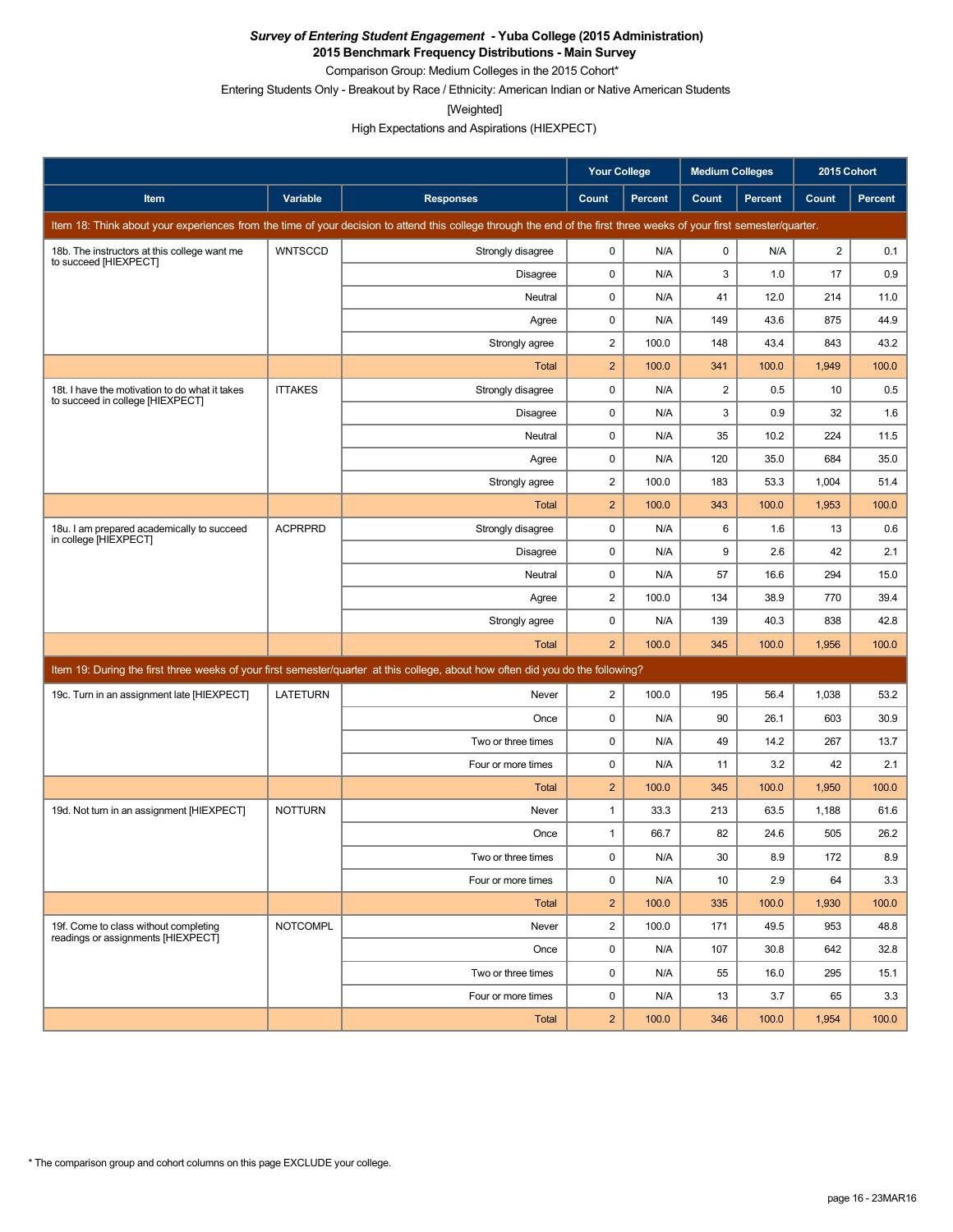**2015 Benchmark Frequency Distributions - Main Survey**

Comparison Group: Medium Colleges in the 2015 Cohort\*

Entering Students Only - Breakout by Race / Ethnicity: American Indian or Native American Students

[Weighted]

|                            |                                                                                                                                 |                    | <b>Your College</b><br><b>Medium Colleges</b> |         | 2015 Cohort |                |       |         |
|----------------------------|---------------------------------------------------------------------------------------------------------------------------------|--------------------|-----------------------------------------------|---------|-------------|----------------|-------|---------|
| <b>Item</b>                | Variable                                                                                                                        | <b>Responses</b>   | Count                                         | Percent | Count       | <b>Percent</b> | Count | Percent |
|                            | Item 19: During the first three weeks of your first semester/quarter at this college, about how often did you do the following? |                    |                                               |         |             |                |       |         |
| 19s. Skip class [HIEXPECT] | <b>SKIPCL</b>                                                                                                                   | Never              |                                               | 66.7    | 236         | 68.6           | 1,324 | 67.5    |
|                            |                                                                                                                                 | Once               |                                               | 33.3    | 82          | 23.7           | 415   | 21.2    |
|                            |                                                                                                                                 | Two or three times | O                                             | N/A     | 21          | 6.2            | 170   | 8.7     |
|                            |                                                                                                                                 | Four or more times |                                               | N/A     | 5           | 1.5            | 53    | 2.7     |
|                            |                                                                                                                                 | Total              | $\overline{2}$                                | 100.0   | 345         | 100.0          | 1,962 | 100.0   |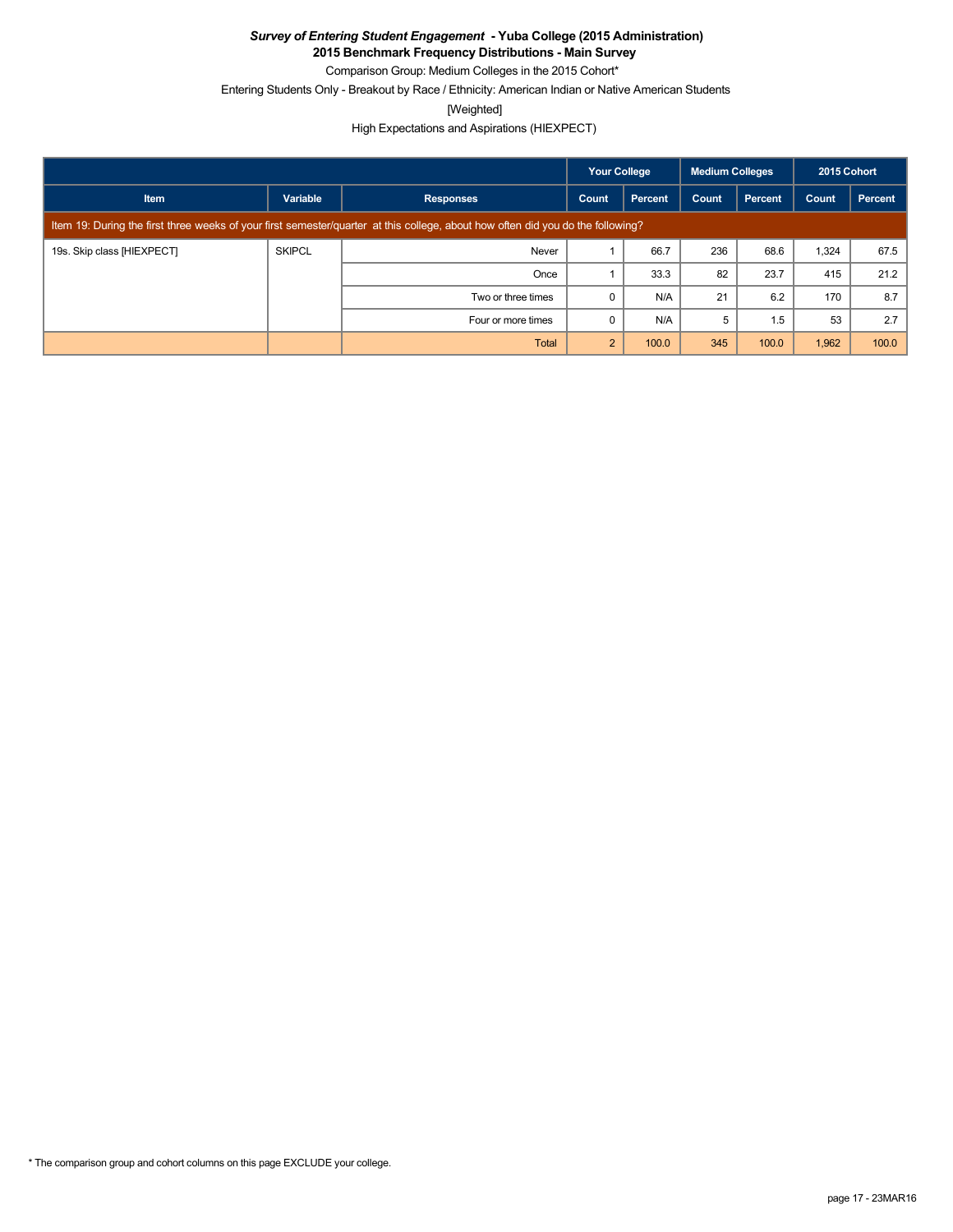**2015 Benchmark Frequency Distributions - Main Survey**

Comparison Group: Medium Colleges in the 2015 Cohort\*

Entering Students Only - Breakout by Race / Ethnicity: Asian, Asian American, or Pacific Islander Students

[Weighted]

|                                                                                    |                 |                                                                                                                                                                      | <b>Your College</b>     |         | <b>Medium Colleges</b> |                | 2015 Cohort |         |
|------------------------------------------------------------------------------------|-----------------|----------------------------------------------------------------------------------------------------------------------------------------------------------------------|-------------------------|---------|------------------------|----------------|-------------|---------|
| Item                                                                               | Variable        | <b>Responses</b>                                                                                                                                                     | Count                   | Percent | Count                  | <b>Percent</b> | Count       | Percent |
|                                                                                    |                 | Item 18: Think about your experiences from the time of your decision to attend this college through the end of the first three weeks of your first semester/quarter. |                         |         |                        |                |             |         |
| 18b. The instructors at this college want me<br>to succeed [HIEXPECT]              | <b>WNTSCCD</b>  | Strongly disagree                                                                                                                                                    | 0                       | N/A     | $\pmb{0}$              | N/A            | 9           | 0.2     |
|                                                                                    |                 | Disagree                                                                                                                                                             | 0                       | N/A     | $\overline{4}$         | 0.5            | 27          | 0.7     |
|                                                                                    |                 | Neutral                                                                                                                                                              | $\overline{\mathbf{4}}$ | 14.0    | 85                     | 10.4           | 475         | 12.7    |
|                                                                                    |                 | Agree                                                                                                                                                                | 14                      | 43.8    | 378                    | 46.6           | 1,803       | 48.3    |
|                                                                                    |                 | Strongly agree                                                                                                                                                       | 13                      | 42.2    | 345                    | 42.5           | 1,416       | 38.0    |
|                                                                                    |                 | <b>Total</b>                                                                                                                                                         | 31                      | 100.0   | 811                    | 100.0          | 3,729       | 100.0   |
| 18t. I have the motivation to do what it takes<br>to succeed in college [HIEXPECT] | <b>ITTAKES</b>  | Strongly disagree                                                                                                                                                    | $\mathbf 0$             | N/A     | $\overline{2}$         | 0.3            | 20          | 0.5     |
|                                                                                    |                 | Disagree                                                                                                                                                             | 0                       | N/A     | 11                     | 1.4            | 51          | 1.4     |
|                                                                                    |                 | Neutral                                                                                                                                                              | 2                       | 5.1     | 75                     | 9.3            | 466         | 12.5    |
|                                                                                    |                 | Agree                                                                                                                                                                | 15                      | 46.6    | 311                    | 38.5           | 1,414       | 38.0    |
|                                                                                    |                 | Strongly agree                                                                                                                                                       | 15                      | 48.3    | 408                    | 50.5           | 1,766       | 47.5    |
|                                                                                    |                 | <b>Total</b>                                                                                                                                                         | 32                      | 100.0   | 807                    | 100.0          | 3,718       | 100.0   |
| 18u. I am prepared academically to succeed<br>in college [HIEXPECT]                | <b>ACPRPRD</b>  | Strongly disagree                                                                                                                                                    | 0                       | N/A     | $\overline{4}$         | 0.5            | 22          | 0.6     |
|                                                                                    |                 | Disagree                                                                                                                                                             | 0                       | N/A     | 10                     | 1.2            | 45          | 1.2     |
|                                                                                    |                 | Neutral                                                                                                                                                              | 5                       | 15.5    | 99                     | 12.2           | 541         | 14.5    |
|                                                                                    |                 | Agree                                                                                                                                                                | 14                      | 44.9    | 331                    | 40.9           | 1,501       | 40.2    |
|                                                                                    |                 | Strongly agree                                                                                                                                                       | 13                      | 39.6    | 366                    | 45.2           | 1,624       | 43.5    |
|                                                                                    |                 | <b>Total</b>                                                                                                                                                         | 32                      | 100.0   | 809                    | 100.0          | 3,733       | 100.0   |
|                                                                                    |                 | Item 19: During the first three weeks of your first semester/quarter at this college, about how often did you do the following?                                      |                         |         |                        |                |             |         |
| 19c. Turn in an assignment late [HIEXPECT]                                         | <b>LATETURN</b> | Never                                                                                                                                                                | 24                      | 77.6    | 531                    | 65.1           | 2,534       | 67.4    |
|                                                                                    |                 | Once                                                                                                                                                                 | $\overline{4}$          | 12.1    | 205                    | 25.1           | 880         | 23.4    |
|                                                                                    |                 | Two or three times                                                                                                                                                   | 3                       | 8.7     | 76                     | 9.3            | 304         | 8.1     |
|                                                                                    |                 | Four or more times                                                                                                                                                   | $\mathbf{1}$            | 1.7     | $\overline{4}$         | 0.5            | 39          | 1.0     |
|                                                                                    |                 | <b>Total</b>                                                                                                                                                         | 32                      | 100.0   | 815                    | 100.0          | 3,757       | 100.0   |
| 19d. Not turn in an assignment [HIEXPECT]                                          | <b>NOTTURN</b>  | Never                                                                                                                                                                | 22                      | 72.0    | 615                    | 76.1           | 2,750       | 74.4    |
|                                                                                    |                 | Once                                                                                                                                                                 | 3                       | 8.7     | 117                    | 14.5           | 638         | 17.3    |
|                                                                                    |                 | Two or three times                                                                                                                                                   | 6                       | 19.3    | 62                     | $7.6\,$        | 239         | $6.5\,$ |
|                                                                                    |                 | Four or more times                                                                                                                                                   | $\mathbf 0$             | N/A     | 14                     | 1.7            | 67          | 1.8     |
|                                                                                    |                 | Total                                                                                                                                                                | 31                      | 100.0   | 808                    | 100.0          | 3,694       | 100.0   |
| 19f. Come to class without completing<br>readings or assignments [HIEXPECT]        | <b>NOTCOMPL</b> | Never                                                                                                                                                                | 18                      | 56.9    | 483                    | 58.7           | 2,143       | 56.9    |
|                                                                                    |                 | Once                                                                                                                                                                 | 10                      | 31.0    | 219                    | 26.6           | 1,025       | 27.2    |
|                                                                                    |                 | Two or three times                                                                                                                                                   | $\overline{4}$          | 12.1    | 97                     | 11.8           | 461         | 12.2    |
|                                                                                    |                 | Four or more times                                                                                                                                                   | 0                       | N/A     | 23                     | 2.9            | 137         | 3.6     |
|                                                                                    |                 | Total                                                                                                                                                                | 32                      | 100.0   | 822                    | 100.0          | 3,766       | 100.0   |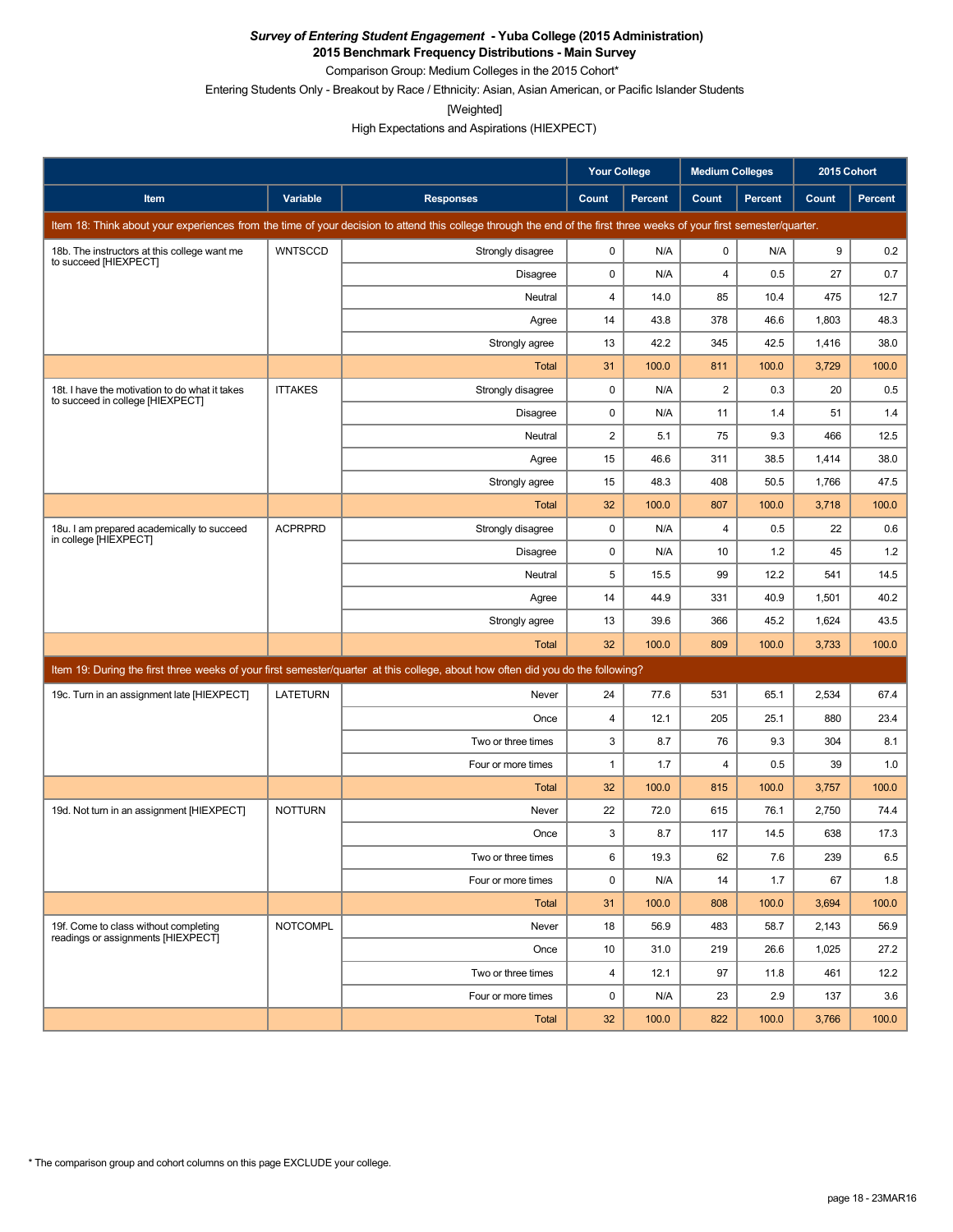**2015 Benchmark Frequency Distributions - Main Survey**

Comparison Group: Medium Colleges in the 2015 Cohort\*

Entering Students Only - Breakout by Race / Ethnicity: Asian, Asian American, or Pacific Islander Students

[Weighted]

|                            |                                                                                                                                 |                    | Your College |                | <b>Medium Colleges</b> |                | 2015 Cohort |         |
|----------------------------|---------------------------------------------------------------------------------------------------------------------------------|--------------------|--------------|----------------|------------------------|----------------|-------------|---------|
| <b>Item</b>                | Variable                                                                                                                        | <b>Responses</b>   | Count        | <b>Percent</b> | Count                  | <b>Percent</b> | Count       | Percent |
|                            | Item 19: During the first three weeks of your first semester/quarter at this college, about how often did you do the following? |                    |              |                |                        |                |             |         |
| 19s. Skip class [HIEXPECT] | <b>SKIPCL</b>                                                                                                                   | Never              | 28           | 89.6           | 583                    | 71.0           | 2,827       | 74.9    |
|                            |                                                                                                                                 | Once               |              | 3.4            | 162                    | 19.7           | 608         | 16.1    |
|                            |                                                                                                                                 | Two or three times |              | N/A            | 67                     | 8.1            | 284         | 7.5     |
|                            |                                                                                                                                 | Four or more times |              | 6.9            | 10                     | 1.2            | 55          | 1.4     |
|                            |                                                                                                                                 | Total              | 32           | 100.0          | 822                    | 100.0          | 3,775       | 100.0   |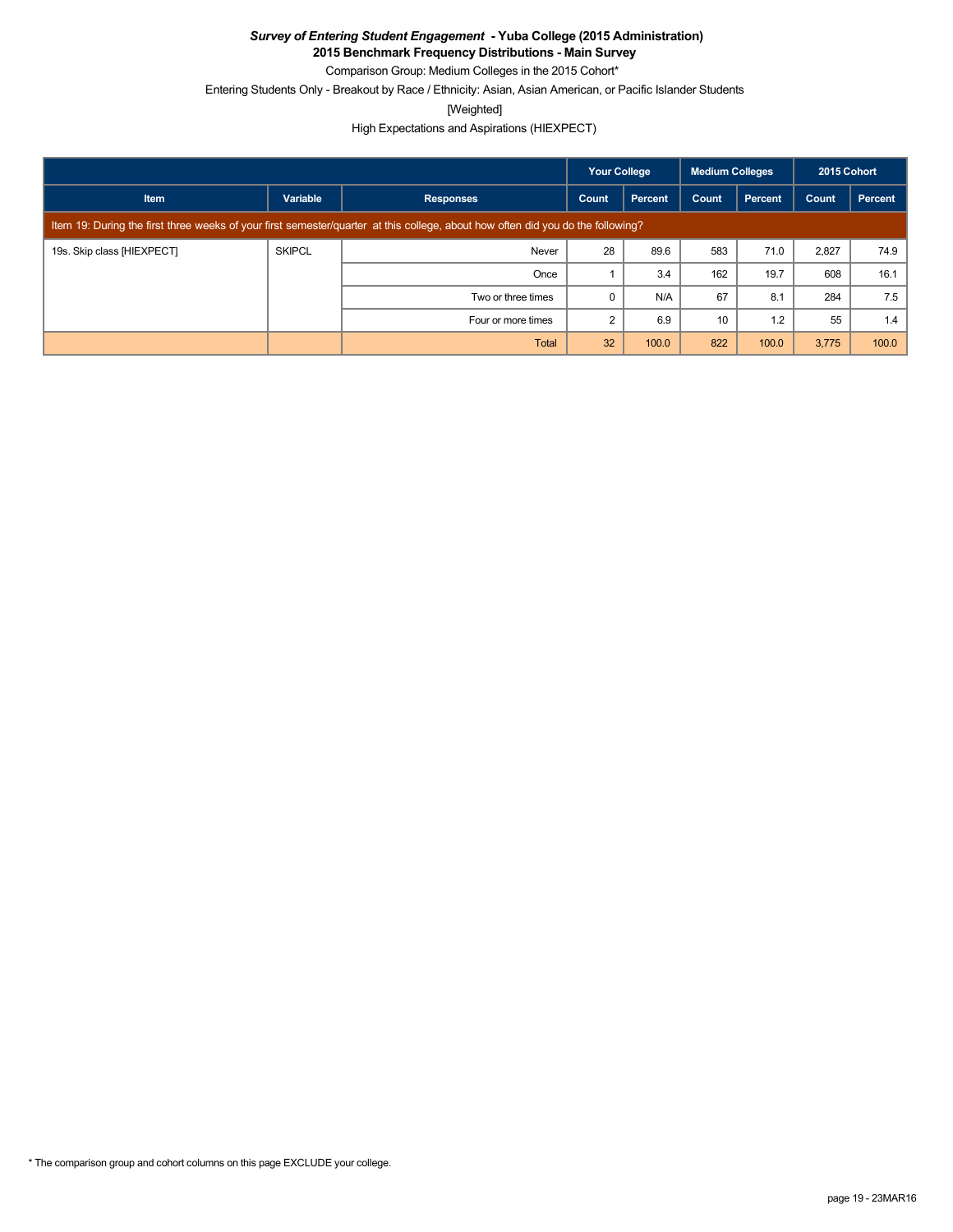**2015 Benchmark Frequency Distributions - Main Survey**

Comparison Group: Medium Colleges in the 2015 Cohort\* Entering Students Only - Breakout by Race / Ethnicity: Native Hawaiian Students

[Weighted]

|                                                                                    |                 |                                                                                                                                                                      | <b>Your College</b> |         | <b>Medium Colleges</b> |                | 2015 Cohort    |                |
|------------------------------------------------------------------------------------|-----------------|----------------------------------------------------------------------------------------------------------------------------------------------------------------------|---------------------|---------|------------------------|----------------|----------------|----------------|
| <b>Item</b>                                                                        | Variable        | <b>Responses</b>                                                                                                                                                     | Count               | Percent | Count                  | <b>Percent</b> | Count          | <b>Percent</b> |
|                                                                                    |                 | Item 18: Think about your experiences from the time of your decision to attend this college through the end of the first three weeks of your first semester/quarter. |                     |         |                        |                |                |                |
| 18b. The instructors at this college want me<br>to succeed [HIEXPECT]              | <b>WNTSCCD</b>  | Strongly disagree                                                                                                                                                    | 0                   | N/A     | 0                      | N/A            | 5              | 2.9            |
|                                                                                    |                 | Disagree                                                                                                                                                             | 0                   | N/A     | 0                      | N/A            | $\mathbf{1}$   | 0.4            |
|                                                                                    |                 | Neutral                                                                                                                                                              | 0                   | N/A     | $\mathbf{1}$           | 4.4            | 27             | 17.0           |
|                                                                                    |                 | Agree                                                                                                                                                                | 0                   | N/A     | 17                     | 51.5           | 67             | 42.3           |
|                                                                                    |                 | Strongly agree                                                                                                                                                       | 0                   | N/A     | 15                     | 44.1           | 59             | 37.4           |
|                                                                                    |                 | Total                                                                                                                                                                | 0                   | N/A     | 33                     | 100.0          | 159            | 100.0          |
| 18t. I have the motivation to do what it takes<br>to succeed in college [HIEXPECT] | <b>ITTAKES</b>  | Strongly disagree                                                                                                                                                    | 0                   | N/A     | 0                      | N/A            | $\overline{4}$ | 2.4            |
|                                                                                    |                 | Disagree                                                                                                                                                             | 0                   | N/A     | 4                      | 10.9           | 6              | 3.7            |
|                                                                                    |                 | Neutral                                                                                                                                                              | 0                   | N/A     | 4                      | 11.7           | 27             | 16.9           |
|                                                                                    |                 | Agree                                                                                                                                                                | 0                   | N/A     | 14                     | 41.6           | 61             | 38.6           |
|                                                                                    |                 | Strongly agree                                                                                                                                                       | 0                   | N/A     | 13                     | 35.9           | 61             | 38.5           |
|                                                                                    |                 | Total                                                                                                                                                                | $\mathbf 0$         | N/A     | 35                     | 100.0          | 159            | 100.0          |
| 18u. I am prepared academically to succeed<br>in college [HIEXPECT]                | <b>ACPRPRD</b>  | Strongly disagree                                                                                                                                                    | 0                   | N/A     | 3                      | 8.6            | 8              | 4.9            |
|                                                                                    |                 | Disagree                                                                                                                                                             | 0                   | N/A     | 0                      | N/A            | $\overline{2}$ | 1.1            |
|                                                                                    |                 | Neutral                                                                                                                                                              | 0                   | N/A     | 12                     | 34.6           | 38             | 23.5           |
|                                                                                    |                 | Agree                                                                                                                                                                | 0                   | N/A     | $\overline{7}$         | 20.9           | 56             | 34.9           |
|                                                                                    |                 | Strongly agree                                                                                                                                                       | 0                   | N/A     | 13                     | 35.9           | 57             | 35.5           |
|                                                                                    |                 | Total                                                                                                                                                                | $\mathbf 0$         | N/A     | 35                     | 100.0          | 162            | 100.0          |
|                                                                                    |                 | Item 19: During the first three weeks of your first semester/quarter at this college, about how often did you do the following?                                      |                     |         |                        |                |                |                |
| 19c. Turn in an assignment late [HIEXPECT]                                         | <b>LATETURN</b> | Never                                                                                                                                                                | 0                   | N/A     | 19                     | 55.0           | 79             | 49.6           |
|                                                                                    |                 | Once                                                                                                                                                                 | 0                   | N/A     | 11                     | 31.3           | 56             | 35.1           |
|                                                                                    |                 | Two or three times                                                                                                                                                   | 0                   | N/A     | 4                      | 12.0           | 21             | 13.2           |
|                                                                                    |                 | Four or more times                                                                                                                                                   | $\mathbf 0$         | N/A     | $\mathbf{1}$           | 1.7            | 3              | 2.1            |
|                                                                                    |                 | Total                                                                                                                                                                | $\mathbf 0$         | N/A     | 34                     | 100.0          | 159            | 100.0          |
| 19d. Not turn in an assignment [HIEXPECT]                                          | <b>NOTTURN</b>  | Never                                                                                                                                                                | 0                   | N/A     | 20                     | 55.7           | 83             | 51.1           |
|                                                                                    |                 | Once                                                                                                                                                                 | 0                   | N/A     | $\overline{7}$         | 20.2           | 45             | 27.5           |
|                                                                                    |                 | Two or three times                                                                                                                                                   | 0                   | N/A     | 6                      | 15.7           | 27             | 17.0           |
|                                                                                    |                 | Four or more times                                                                                                                                                   | 0                   | N/A     | 3                      | 8.4            | $\overline{7}$ | 4.4            |
|                                                                                    |                 | Total                                                                                                                                                                | $\mathbf 0$         | N/A     | 35                     | 100.0          | 162            | 100.0          |
| 19f. Come to class without completing<br>readings or assignments [HIEXPECT]        | <b>NOTCOMPL</b> | Never                                                                                                                                                                | 0                   | N/A     | 18                     | 49.9           | 69             | 42.5           |
|                                                                                    |                 | Once                                                                                                                                                                 | 0                   | N/A     | 12                     | 34.1           | 63             | 38.8           |
|                                                                                    |                 | Two or three times                                                                                                                                                   | 0                   | N/A     | $\mathbf{1}$           | 3.0            | 21             | 13.1           |
|                                                                                    |                 | Four or more times                                                                                                                                                   | 0                   | N/A     | 5                      | 13.0           | 9              | 5.6            |
|                                                                                    |                 | Total                                                                                                                                                                | $\pmb{0}$           | N/A     | 35                     | 100.0          | 163            | 100.0          |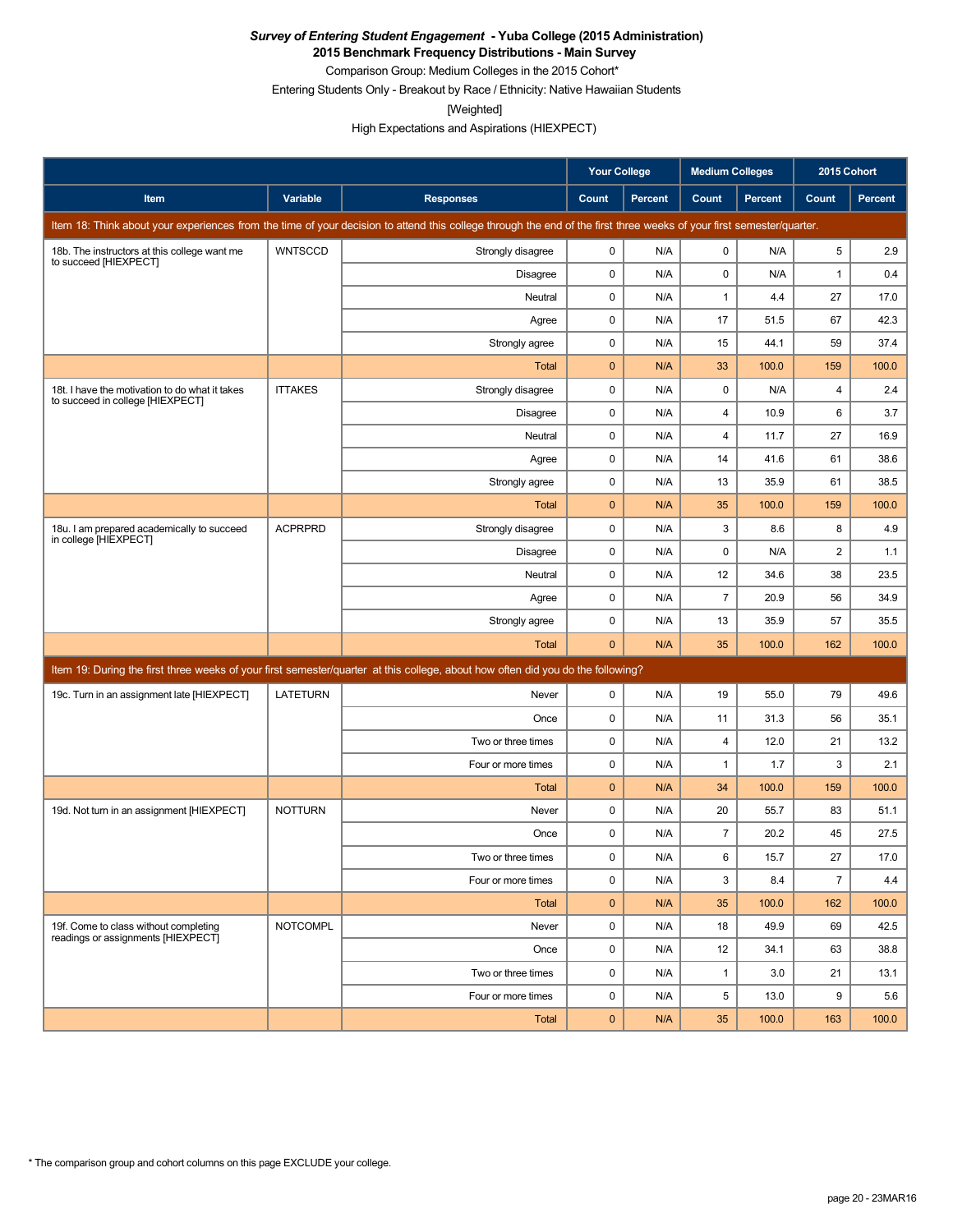**2015 Benchmark Frequency Distributions - Main Survey**

Comparison Group: Medium Colleges in the 2015 Cohort\* Entering Students Only - Breakout by Race / Ethnicity: Native Hawaiian Students

[Weighted]

|                            |                                                                                                                                 |                    | <b>Your College</b> |         | <b>Medium Colleges</b> |         | 2015 Cohort |         |
|----------------------------|---------------------------------------------------------------------------------------------------------------------------------|--------------------|---------------------|---------|------------------------|---------|-------------|---------|
| <b>Item</b>                | Variable                                                                                                                        | <b>Responses</b>   | Count               | Percent | Count                  | Percent | Count       | Percent |
|                            | Item 19: During the first three weeks of your first semester/quarter at this college, about how often did you do the following? |                    |                     |         |                        |         |             |         |
| 19s. Skip class [HIEXPECT] | <b>SKIPCL</b>                                                                                                                   | Never              |                     | N/A     | 19                     | 54.8    | 88          | 53.9    |
|                            |                                                                                                                                 | Once               |                     | N/A     | 10                     | 28.2    | 39          | 24.1    |
|                            |                                                                                                                                 | Two or three times |                     | N/A     | $\Omega$               | N/A     | 25          | 15.0    |
|                            |                                                                                                                                 | Four or more times |                     | N/A     | 6                      | 17.0    | 12          | 7.0     |
|                            |                                                                                                                                 | Total              | $\mathbf{0}$        | N/A     | 35                     | 100.0   | 164         | 100.0   |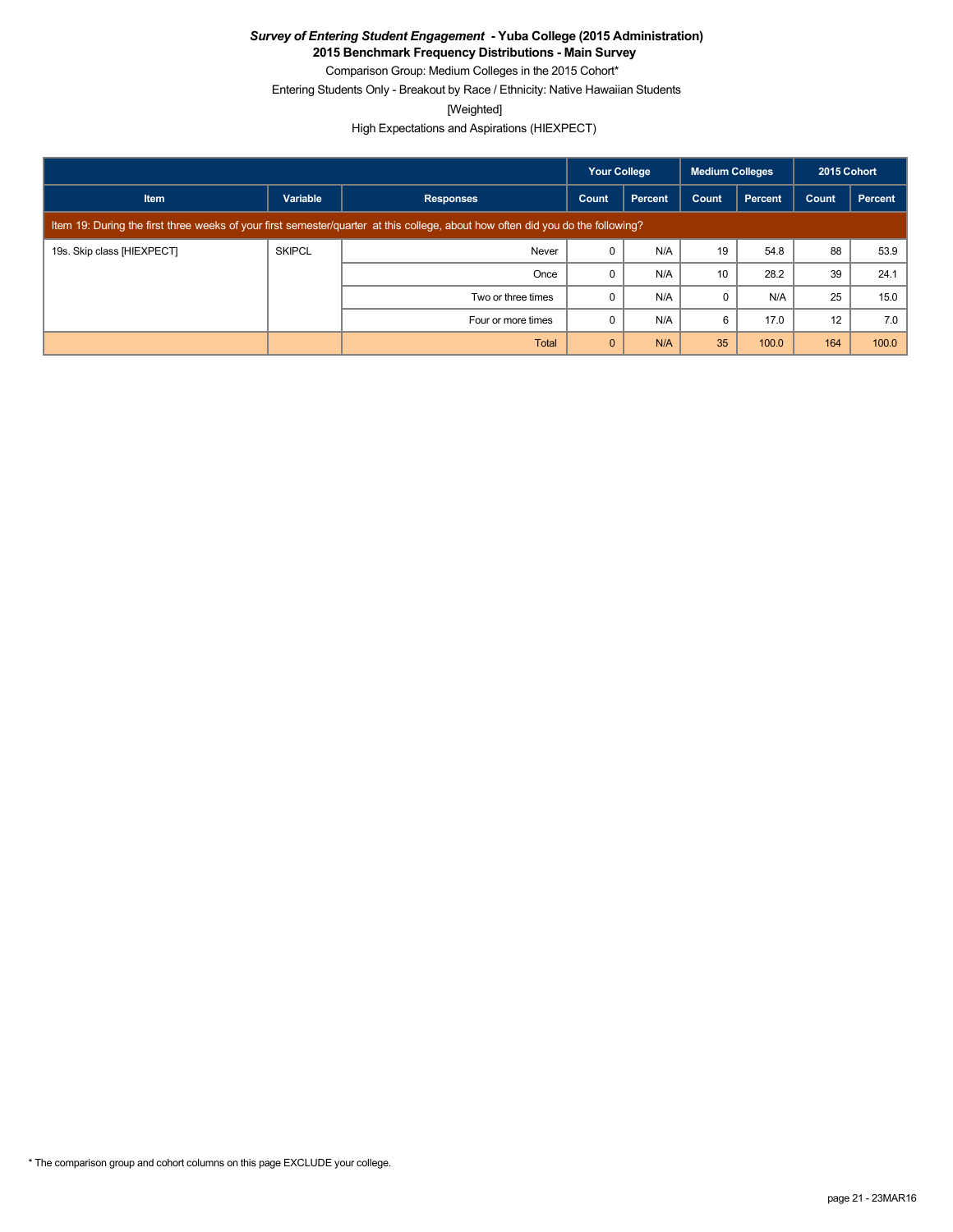**2015 Benchmark Frequency Distributions - Main Survey**

Comparison Group: Medium Colleges in the 2015 Cohort\*

Entering Students Only - Breakout by Race / Ethnicity: Black or African American, Non-Hispanic Students

[Weighted]

|                                                                                    |                 |                                                                                                                                                                      | Your College   |         | <b>Medium Colleges</b> |                | 2015 Cohort |                |
|------------------------------------------------------------------------------------|-----------------|----------------------------------------------------------------------------------------------------------------------------------------------------------------------|----------------|---------|------------------------|----------------|-------------|----------------|
| Item                                                                               | Variable        | <b>Responses</b>                                                                                                                                                     | Count          | Percent | Count                  | <b>Percent</b> | Count       | <b>Percent</b> |
|                                                                                    |                 | Item 18: Think about your experiences from the time of your decision to attend this college through the end of the first three weeks of your first semester/quarter. |                |         |                        |                |             |                |
| 18b. The instructors at this college want me<br>to succeed [HIEXPECT]              | <b>WNTSCCD</b>  | Strongly disagree                                                                                                                                                    | $\mathbf 0$    | N/A     | $\overline{2}$         | 0.1            | 35          | 0.3            |
|                                                                                    |                 | <b>Disagree</b>                                                                                                                                                      | 0              | N/A     | 19                     | 0.8            | 94          | 0.7            |
|                                                                                    |                 | Neutral                                                                                                                                                              | 1              | 7.9     | 275                    | 10.7           | 1,549       | 11.8           |
|                                                                                    |                 | Agree                                                                                                                                                                | 4              | 31.9    | 1,094                  | 42.8           | 5,516       | 42.0           |
|                                                                                    |                 | Strongly agree                                                                                                                                                       | 8              | 60.2    | 1,167                  | 45.6           | 5,941       | 45.2           |
|                                                                                    |                 | <b>Total</b>                                                                                                                                                         | 14             | 100.0   | 2,557                  | 100.0          | 13,135      | 100.0          |
| 18t. I have the motivation to do what it takes<br>to succeed in college [HIEXPECT] | <b>ITTAKES</b>  | Strongly disagree                                                                                                                                                    | $\mathbf 0$    | N/A     | 8                      | 0.3            | 65          | 0.5            |
|                                                                                    |                 | Disagree                                                                                                                                                             | 0              | N/A     | 39                     | 1.5            | 164         | 1.2            |
|                                                                                    |                 | Neutral                                                                                                                                                              | $\mathbf 0$    | N/A     | 180                    | 7.0            | 1,074       | 8.2            |
|                                                                                    |                 | Agree                                                                                                                                                                | 4              | 31.9    | 854                    | 33.4           | 4,060       | 30.9           |
|                                                                                    |                 | Strongly agree                                                                                                                                                       | 9              | 68.1    | 1,479                  | 57.8           | 7,792       | 59.2           |
|                                                                                    |                 | <b>Total</b>                                                                                                                                                         | 14             | 100.0   | 2,560                  | 100.0          | 13,154      | 100.0          |
| 18u. I am prepared academically to succeed<br>in college [HIEXPECT]                | <b>ACPRPRD</b>  | Strongly disagree                                                                                                                                                    | 0              | N/A     | 14                     | 0.5            | 65          | 0.5            |
|                                                                                    |                 | <b>Disagree</b>                                                                                                                                                      | $\mathbf 0$    | N/A     | 34                     | 1.3            | 215         | 1.6            |
|                                                                                    |                 | Neutral                                                                                                                                                              | $\overline{c}$ | 11.9    | 326                    | 12.7           | 1,630       | 12.4           |
|                                                                                    |                 | Agree                                                                                                                                                                | 3              | 24.0    | 940                    | 36.6           | 4,520       | 34.2           |
|                                                                                    |                 | Strongly agree                                                                                                                                                       | 9              | 64.1    | 1,252                  | 48.8           | 6,767       | 51.3           |
|                                                                                    |                 | <b>Total</b>                                                                                                                                                         | 14             | 100.0   | 2,566                  | 100.0          | 13,197      | 100.0          |
|                                                                                    |                 | Item 19: During the first three weeks of your first semester/quarter at this college, about how often did you do the following?                                      |                |         |                        |                |             |                |
| 19c. Turn in an assignment late [HIEXPECT]                                         | <b>LATETURN</b> | Never                                                                                                                                                                | 9              | 64.1    | 1,551                  | 59.8           | 7,922       | 59.8           |
|                                                                                    |                 | Once                                                                                                                                                                 | 4              | 31.9    | 784                    | 30.2           | 3,883       | 29.3           |
|                                                                                    |                 | Two or three times                                                                                                                                                   | 1              | 4.0     | 243                    | 9.4            | 1,280       | 9.7            |
|                                                                                    |                 | Four or more times                                                                                                                                                   | $\mathbf 0$    | N/A     | 17                     | 0.7            | 172         | 1.3            |
|                                                                                    |                 | <b>Total</b>                                                                                                                                                         | 14             | 100.0   | 2,596                  | 100.0          | 13,258      | 100.0          |
| 19d. Not turn in an assignment [HIEXPECT]                                          | <b>NOTTURN</b>  | Never                                                                                                                                                                | $\overline{7}$ | 52.0    | 1,804                  | 71.2           | 9,030       | 69.4           |
|                                                                                    |                 | Once                                                                                                                                                                 | 4              | 31.9    | 528                    | 20.8           | 2,726       | 21.0           |
|                                                                                    |                 | Two or three times                                                                                                                                                   | 2              | 16.1    | 152                    | $6.0\,$        | 998         | $7.7\,$        |
|                                                                                    |                 | Four or more times                                                                                                                                                   | $\mathbf 0$    | N/A     | 49                     | 2.0            | 256         | 2.0            |
|                                                                                    |                 | Total                                                                                                                                                                | 14             | 100.0   | 2,533                  | 100.0          | 13,009      | 100.0          |
| 19f. Come to class without completing<br>readings or assignments [HIEXPECT]        | <b>NOTCOMPL</b> | Never                                                                                                                                                                | $\overline{7}$ | 47.8    | 1,524                  | 58.6           | 7,904       | 59.4           |
|                                                                                    |                 | Once                                                                                                                                                                 | 4              | 32.2    | 703                    | 27.0           | 3,647       | 27.4           |
|                                                                                    |                 | Two or three times                                                                                                                                                   | 3              | 20.1    | 285                    | 11.0           | 1,422       | 10.7           |
|                                                                                    |                 | Four or more times                                                                                                                                                   | 0              | N/A     | 88                     | 3.4            | 330         | 2.5            |
|                                                                                    |                 | Total                                                                                                                                                                | 14             | 100.0   | 2,601                  | 100.0          | 13,302      | 100.0          |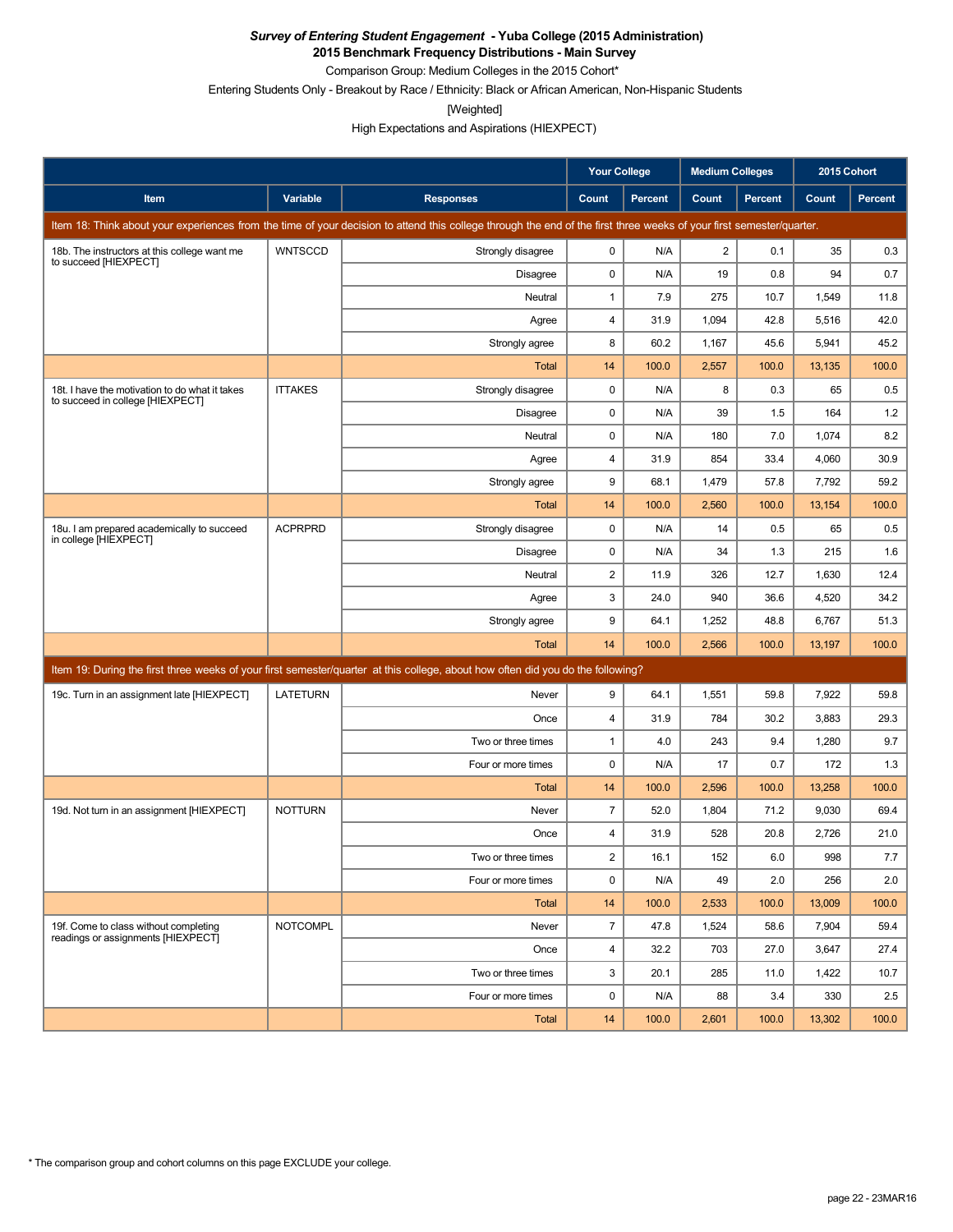**2015 Benchmark Frequency Distributions - Main Survey**

Comparison Group: Medium Colleges in the 2015 Cohort\* Entering Students Only - Breakout by Race / Ethnicity: Black or African American, Non-Hispanic Students

[Weighted]

|                            |                                                                                                                                 |                    | <b>Your College</b> |         | Medium Colleges |         | 2015 Cohort |         |
|----------------------------|---------------------------------------------------------------------------------------------------------------------------------|--------------------|---------------------|---------|-----------------|---------|-------------|---------|
| <b>Item</b>                | Variable                                                                                                                        | <b>Responses</b>   | Count               | Percent | Count           | Percent | Count       | Percent |
|                            | Item 19: During the first three weeks of your first semester/quarter at this college, about how often did you do the following? |                    |                     |         |                 |         |             |         |
| 19s. Skip class [HIEXPECT] | <b>SKIPCL</b>                                                                                                                   | Never              | 13                  | 96.0    | 2,008           | 77.4    | 10.268      | 77.2    |
|                            |                                                                                                                                 | Once               |                     | 4.0     | 376             | 14.5    | 2,012       | 15.1    |
|                            |                                                                                                                                 | Two or three times | 0                   | N/A     | 186             | 7.2     | 862         | 6.5     |
|                            |                                                                                                                                 | Four or more times | $\Omega$            | N/A     | 25              | 1.0     | 161         | 1.2     |
|                            |                                                                                                                                 | Total              | 14                  | 100.0   | 2,596           | 100.0   | 13,304      | 100.0   |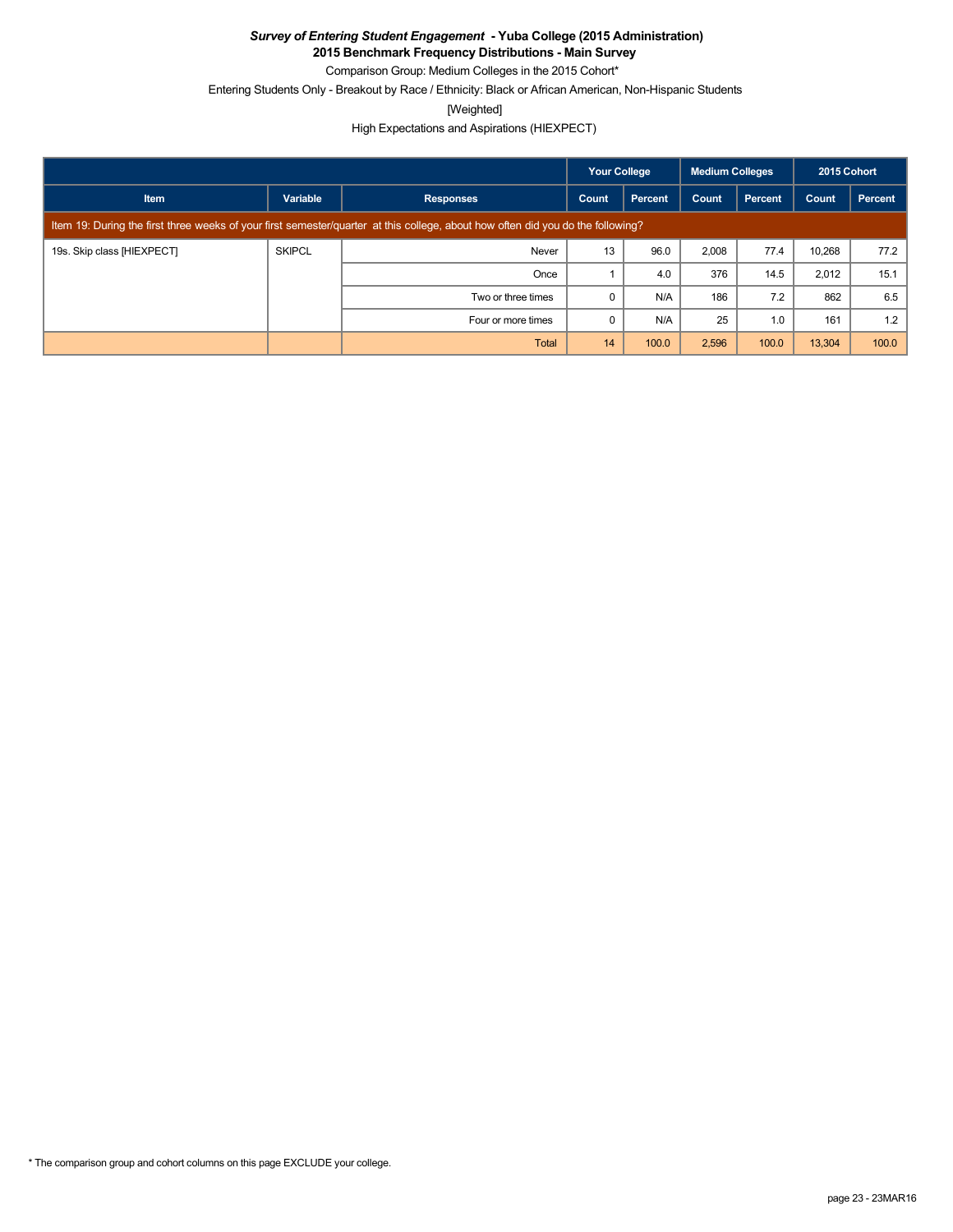**2015 Benchmark Frequency Distributions - Main Survey**

Comparison Group: Medium Colleges in the 2015 Cohort\* Entering Students Only - Breakout by Race / Ethnicity: White, Non-Hispanic Students

[Weighted]

|                                                                                    |                 |                                                                                                                                                                      | Your College   |                | <b>Medium Colleges</b> |                | 2015 Cohort |         |
|------------------------------------------------------------------------------------|-----------------|----------------------------------------------------------------------------------------------------------------------------------------------------------------------|----------------|----------------|------------------------|----------------|-------------|---------|
| <b>Item</b>                                                                        | Variable        | <b>Responses</b>                                                                                                                                                     | Count          | <b>Percent</b> | Count                  | <b>Percent</b> | Count       | Percent |
|                                                                                    |                 | Item 18: Think about your experiences from the time of your decision to attend this college through the end of the first three weeks of your first semester/quarter. |                |                |                        |                |             |         |
| 18b. The instructors at this college want me<br>to succeed [HIEXPECT]              | <b>WNTSCCD</b>  | Strongly disagree                                                                                                                                                    | 0              | N/A            | 21                     | 0.2            | 71          | 0.2     |
|                                                                                    |                 | <b>Disagree</b>                                                                                                                                                      | $\mathbf 0$    | N/A            | 73                     | 0.6            | 308         | 0.7     |
|                                                                                    |                 | Neutral                                                                                                                                                              | 21             | 22.9           | 1,351                  | 11.0           | 4,904       | 10.4    |
|                                                                                    |                 | Agree                                                                                                                                                                | 46             | 50.6           | 5,814                  | 47.2           | 22,374      | 47.4    |
|                                                                                    |                 | Strongly agree                                                                                                                                                       | 24             | 26.5           | 5,047                  | 41.0           | 19,528      | 41.4    |
|                                                                                    |                 | <b>Total</b>                                                                                                                                                         | 90             | 100.0          | 12,305                 | 100.0          | 47,186      | 100.0   |
| 18t. I have the motivation to do what it takes<br>to succeed in college [HIEXPECT] | <b>ITTAKES</b>  | Strongly disagree                                                                                                                                                    | $\mathbf 0$    | N/A            | 46                     | 0.4            | 216         | 0.5     |
|                                                                                    |                 | <b>Disagree</b>                                                                                                                                                      | 1              | 0.6            | 165                    | 1.3            | 629         | 1.3     |
|                                                                                    |                 | Neutral                                                                                                                                                              | 9              | 10.3           | 1,074                  | 8.7            | 4,342       | 9.2     |
|                                                                                    |                 | Agree                                                                                                                                                                | 41             | 45.8           | 4,762                  | 38.6           | 18,000      | 38.1    |
|                                                                                    |                 | Strongly agree                                                                                                                                                       | 39             | 43.3           | 6,294                  | 51.0           | 24,074      | 50.9    |
|                                                                                    |                 | <b>Total</b>                                                                                                                                                         | 90             | 100.0          | 12,342                 | 100.0          | 47,261      | 100.0   |
| 18u. I am prepared academically to succeed<br>in college [HIEXPECT]                | <b>ACPRPRD</b>  | Strongly disagree                                                                                                                                                    | 0              | N/A            | 68                     | 0.6            | 233         | 0.5     |
|                                                                                    |                 | <b>Disagree</b>                                                                                                                                                      | 0              | N/A            | 210                    | 1.7            | 745         | 1.6     |
|                                                                                    |                 | Neutral                                                                                                                                                              | 8              | 9.0            | 1,534                  | 12.4           | 5,662       | 12.0    |
|                                                                                    |                 | Agree                                                                                                                                                                | 45             | 49.4           | 5,088                  | 41.2           | 19,516      | 41.2    |
|                                                                                    |                 | Strongly agree                                                                                                                                                       | 38             | 41.6           | 5,463                  | 44.2           | 21,181      | 44.7    |
|                                                                                    |                 | Total                                                                                                                                                                | 90             | 100.0          | 12,363                 | 100.0          | 47,337      | 100.0   |
|                                                                                    |                 | Item 19: During the first three weeks of your first semester/quarter at this college, about how often did you do the following?                                      |                |                |                        |                |             |         |
| 19c. Turn in an assignment late [HIEXPECT]                                         | <b>LATETURN</b> | Never                                                                                                                                                                | 66             | 74.7           | 8,556                  | 68.9           | 32,627      | 68.7    |
|                                                                                    |                 | Once                                                                                                                                                                 | 20             | 22.9           | 2,813                  | 22.7           | 11,127      | 23.4    |
|                                                                                    |                 | Two or three times                                                                                                                                                   | $\overline{c}$ | 2.4            | 910                    | 7.3            | 3,259       | 6.9     |
|                                                                                    |                 | Four or more times                                                                                                                                                   | 0              | N/A            | 133                    | 1.1            | 464         | 1.0     |
|                                                                                    |                 | <b>Total</b>                                                                                                                                                         | 88             | 100.0          | 12,412                 | 100.0          | 47,476      | 100.0   |
| 19d. Not turn in an assignment [HIEXPECT]                                          | <b>NOTTURN</b>  | Never                                                                                                                                                                | 56             | 63.7           | 9,064                  | 74.0           | 34,343      | 73.3    |
|                                                                                    |                 | Once                                                                                                                                                                 | 24             | 27.5           | 2,260                  | 18.5           | 8,997       | 19.2    |
|                                                                                    |                 | Two or three times                                                                                                                                                   | $\overline{7}$ | $7.5\,$        | 741                    | $6.0\,$        | 2,826       | $6.0\,$ |
|                                                                                    |                 | Four or more times                                                                                                                                                   | $\mathbf{1}$   | 1.2            | 182                    | 1.5            | 708         | 1.5     |
|                                                                                    |                 | Total                                                                                                                                                                | 87             | 100.0          | 12,247                 | 100.0          | 46,875      | 100.0   |
| 19f. Come to class without completing<br>readings or assignments [HIEXPECT]        | <b>NOTCOMPL</b> | Never                                                                                                                                                                | 45             | 49.7           | 6,930                  | 55.8           | 26,644      | 56.0    |
|                                                                                    |                 | Once                                                                                                                                                                 | 37             | 40.6           | 3,547                  | 28.5           | 13,729      | 28.9    |
|                                                                                    |                 | Two or three times                                                                                                                                                   | 6              | 6.6            | 1,561                  | 12.6           | 5,738       | 12.1    |
|                                                                                    |                 | Four or more times                                                                                                                                                   | 3              | 3.0            | 392                    | 3.2            | 1,425       | 3.0     |
|                                                                                    |                 | Total                                                                                                                                                                | 90             | 100.0          | 12,430                 | 100.0          | 47,537      | 100.0   |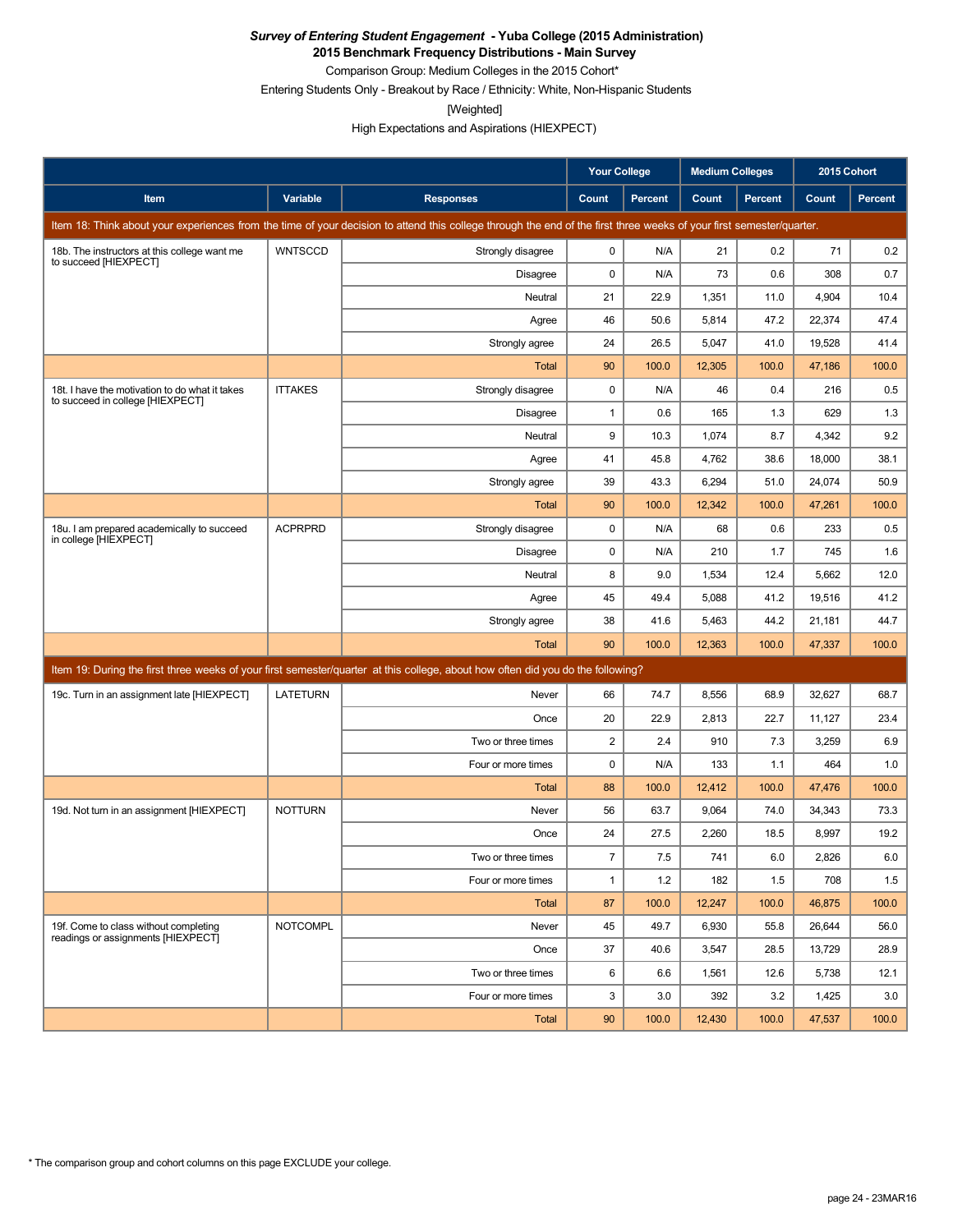**2015 Benchmark Frequency Distributions - Main Survey**

Comparison Group: Medium Colleges in the 2015 Cohort\*

Entering Students Only - Breakout by Race / Ethnicity: White, Non-Hispanic Students

[Weighted]

|                            |                                                                                                                                 |                    | <b>Medium Colleges</b><br><b>Your College</b> |         | 2015 Cohort |                |        |         |
|----------------------------|---------------------------------------------------------------------------------------------------------------------------------|--------------------|-----------------------------------------------|---------|-------------|----------------|--------|---------|
| <b>Item</b>                | Variable                                                                                                                        | <b>Responses</b>   | Count                                         | Percent | Count       | <b>Percent</b> | Count  | Percent |
|                            | Item 19: During the first three weeks of your first semester/quarter at this college, about how often did you do the following? |                    |                                               |         |             |                |        |         |
| 19s. Skip class [HIEXPECT] | <b>SKIPCL</b>                                                                                                                   | Never              | 66                                            | 72.9    | 9,287       | 74.5           | 35,491 | 74.4    |
|                            |                                                                                                                                 | Once               | 16                                            | 18.1    | 2,195       | 17.6           | 8,446  | 17.7    |
|                            |                                                                                                                                 | Two or three times | 8                                             | 8.5     | 827         | 6.6            | 3,187  | 6.7     |
|                            |                                                                                                                                 | Four or more times |                                               | 0.6     | 157         | 1.3            | 578    | 1.2     |
|                            |                                                                                                                                 | Total              | 90                                            | 100.0   | 12,466      | 100.0          | 47,701 | 100.0   |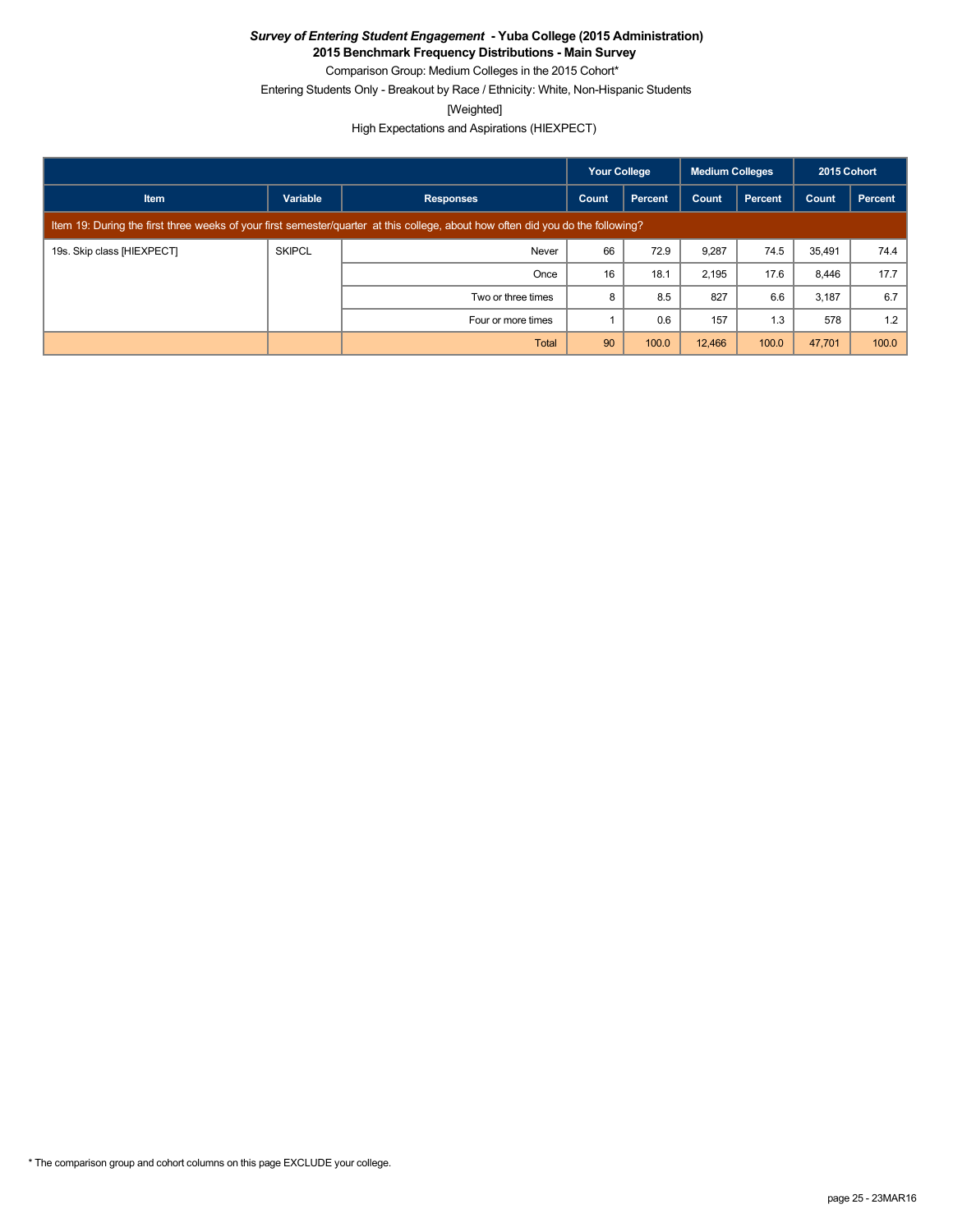**2015 Benchmark Frequency Distributions - Main Survey**

Comparison Group: Medium Colleges in the 2015 Cohort\* Entering Students Only - Breakout by Race / Ethnicity: Hispanic, Latino, Spanish Students

[Weighted]

|                                                                                    |                 |                                                                                                                                                                      | Your College            |                | <b>Medium Colleges</b> |                | 2015 Cohort |                |
|------------------------------------------------------------------------------------|-----------------|----------------------------------------------------------------------------------------------------------------------------------------------------------------------|-------------------------|----------------|------------------------|----------------|-------------|----------------|
| Item                                                                               | Variable        | <b>Responses</b>                                                                                                                                                     | Count                   | <b>Percent</b> | Count                  | <b>Percent</b> | Count       | <b>Percent</b> |
|                                                                                    |                 | Item 18: Think about your experiences from the time of your decision to attend this college through the end of the first three weeks of your first semester/quarter. |                         |                |                        |                |             |                |
| 18b. The instructors at this college want me<br>to succeed [HIEXPECT]              | <b>WNTSCCD</b>  | Strongly disagree                                                                                                                                                    | $\overline{\mathbf{c}}$ | 2.2            | 10                     | 0.3            | 40          | 0.2            |
|                                                                                    |                 | <b>Disagree</b>                                                                                                                                                      | 1                       | 0.5            | 17                     | 0.5            | 101         | 0.5            |
|                                                                                    |                 | Neutral                                                                                                                                                              | 28                      | 28.4           | 433                    | 11.8           | 2,585       | 11.8           |
|                                                                                    |                 | Agree                                                                                                                                                                | 49                      | 49.2           | 1,612                  | 44.1           | 10,074      | 45.9           |
|                                                                                    |                 | Strongly agree                                                                                                                                                       | 20                      | 19.6           | 1,587                  | 43.4           | 9,167       | 41.7           |
|                                                                                    |                 | <b>Total</b>                                                                                                                                                         | 100                     | 100.0          | 3,658                  | 100.0          | 21,967      | 100.0          |
| 18t. I have the motivation to do what it takes<br>to succeed in college [HIEXPECT] | <b>ITTAKES</b>  | Strongly disagree                                                                                                                                                    | $\mathbf 0$             | N/A            | 15                     | 0.4            | 92          | 0.4            |
|                                                                                    |                 | Disagree                                                                                                                                                             | 3                       | 2.8            | 50                     | 1.4            | 228         | 1.0            |
|                                                                                    |                 | Neutral                                                                                                                                                              | 13                      | 13.5           | 311                    | 8.5            | 1,996       | 9.1            |
|                                                                                    |                 | Agree                                                                                                                                                                | 41                      | 42.1           | 1,242                  | 33.9           | 7,538       | 34.3           |
|                                                                                    |                 | Strongly agree                                                                                                                                                       | 40                      | 41.5           | 2,045                  | 55.8           | 12,135      | 55.2           |
|                                                                                    |                 | <b>Total</b>                                                                                                                                                         | 97                      | 100.0          | 3,664                  | 100.0          | 21,990      | 100.0          |
| 18u. I am prepared academically to succeed<br>in college [HIEXPECT]                | <b>ACPRPRD</b>  | Strongly disagree                                                                                                                                                    | 0                       | N/A            | 17                     | 0.5            | 89          | 0.4            |
|                                                                                    |                 | <b>Disagree</b>                                                                                                                                                      | 4                       | 4.5            | 46                     | 1.2            | 282         | 1.3            |
|                                                                                    |                 | Neutral                                                                                                                                                              | $\overline{7}$          | 6.7            | 469                    | 12.8           | 3,026       | 13.7           |
|                                                                                    |                 | Agree                                                                                                                                                                | 47                      | 48.1           | 1,440                  | 39.2           | 8,546       | 38.8           |
|                                                                                    |                 | Strongly agree                                                                                                                                                       | 40                      | 40.8           | 1,699                  | 46.3           | 10,109      | 45.8           |
|                                                                                    |                 | <b>Total</b>                                                                                                                                                         | 97                      | 100.0          | 3,671                  | 100.0          | 22,052      | 100.0          |
|                                                                                    |                 | Item 19: During the first three weeks of your first semester/quarter at this college, about how often did you do the following?                                      |                         |                |                        |                |             |                |
| 19c. Turn in an assignment late [HIEXPECT]                                         | <b>LATETURN</b> | Never                                                                                                                                                                | 63                      | 64.1           | 2,325                  | 62.9           | 14,280      | 64.7           |
|                                                                                    |                 | Once                                                                                                                                                                 | 28                      | 28.2           | 1,003                  | 27.1           | 5,790       | 26.2           |
|                                                                                    |                 | Two or three times                                                                                                                                                   | $\overline{7}$          | 6.6            | 329                    | 8.9            | 1,790       | 8.1            |
|                                                                                    |                 | Four or more times                                                                                                                                                   | 1                       | 1.1            | 41                     | 1.1            | 222         | 1.0            |
|                                                                                    |                 | <b>Total</b>                                                                                                                                                         | 98                      | 100.0          | 3,697                  | 100.0          | 22,082      | 100.0          |
| 19d. Not turn in an assignment [HIEXPECT]                                          | <b>NOTTURN</b>  | Never                                                                                                                                                                | 59                      | 59.7           | 2,582                  | 71.0           | 15,186      | 70.0           |
|                                                                                    |                 | Once                                                                                                                                                                 | 28                      | 28.7           | 762                    | 21.0           | 4,666       | 21.5           |
|                                                                                    |                 | Two or three times                                                                                                                                                   | 9                       | 8.8            | 234                    | 6.4            | 1,456       | $6.7\,$        |
|                                                                                    |                 | Four or more times                                                                                                                                                   | 3                       | 2.8            | 58                     | 1.6            | 388         | 1.8            |
|                                                                                    |                 | Total                                                                                                                                                                | 98                      | 100.0          | 3,637                  | 100.0          | 21,696      | 100.0          |
| 19f. Come to class without completing<br>readings or assignments [HIEXPECT]        | <b>NOTCOMPL</b> | Never                                                                                                                                                                | 51                      | 51.1           | 2,096                  | 56.6           | 12,878      | 58.2           |
|                                                                                    |                 | Once                                                                                                                                                                 | 34                      | 34.0           | 1,131                  | 30.6           | 6,512       | 29.5           |
|                                                                                    |                 | Two or three times                                                                                                                                                   | 12                      | 12.1           | 381                    | 10.3           | 2,171       | 9.8            |
|                                                                                    |                 | Four or more times                                                                                                                                                   | 3                       | 2.8            | 95                     | 2.6            | 549         | 2.5            |
|                                                                                    |                 | Total                                                                                                                                                                | 99                      | 100.0          | 3,703                  | 100.0          | 22,110      | 100.0          |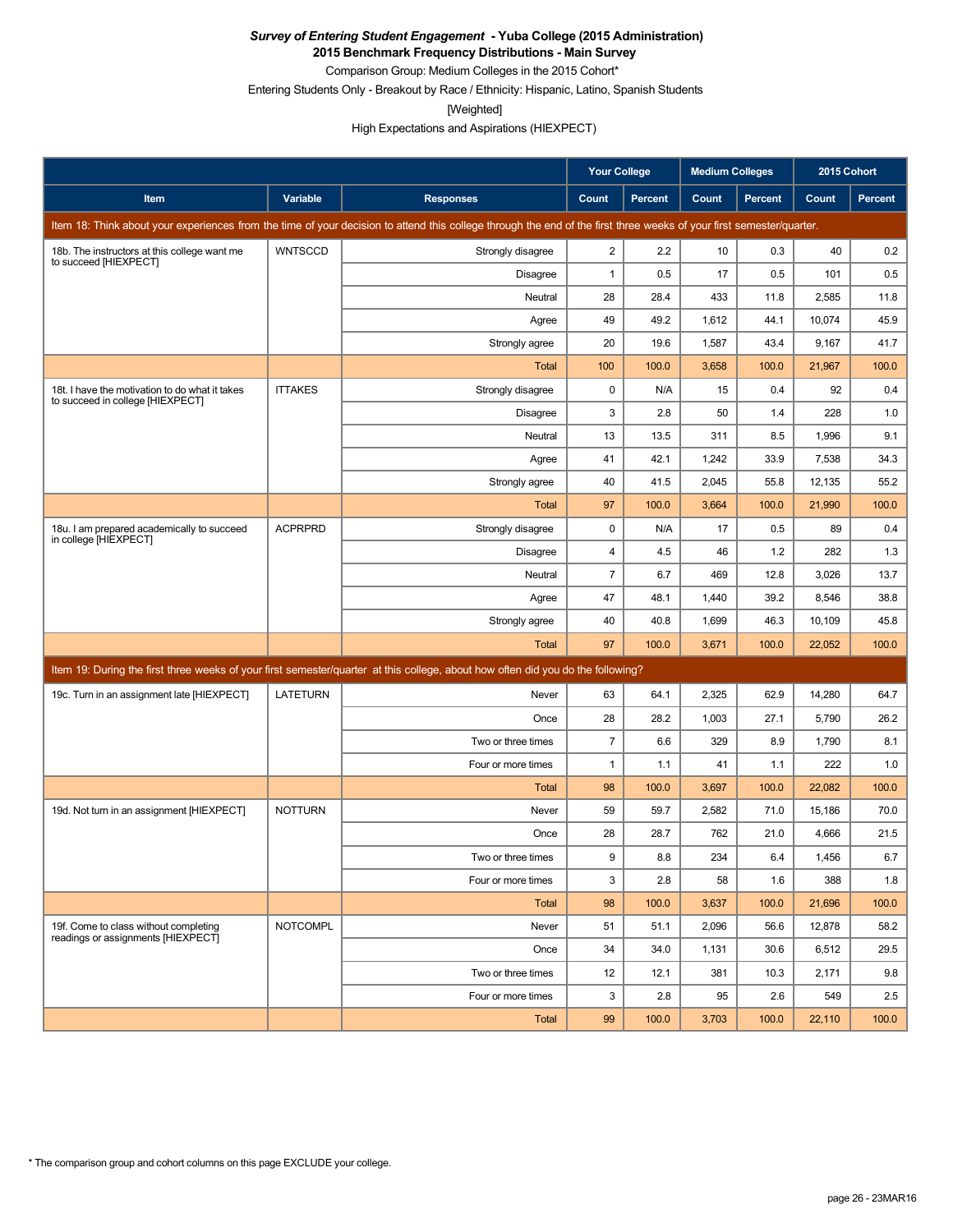**2015 Benchmark Frequency Distributions - Main Survey** Comparison Group: Medium Colleges in the 2015 Cohort\*

Entering Students Only - Breakout by Race / Ethnicity: Hispanic, Latino, Spanish Students

[Weighted]

High Expectations and Aspirations (HIEXPECT)

|                            |                                                                                                                                 |                    | <b>Your College</b> |         | Medium Colleges |         | 2015 Cohort |         |
|----------------------------|---------------------------------------------------------------------------------------------------------------------------------|--------------------|---------------------|---------|-----------------|---------|-------------|---------|
| <b>Item</b>                | Variable                                                                                                                        | <b>Responses</b>   | Count               | Percent | Count           | Percent | Count       | Percent |
|                            | Item 19: During the first three weeks of your first semester/quarter at this college, about how often did you do the following? |                    |                     |         |                 |         |             |         |
| 19s. Skip class [HIEXPECT] | <b>SKIPCL</b>                                                                                                                   | Never              | 73                  | 74.2    | 2,916           | 78.5    | 17.312      | 78.0    |
|                            |                                                                                                                                 | Once               | 19                  | 19.2    | 566             | 15.2    | 3,534       | 15.9    |
|                            |                                                                                                                                 | Two or three times | 4                   | 3.8     | 195             | 5.3     | 1,128       | 5.1     |
|                            |                                                                                                                                 | Four or more times | 3                   | 2.8     | 37              | 1.0     | 221         | 1.0     |
|                            |                                                                                                                                 | Total              | 99                  | 100.0   | 3,713           | 100.0   | 22,195      | 100.0   |

\* The comparison group and cohort columns on this page EXCLUDE your college.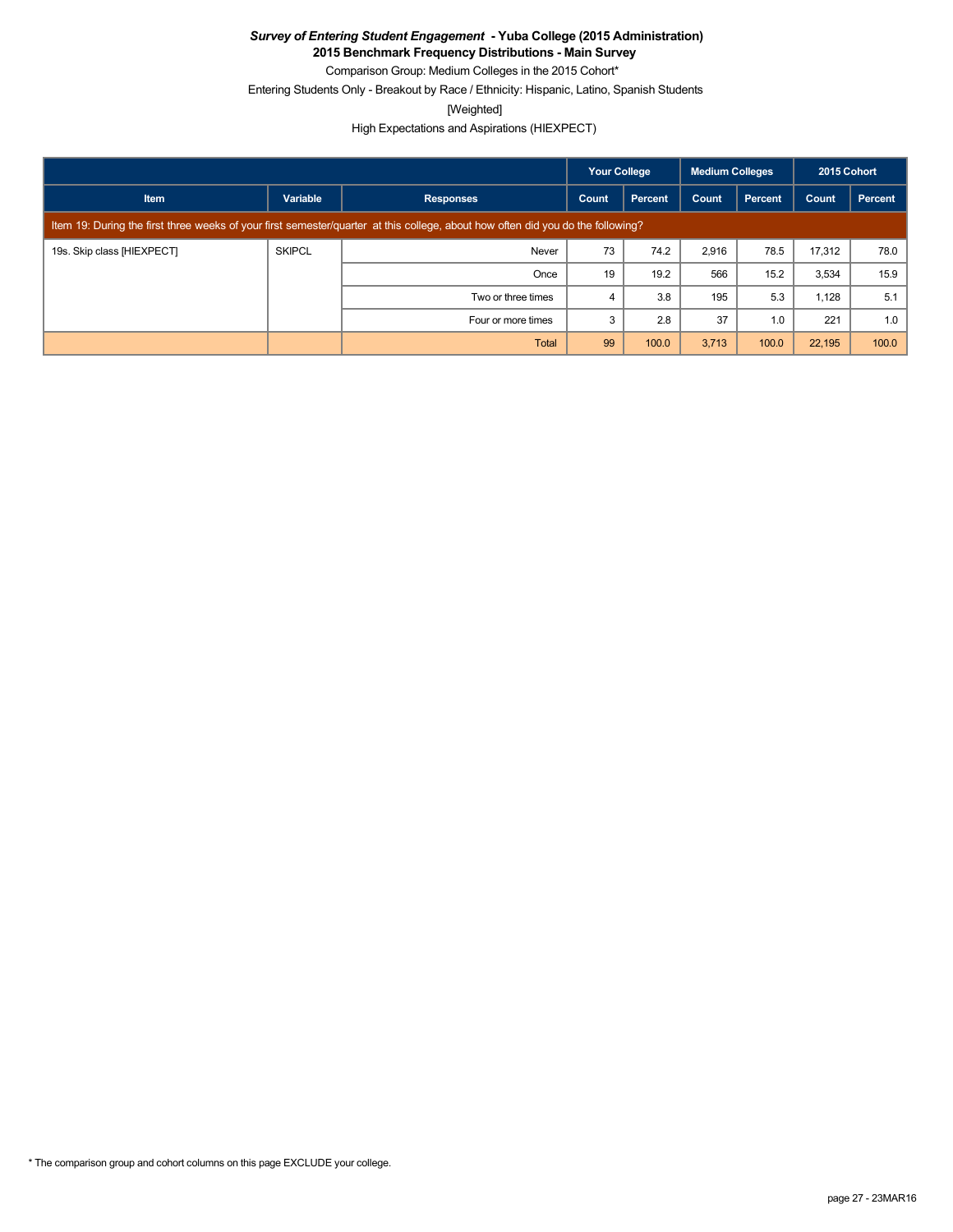**2015 Benchmark Frequency Distributions - Main Survey**

Comparison Group: Medium Colleges in the 2015 Cohort\* Entering Students Only - Breakout by Race / Ethnicity: Other Students

[Weighted]

|                                                                                    |                 |                                                                                                                                                                      | <b>Your College</b><br><b>Medium Colleges</b> |                | 2015 Cohort    |                |       |         |
|------------------------------------------------------------------------------------|-----------------|----------------------------------------------------------------------------------------------------------------------------------------------------------------------|-----------------------------------------------|----------------|----------------|----------------|-------|---------|
| <b>Item</b>                                                                        | Variable        | <b>Responses</b>                                                                                                                                                     | Count                                         | <b>Percent</b> | Count          | <b>Percent</b> | Count | Percent |
|                                                                                    |                 | Item 18: Think about your experiences from the time of your decision to attend this college through the end of the first three weeks of your first semester/quarter. |                                               |                |                |                |       |         |
| 18b. The instructors at this college want me<br>to succeed [HIEXPECT]              | <b>WNTSCCD</b>  | Strongly disagree                                                                                                                                                    | 0                                             | N/A            | $\mathbf{1}$   | 0.2            | 13    | 0.4     |
|                                                                                    |                 | <b>Disagree</b>                                                                                                                                                      | 0                                             | N/A            | $\overline{4}$ | 0.5            | 25    | 0.7     |
|                                                                                    |                 | Neutral                                                                                                                                                              | 3                                             | 22.3           | 129            | 17.7           | 586   | 16.4    |
|                                                                                    |                 | Agree                                                                                                                                                                | $\overline{7}$                                | 44.4           | 308            | 42.3           | 1,582 | 44.3    |
|                                                                                    |                 | Strongly agree                                                                                                                                                       | 5                                             | 33.3           | 286            | 39.3           | 1,368 | 38.3    |
|                                                                                    |                 | <b>Total</b>                                                                                                                                                         | 15                                            | 100.0          | 727            | 100.0          | 3,574 | 100.0   |
| 18t. I have the motivation to do what it takes<br>to succeed in college [HIEXPECT] | <b>ITTAKES</b>  | Strongly disagree                                                                                                                                                    | 0                                             | N/A            | 3              | 0.4            | 29    | 0.8     |
|                                                                                    |                 | Disagree                                                                                                                                                             | 0                                             | N/A            | 13             | 1.8            | 65    | 1.8     |
|                                                                                    |                 | Neutral                                                                                                                                                              | 1                                             | 3.7            | 116            | 15.9           | 475   | 13.3    |
|                                                                                    |                 | Agree                                                                                                                                                                | 4                                             | 29.7           | 254            | 34.8           | 1,180 | 33.0    |
|                                                                                    |                 | Strongly agree                                                                                                                                                       | 10                                            | 66.7           | 345            | 47.1           | 1,832 | 51.2    |
|                                                                                    |                 | Total                                                                                                                                                                | 15                                            | 100.0          | 732            | 100.0          | 3,581 | 100.0   |
| 18u. I am prepared academically to succeed<br>in college [HIEXPECT]                | <b>ACPRPRD</b>  | Strongly disagree                                                                                                                                                    | 0                                             | N/A            | 3              | 0.4            | 37    | 1.0     |
|                                                                                    |                 | <b>Disagree</b>                                                                                                                                                      | $\mathbf 0$                                   | N/A            | 16             | 2.2            | 74    | 2.0     |
|                                                                                    |                 | Neutral                                                                                                                                                              | $\mathbf 0$                                   | N/A            | 155            | 21.1           | 634   | 17.7    |
|                                                                                    |                 | Agree                                                                                                                                                                | 5                                             | 33.3           | 271            | 37.0           | 1,272 | 35.4    |
|                                                                                    |                 | Strongly agree                                                                                                                                                       | 10                                            | 66.7           | 289            | 39.4           | 1,575 | 43.9    |
|                                                                                    |                 | Total                                                                                                                                                                | 15                                            | 100.0          | 733            | 100.0          | 3,592 | 100.0   |
|                                                                                    |                 | Item 19: During the first three weeks of your first semester/quarter at this college, about how often did you do the following?                                      |                                               |                |                |                |       |         |
| 19c. Turn in an assignment late [HIEXPECT]                                         | <b>LATETURN</b> | Never                                                                                                                                                                | 10                                            | 70.3           | 439            | 59.6           | 2,245 | 62.3    |
|                                                                                    |                 | Once                                                                                                                                                                 | 4                                             | 26.0           | 204            | 27.8           | 962   | 26.7    |
|                                                                                    |                 | Two or three times                                                                                                                                                   | $\mathbf 0$                                   | N/A            | 76             | 10.3           | 333   | 9.2     |
|                                                                                    |                 | Four or more times                                                                                                                                                   | 1                                             | 3.7            | 17             | 2.3            | 65    | 1.8     |
|                                                                                    |                 | <b>Total</b>                                                                                                                                                         | 15                                            | 100.0          | 736            | 100.0          | 3,605 | 100.0   |
| 19d. Not turn in an assignment [HIEXPECT]                                          | <b>NOTTURN</b>  | Never                                                                                                                                                                | 12                                            | 81.6           | 488            | 67.6           | 2,414 | 68.3    |
|                                                                                    |                 | Once                                                                                                                                                                 | 1                                             | 7.4            | 154            | 21.4           | 754   | 21.4    |
|                                                                                    |                 | Two or three times                                                                                                                                                   | $\mathbf{1}$                                  | 3.7            | 69             | $9.6\,$        | 300   | $8.5\,$ |
|                                                                                    |                 | Four or more times                                                                                                                                                   | $\mathbf{1}$                                  | 7.4            | 10             | 1.4            | 64    | 1.8     |
|                                                                                    |                 | Total                                                                                                                                                                | 15                                            | 100.0          | 721            | 100.0          | 3,532 | 100.0   |
| 19f. Come to class without completing                                              | <b>NOTCOMPL</b> | Never                                                                                                                                                                | 10                                            | 70.6           | 381            | 51.9           | 1,945 | 54.0    |
| readings or assignments [HIEXPECT]                                                 |                 | Once                                                                                                                                                                 | 3                                             | 22.1           | 210            | 28.6           | 1,065 | 29.5    |
|                                                                                    |                 | Two or three times                                                                                                                                                   | $\mathbf{1}$                                  | 3.7            | 121            | 16.5           | 472   | 13.1    |
|                                                                                    |                 | Four or more times                                                                                                                                                   | $\mathbf{1}$                                  | 3.7            | 22             | 3.1            | 123   | 3.4     |
|                                                                                    |                 | Total                                                                                                                                                                | 15                                            | 100.0          | 735            | 100.0          | 3,604 | 100.0   |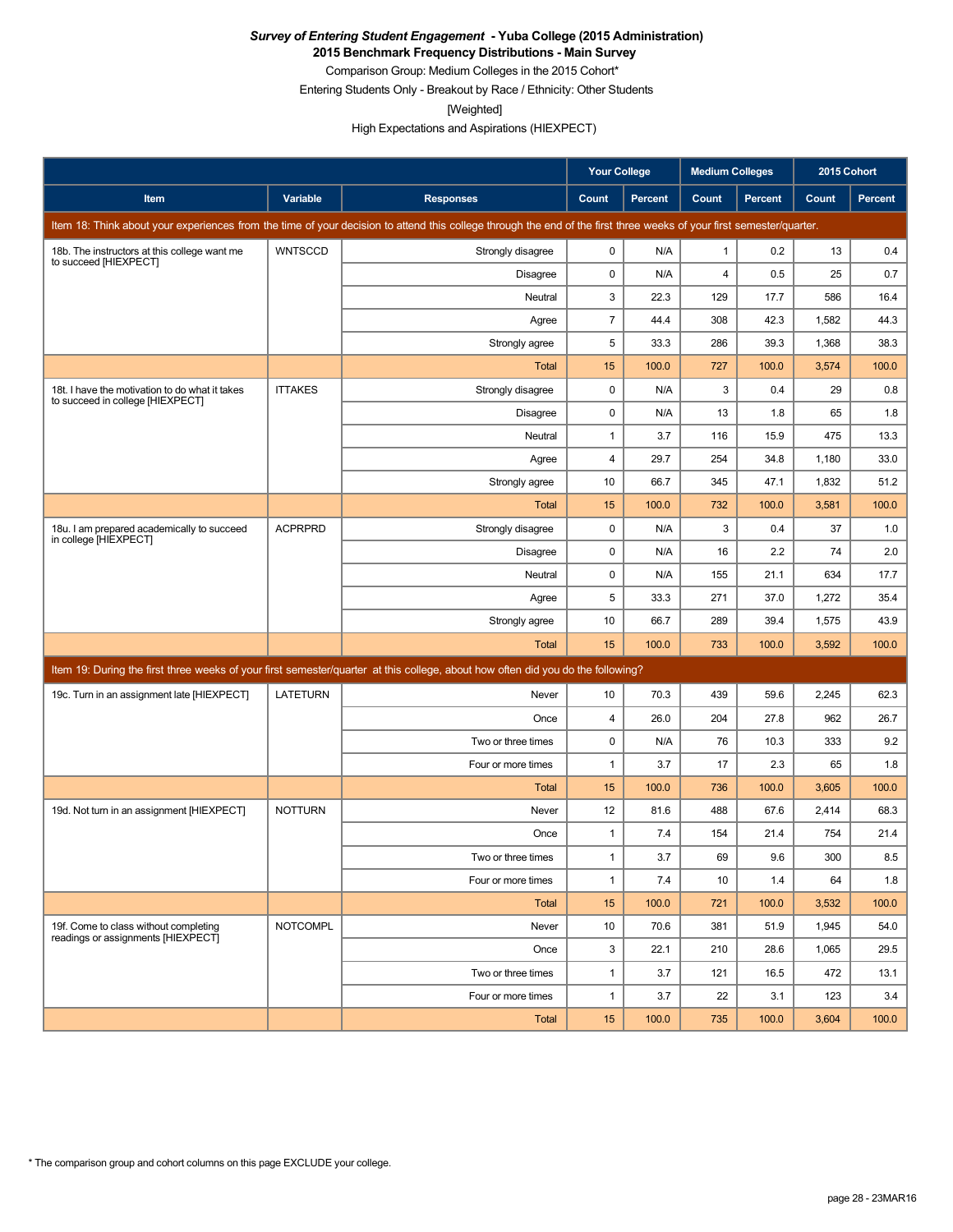**2015 Benchmark Frequency Distributions - Main Survey**

Comparison Group: Medium Colleges in the 2015 Cohort\* Entering Students Only - Breakout by Race / Ethnicity: Other Students

[Weighted]

|                            |                                                                                                                                 | <b>Your College</b> |       | <b>Medium Colleges</b> |       | 2015 Cohort    |       |         |
|----------------------------|---------------------------------------------------------------------------------------------------------------------------------|---------------------|-------|------------------------|-------|----------------|-------|---------|
| <b>Item</b>                | Variable                                                                                                                        | <b>Responses</b>    | Count | Percent                | Count | <b>Percent</b> | Count | Percent |
|                            | Item 19: During the first three weeks of your first semester/quarter at this college, about how often did you do the following? |                     |       |                        |       |                |       |         |
| 19s. Skip class [HIEXPECT] | <b>SKIPCL</b>                                                                                                                   | Never               | 10    | 66.7                   | 507   | 68.7           | 2,608 | 72.1    |
|                            |                                                                                                                                 | Once                | 4     | 29.7                   | 152   | 20.6           | 667   | 18.4    |
|                            |                                                                                                                                 | Two or three times  |       | N/A                    | 66    | 9.0            | 272   | 7.5     |
|                            |                                                                                                                                 | Four or more times  |       | 3.7                    | 12    | 1.7            | 73    | 2.0     |
|                            |                                                                                                                                 | Total               | 15    | 100.0                  | 737   | 100.0          | 3,620 | 100.0   |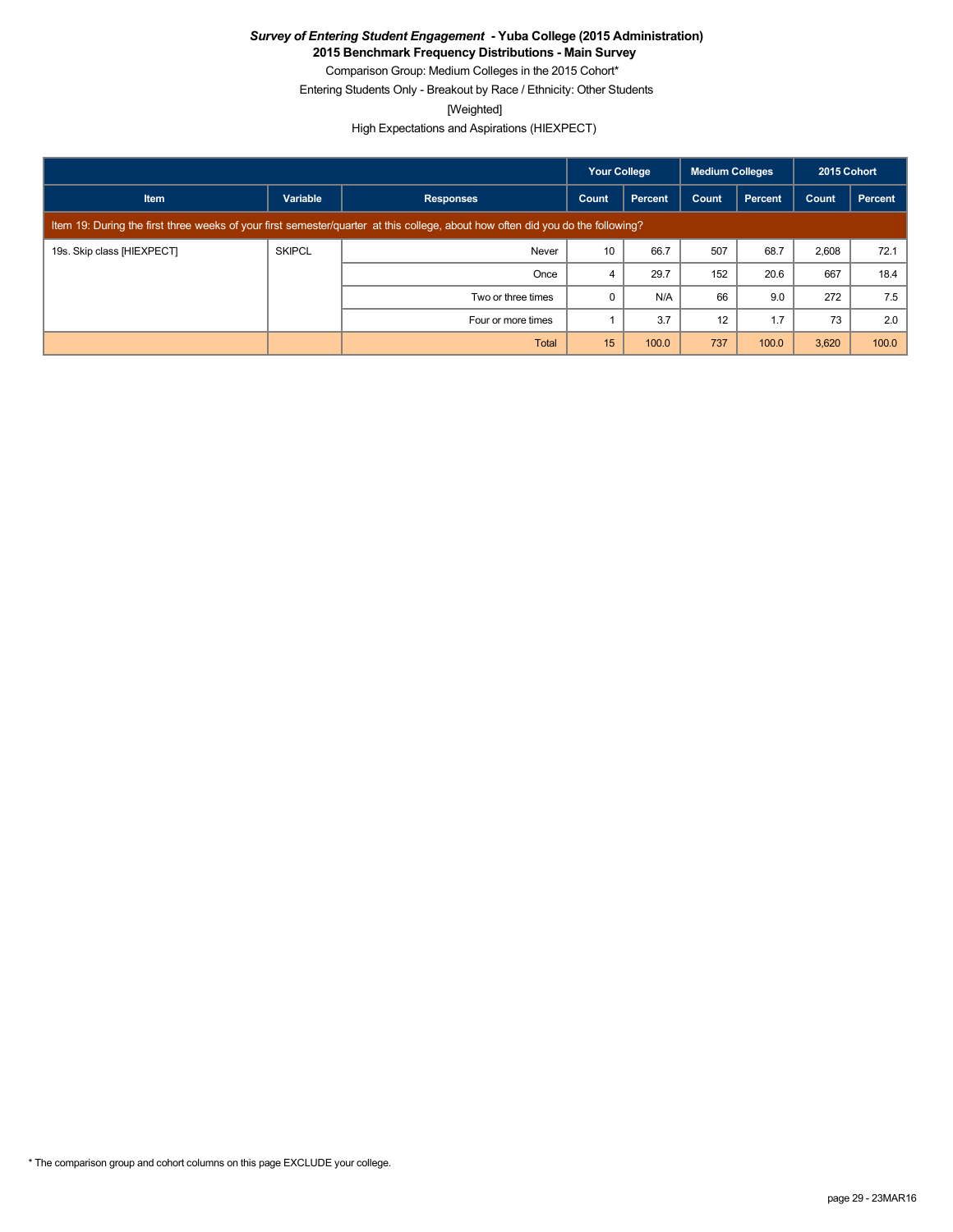*Survey of Entering Student Engagement* **Yuba College (2015 Administration) 2015 Benchmark Bar Chart - Main Survey** Comparison Group: Medium Colleges in the 2015 Cohort\* Entering Students Only - Breakout by Race / Ethnicity [Weighted] Clear Academic Plan and Pathway (ACADPLAN)



\* The comparison group and cohort bars on this page INCLUDE your college.

23MAR16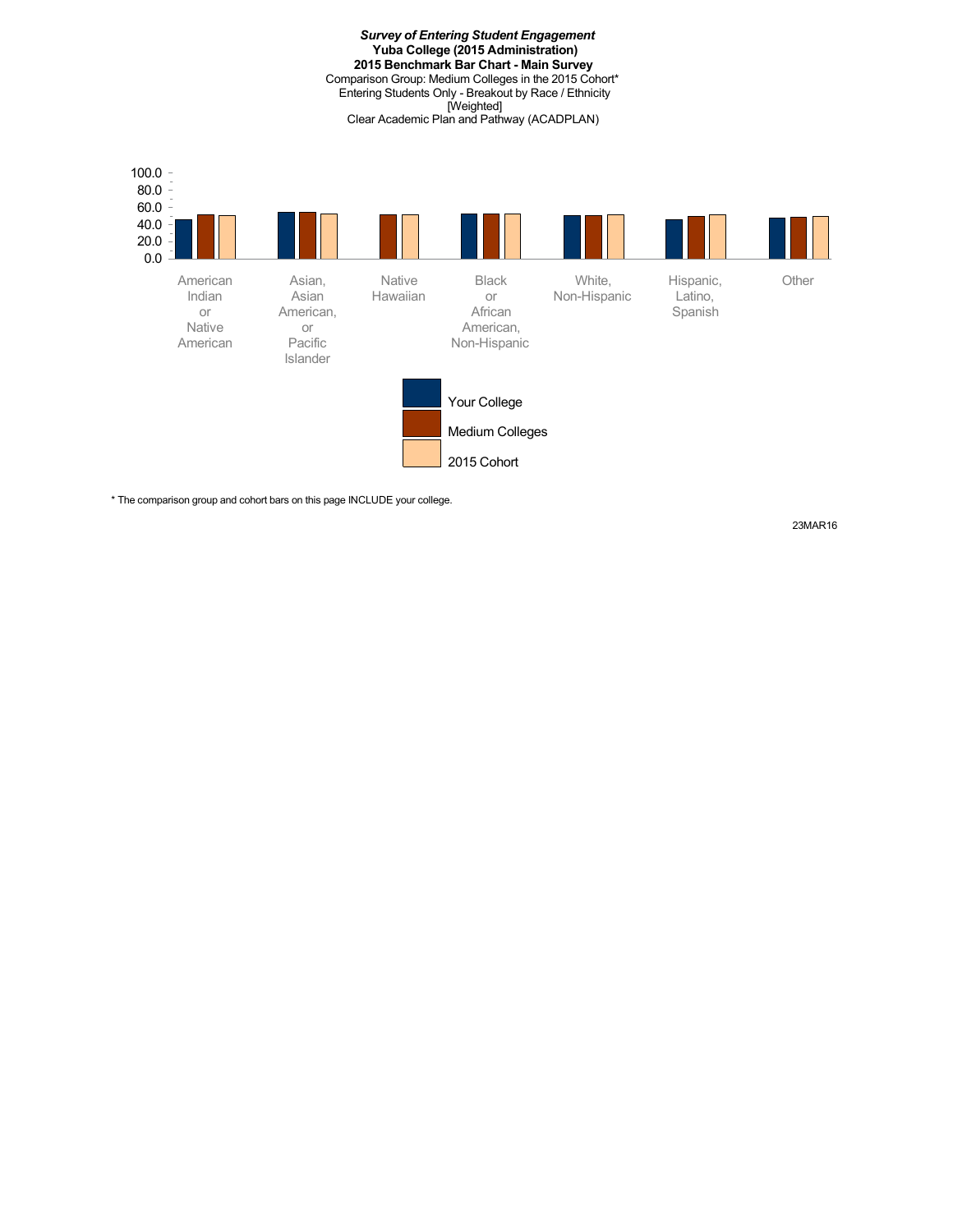#### *Survey of Entering Student Engagement* **- Yuba College (2015 Administration) 2015 Benchmark Means Report - Main Survey**

Comparison Group: Medium Colleges in the 2015 Cohort\*

Entering Students Only - Breakout by Race / Ethnicity

[Weighted]

|                                                                                         |                 |                                                                                                                                                                      | Your<br>College          | <b>Medium Colleges</b> |                         | 2015 Cohort |                         |
|-----------------------------------------------------------------------------------------|-----------------|----------------------------------------------------------------------------------------------------------------------------------------------------------------------|--------------------------|------------------------|-------------------------|-------------|-------------------------|
| Item                                                                                    | Variable        | <b>Breakout Group</b>                                                                                                                                                | Mean                     | <b>Mean</b>            | <b>Effect</b><br>Size** | <b>Mean</b> | <b>Effect</b><br>Size** |
|                                                                                         |                 | Item 18: Think about your experiences from the time of your decision to attend this college through the end of the first three weeks of your first semester/quarter. |                          |                        |                         |             |                         |
| 1 = Strongly disagree, $2$ = Disagree, $3$ = Neutral, $4$ = Agree, $5$ = Strongly agree |                 |                                                                                                                                                                      |                          |                        |                         |             |                         |
| 18d. I was able to meet with an<br>academic advisor at times                            | <b>AACONTIM</b> | American Indian or Native American                                                                                                                                   | 3.33                     | 3.72                   |                         | 3.77        |                         |
| convenient for me [ACADPLAN]                                                            |                 | Asian, Asian American, or Pacific Islander                                                                                                                           | 3.58                     | 3.69                   |                         | 3.69        |                         |
|                                                                                         |                 | Native Hawaiian                                                                                                                                                      | $\overline{\phantom{a}}$ | 3.36                   |                         | 3.68        |                         |
|                                                                                         |                 | Black or African American, Non-Hispanic                                                                                                                              | 3.32                     | 3.80                   |                         | 3.82        |                         |
|                                                                                         |                 | White, Non-Hispanic                                                                                                                                                  | 3.82                     | 3.80                   |                         | 3.84        |                         |
|                                                                                         |                 | Hispanic, Latino, Spanish                                                                                                                                            | 3.57                     | 3.75                   |                         | 3.73        |                         |
|                                                                                         |                 | Other                                                                                                                                                                | 3.52                     | 3.69                   |                         | 3.68        |                         |
| 18e. An advisor helped me to<br>select a course of study,                               | AASELMAJ        | American Indian or Native American                                                                                                                                   | 3.33                     | 3.77                   |                         | 3.75        |                         |
| program, or major [ACADPLAN]                                                            |                 | Asian, Asian American, or Pacific Islander                                                                                                                           | 3.81                     | 3.74                   |                         | 3.70        |                         |
|                                                                                         |                 | Native Hawaiian                                                                                                                                                      | $\overline{\phantom{0}}$ | 3.34                   |                         | 3.57        |                         |
|                                                                                         |                 | Black or African American, Non-Hispanic                                                                                                                              | 3.64                     | 3.71                   |                         | 3.77        |                         |
|                                                                                         |                 | White, Non-Hispanic                                                                                                                                                  | 3.75                     | 3.66                   |                         | 3.71        |                         |
|                                                                                         |                 | Hispanic, Latino, Spanish                                                                                                                                            | 3.54                     | 3.72                   |                         | 3.68        |                         |
|                                                                                         |                 | Other                                                                                                                                                                | 3.63                     | 3.69                   |                         | 3.65        |                         |
| 18f. An advisor helped me to set<br>academic goals and to create a                      | <b>ACADGOAL</b> | American Indian or Native American                                                                                                                                   | 3.00                     | 3.30                   |                         | 3.40        |                         |
| plan for achieving them<br>[ACADPLAN]                                                   |                 | Asian, Asian American, or Pacific Islander                                                                                                                           | 3.78                     | 3.35                   |                         | 3.37        |                         |
|                                                                                         |                 | Native Hawaiian                                                                                                                                                      | --                       | 3.29                   |                         | 3.35        |                         |
|                                                                                         |                 | Black or African American, Non-Hispanic                                                                                                                              | 3.40                     | 3.37                   |                         | 3.37        |                         |
|                                                                                         |                 | White, Non-Hispanic                                                                                                                                                  | 3.51                     | 3.27                   |                         | 3.31        |                         |
|                                                                                         |                 | Hispanic, Latino, Spanish                                                                                                                                            | 3.39                     | 3.32                   |                         | 3.31        |                         |
|                                                                                         |                 | Other                                                                                                                                                                | 3.74                     | 3.27                   |                         | 3.25        |                         |
| 18g. An advisor helped me to<br>identify the courses I needed to                        | CRSADV          | American Indian or Native American                                                                                                                                   | 4.33                     | 3.86                   |                         | 3.92        |                         |
| take during my first<br>semester/quarter [ACADPLAN]                                     |                 | Asian, Asian American, or Pacific Islander                                                                                                                           | 4.12                     | 3.89                   |                         | 3.82        |                         |
|                                                                                         |                 | Native Hawaiian                                                                                                                                                      | --                       | 3.53                   |                         | 3.66        |                         |
|                                                                                         |                 | Black or African American, Non-Hispanic                                                                                                                              | 4.36                     | 3.94                   |                         | 3.98        |                         |
|                                                                                         |                 | White, Non-Hispanic                                                                                                                                                  | 4.03                     | 3.90                   |                         | 3.94        |                         |
|                                                                                         |                 | Hispanic, Latino, Spanish                                                                                                                                            | 3.81                     | 3.94                   |                         | 3.86        |                         |
|                                                                                         |                 | Other                                                                                                                                                                | 4.00                     | 3.82                   |                         | 3.80        |                         |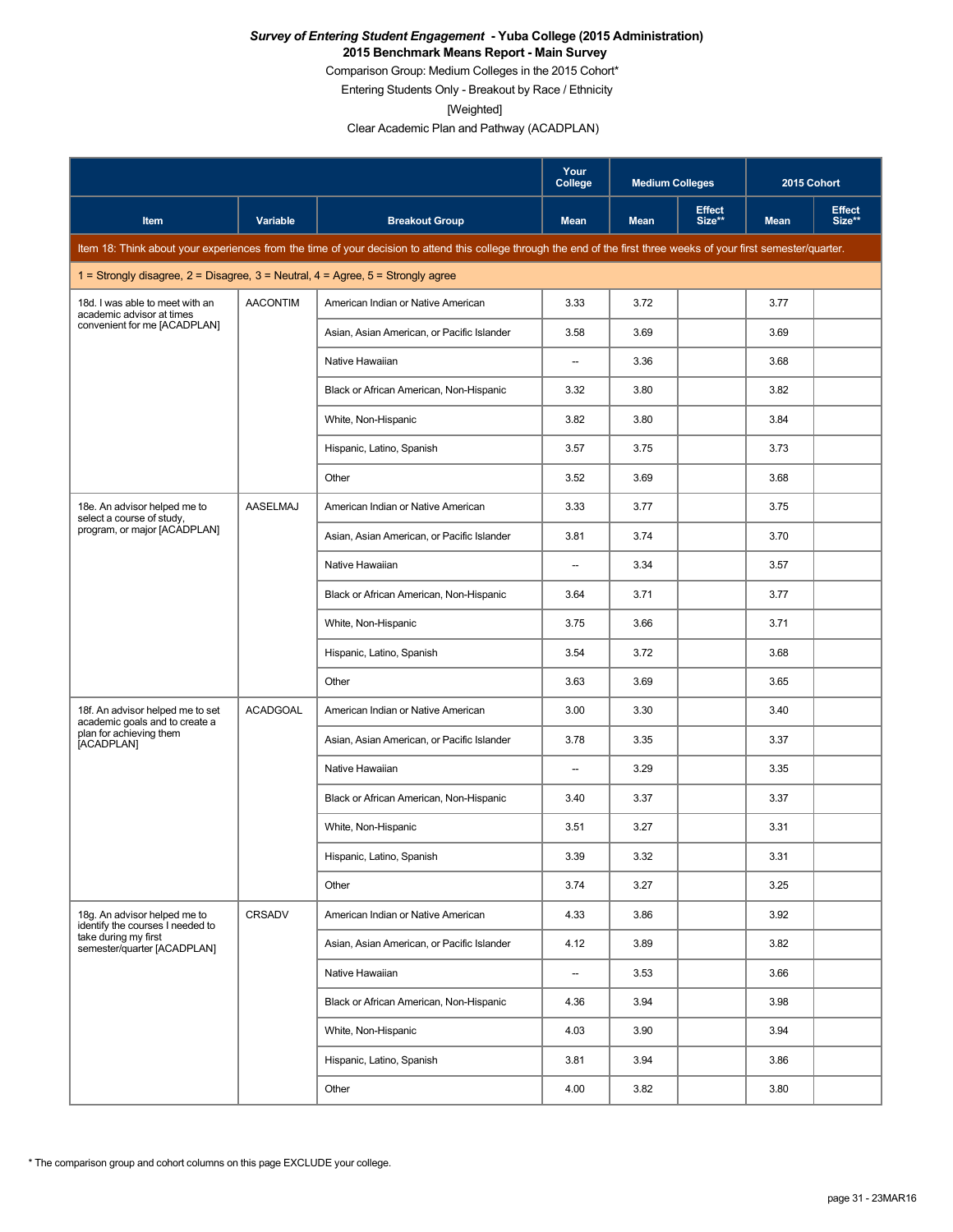#### *Survey of Entering Student Engagement* **- Yuba College (2015 Administration) 2015 Benchmark Means Report - Main Survey**

Comparison Group: Medium Colleges in the 2015 Cohort\*

Entering Students Only - Breakout by Race / Ethnicity

[Weighted]

|                                                                                                                                                                      |               | Your<br>College                         | <b>Medium Colleges</b>                     |             | 2015 Cohort             |             |                         |  |  |
|----------------------------------------------------------------------------------------------------------------------------------------------------------------------|---------------|-----------------------------------------|--------------------------------------------|-------------|-------------------------|-------------|-------------------------|--|--|
| <b>Item</b>                                                                                                                                                          | Variable      | <b>Breakout Group</b>                   | <b>Mean</b>                                | <b>Mean</b> | <b>Effect</b><br>Size** | <b>Mean</b> | <b>Effect</b><br>Size** |  |  |
| Item 18: Think about your experiences from the time of your decision to attend this college through the end of the first three weeks of your first semester/quarter. |               |                                         |                                            |             |                         |             |                         |  |  |
| 1 = Strongly disagree, $2$ = Disagree, $3$ = Neutral, $4$ = Agree, $5$ = Strongly agree                                                                              |               |                                         |                                            |             |                         |             |                         |  |  |
| 18h. A college staff member<br>talked with me about my                                                                                                               | <b>OSCOMM</b> | American Indian or Native American      | 3.00                                       | 2.97        |                         | 2.99        |                         |  |  |
| commitments outside of school<br>(work, children, dependents,                                                                                                        |               |                                         | Asian, Asian American, or Pacific Islander | 3.12        | 2.86                    |             | 2.87                    |  |  |
| etc.) to help me figure out how<br>many courses to take<br>[ACADPLAN]                                                                                                |               | Native Hawaiian                         | --                                         | 3.16        |                         | 3.07        |                         |  |  |
|                                                                                                                                                                      |               | Black or African American, Non-Hispanic | 3.40                                       | 2.97        |                         | 2.89        |                         |  |  |
|                                                                                                                                                                      |               | White, Non-Hispanic                     | 2.64                                       | 2.92        |                         | 2.93        |                         |  |  |
|                                                                                                                                                                      |               | Hispanic, Latino, Spanish               | 2.66                                       | 2.89        |                         | 2.85        |                         |  |  |
|                                                                                                                                                                      |               | Other                                   | 2.44                                       | 2.85        |                         | 2.83        |                         |  |  |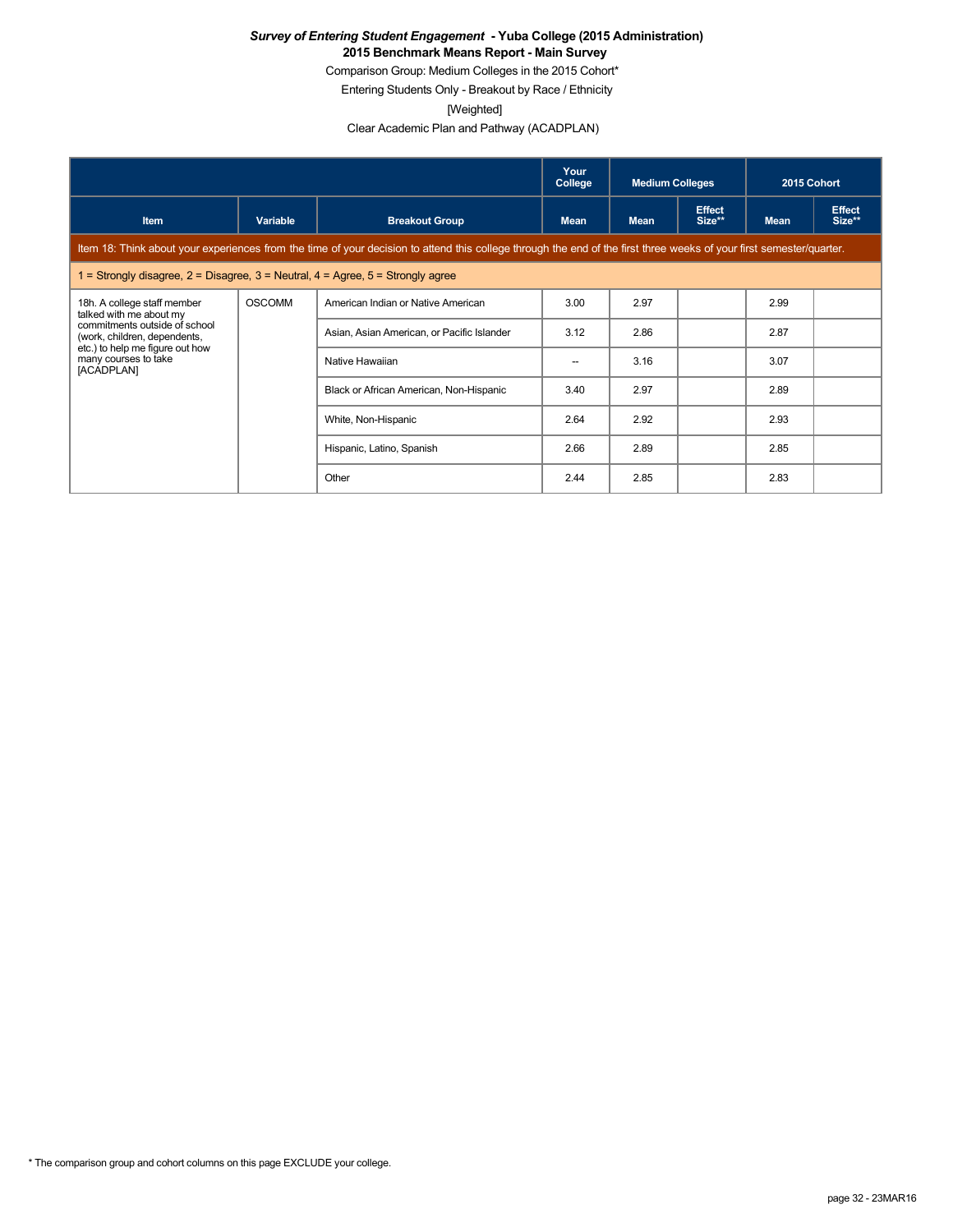**2015 Benchmark Frequency Distributions - Main Survey**

Comparison Group: Medium Colleges in the 2015 Cohort\* Entering Students Only - Breakout by Race / Ethnicity: American Indian or Native American Students

[Weighted]

|                                                                                       |                 |                                                                                                                                                                      | <b>Your College</b> |                |       | <b>Medium Colleges</b> |       | 2015 Cohort    |
|---------------------------------------------------------------------------------------|-----------------|----------------------------------------------------------------------------------------------------------------------------------------------------------------------|---------------------|----------------|-------|------------------------|-------|----------------|
| Item                                                                                  | Variable        | <b>Responses</b>                                                                                                                                                     | Count               | <b>Percent</b> | Count | <b>Percent</b>         | Count | <b>Percent</b> |
|                                                                                       |                 | Item 18: Think about your experiences from the time of your decision to attend this college through the end of the first three weeks of your first semester/quarter. |                     |                |       |                        |       |                |
| 18d. I was able to meet with an academic<br>advisor at times convenient for me        | <b>AACONTIM</b> | Strongly disagree                                                                                                                                                    | 0                   | N/A            | 11    | 3.2                    | 47    | 2.4            |
| [ACADPLAN]                                                                            |                 | <b>Disagree</b>                                                                                                                                                      | 0                   | N/A            | 22    | 6.4                    | 149   | 7.7            |
|                                                                                       |                 | Neutral                                                                                                                                                              | $\mathbf{1}$        | 66.7           | 102   | 29.9                   | 497   | 25.6           |
|                                                                                       |                 | Agree                                                                                                                                                                | 1                   | 33.3           | 124   | 36.3                   | 761   | 39.2           |
|                                                                                       |                 | Strongly agree                                                                                                                                                       | 0                   | N/A            | 83    | 24.2                   | 485   | 25.0           |
|                                                                                       |                 | <b>Total</b>                                                                                                                                                         | $\overline{c}$      | 100.0          | 341   | 100.0                  | 1,940 | 100.0          |
| 18e. An advisor helped me to select a<br>course of study, program, or major           | <b>AASELMAJ</b> | Strongly disagree                                                                                                                                                    | 0                   | N/A            | 16    | 4.8                    | 84    | 4.3            |
| [ACADPLAN]                                                                            |                 | <b>Disagree</b>                                                                                                                                                      | $\mathbf{1}$        | 33.3           | 33    | 9.6                    | 223   | 11.4           |
|                                                                                       |                 | Neutral                                                                                                                                                              | $\mathbf{1}$        | 33.3           | 64    | 18.6                   | 390   | 19.9           |
|                                                                                       |                 | Agree                                                                                                                                                                | 0                   | N/A            | 131   | 38.0                   | 667   | 34.0           |
|                                                                                       |                 | Strongly agree                                                                                                                                                       | 1                   | 33.3           | 100   | 29.0                   | 595   | 30.4           |
|                                                                                       |                 | <b>Total</b>                                                                                                                                                         | $\overline{2}$      | 100.0          | 344   | 100.0                  | 1,959 | 100.0          |
| 18f. An advisor helped me to set academic<br>goals and to create a plan for achieving | <b>ACADGOAL</b> | Strongly disagree                                                                                                                                                    | 0                   | N/A            | 24    | 6.9                    | 106   | 5.4            |
| them [ACADPLAN]                                                                       |                 | Disagree                                                                                                                                                             | 1                   | 33.3           | 57    | 16.7                   | 340   | 17.4           |
|                                                                                       |                 | Neutral                                                                                                                                                              | 1                   | 33.3           | 112   | 32.6                   | 574   | 29.5           |
|                                                                                       |                 | Agree                                                                                                                                                                | 1                   | 33.3           | 93    | 27.0                   | 532   | 27.3           |
|                                                                                       |                 | Strongly agree                                                                                                                                                       | 0                   | N/A            | 58    | 16.8                   | 397   | 20.4           |
|                                                                                       |                 | <b>Total</b>                                                                                                                                                         | $\overline{2}$      | 100.0          | 344   | 100.0                  | 1,949 | 100.0          |
| 18g. An advisor helped me to identify the<br>courses I needed to take during my first | <b>CRSADV</b>   | Strongly disagree                                                                                                                                                    | 0                   | N/A            | 16    | 4.6                    | 58    | 3.0            |
| semester/quarter [ACADPLAN]                                                           |                 | <b>Disagree</b>                                                                                                                                                      | 0                   | N/A            | 17    | 5.0                    | 141   | 7.2            |
|                                                                                       |                 | Neutral                                                                                                                                                              | $\mathbf{1}$        | 33.3           | 63    | 18.2                   | 330   | 16.9           |
|                                                                                       |                 | Agree                                                                                                                                                                | 0                   | N/A            | 152   | 44.1                   | 798   | 40.8           |
|                                                                                       |                 | Strongly agree                                                                                                                                                       | 1                   | 66.7           | 97    | 28.1                   | 629   | 32.2           |
|                                                                                       |                 | <b>Total</b>                                                                                                                                                         | $\overline{2}$      | 100.0          | 344   | 100.0                  | 1,955 | 100.0          |
| 18h. A college staff member talked with me<br>about my commitments outside of school  | <b>OSCOMM</b>   | Strongly disagree                                                                                                                                                    | 0                   | N/A            | 42    | 12.3                   | 230   | 11.8           |
| (work, children, dependents, etc.) to help<br>me figure out how many courses to take  |                 | Disagree                                                                                                                                                             | $\mathbf{1}$        | 50.0           | 92    | 26.8                   | 508   | 26.0           |
| [ACADPLAN]                                                                            |                 | Neutral                                                                                                                                                              | $\mathbf{0}$        | N/A            | 88    | 25.6                   | 541   | 27.7           |
|                                                                                       |                 | Agree                                                                                                                                                                | 1                   | 50.0           | 77    | 22.5                   | 403   | 20.6           |
|                                                                                       |                 | Strongly agree                                                                                                                                                       | 0                   | N/A            | 44    | 12.9                   | 270   | 13.9           |
|                                                                                       |                 | <b>Total</b>                                                                                                                                                         | $\mathbf{1}$        | 100.0          | 343   | 100.0                  | 1,952 | 100.0          |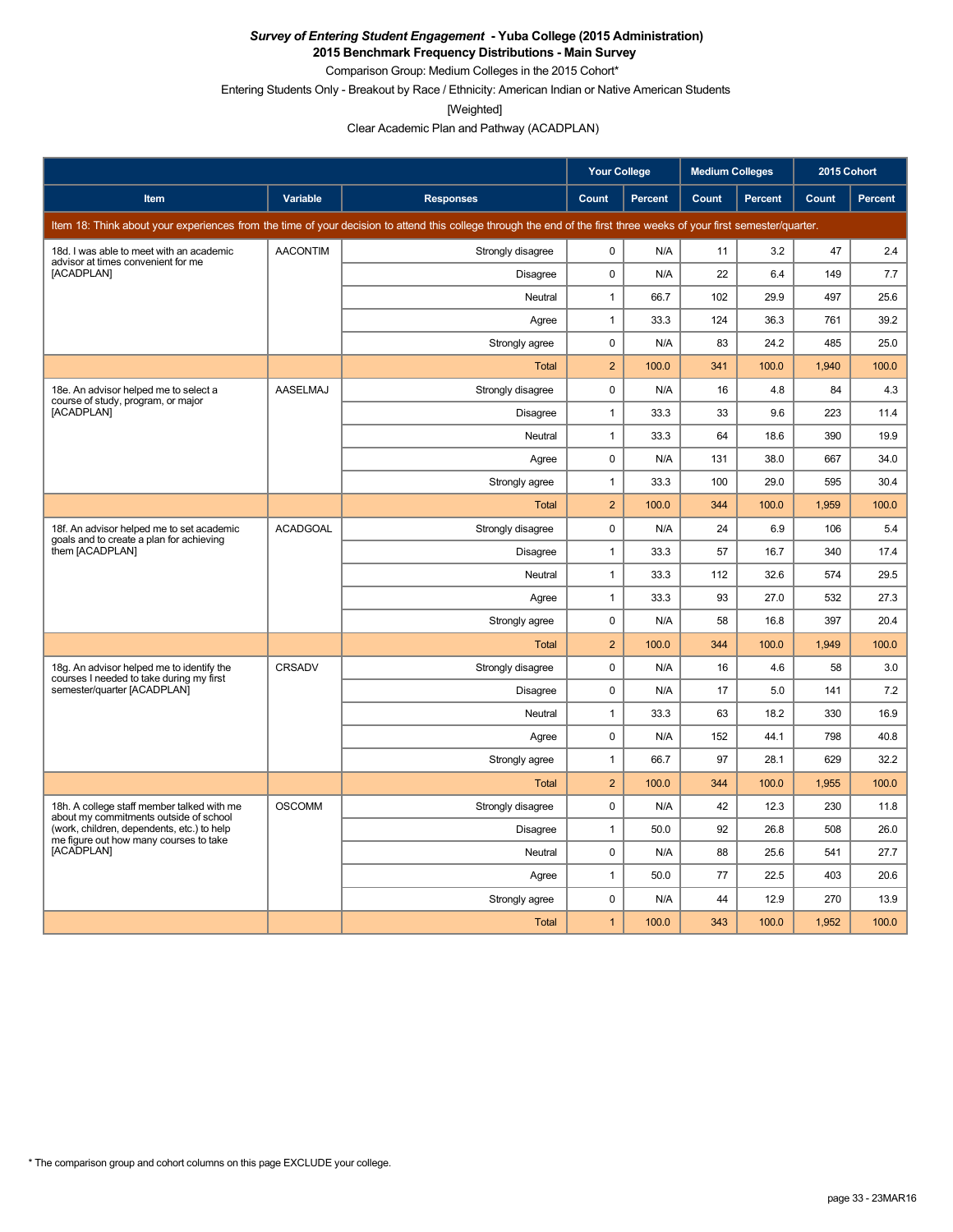**2015 Benchmark Frequency Distributions - Main Survey**

Comparison Group: Medium Colleges in the 2015 Cohort\*

Entering Students Only - Breakout by Race / Ethnicity: Asian, Asian American, or Pacific Islander Students

[Weighted]

|                                                                                       |                 |                                                                                                                                                                      | <b>Your College</b> |         |       | <b>Medium Colleges</b> |       | 2015 Cohort |
|---------------------------------------------------------------------------------------|-----------------|----------------------------------------------------------------------------------------------------------------------------------------------------------------------|---------------------|---------|-------|------------------------|-------|-------------|
| Item                                                                                  | Variable        | <b>Responses</b>                                                                                                                                                     | <b>Count</b>        | Percent | Count | Percent                | Count | Percent     |
|                                                                                       |                 | Item 18: Think about your experiences from the time of your decision to attend this college through the end of the first three weeks of your first semester/quarter. |                     |         |       |                        |       |             |
| 18d. I was able to meet with an academic<br>advisor at times convenient for me        | <b>AACONTIM</b> | Strongly disagree                                                                                                                                                    | $\overline{2}$      | 6.9     | 22    | 2.8                    | 86    | 2.3         |
| [ACADPLAN]                                                                            |                 | Disagree                                                                                                                                                             | $\overline{2}$      | 5.1     | 60    | 7.6                    | 307   | 8.3         |
|                                                                                       |                 | Neutral                                                                                                                                                              | 9                   | 29.4    | 223   | 28.0                   | 1,066 | 28.8        |
|                                                                                       |                 | Agree                                                                                                                                                                | 13                  | 39.6    | 325   | 40.8                   | 1,469 | 39.7        |
|                                                                                       |                 | Strongly agree                                                                                                                                                       | 6                   | 18.9    | 166   | 20.9                   | 775   | 20.9        |
|                                                                                       |                 | <b>Total</b>                                                                                                                                                         | 32                  | 100.0   | 797   | 100.0                  | 3,703 | 100.0       |
| 18e. An advisor helped me to select a<br>course of study, program, or major           | <b>AASELMAJ</b> | Strongly disagree                                                                                                                                                    | 0                   | N/A     | 26    | 3.3                    | 155   | 4.1         |
| [ACADPLAN]                                                                            |                 | Disagree                                                                                                                                                             | 3                   | 10.3    | 91    | 11.3                   | 418   | 11.2        |
|                                                                                       |                 | Neutral                                                                                                                                                              | $\overline{7}$      | 20.7    | 166   | 20.6                   | 812   | 21.7        |
|                                                                                       |                 | Agree                                                                                                                                                                | 15                  | 46.6    | 303   | 37.5                   | 1.374 | 36.8        |
|                                                                                       |                 | Strongly agree                                                                                                                                                       | $\overline{7}$      | 22.4    | 221   | 27.4                   | 976   | 26.1        |
|                                                                                       |                 | Total                                                                                                                                                                | 32                  | 100.0   | 808   | 100.0                  | 3,735 | 100.0       |
| 18f. An advisor helped me to set academic<br>goals and to create a plan for achieving | <b>ACADGOAL</b> | Strongly disagree                                                                                                                                                    | $\mathbf 0$         | N/A     | 46    | 5.7                    | 191   | 5.1         |
| them [ACADPLAN]                                                                       |                 | Disagree                                                                                                                                                             | $\overline{4}$      | 13.8    | 142   | 17.7                   | 611   | 16.4        |
|                                                                                       |                 | Neutral                                                                                                                                                              | 9                   | 29.3    | 245   | 30.5                   | 1,183 | 31.8        |
|                                                                                       |                 | Agree                                                                                                                                                                | $\overline{7}$      | 22.3    | 228   | 28.4                   | 1,110 | 29.8        |
|                                                                                       |                 | Strongly agree                                                                                                                                                       | 11                  | 34.6    | 142   | 17.7                   | 628   | 16.9        |
|                                                                                       |                 | Total                                                                                                                                                                | 32                  | 100.0   | 803   | 100.0                  | 3,723 | 100.0       |
| 18g. An advisor helped me to identify the<br>courses I needed to take during my first | CRSADV          | Strongly disagree                                                                                                                                                    | $\mathbf 0$         | N/A     | 25    | 3.1                    | 122   | 3.3         |
| semester/quarter [ACADPLAN]                                                           |                 | Disagree                                                                                                                                                             | $\mathbf{1}$        | 3.4     | 63    | 7.8                    | 325   | 8.7         |
|                                                                                       |                 | Neutral                                                                                                                                                              | 5                   | 17.2    | 135   | 16.8                   | 688   | 18.4        |
|                                                                                       |                 | Agree                                                                                                                                                                | 14                  | 43.1    | 336   | 41.8                   | 1,554 | 41.7        |
|                                                                                       |                 | Strongly agree                                                                                                                                                       | 11                  | 36.3    | 246   | 30.5                   | 1,041 | 27.9        |
|                                                                                       |                 | <b>Total</b>                                                                                                                                                         | 32                  | 100.0   | 805   | 100.0                  | 3,730 | 100.0       |
| 18h. A college staff member talked with me<br>about my commitments outside of school  | <b>OSCOMM</b>   | Strongly disagree                                                                                                                                                    | $\mathbf{1}$        | 1.7     | 95    | 11.7                   | 403   | 10.8        |
| (work, children, dependents, etc.) to help<br>me figure out how many courses to take  |                 | <b>Disagree</b>                                                                                                                                                      | 8                   | 24.0    | 236   | 29.3                   | 1,103 | 29.5        |
| [ACADPLAN]                                                                            |                 | Neutral                                                                                                                                                              | 14                  | 44.9    | 240   | 29.8                   | 1.160 | 31.1        |
|                                                                                       |                 | Agree                                                                                                                                                                | 6                   | 19.0    | 154   | 19.1                   | 694   | 18.6        |
|                                                                                       |                 | Strongly agree                                                                                                                                                       | 3                   | 10.4    | 81    | 10.1                   | 374   | 10.0        |
|                                                                                       |                 | Total                                                                                                                                                                | 32                  | 100.0   | 807   | 100.0                  | 3,734 | 100.0       |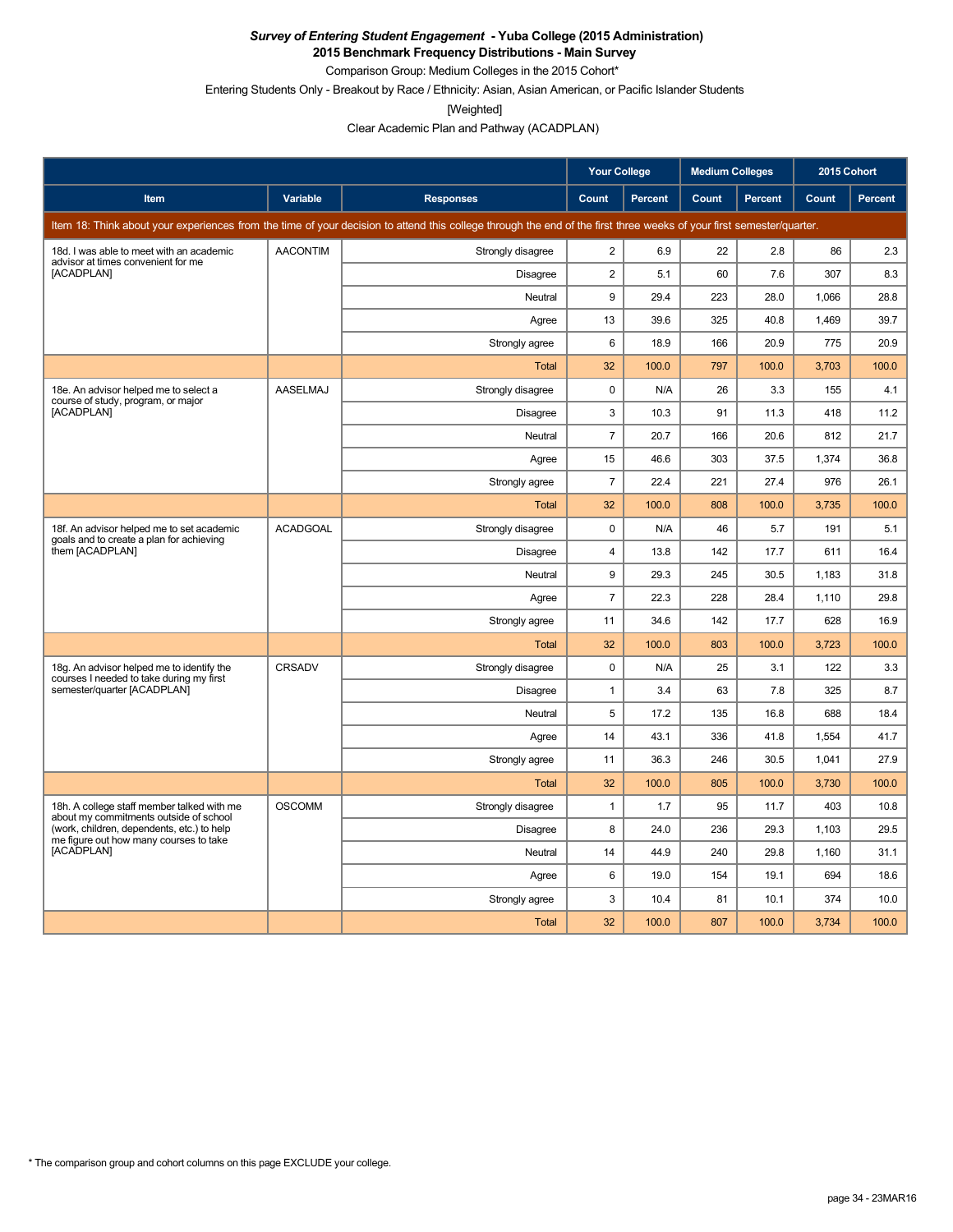**2015 Benchmark Frequency Distributions - Main Survey**

Comparison Group: Medium Colleges in the 2015 Cohort\* Entering Students Only - Breakout by Race / Ethnicity: Native Hawaiian Students

[Weighted]

|                                                                                                    |                 |                                                                                                                                                                      | <b>Your College</b> |                | <b>Medium Colleges</b>  |         | 2015 Cohort  |         |
|----------------------------------------------------------------------------------------------------|-----------------|----------------------------------------------------------------------------------------------------------------------------------------------------------------------|---------------------|----------------|-------------------------|---------|--------------|---------|
| Item                                                                                               | Variable        | <b>Responses</b>                                                                                                                                                     | <b>Count</b>        | <b>Percent</b> | Count                   | Percent | <b>Count</b> | Percent |
|                                                                                                    |                 | Item 18: Think about your experiences from the time of your decision to attend this college through the end of the first three weeks of your first semester/quarter. |                     |                |                         |         |              |         |
| 18d. I was able to meet with an academic<br>advisor at times convenient for me                     | <b>AACONTIM</b> | Strongly disagree                                                                                                                                                    | 0                   | N/A            | 0                       | N/A     | $\mathbf{1}$ | 0.8     |
| [ACADPLAN]                                                                                         |                 | Disagree                                                                                                                                                             | 0                   | N/A            | 11                      | 34.9    | 24           | 15.5    |
|                                                                                                    |                 | Neutral                                                                                                                                                              | 0                   | N/A            | 5                       | 16.9    | 34           | 21.6    |
|                                                                                                    |                 | Agree                                                                                                                                                                | 0                   | N/A            | 8                       | 25.8    | 61           | 39.1    |
|                                                                                                    |                 | Strongly agree                                                                                                                                                       | 0                   | N/A            | $\overline{7}$          | 22.4    | 36           | 23.1    |
|                                                                                                    |                 | Total                                                                                                                                                                | $\overline{0}$      | N/A            | 32                      | 100.0   | 157          | 100.0   |
| 18e. An advisor helped me to select a<br>course of study, program, or major                        | <b>AASELMAJ</b> | Strongly disagree                                                                                                                                                    | $\mathbf 0$         | N/A            | 5                       | 13.2    | 13           | 8.1     |
| [ACADPLAN]                                                                                         |                 | <b>Disagree</b>                                                                                                                                                      | 0                   | N/A            | 3                       | 9.5     | 14           | 8.8     |
|                                                                                                    |                 | Neutral                                                                                                                                                              | 0                   | N/A            | 9                       | 27.4    | 41           | 25.4    |
|                                                                                                    |                 | Agree                                                                                                                                                                | 0                   | N/A            | 10                      | 30.0    | 54           | 33.6    |
|                                                                                                    |                 | Strongly agree                                                                                                                                                       | 0                   | N/A            | $\overline{7}$          | 19.8    | 39           | 24.1    |
|                                                                                                    |                 | <b>Total</b>                                                                                                                                                         | $\mathbf 0$         | N/A            | 34                      | 100.0   | 160          | 100.0   |
| 18f. An advisor helped me to set academic<br>goals and to create a plan for achieving              | <b>ACADGOAL</b> | Strongly disagree                                                                                                                                                    | 0                   | N/A            | $\overline{\mathbf{c}}$ | 4.5     | 15           | 9.1     |
| them [ACADPLAN]                                                                                    |                 | <b>Disagree</b>                                                                                                                                                      | 0                   | N/A            | 9                       | 27.5    | 22           | 13.6    |
|                                                                                                    |                 | Neutral                                                                                                                                                              | 0                   | N/A            | $\overline{7}$          | 19.7    | 45           | 27.8    |
|                                                                                                    |                 | Agree                                                                                                                                                                | 0                   | N/A            | 11                      | 31.5    | 52           | 32.5    |
|                                                                                                    |                 | Strongly agree                                                                                                                                                       | 0                   | N/A            | 6                       | 16.8    | 27           | 17.0    |
|                                                                                                    |                 | Total                                                                                                                                                                | $\overline{0}$      | N/A            | 34                      | 100.0   | 161          | 100.0   |
| 18g. An advisor helped me to identify the<br>courses I needed to take during my first              | CRSADV          | Strongly disagree                                                                                                                                                    | 0                   | N/A            | $\overline{2}$          | 4.5     | 9            | 5.4     |
| semester/quarter [ACADPLAN]                                                                        |                 | <b>Disagree</b>                                                                                                                                                      | $\pmb{0}$           | N/A            | 5                       | 15.6    | 15           | 9.2     |
|                                                                                                    |                 | Neutral                                                                                                                                                              | $\mathbf 0$         | N/A            | $\overline{7}$          | 22.1    | 36           | 22.5    |
|                                                                                                    |                 | Agree                                                                                                                                                                | $\mathbf 0$         | N/A            | 13                      | 38.2    | 64           | 39.8    |
|                                                                                                    |                 | Strongly agree                                                                                                                                                       | 0                   | N/A            | $\overline{7}$          | 19.5    | 37           | 23.2    |
|                                                                                                    |                 | Total                                                                                                                                                                | $\overline{0}$      | N/A            | 34                      | 100.0   | 160          | 100.0   |
| 18h. A college staff member talked with me<br>about my commitments outside of school               | <b>OSCOMM</b>   | Strongly disagree                                                                                                                                                    | 0                   | N/A            | $\mathbf{1}$            | 3.7     | 19           | 12.0    |
| (work, children, dependents, etc.) to help<br>me figure out how many courses to take<br>[ACADPLAN] |                 | <b>Disagree</b>                                                                                                                                                      | 0                   | N/A            | 8                       | 23.0    | 29           | 18.1    |
|                                                                                                    |                 | Neutral                                                                                                                                                              | 0                   | N/A            | 13                      | 38.2    | 56           | 34.8    |
|                                                                                                    |                 | Agree                                                                                                                                                                | 0                   | N/A            | 8                       | 23.5    | 34           | 20.9    |
|                                                                                                    |                 | Strongly agree                                                                                                                                                       | 0                   | N/A            | 4                       | 11.6    | 23           | 14.3    |
|                                                                                                    |                 | <b>Total</b>                                                                                                                                                         | $\overline{0}$      | N/A            | 34                      | 100.0   | 161          | 100.0   |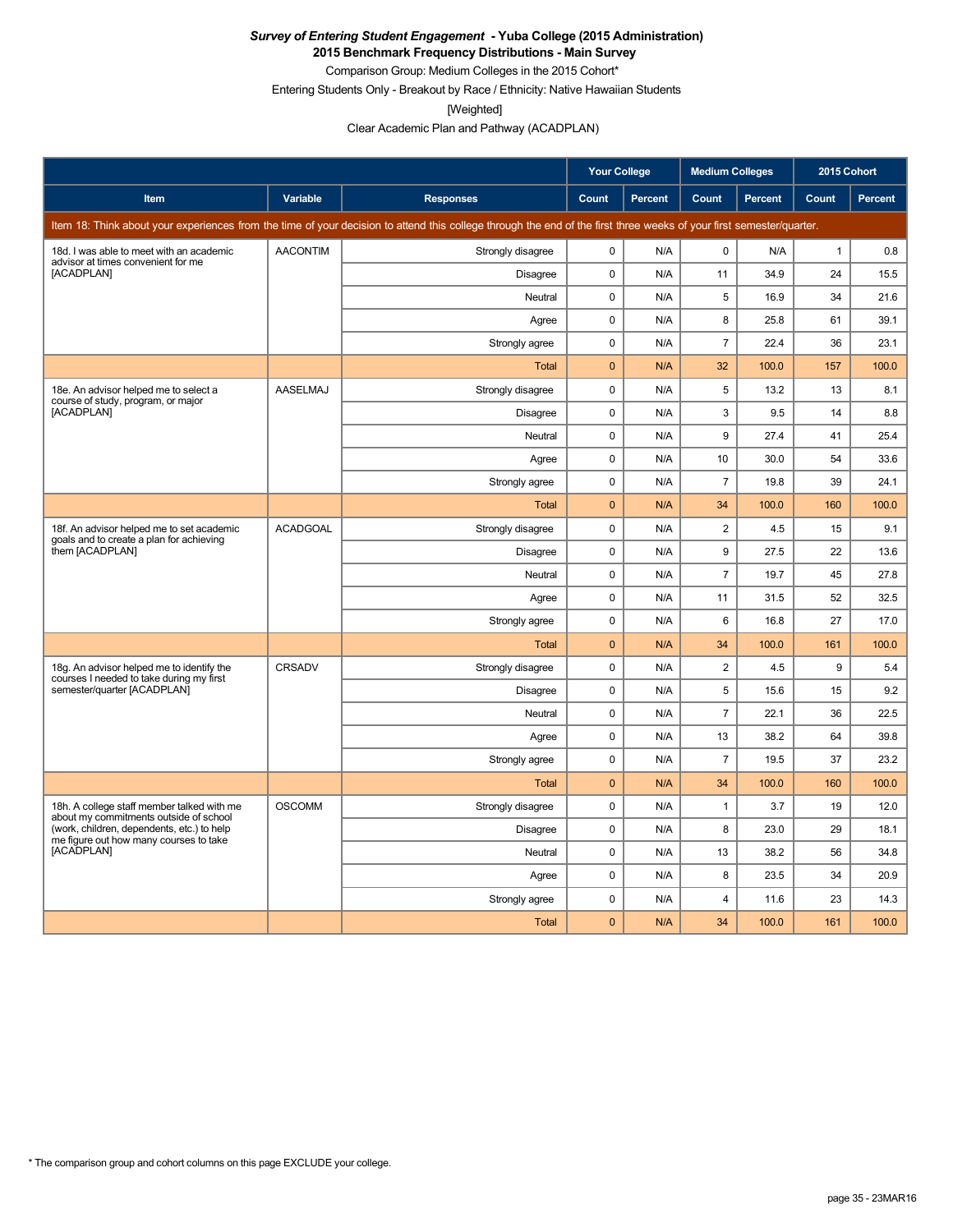**2015 Benchmark Frequency Distributions - Main Survey**

Comparison Group: Medium Colleges in the 2015 Cohort\*

Entering Students Only - Breakout by Race / Ethnicity: Black or African American, Non-Hispanic Students

[Weighted]

|                                                                                       |                 |                                                                                                                                                                      | <b>Your College</b> |                | <b>Medium Colleges</b> |         | 2015 Cohort  |         |
|---------------------------------------------------------------------------------------|-----------------|----------------------------------------------------------------------------------------------------------------------------------------------------------------------|---------------------|----------------|------------------------|---------|--------------|---------|
| Item                                                                                  | Variable        | <b>Responses</b>                                                                                                                                                     | Count               | <b>Percent</b> | Count                  | Percent | <b>Count</b> | Percent |
|                                                                                       |                 | Item 18: Think about your experiences from the time of your decision to attend this college through the end of the first three weeks of your first semester/quarter. |                     |                |                        |         |              |         |
| 18d. I was able to meet with an academic<br>advisor at times convenient for me        | <b>AACONTIM</b> | Strongly disagree                                                                                                                                                    | $\overline{2}$      | 16.1           | 58                     | 2.3     | 340          | 2.6     |
| [ACADPLAN]                                                                            |                 | <b>Disagree</b>                                                                                                                                                      | $\overline{c}$      | 16.1           | 224                    | 8.8     | 1,069        | 8.2     |
|                                                                                       |                 | Neutral                                                                                                                                                              | $\overline{c}$      | 11.9           | 580                    | 22.9    | 3,045        | 23.2    |
|                                                                                       |                 | Agree                                                                                                                                                                | 4                   | 31.9           | 970                    | 38.2    | 4,866        | 37.1    |
|                                                                                       |                 | Strongly agree                                                                                                                                                       | 3                   | 24.0           | 705                    | 27.8    | 3.785        | 28.9    |
|                                                                                       |                 | <b>Total</b>                                                                                                                                                         | 14                  | 100.0          | 2,537                  | 100.0   | 13,106       | 100.0   |
| 18e. An advisor helped me to select a<br>course of study, program, or major           | <b>AASELMAJ</b> | Strongly disagree                                                                                                                                                    | $\overline{c}$      | 16.1           | 133                    | 5.2     | 619          | 4.7     |
| [ACADPLAN]                                                                            |                 | <b>Disagree</b>                                                                                                                                                      | 0                   | N/A            | 368                    | 14.3    | 1,731        | 13.1    |
|                                                                                       |                 | Neutral                                                                                                                                                              | $\mathbf{1}$        | 7.9            | 398                    | 15.5    | 1,951        | 14.8    |
|                                                                                       |                 | Agree                                                                                                                                                                | 8                   | 55.9           | 893                    | 34.8    | 4,604        | 34.9    |
|                                                                                       |                 | Strongly agree                                                                                                                                                       | 3                   | 20.1           | 777                    | 30.2    | 4,293        | 32.5    |
|                                                                                       |                 | <b>Total</b>                                                                                                                                                         | 14                  | 100.0          | 2,570                  | 100.0   | 13,198       | 100.0   |
| 18f. An advisor helped me to set academic<br>goals and to create a plan for achieving | <b>ACADGOAL</b> | Strongly disagree                                                                                                                                                    | $\overline{c}$      | 16.1           | 141                    | 5.5     | 808          | 6.1     |
| them [ACADPLAN]                                                                       |                 | <b>Disagree</b>                                                                                                                                                      | $\overline{c}$      | 15.8           | 518                    | 20.2    | 2,703        | 20.5    |
|                                                                                       |                 | Neutral                                                                                                                                                              | $\mathbf{1}$        | 4.0            | 657                    | 25.6    | 3,256        | 24.7    |
|                                                                                       |                 | Agree                                                                                                                                                                | 5                   | 40.1           | 736                    | 28.7    | 3,571        | 27.1    |
|                                                                                       |                 | Strongly agree                                                                                                                                                       | 3                   | 24.0           | 511                    | 19.9    | 2,827        | 21.5    |
|                                                                                       |                 | <b>Total</b>                                                                                                                                                         | 14                  | 100.0          | 2,563                  | 100.0   | 13,166       | 100.0   |
| 18g. An advisor helped me to identify the<br>courses I needed to take during my first | CRSADV          | Strongly disagree                                                                                                                                                    | $\pmb{0}$           | N/A            | 86                     | 3.3     | 434          | 3.3     |
| semester/quarter [ACADPLAN]                                                           |                 | <b>Disagree</b>                                                                                                                                                      | 0                   | N/A            | 250                    | 9.7     | 1,103        | 8.4     |
|                                                                                       |                 | Neutral                                                                                                                                                              | 1                   | 7.9            | 278                    | 10.8    | 1,519        | 11.5    |
|                                                                                       |                 | Agree                                                                                                                                                                | 7                   | 48.0           | 1,092                  | 42.4    | 5,370        | 40.7    |
|                                                                                       |                 | Strongly agree                                                                                                                                                       | 6                   | 44.1           | 868                    | 33.7    | 4,774        | 36.2    |
|                                                                                       |                 | <b>Total</b>                                                                                                                                                         | 14                  | 100.0          | 2,574                  | 100.0   | 13,200       | 100.0   |
| 18h. A college staff member talked with me<br>about my commitments outside of school  | <b>OSCOMM</b>   | Strongly disagree                                                                                                                                                    | $\mathbf{1}$        | 4.0            | 259                    | 10.1    | 1,671        | 12.7    |
| (work, children, dependents, etc.) to help<br>me figure out how many courses to take  |                 | <b>Disagree</b>                                                                                                                                                      | $\mathbf{1}$        | 7.9            | 819                    | 31.8    | 4,319        | 32.7    |
| [ACADPLAN]                                                                            |                 | Neutral                                                                                                                                                              | 8                   | 56.2           | 593                    | 23.0    | 2.811        | 21.3    |
|                                                                                       |                 | Agree                                                                                                                                                                | $\mathbf{1}$        | 7.9            | 544                    | 21.1    | 2,587        | 19.6    |
|                                                                                       |                 | Strongly agree                                                                                                                                                       | 3                   | 24.0           | 359                    | 13.9    | 1,822        | 13.8    |
|                                                                                       |                 | <b>Total</b>                                                                                                                                                         | 14                  | 100.0          | 2,574                  | 100.0   | 13,211       | 100.0   |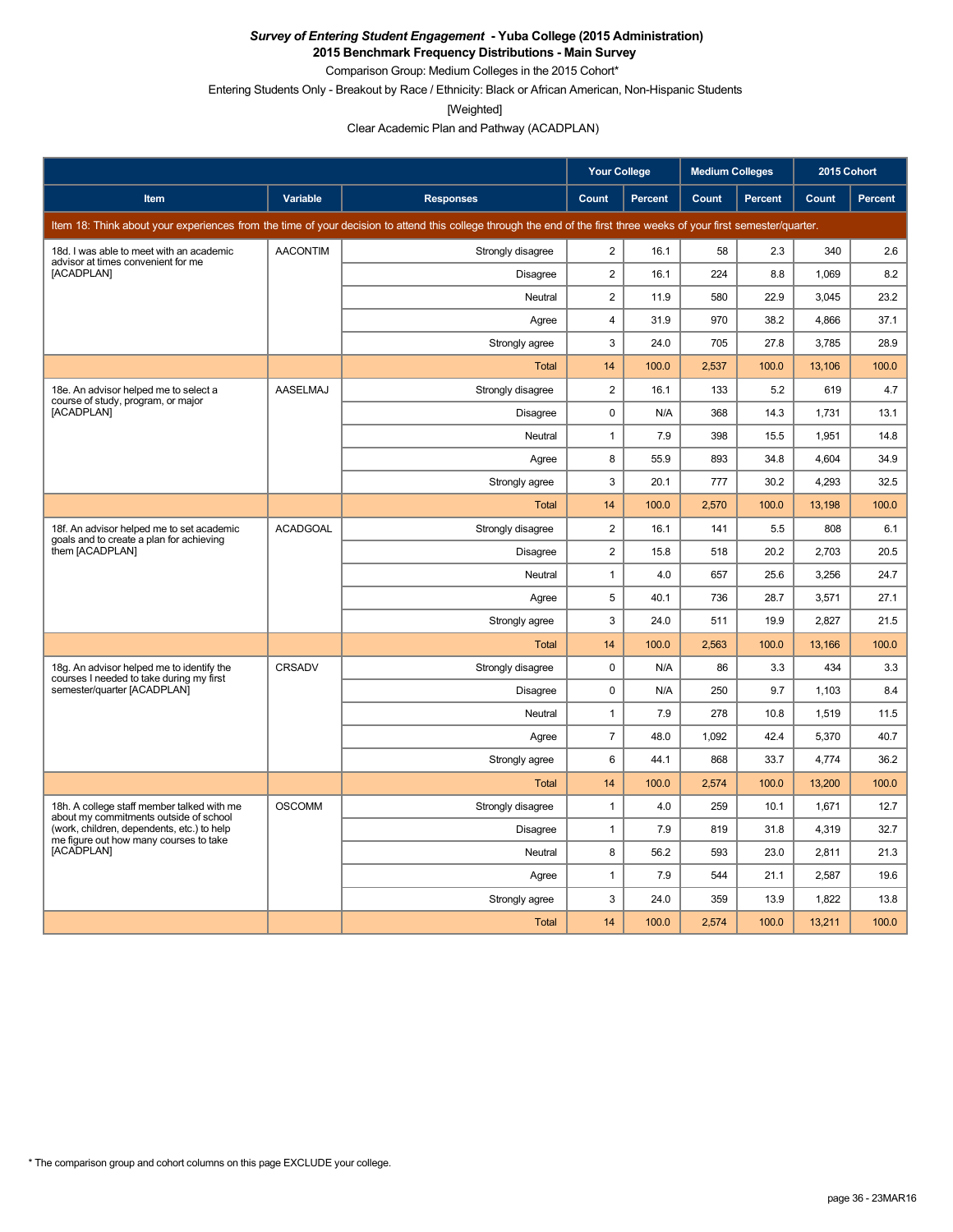**2015 Benchmark Frequency Distributions - Main Survey**

Comparison Group: Medium Colleges in the 2015 Cohort\* Entering Students Only - Breakout by Race / Ethnicity: White, Non-Hispanic Students

[Weighted]

Clear Academic Plan and Pathway (ACADPLAN)

|                                                                                       |                 |                                                                                                                                                                      | <b>Your College</b>     |                | <b>Medium Colleges</b> |         | 2015 Cohort |         |
|---------------------------------------------------------------------------------------|-----------------|----------------------------------------------------------------------------------------------------------------------------------------------------------------------|-------------------------|----------------|------------------------|---------|-------------|---------|
| <b>Item</b>                                                                           | <b>Variable</b> | <b>Responses</b>                                                                                                                                                     | Count                   | <b>Percent</b> | Count                  | Percent | Count       | Percent |
|                                                                                       |                 | Item 18: Think about your experiences from the time of your decision to attend this college through the end of the first three weeks of your first semester/quarter. |                         |                |                        |         |             |         |
| 18d. I was able to meet with an academic<br>advisor at times convenient for me        | <b>AACONTIM</b> | Strongly disagree                                                                                                                                                    | $\mathbf{1}$            | 0.6            | 242                    | 2.0     | 937         | 2.0     |
| [ACADPLAN]                                                                            |                 | Disagree                                                                                                                                                             | $\overline{2}$          | 1.8            | 761                    | 6.2     | 2,835       | 6.0     |
|                                                                                       |                 | Neutral                                                                                                                                                              | 26                      | 29.2           | 3,240                  | 26.4    | 11,620      | 24.7    |
|                                                                                       |                 | Agree                                                                                                                                                                | 45                      | 51.6           | 4,964                  | 40.5    | 19,281      | 41.0    |
|                                                                                       |                 | Strongly agree                                                                                                                                                       | 15                      | 16.8           | 3,055                  | 24.9    | 12,373      | 26.3    |
|                                                                                       |                 | Total                                                                                                                                                                | 88                      | 100.0          | 12,262                 | 100.0   | 47,045      | 100.0   |
| 18e. An advisor helped me to select a<br>course of study, program, or major           | AASELMAJ        | Strongly disagree                                                                                                                                                    | $\overline{\mathbf{4}}$ | 4.2            | 608                    | 4.9     | 2,227       | 4.7     |
| [ACADPLAN]                                                                            |                 | Disagree                                                                                                                                                             | 8                       | 9.0            | 1,596                  | 12.9    | 5,580       | 11.8    |
|                                                                                       |                 | Neutral                                                                                                                                                              | 15                      | 16.9           | 2,508                  | 20.3    | 9,293       | 19.6    |
|                                                                                       |                 | Agree                                                                                                                                                                | 42                      | 47.0           | 4,311                  | 34.9    | 16,873      | 35.7    |
|                                                                                       |                 | Strongly agree                                                                                                                                                       | 21                      | 22.9           | 3,321                  | 26.9    | 13,343      | 28.2    |
|                                                                                       |                 | Total                                                                                                                                                                | 90                      | 100.0          | 12,345                 | 100.0   | 47,317      | 100.0   |
| 18f. An advisor helped me to set academic<br>goals and to create a plan for achieving | <b>ACADGOAL</b> | Strongly disagree                                                                                                                                                    | $\overline{\mathbf{4}}$ | 4.2            | 767                    | 6.2     | 2,879       | 6.1     |
| them [ACADPLAN]                                                                       |                 | Disagree                                                                                                                                                             | 17                      | 19.3           | 2,465                  | 20.0    | 8,781       | 18.6    |
|                                                                                       |                 | Neutral                                                                                                                                                              | 16                      | 18.1           | 3,849                  | 31.2    | 14,566      | 30.8    |
|                                                                                       |                 | Agree                                                                                                                                                                | 34                      | 37.9           | 3,205                  | 26.0    | 12,725      | 26.9    |
|                                                                                       |                 | Strongly agree                                                                                                                                                       | 19                      | 20.5           | 2,057                  | 16.7    | 8,318       | 17.6    |
|                                                                                       |                 | Total                                                                                                                                                                | 90                      | 100.0          | 12,344                 | 100.0   | 47,270      | 100.0   |
| 18g. An advisor helped me to identify the<br>courses I needed to take during my first | CRSADV          | Strongly disagree                                                                                                                                                    | $\overline{c}$          | 1.8            | 423                    | 3.4     | 1,640       | 3.5     |
| semester/quarter [ACADPLAN]                                                           |                 | Disagree                                                                                                                                                             | $\overline{7}$          | 7.2            | 1,023                  | 8.3     | 3,466       | 7.3     |
|                                                                                       |                 | Neutral                                                                                                                                                              | 10                      | 11.5           | 1,849                  | 15.0    | 6,663       | 14.1    |
|                                                                                       |                 | Agree                                                                                                                                                                | 41                      | 45.1           | 5,131                  | 41.5    | 19,999      | 42.3    |
|                                                                                       |                 | Strongly agree                                                                                                                                                       | 31                      | 34.4           | 3,927                  | 31.8    | 15,558      | 32.9    |
|                                                                                       |                 | <b>Total</b>                                                                                                                                                         | 90                      | 100.0          | 12,352                 | 100.0   | 47,325      | 100.0   |
| 18h. A college staff member talked with me<br>about my commitments outside of school  | <b>OSCOMM</b>   | Strongly disagree                                                                                                                                                    | 15                      | 16.9           | 1,437                  | 11.6    | 5,472       | 11.6    |
| (work, children, dependents, etc.) to help<br>me figure out how many courses to take  |                 | Disagree                                                                                                                                                             | 28                      | 30.7           | 3,522                  | 28.5    | 13,676      | 28.9    |
| [ACADPLAN]                                                                            |                 | Neutral                                                                                                                                                              | 26                      | 28.3           | 3,424                  | 27.7    | 12,704      | 26.8    |
|                                                                                       |                 | Agree                                                                                                                                                                | 18                      | 19.9           | 2,468                  | 20.0    | 9,615       | 20.3    |
|                                                                                       |                 | Strongly agree                                                                                                                                                       | $\overline{4}$          | 4.2            | 1,498                  | 12.1    | 5,854       | 12.4    |
|                                                                                       |                 | <b>Total</b>                                                                                                                                                         | 90                      | 100.0          | 12,350                 | 100.0   | 47,320      | 100.0   |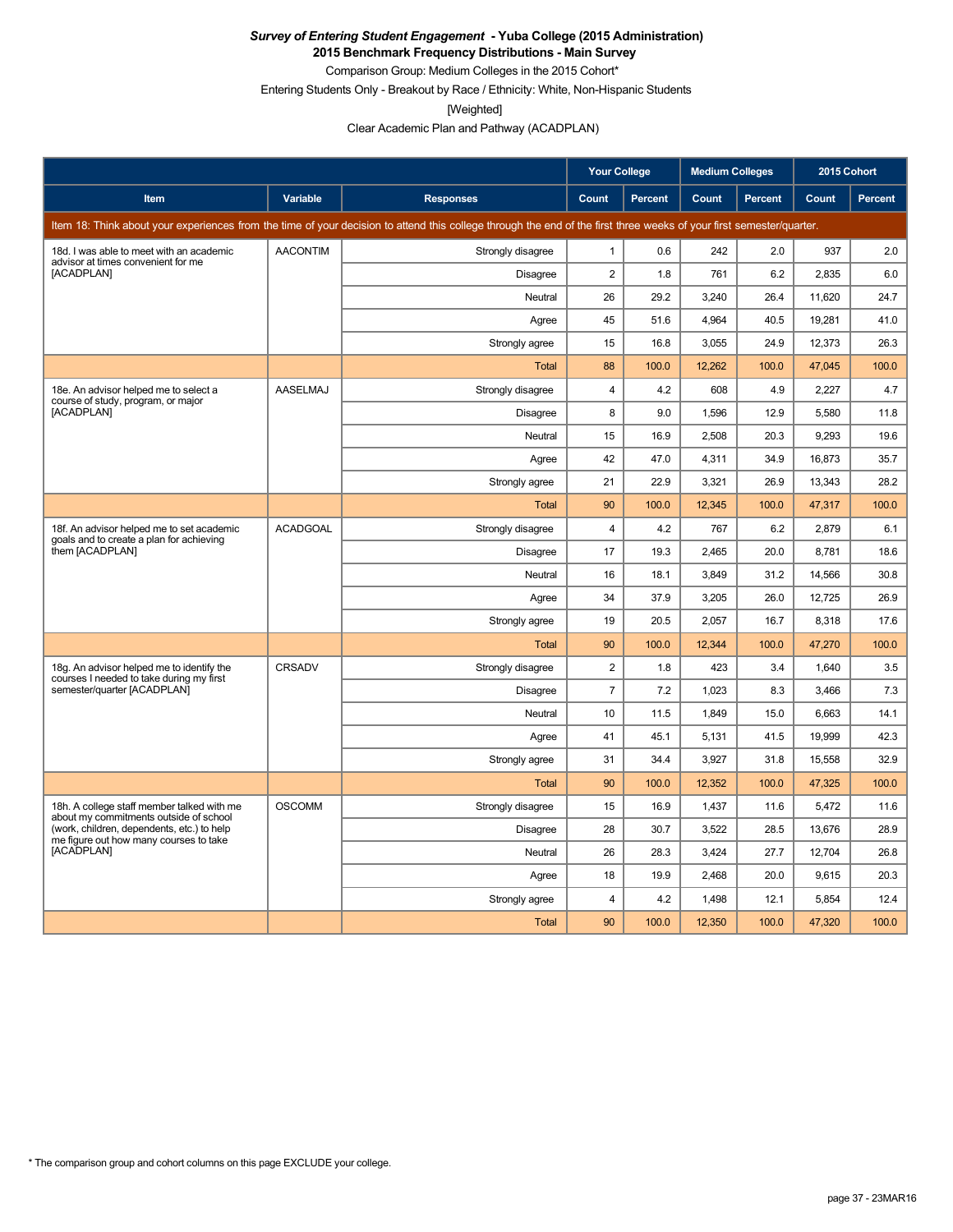**2015 Benchmark Frequency Distributions - Main Survey** Comparison Group: Medium Colleges in the 2015 Cohort\*

Entering Students Only - Breakout by Race / Ethnicity: Hispanic, Latino, Spanish Students

[Weighted]

Clear Academic Plan and Pathway (ACADPLAN)

|                                                                                       |                 |                                                                                                                                                                      | <b>Your College</b> |                | <b>Medium Colleges</b> |         | 2015 Cohort |         |
|---------------------------------------------------------------------------------------|-----------------|----------------------------------------------------------------------------------------------------------------------------------------------------------------------|---------------------|----------------|------------------------|---------|-------------|---------|
| Item                                                                                  | Variable        | <b>Responses</b>                                                                                                                                                     | <b>Count</b>        | <b>Percent</b> | Count                  | Percent | Count       | Percent |
|                                                                                       |                 | Item 18: Think about your experiences from the time of your decision to attend this college through the end of the first three weeks of your first semester/quarter. |                     |                |                        |         |             |         |
| 18d. I was able to meet with an academic<br>advisor at times convenient for me        | <b>AACONTIM</b> | Strongly disagree                                                                                                                                                    | $\overline{2}$      | 2.2            | 133                    | 3.7     | 672         | 3.1     |
| [ACADPLAN]                                                                            |                 | Disagree                                                                                                                                                             | 12                  | 12.1           | 261                    | 7.2     | 1,923       | 8.8     |
|                                                                                       |                 | Neutral                                                                                                                                                              | 33                  | 33.0           | 885                    | 24.3    | 5,513       | 25.2    |
|                                                                                       |                 | Agree                                                                                                                                                                | 32                  | 31.8           | 1,461                  | 40.1    | 8,386       | 38.3    |
|                                                                                       |                 | Strongly agree                                                                                                                                                       | 21                  | 20.9           | 907                    | 24.9    | 5,393       | 24.6    |
|                                                                                       |                 | Total                                                                                                                                                                | 99                  | 100.0          | 3,648                  | 100.0   | 21,888      | 100.0   |
| 18e. An advisor helped me to select a<br>course of study, program, or major           | <b>AASELMAJ</b> | Strongly disagree                                                                                                                                                    | $\overline{4}$      | 4.4            | 205                    | 5.6     | 1,169       | 5.3     |
| [ACADPLAN]                                                                            |                 | <b>Disagree</b>                                                                                                                                                      | 13                  | 13.1           | 456                    | 12.4    | 2,864       | 13.0    |
|                                                                                       |                 | Neutral                                                                                                                                                              | 28                  | 28.5           | 560                    | 15.2    | 4,030       | 18.3    |
|                                                                                       |                 | Agree                                                                                                                                                                | 32                  | 32.2           | 1,388                  | 37.8    | 7,686       | 34.9    |
|                                                                                       |                 | Strongly agree                                                                                                                                                       | 22                  | 21.8           | 1,063                  | 28.9    | 6,297       | 28.6    |
|                                                                                       |                 | Total                                                                                                                                                                | 100                 | 100.0          | 3,673                  | 100.0   | 22,046      | 100.0   |
| 18f. An advisor helped me to set academic<br>goals and to create a plan for achieving | <b>ACADGOAL</b> | Strongly disagree                                                                                                                                                    | 4                   | 4.4            | 269                    | 7.3     | 1,533       | 7.0     |
| them [ACADPLAN]                                                                       |                 | <b>Disagree</b>                                                                                                                                                      | 19                  | 19.2           | 688                    | 18.8    | 4,367       | 19.8    |
|                                                                                       |                 | Neutral                                                                                                                                                              | 27                  | 27.4           | 1,024                  | 27.9    | 6,158       | 28.0    |
|                                                                                       |                 | Agree                                                                                                                                                                | 31                  | 31.6           | 977                    | 26.6    | 5,738       | 26.0    |
|                                                                                       |                 | Strongly agree                                                                                                                                                       | 17                  | 17.4           | 709                    | 19.3    | 4,234       | 19.2    |
|                                                                                       |                 | <b>Total</b>                                                                                                                                                         | 100                 | 100.0          | 3.667                  | 100.0   | 22.030      | 100.0   |
| 18g. An advisor helped me to identify the<br>courses I needed to take during my first | <b>CRSADV</b>   | Strongly disagree                                                                                                                                                    | 4                   | 4.4            | 178                    | 4.9     | 984         | 4.5     |
| semester/quarter [ACADPLAN]                                                           |                 | Disagree                                                                                                                                                             | $\overline{7}$      | 6.6            | 255                    | 6.9     | 2.013       | 9.1     |
|                                                                                       |                 | Neutral                                                                                                                                                              | 17                  | 17.5           | 423                    | 11.5    | 3,122       | 14.2    |
|                                                                                       |                 | Agree                                                                                                                                                                | 46                  | 46.4           | 1,565                  | 42.6    | 8,881       | 40.3    |
|                                                                                       |                 | Strongly agree                                                                                                                                                       | 25                  | 25.1           | 1,253                  | 34.1    | 7,046       | 32.0    |
|                                                                                       |                 | Total                                                                                                                                                                | 100                 | 100.0          | 3,675                  | 100.0   | 22,047      | 100.0   |
| 18h. A college staff member talked with me<br>about my commitments outside of school  | <b>OSCOMM</b>   | Strongly disagree                                                                                                                                                    | 15                  | 15.3           | 438                    | 12.0    | 2,836       | 12.9    |
| (work, children, dependents, etc.) to help<br>me figure out how many courses to take  |                 | Disagree                                                                                                                                                             | 33                  | 32.8           | 1,152                  | 31.4    | 7,049       | 32.0    |
| [ACADPLAN]                                                                            |                 | Neutral                                                                                                                                                              | 29                  | 29.5           | 906                    | 24.7    | 5,376       | 24.4    |
|                                                                                       |                 | Agree                                                                                                                                                                | 15                  | 15.3           | 715                    | 19.5    | 4,130       | 18.7    |
|                                                                                       |                 | Strongly agree                                                                                                                                                       | $\overline{7}$      | 7.1            | 456                    | 12.4    | 2,667       | 12.1    |
|                                                                                       |                 | Total                                                                                                                                                                | 100                 | 100.0          | 3,668                  | 100.0   | 22,059      | 100.0   |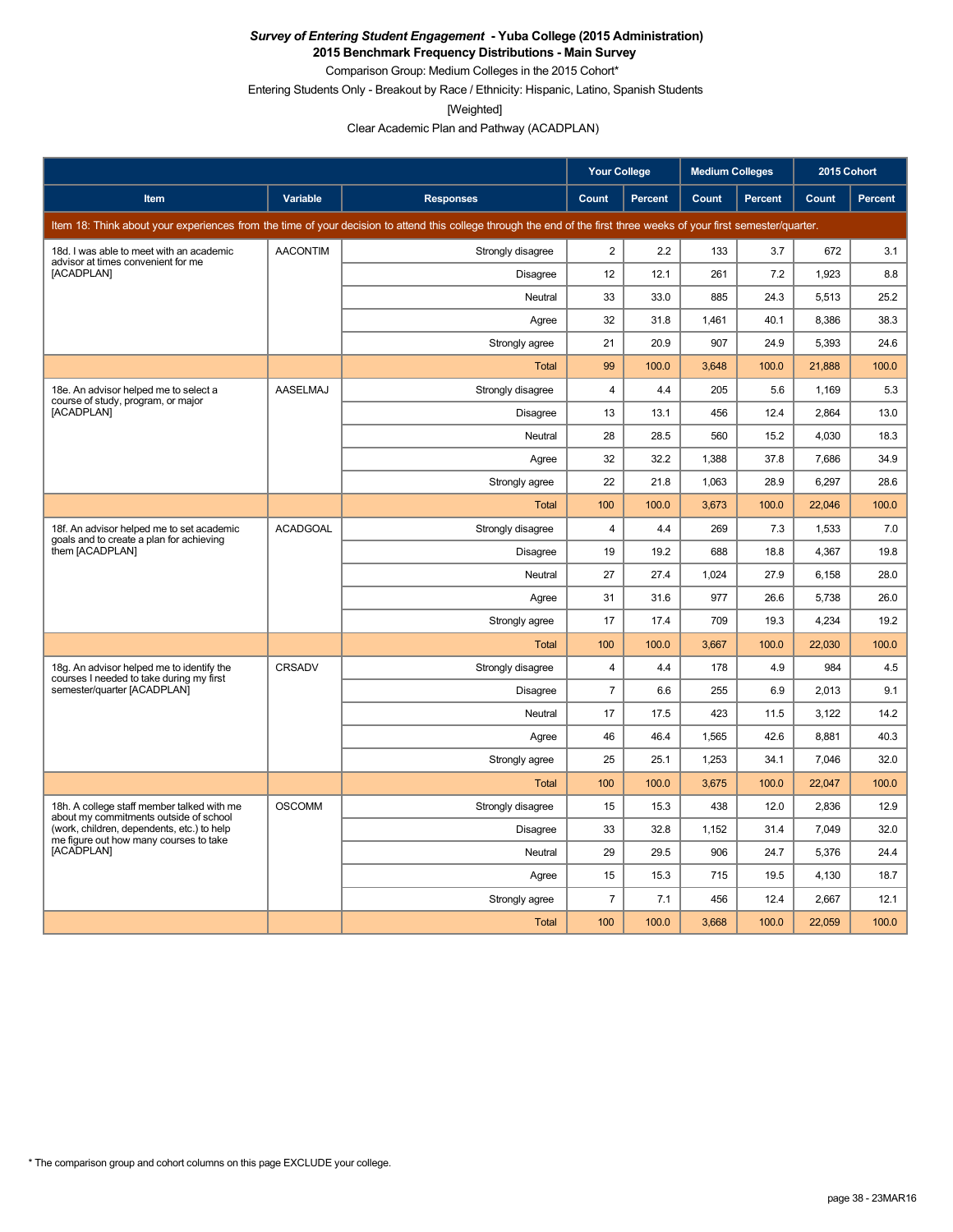**2015 Benchmark Frequency Distributions - Main Survey**

Comparison Group: Medium Colleges in the 2015 Cohort\* Entering Students Only - Breakout by Race / Ethnicity: Other Students

[Weighted]

Clear Academic Plan and Pathway (ACADPLAN)

|                                                                                       |                 |                                                                                                                                                                      | <b>Your College</b> |                | <b>Medium Colleges</b> |                | 2015 Cohort |                |
|---------------------------------------------------------------------------------------|-----------------|----------------------------------------------------------------------------------------------------------------------------------------------------------------------|---------------------|----------------|------------------------|----------------|-------------|----------------|
| Item                                                                                  | Variable        | <b>Responses</b>                                                                                                                                                     | Count               | <b>Percent</b> | Count                  | <b>Percent</b> | Count       | <b>Percent</b> |
|                                                                                       |                 | Item 18: Think about your experiences from the time of your decision to attend this college through the end of the first three weeks of your first semester/quarter. |                     |                |                        |                |             |                |
| 18d. I was able to meet with an academic<br>advisor at times convenient for me        | <b>AACONTIM</b> | Strongly disagree                                                                                                                                                    | 0                   | N/A            | 33                     | 4.6            | 142         | 4.0            |
| [ACADPLAN]                                                                            |                 | Disagree                                                                                                                                                             | $\mathbf{1}$        | 7.4            | 50                     | 6.8            | 281         | 7.9            |
|                                                                                       |                 | Neutral                                                                                                                                                              | $\overline{7}$      | 48.3           | 203                    | 27.9           | 984         | 27.7           |
|                                                                                       |                 | Agree                                                                                                                                                                | $\overline{4}$      | 29.7           | 265                    | 36.5           | 1,319       | 37.1           |
|                                                                                       |                 | Strongly agree                                                                                                                                                       | $\overline{2}$      | 14.7           | 175                    | 24.2           | 831         | 23.4           |
|                                                                                       |                 | <b>Total</b>                                                                                                                                                         | 15                  | 100.0          | 725                    | 100.0          | 3,557       | 100.0          |
| 18e. An advisor helped me to select a<br>course of study, program, or major           | AASELMAJ        | Strongly disagree                                                                                                                                                    | $\mathbf{1}$        | 3.7            | 36                     | 4.9            | 210         | 5.8            |
| [ACADPLAN]                                                                            |                 | Disagree                                                                                                                                                             | 3                   | 18.4           | 90                     | 12.3           | 480         | 13.4           |
|                                                                                       |                 | Neutral                                                                                                                                                              | 3                   | 22.3           | 146                    | 20.0           | 674         | 18.7           |
|                                                                                       |                 | Agree                                                                                                                                                                | 3                   | 22.3           | 253                    | 34.6           | 1,229       | 34.2           |
|                                                                                       |                 | Strongly agree                                                                                                                                                       | 5                   | 33.3           | 206                    | 28.2           | 1,001       | 27.9           |
|                                                                                       |                 | Total                                                                                                                                                                | 15                  | 100.0          | 731                    | 100.0          | 3,594       | 100.0          |
| 18f. An advisor helped me to set academic<br>goals and to create a plan for achieving | <b>ACADGOAL</b> | Strongly disagree                                                                                                                                                    | $\mathbf{1}$        | 3.7            | 66                     | 9.1            | 293         | 8.2            |
| them [ACADPLAN]                                                                       |                 | <b>Disagree</b>                                                                                                                                                      | $\overline{2}$      | 14.7           | 134                    | 18.4           | 754         | 21.1           |
|                                                                                       |                 | Neutral                                                                                                                                                              | $\overline{2}$      | 14.7           | 202                    | 27.7           | 967         | 27.0           |
|                                                                                       |                 | Agree                                                                                                                                                                | 5                   | 37.2           | 194                    | 26.6           | 905         | 25.3           |
|                                                                                       |                 | Strongly agree                                                                                                                                                       | $\overline{4}$      | 29.7           | 134                    | 18.3           | 664         | 18.5           |
|                                                                                       |                 | Total                                                                                                                                                                | 15                  | 100.0          | 731                    | 100.0          | 3,583       | 100.0          |
| 18g. An advisor helped me to identify the<br>courses I needed to take during my first | <b>CRSADV</b>   | Strongly disagree                                                                                                                                                    | $\mathbf{1}$        | 3.7            | 33                     | 4.5            | 183         | 5.1            |
| semester/quarter [ACADPLAN]                                                           |                 | Disagree                                                                                                                                                             | $\overline{2}$      | 11.0           | 57                     | 7.7            | 332         | 9.2            |
|                                                                                       |                 | Neutral                                                                                                                                                              | $\mathbf{1}$        | 3.7            | 128                    | 17.5           | 572         | 15.9           |
|                                                                                       |                 | Agree                                                                                                                                                                | $\overline{7}$      | 44.6           | 303                    | 41.4           | 1,431       | 39.8           |
|                                                                                       |                 | Strongly agree                                                                                                                                                       | 5                   | 37.0           | 211                    | 28.8           | 1.073       | 29.9           |
|                                                                                       |                 | Total                                                                                                                                                                | 15                  | 100.0          | 731                    | 100.0          | 3,592       | 100.0          |
| 18h. A college staff member talked with me<br>about my commitments outside of school  | <b>OSCOMM</b>   | Strongly disagree                                                                                                                                                    | $\mathbf{1}$        | 7.4            | 104                    | 14.2           | 532         | 14.9           |
| (work, children, dependents, etc.) to help<br>me figure out how many courses to take  |                 | Disagree                                                                                                                                                             | 9                   | 59.5           | 216                    | 29.6           | 1,076       | 30.0           |
| [ACADPLAN]                                                                            |                 | Neutral                                                                                                                                                              | 3                   | 22.1           | 184                    | 25.2           | 863         | 24.1           |
|                                                                                       |                 | Agree                                                                                                                                                                | $\mathbf{1}$        | 3.7            | 136                    | 18.6           | 689         | 19.2           |
|                                                                                       |                 | Strongly agree                                                                                                                                                       | $\mathbf{1}$        | 7.4            | 90                     | 12.3           | 424         | 11.8           |
|                                                                                       |                 | <b>Total</b>                                                                                                                                                         | 15                  | 100.0          | 730                    | 100.0          | 3,584       | 100.0          |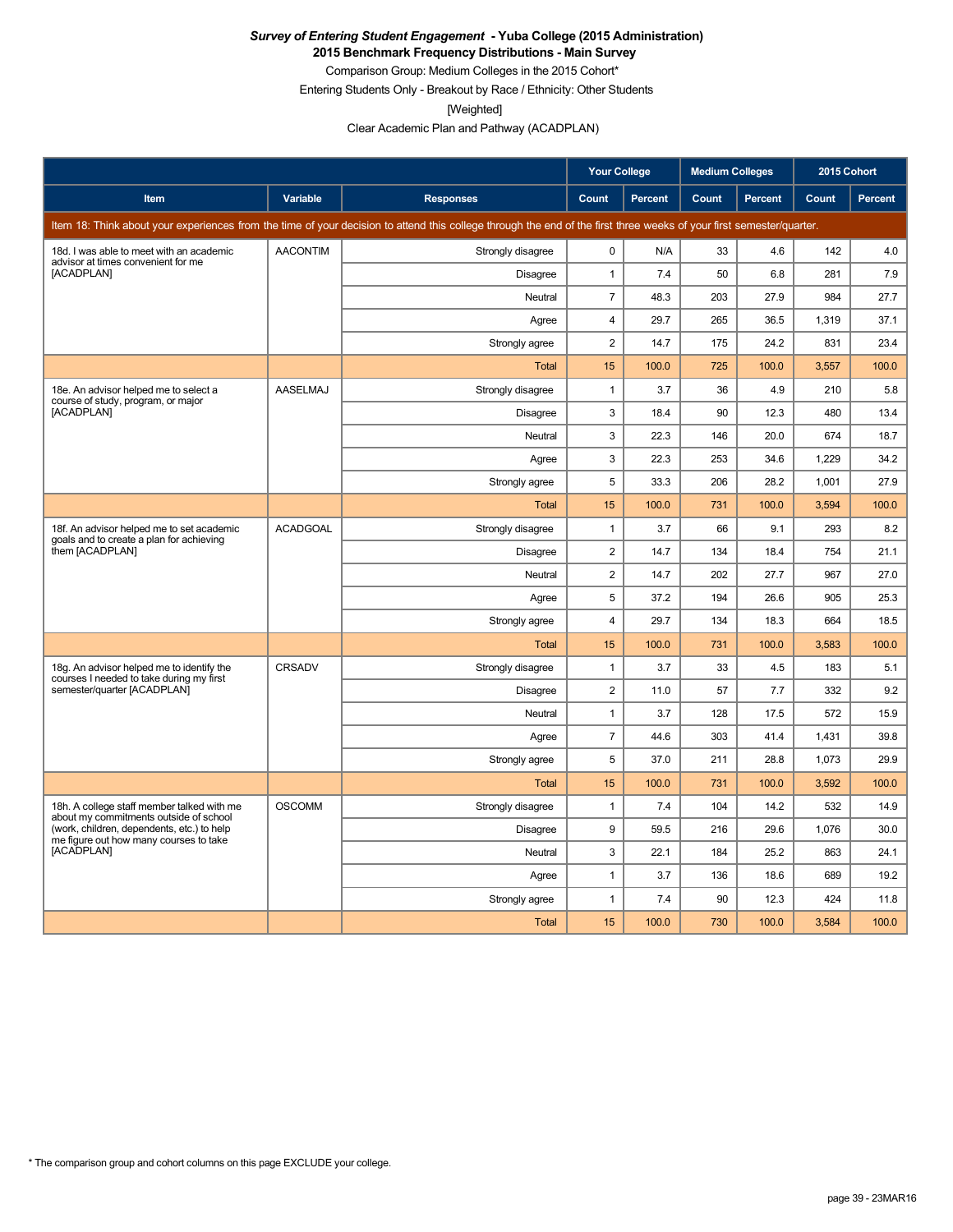*Survey of Entering Student Engagement* **Yuba College (2015 Administration) 2015 Benchmark Bar Chart - Main Survey** Comparison Group: Medium Colleges in the 2015 Cohort\* Entering Students Only - Breakout by Race / Ethnicity [Weighted] Effective Track to College Readiness (COLLREAD)



\* The comparison group and cohort bars on this page INCLUDE your college.

23MAR16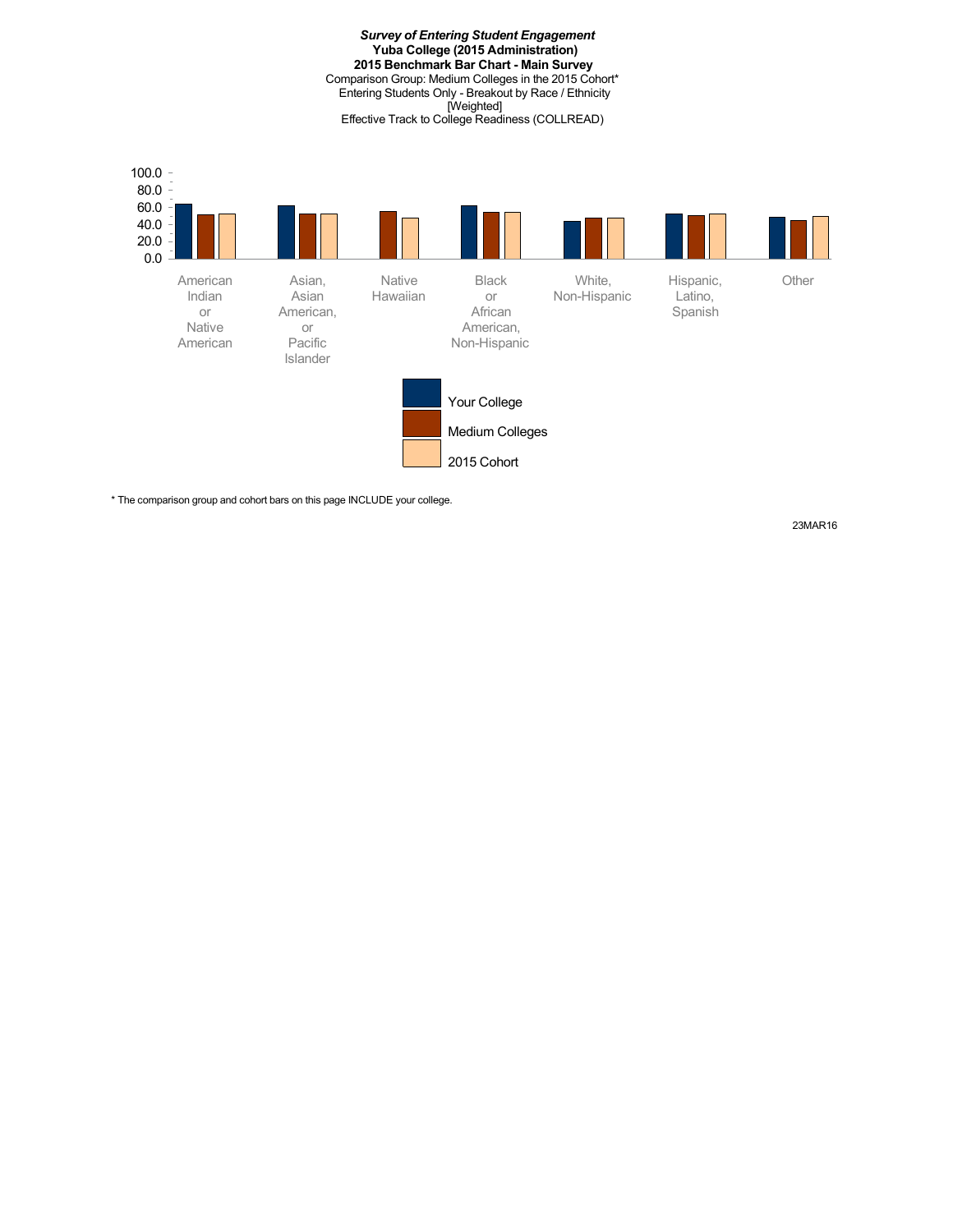Comparison Group: Medium Colleges in the 2015 Cohort\*

Entering Students Only - Breakout by Race / Ethnicity

[Weighted]

Effective Track to College Readiness (COLLREAD)

|                                                                                         |                 |                                                                                                                                                                                                                                   | Your<br>College          | <b>Medium Colleges</b> |                         | 2015 Cohort |                         |
|-----------------------------------------------------------------------------------------|-----------------|-----------------------------------------------------------------------------------------------------------------------------------------------------------------------------------------------------------------------------------|--------------------------|------------------------|-------------------------|-------------|-------------------------|
| Item                                                                                    | <b>Variable</b> | <b>Breakout Group</b>                                                                                                                                                                                                             | <b>Mean</b>              | <b>Mean</b>            | <b>Effect</b><br>Size** | <b>Mean</b> | <b>Effect</b><br>Size** |
|                                                                                         |                 | Item 21: Think about your experiences from the time of your decision to attend this college through the end of the first three weeks of your first semester/quarter.<br>Within a class, or through another experience at this col |                          |                        |                         |             |                         |
| 1 = Strongly disagree, $2$ = Disagree, $3$ = Neutral, $4$ = Agree, $5$ = Strongly agree |                 |                                                                                                                                                                                                                                   |                          |                        |                         |             |                         |
| 21a. I learned to improve my<br>study skills (listening, note                           | <b>LNDSTUDY</b> | American Indian or Native American                                                                                                                                                                                                | 4.67                     | 4.04                   |                         | 4.05        |                         |
| taking, highlighting readings,<br>working with others, etc.)<br>[COLLREAD]              |                 | Asian, Asian American, or Pacific Islander                                                                                                                                                                                        | 4.23                     | 4.02                   |                         | 4.00        |                         |
|                                                                                         |                 | Native Hawaiian                                                                                                                                                                                                                   | $\sim$                   | 4.01                   |                         | 3.94        |                         |
|                                                                                         |                 | Black or African American, Non-Hispanic                                                                                                                                                                                           | 3.96                     | 4.14                   |                         | 4.14        |                         |
|                                                                                         |                 | White, Non-Hispanic                                                                                                                                                                                                               | 3.86                     | 3.92                   |                         | 3.93        |                         |
|                                                                                         |                 | Hispanic, Latino, Spanish                                                                                                                                                                                                         | 3.89                     | 3.99                   |                         | 4.04        |                         |
|                                                                                         |                 | Other                                                                                                                                                                                                                             | 4.11                     | 3.86                   |                         | 3.90        |                         |
| 21b. I learned to understand my<br>academic strengths and                               | <b>LNDACAWK</b> | American Indian or Native American                                                                                                                                                                                                | 5.00                     | 3.98                   |                         | 3.95        |                         |
| weaknesses [COLLREAD]                                                                   |                 | Asian, Asian American, or Pacific Islander                                                                                                                                                                                        | 3.93                     | 3.97                   |                         | 3.96        |                         |
|                                                                                         |                 | Native Hawaiian                                                                                                                                                                                                                   | $\sim$                   | 3.69                   |                         | 3.76        |                         |
|                                                                                         |                 | Black or African American, Non-Hispanic                                                                                                                                                                                           | 3.84                     | 4.09                   |                         | 4.09        |                         |
|                                                                                         |                 | White, Non-Hispanic                                                                                                                                                                                                               | 3.63                     | 3.88                   |                         | 3.90        |                         |
|                                                                                         |                 | Hispanic, Latino, Spanish                                                                                                                                                                                                         | 3.77                     | 3.93                   |                         | 3.97        |                         |
|                                                                                         |                 | Other                                                                                                                                                                                                                             | 3.88                     | 3.79                   |                         | 3.87        |                         |
| 21c. I learned skills and<br>strategies to improve my                                   | <b>LNDSKLLS</b> | American Indian or Native American                                                                                                                                                                                                | 3.33                     | 3.72                   |                         | 3.72        |                         |
| test-taking ability [COLLREAD]                                                          |                 | Asian, Asian American, or Pacific Islander                                                                                                                                                                                        | 3.90                     | 3.74                   |                         | 3.72        |                         |
|                                                                                         |                 | Native Hawaiian                                                                                                                                                                                                                   | $\overline{\phantom{a}}$ | 3.47                   |                         | 3.54        |                         |
|                                                                                         |                 | Black or African American, Non-Hispanic                                                                                                                                                                                           | 3.40                     | 3.81                   |                         | 3.81        |                         |
|                                                                                         |                 | White, Non-Hispanic                                                                                                                                                                                                               | 3.29                     | 3.53                   |                         | 3.56        |                         |
|                                                                                         |                 | Hispanic, Latino, Spanish                                                                                                                                                                                                         | 3.47                     | 3.65                   |                         | 3.70        |                         |
|                                                                                         |                 | Other                                                                                                                                                                                                                             | 3.23                     | 3.50                   |                         | 3.56        |                         |
|                                                                                         |                 | One or more items in this benchmark are not suited to means calculations. Please see the Frequency Distribution that follows for these items.                                                                                     |                          |                        |                         |             |                         |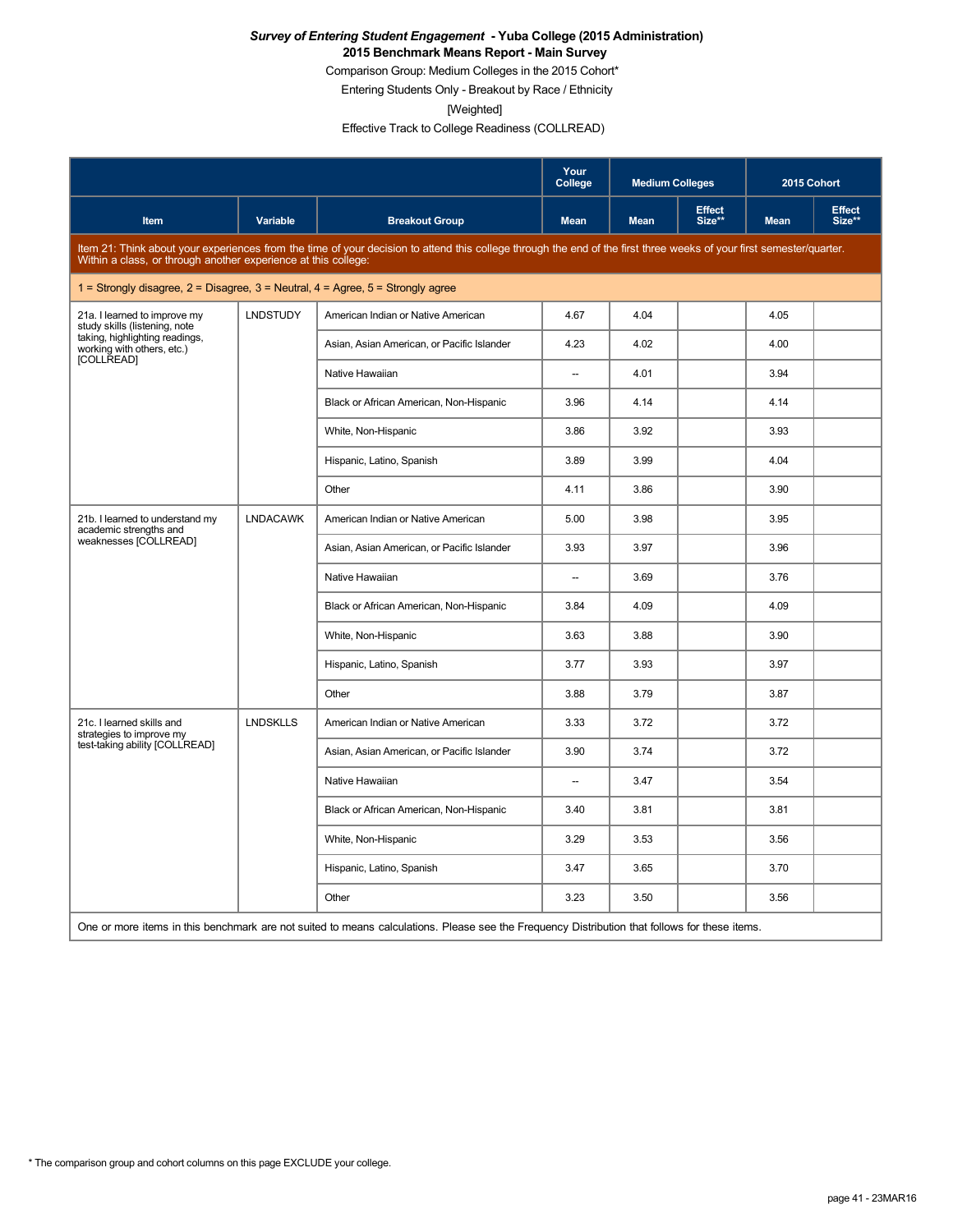**2015 Benchmark Frequency Distributions - Main Survey**

Comparison Group: Medium Colleges in the 2015 Cohort\*

Entering Students Only - Breakout by Race / Ethnicity: American Indian or Native American Students

[Weighted]

Effective Track to College Readiness (COLLREAD)

|                                                                                                                           |                 |                                                                                                                                                                                      | <b>Your College</b> |                | <b>Medium Colleges</b> |         | 2015 Cohort |         |
|---------------------------------------------------------------------------------------------------------------------------|-----------------|--------------------------------------------------------------------------------------------------------------------------------------------------------------------------------------|---------------------|----------------|------------------------|---------|-------------|---------|
| Item                                                                                                                      | Variable        | <b>Responses</b>                                                                                                                                                                     | Count               | <b>Percent</b> | Count                  | Percent | Count       | Percent |
|                                                                                                                           |                 | Item 12: Think about your experiences from the time of your decision to attend this college through the end of the first three weeks of your first semester/quarter.                 |                     |                |                        |         |             |         |
| 12a. Before I could register for classes, I<br>was required to take a placement test<br>(COMPASS, ASSET, ACCUPLACER, SAT, | <b>REQPTEST</b> | Yes                                                                                                                                                                                  | $\overline{c}$      | 100.0          | 284                    | 83.1    | 1,677       | 86.0    |
| ACT, etc.) to assess my skills in reading,<br>writing, and/or math [COLLREAD]                                             |                 | No                                                                                                                                                                                   | 0                   | N/A            | 58                     | 16.9    | 273         | 14.0    |
|                                                                                                                           |                 | Total                                                                                                                                                                                | $\overline{2}$      | 100.0          | 342                    | 100.0   | 1,950       | 100.0   |
| 12b. I took a placement test (COMPASS,<br>ASSET, ACCUPLACER, SAT, ACT, etc.)                                              | <b>TKPTEST</b>  | Yes                                                                                                                                                                                  | $\overline{2}$      | 100.0          | 273                    | 82.4    | 1,670       | 88.4    |
| [COLLREAD]                                                                                                                |                 | No                                                                                                                                                                                   | $\mathbf 0$         | N/A            | 58                     | 17.6    | 219         | 11.6    |
|                                                                                                                           |                 | Total                                                                                                                                                                                | $\overline{2}$      | 100.0          | 332                    | 100.0   | 1,889       | 100.0   |
| Item 14                                                                                                                   |                 |                                                                                                                                                                                      |                     |                |                        |         |             |         |
| 14. This college required me to enroll in<br>classes indicated by my placement test                                       | <b>REQCLASS</b> | Yes                                                                                                                                                                                  | 1                   | 66.7           | 250                    | 72.9    | 1,447       | 74.9    |
| scores during my first semester/quarter<br>[COLLREAD]                                                                     |                 | No                                                                                                                                                                                   | $\mathbf{1}$        | 33.3           | 93                     | 27.1    | 484         | 25.1    |
|                                                                                                                           |                 | Total                                                                                                                                                                                | $\overline{2}$      | 100.0          | 343                    | 100.0   | 1,932       | 100.0   |
| or through another experience at this college:                                                                            |                 | Item 21: Think about your experiences from the time of your decision to attend this college through the end of the first three weeks of your first semester/quarter. Within a class, |                     |                |                        |         |             |         |
| 21a. I learned to improve my study skills                                                                                 | <b>LNDSTUDY</b> | Strongly disagree                                                                                                                                                                    | $\mathbf 0$         | N/A            | $\overline{2}$         | 0.6     | 20          | 1.0     |
| (listening, note taking, highlighting readings,<br>working with others, etc.) [COLLREAD]                                  |                 | <b>Disagree</b>                                                                                                                                                                      | $\mathbf 0$         | N/A            | 17                     | 4.9     | 68          | 3.5     |
|                                                                                                                           |                 | Neutral                                                                                                                                                                              | 0                   | N/A            | 64                     | 18.5    | 402         | 20.5    |
|                                                                                                                           |                 | Agree                                                                                                                                                                                | 1                   | 33.3           | 144                    | 41.9    | 788         | 40.1    |
|                                                                                                                           |                 | Strongly agree                                                                                                                                                                       | 1                   | 66.7           | 117                    | 34.0    | 688         | 35.0    |
|                                                                                                                           |                 | Total                                                                                                                                                                                | $\overline{2}$      | 100.0          | 344                    | 100.0   | 1,967       | 100.0   |
| 21b. I learned to understand my academic<br>strengths and weaknesses [COLLREAD]                                           | <b>LNDACAWK</b> | Strongly disagree                                                                                                                                                                    | 0                   | N/A            | 2                      | 0.6     | 22          | 1.1     |
|                                                                                                                           |                 | <b>Disagree</b>                                                                                                                                                                      | 0                   | N/A            | 19                     | 5.6     | 80          | 4.1     |
|                                                                                                                           |                 | Neutral                                                                                                                                                                              | 0                   | N/A            | 68                     | 19.8    | 436         | 22.2    |
|                                                                                                                           |                 | Agree                                                                                                                                                                                | $\pmb{0}$           | N/A            | 146                    | 42.4    | 861         | 43.8    |
|                                                                                                                           |                 | Strongly agree                                                                                                                                                                       | $\overline{2}$      | 100.0          | 108                    | 31.5    | 564         | 28.7    |
|                                                                                                                           |                 | Total                                                                                                                                                                                | $\overline{2}$      | 100.0          | 344                    | 100.0   | 1,965       | 100.0   |
| 21c. I learned skills and strategies to<br>improve my test-taking ability [COLLREAD]                                      | <b>LNDSKLLS</b> | Strongly disagree                                                                                                                                                                    | $\mathbf 0$         | N/A            | 6                      | 1.7     | 42          | 2.1     |
|                                                                                                                           |                 | Disagree                                                                                                                                                                             | 0                   | N/A            | 39                     | 11.5    | 174         | 8.9     |
|                                                                                                                           |                 | Neutral                                                                                                                                                                              | $\mathbf{1}$        | 66.7           | 88                     | 25.6    | 591         | 30.1    |
|                                                                                                                           |                 | Agree                                                                                                                                                                                | $\mathbf{1}$        | 33.3           | 123                    | 35.7    | 646         | 32.9    |
|                                                                                                                           |                 | Strongly agree                                                                                                                                                                       | 0                   | N/A            | 88                     | 25.6    | 510         | 26.0    |
|                                                                                                                           |                 | Total                                                                                                                                                                                | $\overline{2}$      | 100.0          | 344                    | 100.0   | 1,963       | 100.0   |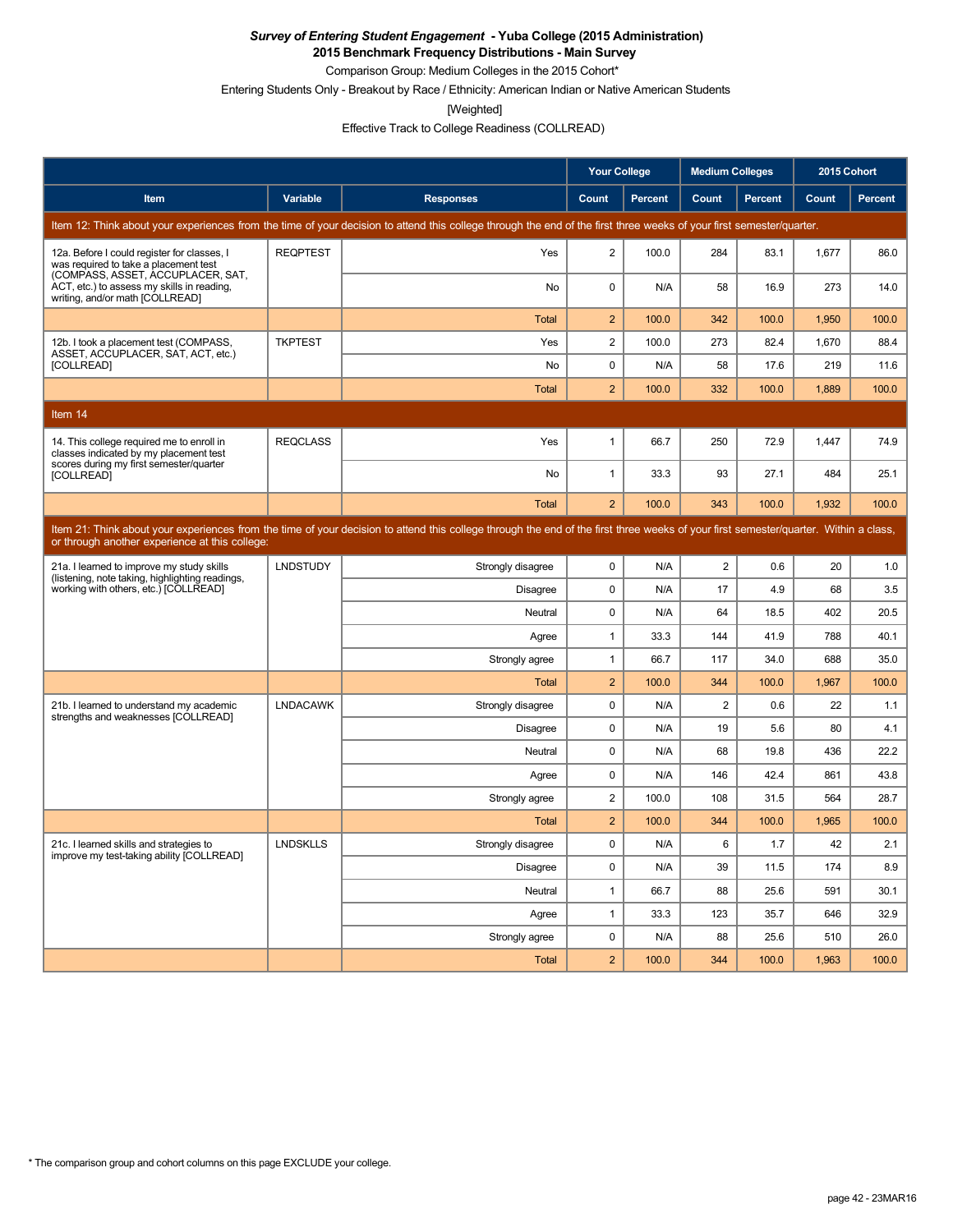**2015 Benchmark Frequency Distributions - Main Survey**

Comparison Group: Medium Colleges in the 2015 Cohort\*

Entering Students Only - Breakout by Race / Ethnicity: Asian, Asian American, or Pacific Islander Students

[Weighted]

Effective Track to College Readiness (COLLREAD)

|                                                                                                                           |                 |                                                                                                                                                                                      | <b>Your College</b> |                | <b>Medium Colleges</b> |                | 2015 Cohort |         |
|---------------------------------------------------------------------------------------------------------------------------|-----------------|--------------------------------------------------------------------------------------------------------------------------------------------------------------------------------------|---------------------|----------------|------------------------|----------------|-------------|---------|
| Item                                                                                                                      | Variable        | <b>Responses</b>                                                                                                                                                                     | Count               | <b>Percent</b> | Count                  | <b>Percent</b> | Count       | Percent |
|                                                                                                                           |                 | Item 12: Think about your experiences from the time of your decision to attend this college through the end of the first three weeks of your first semester/quarter.                 |                     |                |                        |                |             |         |
| 12a. Before I could register for classes, I<br>was required to take a placement test<br>(COMPASS, ASSET, ACCUPLACER, SAT, | <b>REQPTEST</b> | Yes                                                                                                                                                                                  | 31                  | 100.0          | 688                    | 86.3           | 3,138       | 84.8    |
| ACT, etc.) to assess my skills in reading,<br>writing, and/or math [COLLREAD]                                             |                 | <b>No</b>                                                                                                                                                                            | $\Omega$            | N/A            | 110                    | 13.7           | 562         | 15.2    |
|                                                                                                                           |                 | <b>Total</b>                                                                                                                                                                         | 31                  | 100.0          | 798                    | 100.0          | 3,700       | 100.0   |
| 12b. I took a placement test (COMPASS,<br>ASSET, ACCUPLACER, SAT, ACT, etc.)                                              | <b>TKPTEST</b>  | Yes                                                                                                                                                                                  | 29                  | 91.3           | 700                    | 88.2           | 3,199       | 88.0    |
| [COLLREAD]                                                                                                                |                 | <b>No</b>                                                                                                                                                                            | 3                   | 8.7            | 93                     | 11.8           | 435         | 12.0    |
|                                                                                                                           |                 | Total                                                                                                                                                                                | 32                  | 100.0          | 794                    | 100.0          | 3,634       | 100.0   |
| Item 14                                                                                                                   |                 |                                                                                                                                                                                      |                     |                |                        |                |             |         |
| 14. This college required me to enroll in<br>classes indicated by my placement test                                       | <b>REQCLASS</b> | Yes                                                                                                                                                                                  | 27                  | 86.0           | 578                    | 71.7           | 2,671       | 72.0    |
| scores during my first semester/quarter<br>[COLLREAD]                                                                     |                 | <b>No</b>                                                                                                                                                                            | $\overline{4}$      | 14.0           | 228                    | 28.3           | 1.038       | 28.0    |
|                                                                                                                           |                 | Total                                                                                                                                                                                | 31                  | 100.0          | 806                    | 100.0          | 3,709       | 100.0   |
| or through another experience at this college:                                                                            |                 | Item 21: Think about your experiences from the time of your decision to attend this college through the end of the first three weeks of your first semester/quarter. Within a class, |                     |                |                        |                |             |         |
| 21a. I learned to improve my study skills<br>(listening, note taking, highlighting readings,                              | <b>LNDSTUDY</b> | Strongly disagree                                                                                                                                                                    | 0                   | N/A            | 13                     | 1.6            | 50          | 1.3     |
| working with others, etc.) [COLLREAD]                                                                                     |                 | Disagree                                                                                                                                                                             | $\mathbf 0$         | N/A            | 25                     | 3.1            | 121         | 3.2     |
|                                                                                                                           |                 | Neutral                                                                                                                                                                              | $\overline{4}$      | 13.7           | 165                    | 20.1           | 783         | 20.8    |
|                                                                                                                           |                 | Agree                                                                                                                                                                                | 16                  | 50.1           | 350                    | 42.6           | 1,648       | 43.8    |
|                                                                                                                           |                 | Strongly agree                                                                                                                                                                       | 11                  | 36.2           | 268                    | 32.6           | 1,160       | 30.8    |
|                                                                                                                           |                 | Total                                                                                                                                                                                | 32                  | 100.0          | 820                    | 100.0          | 3,762       | 100.0   |
| 21b. I learned to understand my academic<br>strengths and weaknesses [COLLREAD]                                           | <b>LNDACAWK</b> | Strongly disagree                                                                                                                                                                    | $\mathbf 0$         | N/A            | 8                      | 1.0            | 36          | 1.0     |
|                                                                                                                           |                 | <b>Disagree</b>                                                                                                                                                                      | $\overline{c}$      | 6.9            | 29                     | 3.6            | 127         | 3.4     |
|                                                                                                                           |                 | Neutral                                                                                                                                                                              | 5                   | 15.4           | 177                    | 21.5           | 838         | 22.3    |
|                                                                                                                           |                 | Agree                                                                                                                                                                                | 17                  | 55.2           | 371                    | 45.2           | 1,718       | 45.8    |
|                                                                                                                           |                 | Strongly agree                                                                                                                                                                       | $\overline{7}$      | 22.4           | 235                    | 28.7           | 1,036       | 27.6    |
|                                                                                                                           |                 | <b>Total</b>                                                                                                                                                                         | 32                  | 100.0          | 820                    | 100.0          | 3,754       | 100.0   |
| 21c. I learned skills and strategies to<br>improve my test-taking ability [COLLREAD]                                      | <b>LNDSKLLS</b> | Strongly disagree                                                                                                                                                                    | $\mathbf 0$         | N/A            | 14                     | 1.7            | 64          | 1.7     |
|                                                                                                                           |                 | Disagree                                                                                                                                                                             | $\mathbf{1}$        | 3.5            | 56                     | 6.8            | 271         | 7.2     |
|                                                                                                                           |                 | Neutral                                                                                                                                                                              | $\overline{7}$      | 22.7           | 265                    | 32.3           | 1,205       | 32.1    |
|                                                                                                                           |                 | Agree                                                                                                                                                                                | 17                  | 54.5           | 282                    | 34.4           | 1,343       | 35.8    |
|                                                                                                                           |                 | Strongly agree                                                                                                                                                                       | 6                   | 19.3           | 202                    | 24.7           | 874         | 23.3    |
|                                                                                                                           |                 | Total                                                                                                                                                                                | 31                  | 100.0          | 818                    | 100.0          | 3,757       | 100.0   |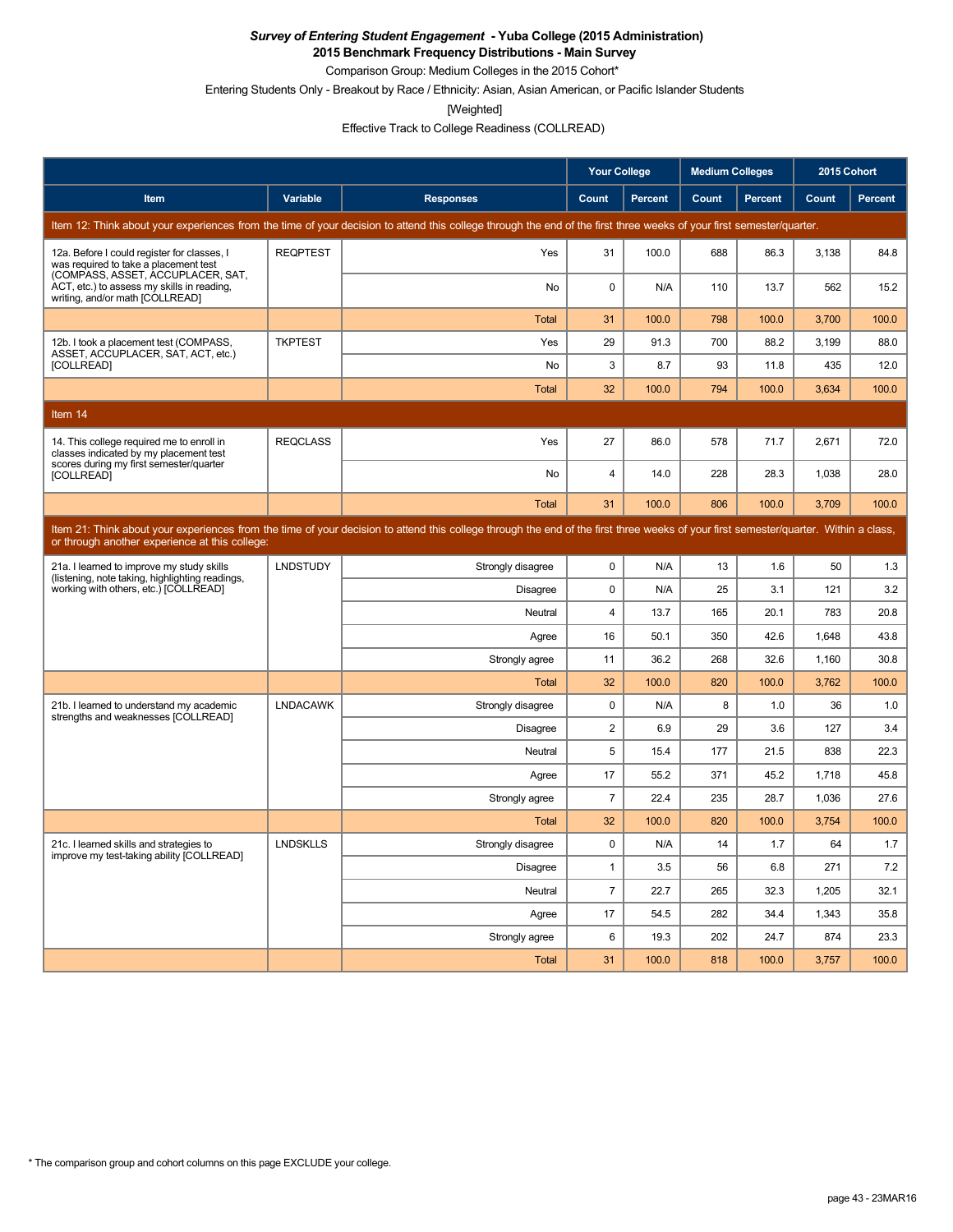**2015 Benchmark Frequency Distributions - Main Survey**

Comparison Group: Medium Colleges in the 2015 Cohort\* Entering Students Only - Breakout by Race / Ethnicity: Native Hawaiian Students

[Weighted]

Effective Track to College Readiness (COLLREAD)

|                                                                                                                           |                 |                                                                                                                                                                                      | <b>Your College</b> |                | <b>Medium Colleges</b> |                | 2015 Cohort    |                |
|---------------------------------------------------------------------------------------------------------------------------|-----------------|--------------------------------------------------------------------------------------------------------------------------------------------------------------------------------------|---------------------|----------------|------------------------|----------------|----------------|----------------|
| Item                                                                                                                      | Variable        | <b>Responses</b>                                                                                                                                                                     | Count               | <b>Percent</b> | Count                  | <b>Percent</b> | Count          | <b>Percent</b> |
|                                                                                                                           |                 | Item 12: Think about your experiences from the time of your decision to attend this college through the end of the first three weeks of your first semester/quarter.                 |                     |                |                        |                |                |                |
| 12a. Before I could register for classes, I<br>was required to take a placement test<br>(COMPASS, ASSET, ACCUPLACER, SAT, | <b>REQPTEST</b> | Yes                                                                                                                                                                                  | $\mathbf 0$         | N/A            | 31                     | 88.4           | 131            | 81.1           |
| ACT, etc.) to assess my skills in reading,<br>writing, and/or math [COLLREAD]                                             |                 | No                                                                                                                                                                                   | $\mathbf 0$         | N/A            | 4                      | 11.6           | 30             | 18.9           |
|                                                                                                                           |                 | <b>Total</b>                                                                                                                                                                         | $\mathbf{0}$        | N/A            | 35                     | 100.0          | 161            | 100.0          |
| 12b. I took a placement test (COMPASS,<br>ASSET, ACCUPLACER, SAT, ACT, etc.)                                              | <b>TKPTEST</b>  | Yes                                                                                                                                                                                  | 0                   | N/A            | 27                     | 87.7           | 124            | 79.1           |
| [COLLREAD]                                                                                                                |                 | No                                                                                                                                                                                   | $\mathbf 0$         | N/A            | 4                      | 12.3           | 33             | 20.9           |
|                                                                                                                           |                 | Total                                                                                                                                                                                | $\mathbf{0}$        | N/A            | 31                     | 100.0          | 157            | 100.0          |
| Item 14                                                                                                                   |                 |                                                                                                                                                                                      |                     |                |                        |                |                |                |
| 14. This college required me to enroll in<br>classes indicated by my placement test                                       | <b>REQCLASS</b> | Yes                                                                                                                                                                                  | $\mathbf 0$         | N/A            | 22                     | 66.6           | 88             | 59.1           |
| scores during my first semester/quarter<br>[COLLREAD]                                                                     |                 | No                                                                                                                                                                                   | 0                   | N/A            | 11                     | 33.4           | 61             | 40.9           |
|                                                                                                                           |                 | Total                                                                                                                                                                                | $\mathbf{0}$        | N/A            | 33                     | 100.0          | 149            | 100.0          |
| or through another experience at this college:                                                                            |                 | Item 21: Think about your experiences from the time of your decision to attend this college through the end of the first three weeks of your first semester/quarter. Within a class, |                     |                |                        |                |                |                |
| 21a. I learned to improve my study skills<br>(listening, note taking, highlighting readings,                              | <b>LNDSTUDY</b> | Strongly disagree                                                                                                                                                                    | 0                   | N/A            | 4                      | 11.9           | 6              | 3.7            |
| working with others, etc.) [COLLREAD]                                                                                     |                 | <b>Disagree</b>                                                                                                                                                                      | $\mathbf 0$         | N/A            | $\mathbf{1}$           | 1.7            | 9              | 5.3            |
|                                                                                                                           |                 | Neutral                                                                                                                                                                              | $\mathbf 0$         | N/A            | $\overline{2}$         | 4.8            | 37             | 22.9           |
|                                                                                                                           |                 | Agree                                                                                                                                                                                | $\mathbf 0$         | N/A            | 13                     | 36.9           | 48             | 29.7           |
|                                                                                                                           |                 | Strongly agree                                                                                                                                                                       | 0                   | N/A            | 16                     | 44.8           | 62             | 38.3           |
|                                                                                                                           |                 | Total                                                                                                                                                                                | $\mathbf{0}$        | N/A            | 35                     | 100.0          | 163            | 100.0          |
| 21b. I learned to understand my academic<br>strengths and weaknesses [COLLREAD]                                           | <b>LNDACAWK</b> | Strongly disagree                                                                                                                                                                    | $\mathbf 0$         | N/A            | 5                      | 14.2           | 8              | 5.2            |
|                                                                                                                           |                 | <b>Disagree</b>                                                                                                                                                                      | $\mathbf 0$         | N/A            | $\mathbf{1}$           | 1.7            | 11             | 6.9            |
|                                                                                                                           |                 | Neutral                                                                                                                                                                              | $\mathbf 0$         | N/A            | 5                      | 14.4           | 37             | 22.5           |
|                                                                                                                           |                 | Agree                                                                                                                                                                                | $\mathbf 0$         | N/A            | 14                     | 40.4           | 62             | 37.8           |
|                                                                                                                           |                 | Strongly agree                                                                                                                                                                       | 0                   | N/A            | 10                     | 29.3           | 45             | 27.6           |
|                                                                                                                           |                 | Total                                                                                                                                                                                | $\bf{0}$            | N/A            | 35                     | 100.0          | 163            | 100.0          |
| 21c. I learned skills and strategies to<br>improve my test-taking ability [COLLREAD]                                      | <b>LNDSKLLS</b> | Strongly disagree                                                                                                                                                                    | 0                   | N/A            | 5                      | 14.2           | $\overline{7}$ | 4.6            |
|                                                                                                                           |                 | Disagree                                                                                                                                                                             | $\pmb{0}$           | N/A            | 4                      | 10.8           | 19             | 11.4           |
|                                                                                                                           |                 | Neutral                                                                                                                                                                              | $\mathbf 0$         | N/A            | 6                      | 18.0           | 57             | 34.9           |
|                                                                                                                           |                 | Agree                                                                                                                                                                                | $\mathbf 0$         | N/A            | 10                     | 28.2           | 39             | 23.7           |
|                                                                                                                           |                 | Strongly agree                                                                                                                                                                       | $\mathbf 0$         | N/A            | 10                     | 28.9           | 41             | 25.4           |
|                                                                                                                           |                 | Total                                                                                                                                                                                | $\pmb{0}$           | N/A            | 35                     | 100.0          | 163            | 100.0          |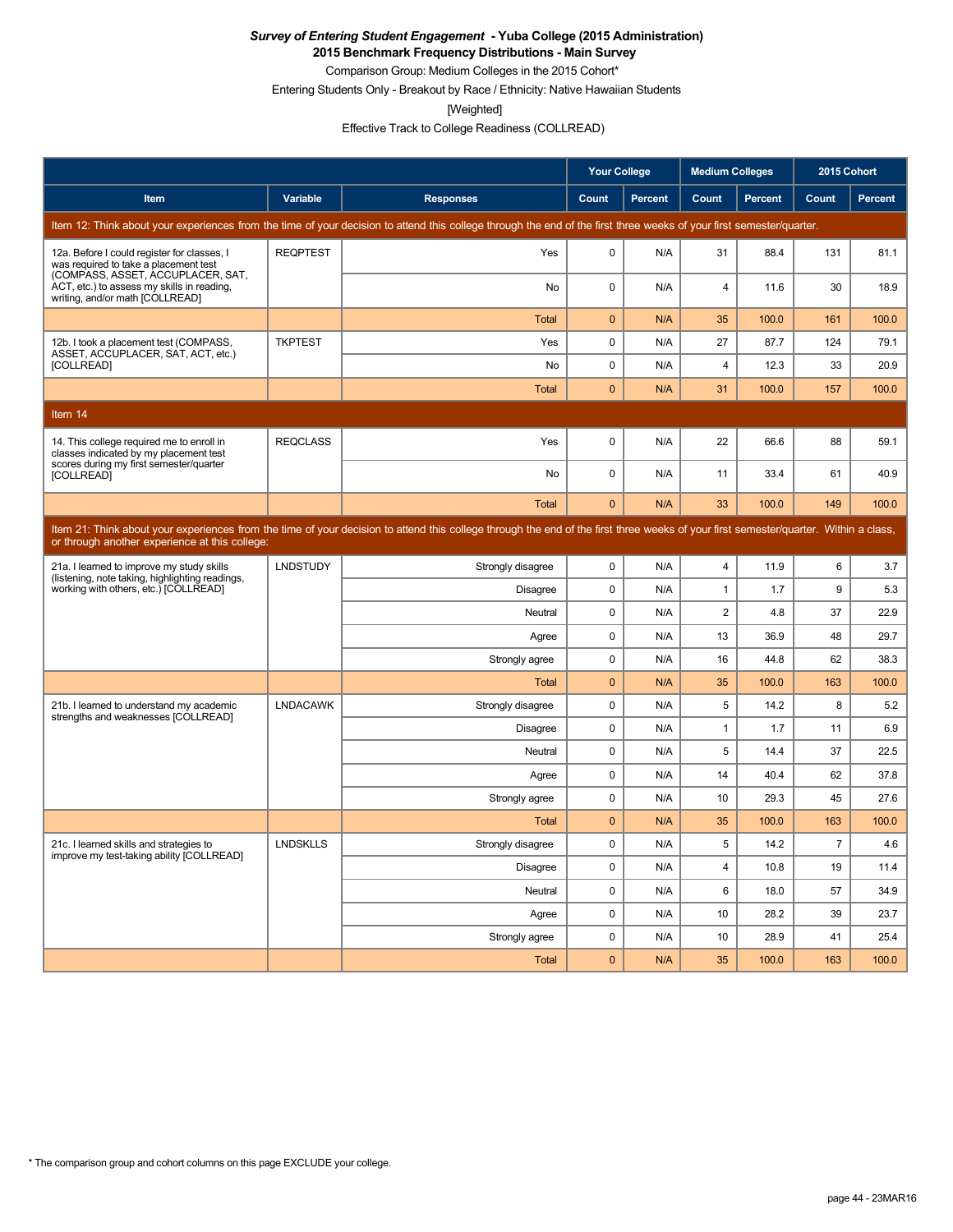**2015 Benchmark Frequency Distributions - Main Survey**

Comparison Group: Medium Colleges in the 2015 Cohort\*

Entering Students Only - Breakout by Race / Ethnicity: Black or African American, Non-Hispanic Students

[Weighted]

Effective Track to College Readiness (COLLREAD)

|                                                                                                                           |                 |                                                                                                                                                                                      | <b>Your College</b> |                | <b>Medium Colleges</b> |                | 2015 Cohort |                |
|---------------------------------------------------------------------------------------------------------------------------|-----------------|--------------------------------------------------------------------------------------------------------------------------------------------------------------------------------------|---------------------|----------------|------------------------|----------------|-------------|----------------|
| Item                                                                                                                      | Variable        | <b>Responses</b>                                                                                                                                                                     | Count               | <b>Percent</b> | Count                  | <b>Percent</b> | Count       | <b>Percent</b> |
|                                                                                                                           |                 | Item 12: Think about your experiences from the time of your decision to attend this college through the end of the first three weeks of your first semester/quarter.                 |                     |                |                        |                |             |                |
| 12a. Before I could register for classes, I<br>was required to take a placement test<br>(COMPASS, ASSET, ACCUPLACER, SAT, | <b>REQPTEST</b> | Yes                                                                                                                                                                                  | 14                  | 100.0          | 2,139                  | 84.1           | 10,868      | 83.0           |
| ACT, etc.) to assess my skills in reading,<br>writing, and/or math [COLLREAD]                                             |                 | <b>No</b>                                                                                                                                                                            | $\mathbf 0$         | N/A            | 404                    | 15.9           | 2.223       | 17.0           |
|                                                                                                                           |                 | <b>Total</b>                                                                                                                                                                         | 14                  | 100.0          | 2,543                  | 100.0          | 13,091      | 100.0          |
| 12b. I took a placement test (COMPASS,<br>ASSET, ACCUPLACER, SAT, ACT, etc.)                                              | <b>TKPTEST</b>  | Yes                                                                                                                                                                                  | 14                  | 100.0          | 2,102                  | 86.9           | 10,917      | 86.5           |
| [COLLREAD]                                                                                                                |                 | <b>No</b>                                                                                                                                                                            | $\mathbf 0$         | N/A            | 317                    | 13.1           | 1,711       | 13.5           |
|                                                                                                                           |                 | <b>Total</b>                                                                                                                                                                         | 14                  | 100.0          | 2,419                  | 100.0          | 12,628      | 100.0          |
| Item 14                                                                                                                   |                 |                                                                                                                                                                                      |                     |                |                        |                |             |                |
| 14. This college required me to enroll in<br>classes indicated by my placement test                                       | <b>REQCLASS</b> | Yes                                                                                                                                                                                  | 14                  | 100.0          | 2.052                  | 80.8           | 10.228      | 78.3           |
| scores during my first semester/quarter<br>[COLLREAD]                                                                     |                 | No                                                                                                                                                                                   | $\mathbf 0$         | N/A            | 488                    | 19.2           | 2,831       | 21.7           |
|                                                                                                                           |                 | <b>Total</b>                                                                                                                                                                         | 14                  | 100.0          | 2,539                  | 100.0          | 13,060      | 100.0          |
| or through another experience at this college:                                                                            |                 | Item 21: Think about your experiences from the time of your decision to attend this college through the end of the first three weeks of your first semester/quarter. Within a class, |                     |                |                        |                |             |                |
| 21a. I learned to improve my study skills                                                                                 | <b>LNDSTUDY</b> | Strongly disagree                                                                                                                                                                    | $\overline{2}$      | 16.1           | 44                     | 1.7            | 161         | 1.2            |
| (listening, note taking, highlighting readings,<br>working with others, etc.) [COLLREAD]                                  |                 | Disagree                                                                                                                                                                             | $\mathbf 0$         | N/A            | 103                    | 4.0            | 443         | 3.3            |
|                                                                                                                           |                 | Neutral                                                                                                                                                                              | 1                   | 7.9            | 355                    | 13.6           | 2,135       | 16.0           |
|                                                                                                                           |                 | Agree                                                                                                                                                                                | 3                   | 24.0           | 1,056                  | 40.5           | 5,169       | 38.8           |
|                                                                                                                           |                 | Strongly agree                                                                                                                                                                       | $\overline{7}$      | 52.0           | 1.051                  | 40.3           | 5.414       | 40.6           |
|                                                                                                                           |                 | <b>Total</b>                                                                                                                                                                         | 14                  | 100.0          | 2,608                  | 100.0          | 13,321      | 100.0          |
| 21b. I learned to understand my academic<br>strengths and weaknesses [COLLREAD]                                           | <b>LNDACAWK</b> | Strongly disagree                                                                                                                                                                    | $\overline{2}$      | 16.1           | 32                     | 1.2            | 140         | 1.1            |
|                                                                                                                           |                 | Disagree                                                                                                                                                                             | 0                   | N/A            | 81                     | 3.1            | 445         | 3.3            |
|                                                                                                                           |                 | Neutral                                                                                                                                                                              | $\mathbf{1}$        | 4.0            | 448                    | 17.2           | 2,327       | 17.5           |
|                                                                                                                           |                 | Agree                                                                                                                                                                                | 6                   | 44.1           | 1,109                  | 42.6           | 5,548       | 41.7           |
|                                                                                                                           |                 | Strongly agree                                                                                                                                                                       | 5                   | 35.9           | 935                    | 35.9           | 4,836       | 36.4           |
|                                                                                                                           |                 | Total                                                                                                                                                                                | 14                  | 100.0          | 2,604                  | 100.0          | 13,297      | 100.0          |
| 21c. I learned skills and strategies to<br>improve my test-taking ability [COLLREAD]                                      | <b>LNDSKLLS</b> | Strongly disagree                                                                                                                                                                    | $\overline{2}$      | 16.1           | 84                     | 3.2            | 333         | 2.5            |
|                                                                                                                           |                 | Disagree                                                                                                                                                                             | $\mathbf 0$         | N/A            | 220                    | 8.4            | 1,114       | 8.4            |
|                                                                                                                           |                 | Neutral                                                                                                                                                                              | $\overline{4}$      | 28.0           | 616                    | 23.7           | 3,443       | 25.9           |
|                                                                                                                           |                 | Agree                                                                                                                                                                                | 5                   | 40.1           | 874                    | 33.6           | 4,258       | 32.0           |
|                                                                                                                           |                 | Strongly agree                                                                                                                                                                       | $\overline{2}$      | 15.8           | 810                    | 31.1           | 4,151       | 31.2           |
|                                                                                                                           |                 | Total                                                                                                                                                                                | 14                  | 100.0          | 2,603                  | 100.0          | 13,299      | 100.0          |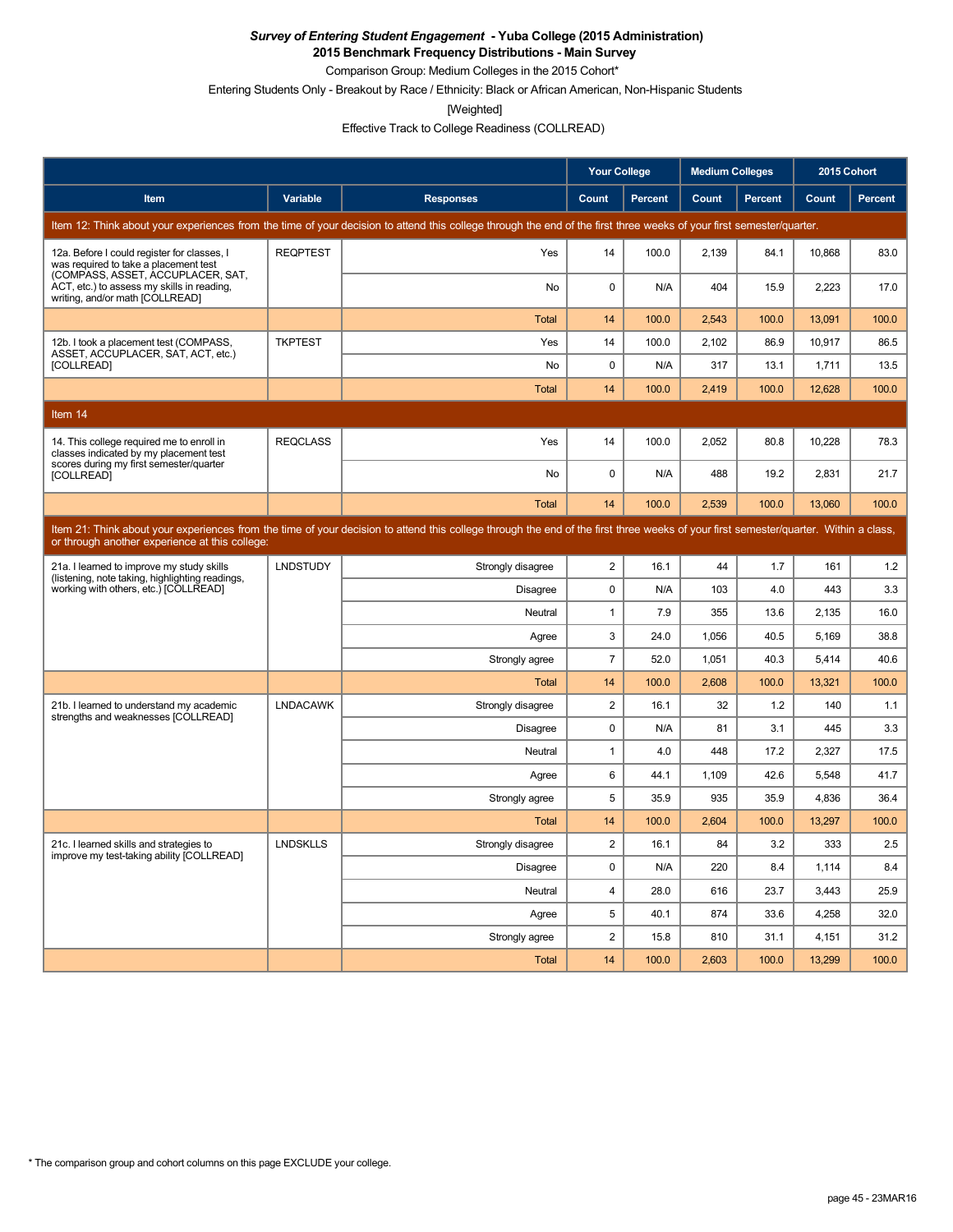**2015 Benchmark Frequency Distributions - Main Survey**

Comparison Group: Medium Colleges in the 2015 Cohort\* Entering Students Only - Breakout by Race / Ethnicity: White, Non-Hispanic Students

[Weighted]

Effective Track to College Readiness (COLLREAD)

|                                                                                                                           |                 |                                                                                                                                                                                      | <b>Your College</b> |                | <b>Medium Colleges</b> |                | 2015 Cohort |                |
|---------------------------------------------------------------------------------------------------------------------------|-----------------|--------------------------------------------------------------------------------------------------------------------------------------------------------------------------------------|---------------------|----------------|------------------------|----------------|-------------|----------------|
| Item                                                                                                                      | Variable        | <b>Responses</b>                                                                                                                                                                     | Count               | <b>Percent</b> | Count                  | <b>Percent</b> | Count       | <b>Percent</b> |
|                                                                                                                           |                 | Item 12: Think about your experiences from the time of your decision to attend this college through the end of the first three weeks of your first semester/quarter.                 |                     |                |                        |                |             |                |
| 12a. Before I could register for classes, I<br>was required to take a placement test<br>(COMPASS, ASSET, ACCUPLACER, SAT, | <b>REQPTEST</b> | Yes                                                                                                                                                                                  | 76                  | 85.8           | 10,255                 | 83.3           | 39,195      | 83.2           |
| ACT, etc.) to assess my skills in reading,<br>writing, and/or math [COLLREAD]                                             |                 | <b>No</b>                                                                                                                                                                            | 13                  | 14.2           | 2.053                  | 16.7           | 7.920       | 16.8           |
|                                                                                                                           |                 | <b>Total</b>                                                                                                                                                                         | 89                  | 100.0          | 12,308                 | 100.0          | 47,114      | 100.0          |
| 12b. I took a placement test (COMPASS,<br>ASSET, ACCUPLACER, SAT, ACT, etc.)                                              | <b>TKPTEST</b>  | Yes                                                                                                                                                                                  | 69                  | 81.2           | 10,701                 | 88.7           | 40,973      | 88.7           |
| [COLLREAD]                                                                                                                |                 | No                                                                                                                                                                                   | 16                  | 18.8           | 1,367                  | 11.3           | 5,243       | 11.3           |
|                                                                                                                           |                 | <b>Total</b>                                                                                                                                                                         | 84                  | 100.0          | 12.068                 | 100.0          | 46,217      | 100.0          |
| Item 14                                                                                                                   |                 |                                                                                                                                                                                      |                     |                |                        |                |             |                |
| 14. This college required me to enroll in<br>classes indicated by my placement test                                       | <b>REQCLASS</b> | Yes                                                                                                                                                                                  | 57                  | 66.4           | 7,587                  | 61.8           | 29,098      | 61.9           |
| scores during my first semester/quarter<br><b>[COLLREAD]</b>                                                              |                 | No                                                                                                                                                                                   | 29                  | 33.6           | 4,693                  | 38.2           | 17,912      | 38.1           |
|                                                                                                                           |                 | <b>Total</b>                                                                                                                                                                         | 86                  | 100.0          | 12,279                 | 100.0          | 47,010      | 100.0          |
| or through another experience at this college:                                                                            |                 | Item 21: Think about your experiences from the time of your decision to attend this college through the end of the first three weeks of your first semester/quarter. Within a class, |                     |                |                        |                |             |                |
| 21a. I learned to improve my study skills<br>(listening, note taking, highlighting readings,                              | <b>LNDSTUDY</b> | Strongly disagree                                                                                                                                                                    | 0                   | N/A            | 226                    | 1.8            | 833         | 1.7            |
| working with others, etc.) [COLLREAD]                                                                                     |                 | <b>Disagree</b>                                                                                                                                                                      | $\overline{4}$      | 4.2            | 568                    | 4.6            | 2,178       | 4.6            |
|                                                                                                                           |                 | Neutral                                                                                                                                                                              | 28                  | 31.3           | 2,670                  | 21.4           | 10,205      | 21.4           |
|                                                                                                                           |                 | Agree                                                                                                                                                                                | 35                  | 38.6           | 5.493                  | 44.1           | 20.545      | 43.1           |
|                                                                                                                           |                 | Strongly agree                                                                                                                                                                       | 23                  | 25.9           | 3,513                  | 28.2           | 13,919      | 29.2           |
|                                                                                                                           |                 | <b>Total</b>                                                                                                                                                                         | 90                  | 100.0          | 12,470                 | 100.0          | 47,680      | 100.0          |
| 21b. I learned to understand my academic<br>strengths and weaknesses [COLLREAD]                                           | <b>LNDACAWK</b> | Strongly disagree                                                                                                                                                                    | $\overline{2}$      | 2.4            | 170                    | 1.4            | 635         | 1.3            |
|                                                                                                                           |                 | <b>Disagree</b>                                                                                                                                                                      | $\overline{4}$      | 4.2            | 551                    | 4.4            | 1,954       | 4.1            |
|                                                                                                                           |                 | Neutral                                                                                                                                                                              | 37                  | 41.0           | 2,969                  | 23.8           | 11,246      | 23.6           |
|                                                                                                                           |                 | Agree                                                                                                                                                                                | 29                  | 32.4           | 5,685                  | 45.6           | 21,616      | 45.4           |
|                                                                                                                           |                 | Strongly agree                                                                                                                                                                       | 18                  | 19.9           | 3,090                  | 24.8           | 12,204      | 25.6           |
|                                                                                                                           |                 | Total                                                                                                                                                                                | 90                  | 100.0          | 12,465                 | 100.0          | 47,654      | 100.0          |
| 21c. I learned skills and strategies to<br>improve my test-taking ability [COLLREAD]                                      | <b>LNDSKLLS</b> | Strongly disagree                                                                                                                                                                    | 5                   | 5.4            | 416                    | 3.3            | 1,493       | 3.1            |
|                                                                                                                           |                 | Disagree                                                                                                                                                                             | 11                  | 12.0           | 1,452                  | 11.6           | 5,338       | 11.2           |
|                                                                                                                           |                 | Neutral                                                                                                                                                                              | 42                  | 46.4           | 4,185                  | 33.5           | 15,798      | 33.1           |
|                                                                                                                           |                 | Agree                                                                                                                                                                                | 18                  | 19.8           | 3,975                  | 31.9           | 15,217      | 31.9           |
|                                                                                                                           |                 | Strongly agree                                                                                                                                                                       | 15                  | 16.3           | 2,447                  | 19.6           | 9,821       | 20.6           |
|                                                                                                                           |                 | <b>Total</b>                                                                                                                                                                         | 90                  | 100.0          | 12.475                 | 100.0          | 47.667      | 100.0          |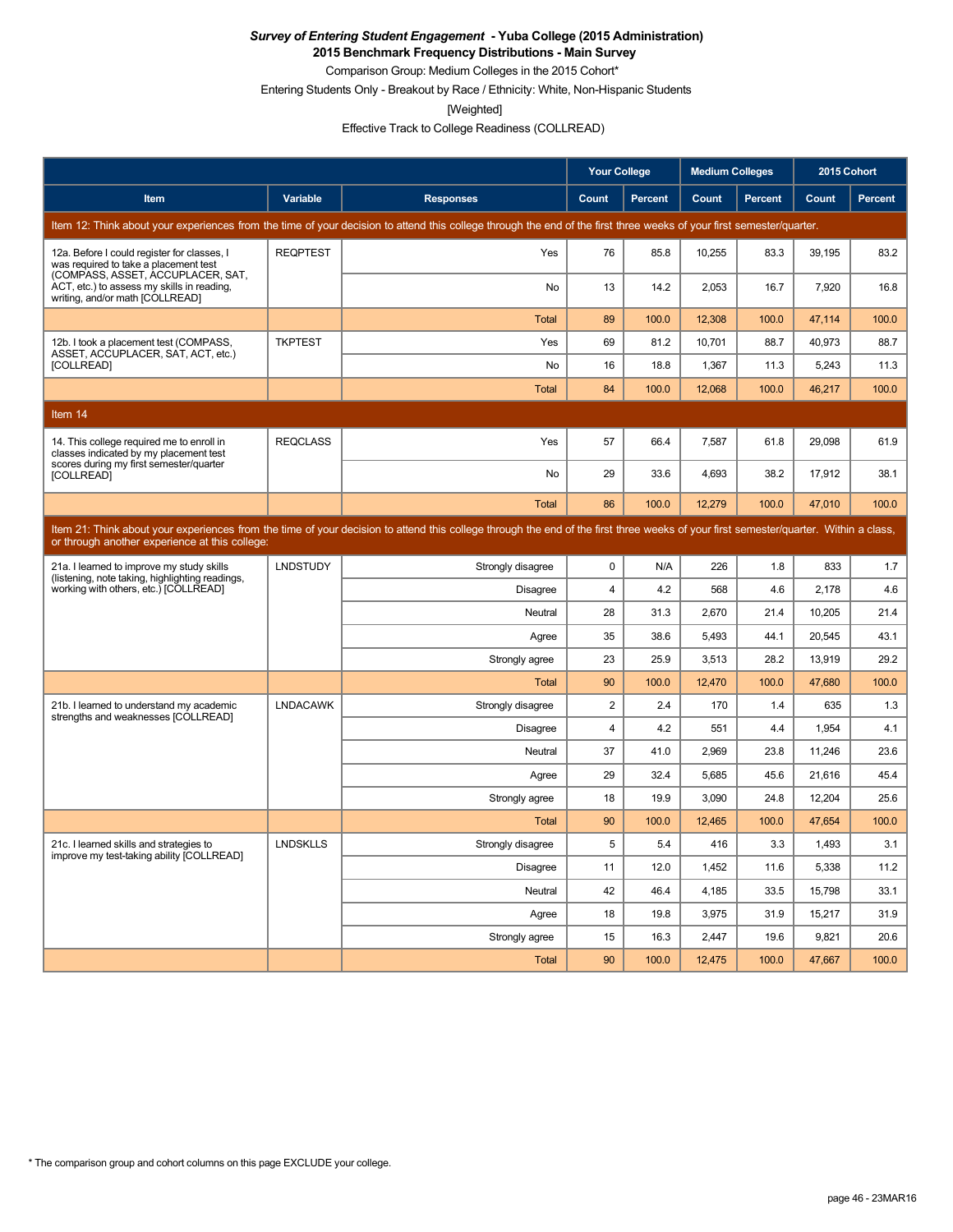**2015 Benchmark Frequency Distributions - Main Survey**

Comparison Group: Medium Colleges in the 2015 Cohort\* Entering Students Only - Breakout by Race / Ethnicity: Hispanic, Latino, Spanish Students

[Weighted]

Effective Track to College Readiness (COLLREAD)

|                                                                                                                           |                 |                                                                                                                                                                                      | <b>Your College</b> |                | <b>Medium Colleges</b> |                | 2015 Cohort |                |
|---------------------------------------------------------------------------------------------------------------------------|-----------------|--------------------------------------------------------------------------------------------------------------------------------------------------------------------------------------|---------------------|----------------|------------------------|----------------|-------------|----------------|
| Item                                                                                                                      | Variable        | <b>Responses</b>                                                                                                                                                                     | Count               | <b>Percent</b> | Count                  | <b>Percent</b> | Count       | <b>Percent</b> |
|                                                                                                                           |                 | Item 12: Think about your experiences from the time of your decision to attend this college through the end of the first three weeks of your first semester/quarter.                 |                     |                |                        |                |             |                |
| 12a. Before I could register for classes, I<br>was required to take a placement test<br>(COMPASS, ASSET, ACCUPLACER, SAT, | <b>REQPTEST</b> | Yes                                                                                                                                                                                  | 89                  | 89.5           | 3,161                  | 86.1           | 18,713      | 85.2           |
| ACT, etc.) to assess my skills in reading,<br>writing, and/or math [COLLREAD]                                             |                 | <b>No</b>                                                                                                                                                                            | 10                  | 10.5           | 509                    | 13.9           | 3.261       | 14.8           |
|                                                                                                                           |                 | <b>Total</b>                                                                                                                                                                         | 99                  | 100.0          | 3,670                  | 100.0          | 21,974      | 100.0          |
| 12b. I took a placement test (COMPASS,<br>ASSET, ACCUPLACER, SAT, ACT, etc.)                                              | <b>TKPTEST</b>  | Yes                                                                                                                                                                                  | 77                  | 87.6           | 3,161                  | 88.8           | 18,779      | 88.0           |
| [COLLREAD]                                                                                                                |                 | <b>No</b>                                                                                                                                                                            | 11                  | 12.4           | 397                    | 11.2           | 2.565       | 12.0           |
|                                                                                                                           |                 | <b>Total</b>                                                                                                                                                                         | 88                  | 100.0          | 3,558                  | 100.0          | 21,344      | 100.0          |
| Item 14                                                                                                                   |                 |                                                                                                                                                                                      |                     |                |                        |                |             |                |
| 14. This college required me to enroll in<br>classes indicated by my placement test                                       | <b>REQCLASS</b> | Yes                                                                                                                                                                                  | 85                  | 87.7           | 2.711                  | 74.2           | 16.300      | 74.5           |
| scores during my first semester/quarter<br>[COLLREAD]                                                                     |                 | No                                                                                                                                                                                   | 12                  | 12.3           | 940                    | 25.8           | 5,584       | 25.5           |
|                                                                                                                           |                 | <b>Total</b>                                                                                                                                                                         | 97                  | 100.0          | 3,652                  | 100.0          | 21,884      | 100.0          |
| or through another experience at this college:                                                                            |                 | Item 21: Think about your experiences from the time of your decision to attend this college through the end of the first three weeks of your first semester/quarter. Within a class, |                     |                |                        |                |             |                |
| 21a. I learned to improve my study skills                                                                                 | <b>LNDSTUDY</b> | Strongly disagree                                                                                                                                                                    | $\mathbf{1}$        | 0.5            | 92                     | 2.5            | 308         | 1.4            |
| (listening, note taking, highlighting readings,<br>working with others, etc.) [COLLREAD]                                  |                 | Disagree                                                                                                                                                                             | 6                   | 6.0            | 115                    | 3.1            | 717         | 3.2            |
|                                                                                                                           |                 | Neutral                                                                                                                                                                              | 23                  | 22.9           | 740                    | 19.9           | 4,275       | 19.3           |
|                                                                                                                           |                 | Agree                                                                                                                                                                                | 45                  | 44.8           | 1,553                  | 41.8           | 9,408       | 42.4           |
|                                                                                                                           |                 | Strongly agree                                                                                                                                                                       | 26                  | 25.7           | 1.211                  | 32.6           | 7.469       | 33.7           |
|                                                                                                                           |                 | <b>Total</b>                                                                                                                                                                         | 100                 | 100.0          | 3,711                  | 100.0          | 22,177      | 100.0          |
| 21b. I learned to understand my academic<br>strengths and weaknesses [COLLREAD]                                           | <b>LNDACAWK</b> | Strongly disagree                                                                                                                                                                    | $\overline{2}$      | 2.2            | 85                     | 2.3            | 269         | 1.2            |
|                                                                                                                           |                 | Disagree                                                                                                                                                                             | $\overline{7}$      | 6.6            | 145                    | 3.9            | 751         | 3.4            |
|                                                                                                                           |                 | Neutral                                                                                                                                                                              | 23                  | 23.5           | 802                    | 21.6           | 4.848       | 21.9           |
|                                                                                                                           |                 | Agree                                                                                                                                                                                | 47                  | 47.6           | 1,603                  | 43.2           | 9,730       | 43.9           |
|                                                                                                                           |                 | Strongly agree                                                                                                                                                                       | 20                  | 20.2           | 1,073                  | 28.9           | 6,549       | 29.6           |
|                                                                                                                           |                 | Total                                                                                                                                                                                | 100                 | 100.0          | 3,709                  | 100.0          | 22,147      | 100.0          |
| 21c. I learned skills and strategies to<br>improve my test-taking ability [COLLREAD]                                      | <b>LNDSKLLS</b> | Strongly disagree                                                                                                                                                                    | 5                   | 4.9            | 133                    | 3.6            | 543         | 2.5            |
|                                                                                                                           |                 | Disagree                                                                                                                                                                             | 11                  | 11.5           | 303                    | 8.2            | 1.797       | 8.1            |
|                                                                                                                           |                 | Neutral                                                                                                                                                                              | 33                  | 32.8           | 1,163                  | 31.4           | 6,859       | 31.0           |
|                                                                                                                           |                 | Agree                                                                                                                                                                                | 33                  | 32.8           | 1,232                  | 33.3           | 7,436       | 33.6           |
|                                                                                                                           |                 | Strongly agree                                                                                                                                                                       | 18                  | 18.0           | 875                    | 23.6           | 5,525       | 24.9           |
|                                                                                                                           |                 | Total                                                                                                                                                                                | 100                 | 100.0          | 3,705                  | 100.0          | 22,160      | 100.0          |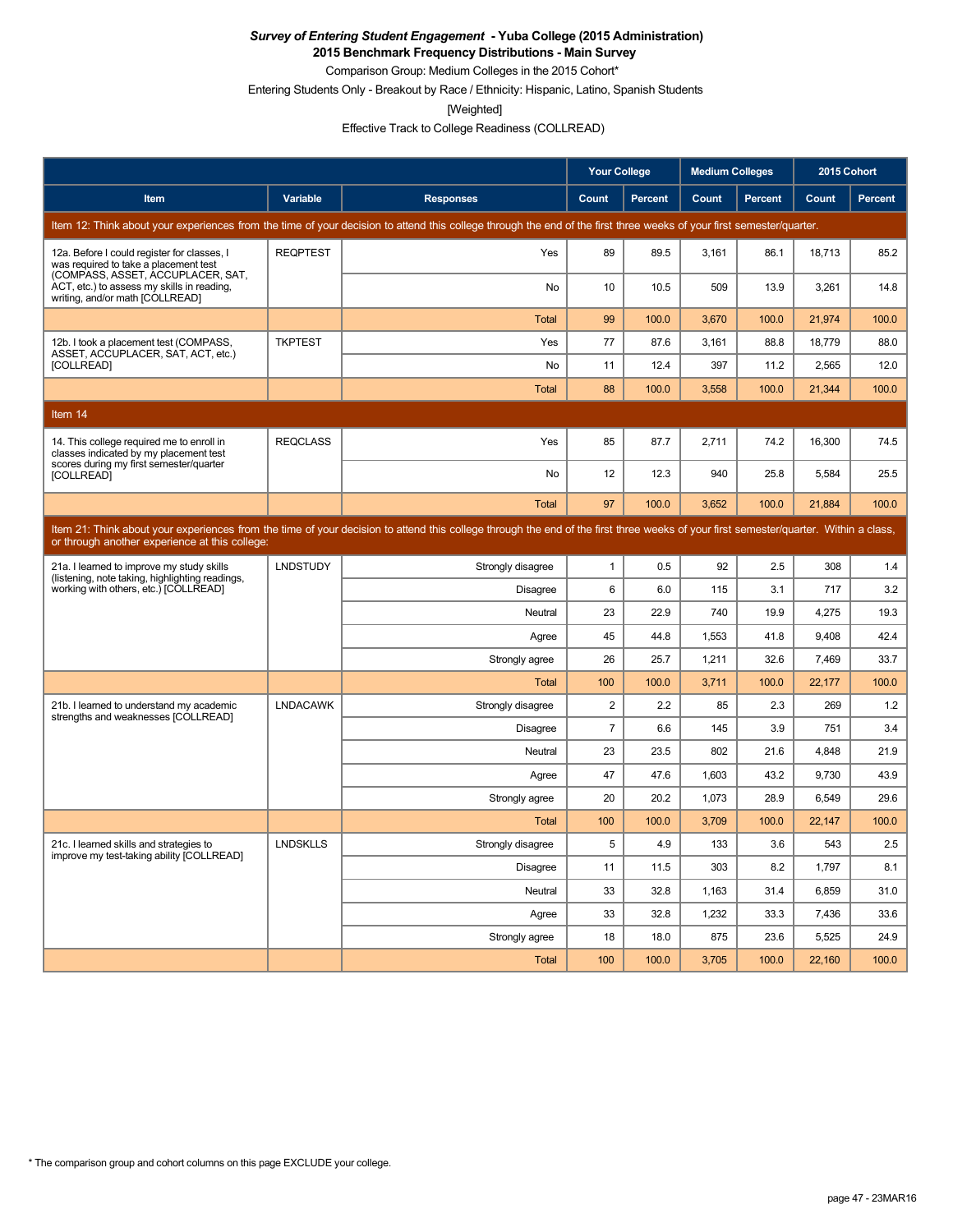**2015 Benchmark Frequency Distributions - Main Survey**

Comparison Group: Medium Colleges in the 2015 Cohort\* Entering Students Only - Breakout by Race / Ethnicity: Other Students

[Weighted]

Effective Track to College Readiness (COLLREAD)

|                                                                                                                           |                 |                                                                                                                                                                                      | <b>Your College</b> |                | <b>Medium Colleges</b> |                | 2015 Cohort |         |
|---------------------------------------------------------------------------------------------------------------------------|-----------------|--------------------------------------------------------------------------------------------------------------------------------------------------------------------------------------|---------------------|----------------|------------------------|----------------|-------------|---------|
| Item                                                                                                                      | Variable        | <b>Responses</b>                                                                                                                                                                     | Count               | <b>Percent</b> | Count                  | <b>Percent</b> | Count       | Percent |
|                                                                                                                           |                 | Item 12: Think about your experiences from the time of your decision to attend this college through the end of the first three weeks of your first semester/quarter.                 |                     |                |                        |                |             |         |
| 12a. Before I could register for classes, I<br>was required to take a placement test<br>(COMPASS, ASSET, ACCUPLACER, SAT, | <b>REQPTEST</b> | Yes                                                                                                                                                                                  | 12                  | 81.4           | 588                    | 81.0           | 2,960       | 83.0    |
| ACT, etc.) to assess my skills in reading,<br>writing, and/or math [COLLREAD]                                             |                 | No                                                                                                                                                                                   | 3                   | 18.6           | 138                    | 19.0           | 608         | 17.0    |
|                                                                                                                           |                 | <b>Total</b>                                                                                                                                                                         | 15                  | 100.0          | 726                    | 100.0          | 3,568       | 100.0   |
| 12b. I took a placement test (COMPASS,<br>ASSET, ACCUPLACER, SAT, ACT, etc.)                                              | <b>TKPTEST</b>  | Yes                                                                                                                                                                                  | 12                  | 85.1           | 588                    | 83.4           | 3,015       | 87.4    |
| [COLLREAD]                                                                                                                |                 | No                                                                                                                                                                                   | $\overline{2}$      | 14.9           | 117                    | 16.6           | 435         | 12.6    |
|                                                                                                                           |                 | <b>Total</b>                                                                                                                                                                         | 15                  | 100.0          | 704                    | 100.0          | 3,450       | 100.0   |
| Item 14                                                                                                                   |                 |                                                                                                                                                                                      |                     |                |                        |                |             |         |
| 14. This college required me to enroll in<br>classes indicated by my placement test                                       | <b>REQCLASS</b> | Yes                                                                                                                                                                                  | 11                  | 76.8           | 460                    | 62.8           | 2,442       | 68.8    |
| scores during my first semester/quarter<br>[COLLREAD]                                                                     |                 | No                                                                                                                                                                                   | 3                   | 23.2           | 272                    | 37.2           | 1,108       | 31.2    |
|                                                                                                                           |                 | Total                                                                                                                                                                                | 14                  | 100.0          | 732                    | 100.0          | 3,550       | 100.0   |
| or through another experience at this college:                                                                            |                 | Item 21: Think about your experiences from the time of your decision to attend this college through the end of the first three weeks of your first semester/quarter. Within a class, |                     |                |                        |                |             |         |
| 21a. I learned to improve my study skills                                                                                 | <b>LNDSTUDY</b> | Strongly disagree                                                                                                                                                                    | 0                   | N/A            | 13                     | 1.8            | 88          | 2.4     |
| (listening, note taking, highlighting readings,<br>working with others, etc.) [COLLREAD]                                  |                 | Disagree                                                                                                                                                                             | $\pmb{0}$           | N/A            | 35                     | 4.7            | 174         | 4.8     |
|                                                                                                                           |                 | Neutral                                                                                                                                                                              | 3                   | 19.3           | 190                    | 25.6           | 861         | 23.7    |
|                                                                                                                           |                 | Agree                                                                                                                                                                                | $\overline{7}$      | 49.9           | 309                    | 41.7           | 1,407       | 38.8    |
|                                                                                                                           |                 | Strongly agree                                                                                                                                                                       | $\overline{4}$      | 30.8           | 194                    | 26.1           | 1,097       | 30.2    |
|                                                                                                                           |                 | <b>Total</b>                                                                                                                                                                         | 14                  | 100.0          | 740                    | 100.0          | 3,628       | 100.0   |
| 21b. I learned to understand my academic<br>strengths and weaknesses [COLLREAD]                                           | <b>LNDACAWK</b> | Strongly disagree                                                                                                                                                                    | $\mathbf 0$         | N/A            | 12                     | 1.6            | 66          | 1.8     |
|                                                                                                                           |                 | Disagree                                                                                                                                                                             | $\mathbf{1}$        | 3.8            | 57                     | 7.7            | 193         | 5.3     |
|                                                                                                                           |                 | Neutral                                                                                                                                                                              | 3                   | 19.3           | 183                    | 24.7           | 904         | 24.9    |
|                                                                                                                           |                 | Agree                                                                                                                                                                                | 9                   | 61.6           | 317                    | 42.8           | 1,463       | 40.3    |
|                                                                                                                           |                 | Strongly agree                                                                                                                                                                       | $\overline{2}$      | 15.3           | 173                    | 23.3           | 1,003       | 27.6    |
|                                                                                                                           |                 | <b>Total</b>                                                                                                                                                                         | 14                  | 100.0          | 741                    | 100.0          | 3.629       | 100.0   |
| 21c. I learned skills and strategies to<br>improve my test-taking ability [COLLREAD]                                      | <b>LNDSKLLS</b> | Strongly disagree                                                                                                                                                                    | $\mathbf 0$         | N/A            | 23                     | 3.2            | 117         | 3.2     |
|                                                                                                                           |                 | <b>Disagree</b>                                                                                                                                                                      | 3                   | 23.2           | 95                     | 12.8           | 428         | 11.8    |
|                                                                                                                           |                 | Neutral                                                                                                                                                                              | 5                   | 38.4           | 240                    | 32.3           | 1,191       | 32.8    |
|                                                                                                                           |                 | Agree                                                                                                                                                                                | $\overline{4}$      | 30.8           | 256                    | 34.5           | 1,108       | 30.5    |
|                                                                                                                           |                 | Strongly agree                                                                                                                                                                       | 1                   | 7.6            | 128                    | 17.3           | 784         | 21.6    |
|                                                                                                                           |                 | <b>Total</b>                                                                                                                                                                         | 14                  | 100.0          | 741                    | 100.0          | 3.627       | 100.0   |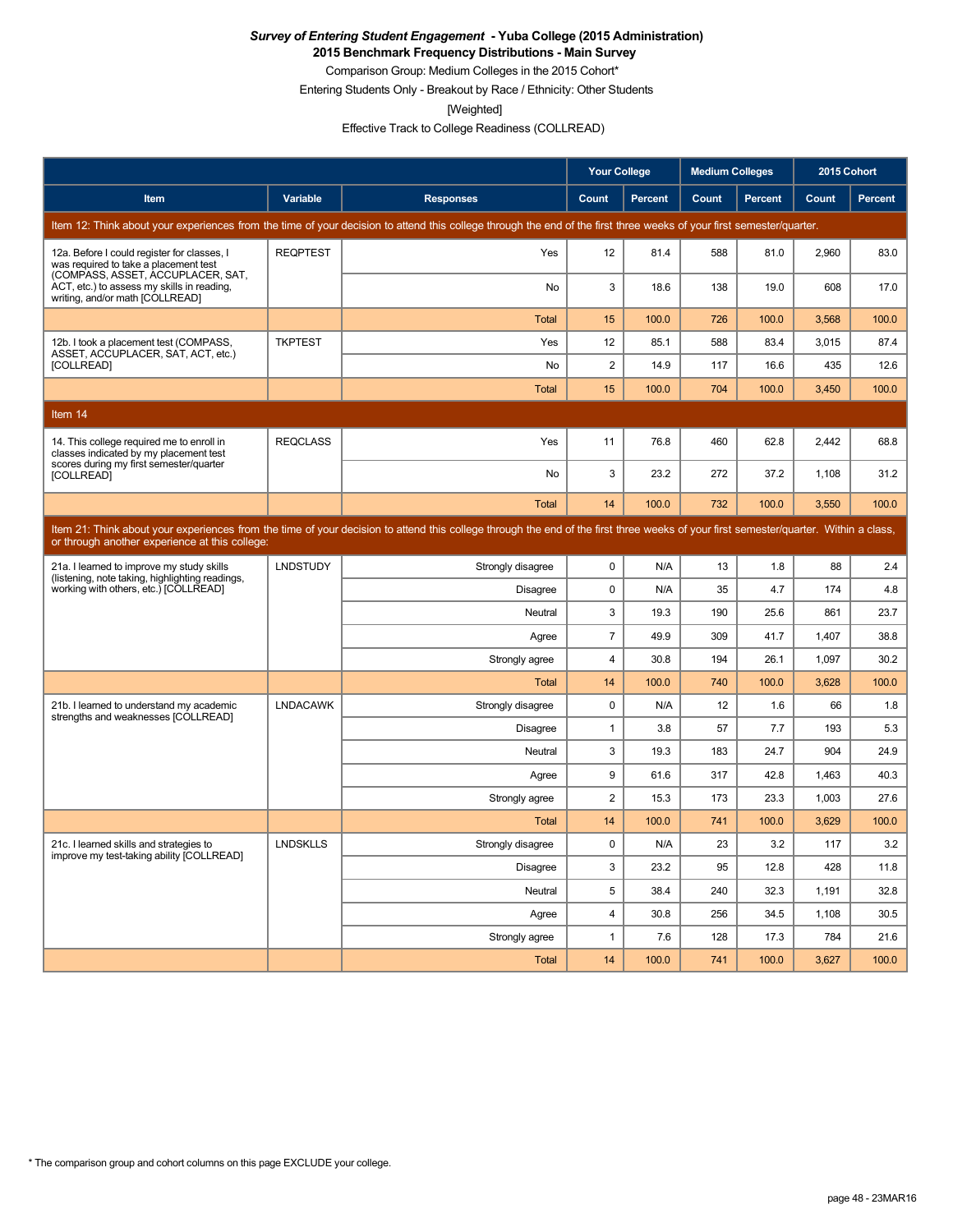*Survey of Entering Student Engagement* **Yuba College (2015 Administration) 2015 Benchmark Bar Chart - Main Survey** Comparison Group: Medium Colleges in the 2015 Cohort\* Entering Students Only - Breakout by Race / Ethnicity [Weighted] Engaged Learning (ENGAGLRN) Your College Medium Colleges 2015 Cohort 0.0 20.0 40.0 60.0 80.0  $-$  100.0 American Indian or Native American Asian, Asian American, or Pacific Islander Native Hawaiian Black or African American, Non-Hispanic White, Non-Hispanic Hispanic, Latino, Spanish **Other** 

\* The comparison group and cohort bars on this page INCLUDE your college.

23MAR16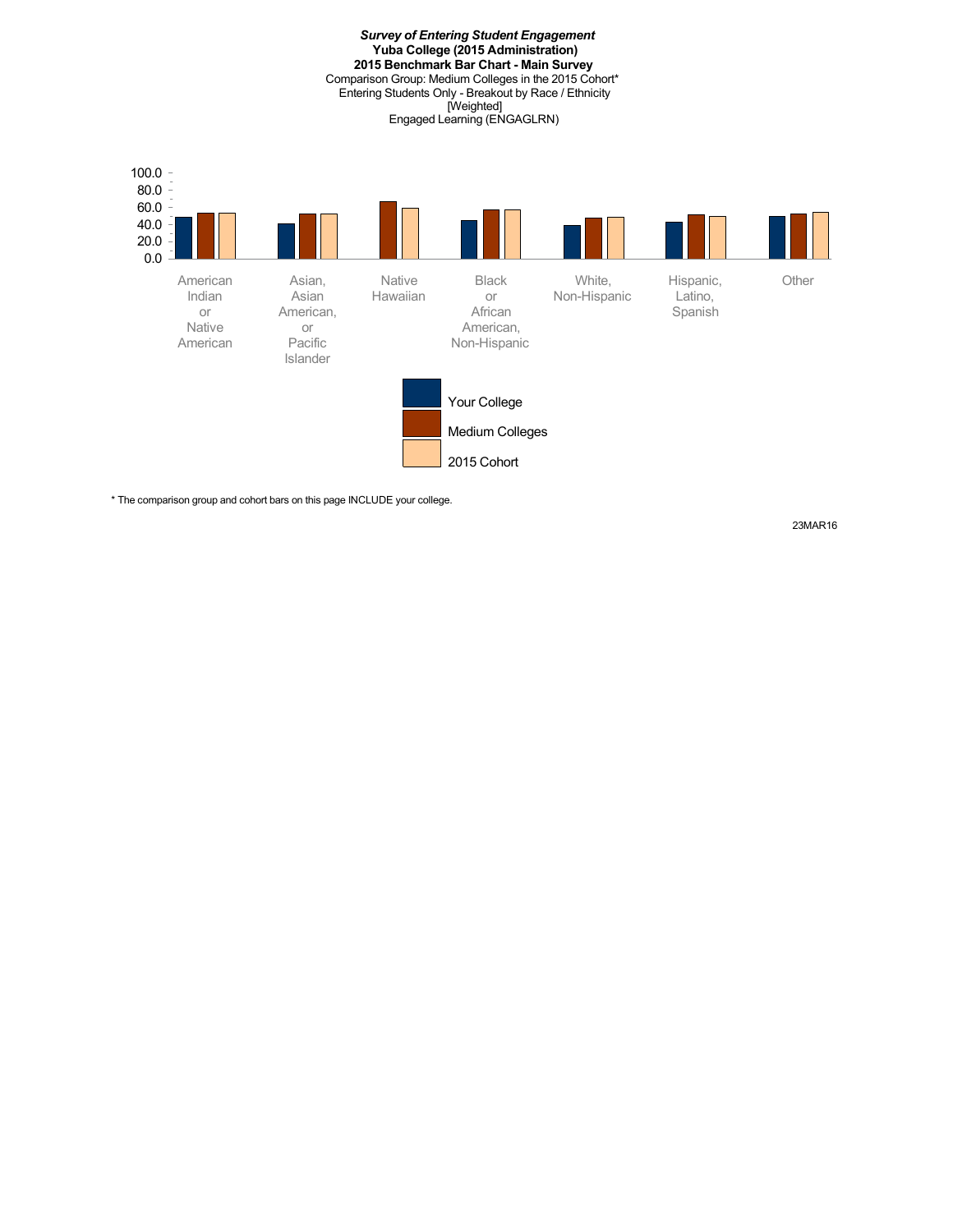Comparison Group: Medium Colleges in the 2015 Cohort\*

Entering Students Only - Breakout by Race / Ethnicity

[Weighted]

|                                                                           |                 |                                                                                                                                 | Your<br>College          | <b>Medium Colleges</b> |                         | 2015 Cohort |                         |
|---------------------------------------------------------------------------|-----------------|---------------------------------------------------------------------------------------------------------------------------------|--------------------------|------------------------|-------------------------|-------------|-------------------------|
| Item                                                                      | Variable        | <b>Breakout Group</b>                                                                                                           | <b>Mean</b>              | <b>Mean</b>            | <b>Effect</b><br>Size** | <b>Mean</b> | <b>Effect</b><br>Size** |
|                                                                           |                 | Item 19: During the first three weeks of your first semester/quarter at this college, about how often did you do the following? |                          |                        |                         |             |                         |
| 1 = Never, $2$ = Once, $3$ = Two or three times, $4$ = Four or more times |                 |                                                                                                                                 |                          |                        |                         |             |                         |
| 19a. Ask questions in class or<br>contribute to class discussions         | <b>ASKQUES</b>  | American Indian or Native American                                                                                              | 3.00                     | 2.78                   |                         | 2.76        |                         |
| [ENGAGLRN]                                                                |                 | Asian, Asian American, or Pacific Islander                                                                                      | 2.34                     | 2.68                   |                         | 2.64        |                         |
|                                                                           |                 | Native Hawaiian                                                                                                                 | $\overline{\phantom{a}}$ | 2.43                   |                         | 2.54        |                         |
|                                                                           |                 | Black or African American, Non-Hispanic                                                                                         | 2.84                     | 2.86                   |                         | 2.86        |                         |
|                                                                           |                 | White, Non-Hispanic                                                                                                             | 2.84                     | 2.88                   |                         | 2.88        |                         |
|                                                                           |                 | Hispanic, Latino, Spanish                                                                                                       | 2.43                     | 2.72                   | $-0.34**$               | 2.68        |                         |
|                                                                           |                 | Other                                                                                                                           | 2.41                     | 2.87                   |                         | 2.87        |                         |
| 19b. Prepare at least two drafts<br>of a paper or assignment before       | <b>PREPDRFT</b> | American Indian or Native American                                                                                              | 2.33                     | 2.15                   |                         | 2.12        |                         |
| turning it in [ENGAGLRN]                                                  |                 | Asian, Asian American, or Pacific Islander                                                                                      | 2.39                     | 2.26                   |                         | 2.17        |                         |
|                                                                           |                 | Native Hawaiian                                                                                                                 | $\overline{\phantom{a}}$ | 2.14                   |                         | 2.14        |                         |
|                                                                           |                 | Black or African American, Non-Hispanic                                                                                         | 2.36                     | 2.23                   |                         | 2.21        |                         |
|                                                                           |                 | White, Non-Hispanic                                                                                                             | 2.00                     | 2.08                   |                         | 2.07        |                         |
|                                                                           |                 | Hispanic, Latino, Spanish                                                                                                       | 2.16                     | 2.18                   |                         | 2.17        |                         |
|                                                                           |                 | Other                                                                                                                           | 2.11                     | 2.21                   |                         | 2.22        |                         |
| 19e. Participate in supplemental<br>instruction (extra class sessions     | <b>SUPINSTR</b> | American Indian or Native American                                                                                              | 1.00                     | 1.60                   |                         | 1.63        |                         |
| with an instructor, tutor, or<br>experienced student)                     |                 | Asian, Asian American, or Pacific Islander                                                                                      | 1.34                     | 1.58                   |                         | 1.53        |                         |
| [ENGAGLRN]                                                                |                 | Native Hawaiian                                                                                                                 | $\overline{\phantom{a}}$ | 1.72                   |                         | 1.89        |                         |
|                                                                           |                 | Black or African American, Non-Hispanic                                                                                         | 1.67                     | 1.76                   |                         | 1.74        |                         |
|                                                                           |                 | White, Non-Hispanic                                                                                                             | 1.42                     | 1.41                   |                         | 1.45        |                         |
|                                                                           |                 | Hispanic, Latino, Spanish                                                                                                       | 1.61                     | 1.55                   |                         | 1.53        |                         |
|                                                                           |                 | Other                                                                                                                           | 2.07                     | 1.63                   |                         | 1.64        |                         |
| 19g. Work with other students<br>on a project or assignment               | <b>PINCLASS</b> | American Indian or Native American                                                                                              | 2.33                     | 2.66                   |                         | 2.55        |                         |
| during class [ENGAGLRN]                                                   |                 | Asian, Asian American, or Pacific Islander                                                                                      | 2.78                     | 2.70                   |                         | 2.53        |                         |
|                                                                           |                 | Native Hawaiian                                                                                                                 | $\overline{\phantom{a}}$ | 2.32                   |                         | 2.30        |                         |
|                                                                           |                 | Black or African American, Non-Hispanic                                                                                         | 2.80                     | 2.53                   |                         | 2.46        |                         |
|                                                                           |                 | White, Non-Hispanic                                                                                                             | 2.63                     | 2.52                   |                         | 2.49        |                         |
|                                                                           |                 | Hispanic, Latino, Spanish                                                                                                       | 2.40                     | 2.49                   |                         | 2.46        |                         |
|                                                                           |                 | Other                                                                                                                           | 2.85                     | 2.54                   |                         | 2.46        |                         |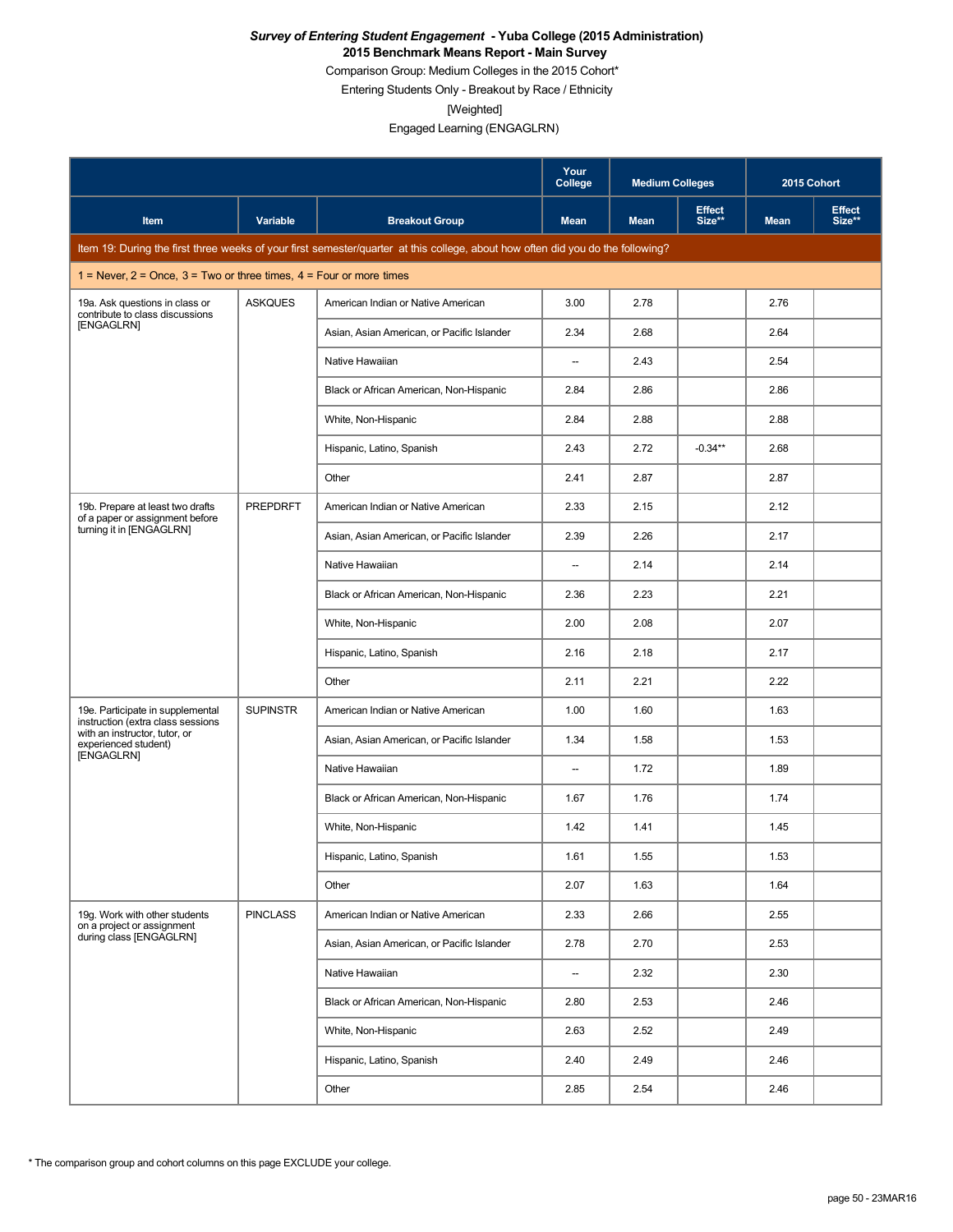Comparison Group: Medium Colleges in the 2015 Cohort\*

Entering Students Only - Breakout by Race / Ethnicity

[Weighted]

|                                                                           |                 |                                                                                                                                 | Your<br>College          | <b>Medium Colleges</b> |                         | 2015 Cohort |                         |
|---------------------------------------------------------------------------|-----------------|---------------------------------------------------------------------------------------------------------------------------------|--------------------------|------------------------|-------------------------|-------------|-------------------------|
| Item                                                                      | Variable        | <b>Breakout Group</b>                                                                                                           | <b>Mean</b>              | <b>Mean</b>            | <b>Effect</b><br>Size** | <b>Mean</b> | <b>Effect</b><br>Size** |
|                                                                           |                 | Item 19: During the first three weeks of your first semester/quarter at this college, about how often did you do the following? |                          |                        |                         |             |                         |
| 1 = Never, $2$ = Once, $3$ = Two or three times, $4$ = Four or more times |                 |                                                                                                                                 |                          |                        |                         |             |                         |
| 19h. Work with classmates<br>outside of class on class                    | <b>PREPOUTC</b> | American Indian or Native American                                                                                              | 2.33                     | 1.66                   |                         | 1.61        |                         |
| projects or assignments<br>[ENGAGLRN]                                     |                 | Asian, Asian American, or Pacific Islander                                                                                      | 1.43                     | 1.72                   |                         | 1.67        |                         |
|                                                                           |                 | Native Hawaiian                                                                                                                 | $\overline{\phantom{a}}$ | 1.64                   |                         | 1.78        |                         |
|                                                                           |                 | Black or African American, Non-Hispanic                                                                                         | 1.16                     | 1.62                   |                         | 1.63        |                         |
|                                                                           |                 | White, Non-Hispanic                                                                                                             | 1.46                     | 1.56                   |                         | 1.55        |                         |
|                                                                           |                 | Hispanic, Latino, Spanish                                                                                                       | 1.59                     | 1.60                   |                         | 1.60        |                         |
|                                                                           |                 | Other                                                                                                                           | 1.61                     | 1.57                   |                         | 1.61        |                         |
| 19i. Participate in a required<br>study group outside of class            | <b>GRPSTUDY</b> | American Indian or Native American                                                                                              | 1.00                     | 1.40                   |                         | 1.34        |                         |
| [ENGAGLRN]                                                                |                 | Asian, Asian American, or Pacific Islander                                                                                      | 1.22                     | 1.36                   |                         | 1.36        |                         |
|                                                                           |                 | Native Hawaiian                                                                                                                 | $\overline{\phantom{a}}$ | 1.80                   |                         | 1.87        |                         |
|                                                                           |                 | Black or African American, Non-Hispanic                                                                                         | 1.08                     | 1.41                   |                         | 1.42        |                         |
|                                                                           |                 | White, Non-Hispanic                                                                                                             | 1.20                     | 1.21                   |                         | 1.22        |                         |
|                                                                           |                 | Hispanic, Latino, Spanish                                                                                                       | 1.32                     | 1.33                   |                         | 1.31        |                         |
|                                                                           |                 | Other                                                                                                                           | 1.37                     | 1.36                   |                         | 1.37        |                         |
| 19j. Participate in a<br>student-initiated (not required)                 | <b>NRGSTUDY</b> | American Indian or Native American                                                                                              | 1.00                     | 1.42                   |                         | 1.36        |                         |
| study group outside of class<br>[ENGAGLRN]                                |                 | Asian, Asian American, or Pacific Islander                                                                                      | 1.24                     | 1.35                   |                         | 1.34        |                         |
|                                                                           |                 | Native Hawaiian                                                                                                                 | $\overline{\phantom{a}}$ | 1.92                   |                         | 1.77        |                         |
|                                                                           |                 | Black or African American, Non-Hispanic                                                                                         | 1.12                     | 1.34                   |                         | 1.36        |                         |
|                                                                           |                 | White, Non-Hispanic                                                                                                             | 1.27                     | 1.26                   |                         | 1.27        |                         |
|                                                                           |                 | Hispanic, Latino, Spanish                                                                                                       | 1.32                     | 1.31                   |                         | 1.29        |                         |
|                                                                           |                 | Other                                                                                                                           | 1.40                     | 1.38                   |                         | 1.37        |                         |
| 19k. Use an electronic tool<br>(e-mail, text messaging,                   | <b>USEINTMG</b> | American Indian or Native American                                                                                              | 3.00                     | 2.19                   |                         | 2.07        |                         |
| Facebook, MySpace, class Web<br>site, etc.) to communicate with           |                 | Asian, Asian American, or Pacific Islander                                                                                      | 1.93                     | 2.28                   |                         | 2.28        |                         |
| another student about<br>coursework [ENGAGLRN]                            |                 | Native Hawaiian                                                                                                                 | $\overline{\phantom{a}}$ | 2.38                   |                         | 2.26        |                         |
|                                                                           |                 | Black or African American, Non-Hispanic                                                                                         | 1.72                     | 2.11                   |                         | 2.13        |                         |
|                                                                           |                 | White, Non-Hispanic                                                                                                             | 2.02                     | 2.10                   |                         | 2.10        |                         |
|                                                                           |                 | Hispanic, Latino, Spanish                                                                                                       | 2.40                     | 2.23                   |                         | 2.22        |                         |
|                                                                           |                 | Other                                                                                                                           | 2.15                     | 2.06                   |                         | 2.10        |                         |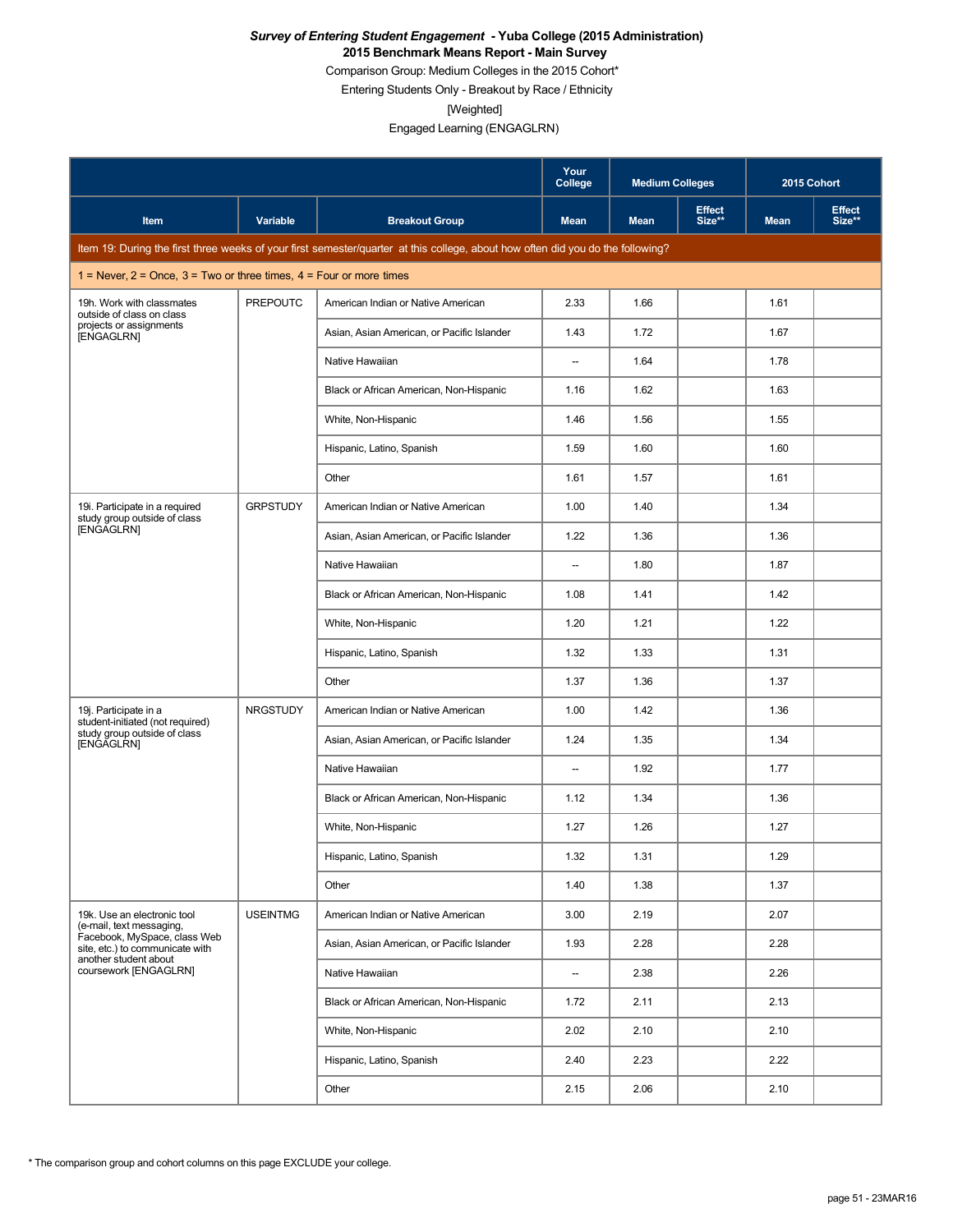Comparison Group: Medium Colleges in the 2015 Cohort\*

Entering Students Only - Breakout by Race / Ethnicity

[Weighted]

|                                                                           |                 |                                                                                                                                 | Your<br>College          | <b>Medium Colleges</b> |                         | 2015 Cohort |                         |
|---------------------------------------------------------------------------|-----------------|---------------------------------------------------------------------------------------------------------------------------------|--------------------------|------------------------|-------------------------|-------------|-------------------------|
| Item                                                                      | Variable        | <b>Breakout Group</b>                                                                                                           | <b>Mean</b>              | <b>Mean</b>            | <b>Effect</b><br>Size** | <b>Mean</b> | <b>Effect</b><br>Size** |
|                                                                           |                 | Item 19: During the first three weeks of your first semester/quarter at this college, about how often did you do the following? |                          |                        |                         |             |                         |
| 1 = Never, $2$ = Once, $3$ = Two or three times, $4$ = Four or more times |                 |                                                                                                                                 |                          |                        |                         |             |                         |
| 19I. Use an electronic tool<br>(e-mail, text messaging,                   | <b>MAILFAC</b>  | American Indian or Native American                                                                                              | 2.67                     | 2.43                   |                         | 2.29        |                         |
| Facebook, MySpace, class Web<br>site, etc.) to communicate with           |                 | Asian, Asian American, or Pacific Islander                                                                                      | 1.93                     | 2.36                   |                         | 2.27        |                         |
| an instructor about coursework<br>[ENGAGLRN]                              |                 | Native Hawaiian                                                                                                                 | --                       | 2.88                   |                         | 2.28        |                         |
|                                                                           |                 | Black or African American, Non-Hispanic                                                                                         | 2.16                     | 2.34                   |                         | 2.29        |                         |
|                                                                           |                 | White, Non-Hispanic                                                                                                             | 1.77                     | 2.31                   | $-0.54**$               | 2.28        | $-0.51**$               |
|                                                                           |                 | Hispanic, Latino, Spanish                                                                                                       | 1.89                     | 2.24                   | $-0.34**$               | 2.18        |                         |
|                                                                           |                 | Other                                                                                                                           | 1.63                     | 2.26                   |                         | 2.27        |                         |
| 19m. Discuss an assignment or<br>grade with an instructor                 | <b>FACASSN</b>  | American Indian or Native American                                                                                              | 1.33                     | 2.24                   |                         | 2.10        |                         |
| [ENGAGLRN]                                                                |                 | Asian, Asian American, or Pacific Islander                                                                                      | 1.60                     | 2.04                   |                         | 2.01        |                         |
|                                                                           |                 | Native Hawaiian                                                                                                                 | $\overline{\phantom{a}}$ | 2.35                   |                         | 2.10        |                         |
|                                                                           |                 | Black or African American, Non-Hispanic                                                                                         | 2.56                     | 2.28                   |                         | 2.24        |                         |
|                                                                           |                 | White, Non-Hispanic                                                                                                             | 1.88                     | 2.05                   |                         | 2.06        |                         |
|                                                                           |                 | Hispanic, Latino, Spanish                                                                                                       | 1.86                     | 2.05                   |                         | 1.99        |                         |
|                                                                           |                 | Other                                                                                                                           | 2.00                     | 2.12                   |                         | 2.12        |                         |
| 19n. Ask for help from an<br>instructor regarding questions               | <b>CLASSREL</b> | American Indian or Native American                                                                                              | 3.33                     | 2.52                   |                         | 2.37        |                         |
| or problems related to a class<br>[ENGAGLRN]                              |                 | Asian, Asian American, or Pacific Islander                                                                                      | 2.09                     | 2.41                   |                         | 2.35        |                         |
|                                                                           |                 | Native Hawaiian                                                                                                                 | $\overline{\phantom{a}}$ | 2.64                   |                         | 2.30        |                         |
|                                                                           |                 | Black or African American, Non-Hispanic                                                                                         | 2.60                     | 2.55                   |                         | 2.54        |                         |
|                                                                           |                 | White, Non-Hispanic                                                                                                             | 2.04                     | 2.28                   |                         | 2.30        |                         |
|                                                                           |                 | Hispanic, Latino, Spanish                                                                                                       | 2.11                     | 2.37                   |                         | 2.30        |                         |
|                                                                           |                 | Other                                                                                                                           | 2.45                     | 2.39                   |                         | 2.37        |                         |
| 19o. Receive prompt written or<br>oral feedback from instructors          | <b>FEEDBACK</b> | American Indian or Native American                                                                                              | 2.33                     | 2.46                   |                         | 2.39        |                         |
| on your performance<br>[ENGAGLRN]                                         |                 | Asian, Asian American, or Pacific Islander                                                                                      | 2.63                     | 2.34                   |                         | 2.27        |                         |
|                                                                           |                 | Native Hawaiian                                                                                                                 | $\overline{\phantom{a}}$ | 2.88                   |                         | 2.47        |                         |
|                                                                           |                 | Black or African American, Non-Hispanic                                                                                         | 2.48                     | 2.46                   |                         | 2.44        |                         |
|                                                                           |                 | White, Non-Hispanic                                                                                                             | 2.07                     | 2.36                   |                         | 2.37        |                         |
|                                                                           |                 | Hispanic, Latino, Spanish                                                                                                       | 2.16                     | 2.33                   |                         | 2.29        |                         |
|                                                                           |                 | Other                                                                                                                           | 2.11                     | 2.34                   |                         | 2.37        |                         |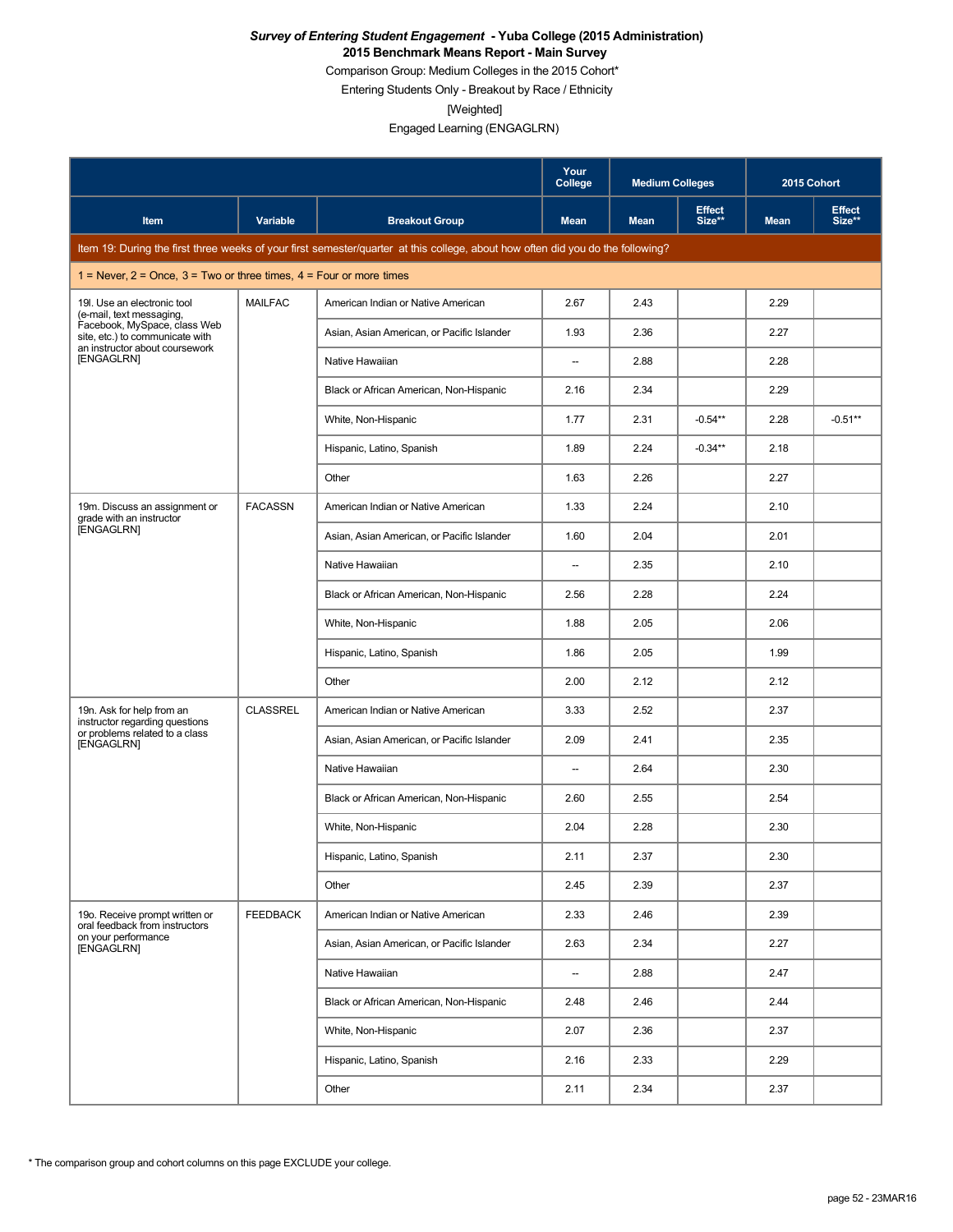Comparison Group: Medium Colleges in the 2015 Cohort\*

Entering Students Only - Breakout by Race / Ethnicity

[Weighted]

|                                                                           |                                                                                                                                                                                                                         |                                                                                                                                 | Your<br>College          | <b>Medium Colleges</b> |                         | 2015 Cohort |                         |  |  |
|---------------------------------------------------------------------------|-------------------------------------------------------------------------------------------------------------------------------------------------------------------------------------------------------------------------|---------------------------------------------------------------------------------------------------------------------------------|--------------------------|------------------------|-------------------------|-------------|-------------------------|--|--|
| <b>Item</b>                                                               | Variable                                                                                                                                                                                                                | <b>Breakout Group</b>                                                                                                           | <b>Mean</b>              | <b>Mean</b>            | <b>Effect</b><br>Size** | <b>Mean</b> | <b>Effect</b><br>Size** |  |  |
|                                                                           |                                                                                                                                                                                                                         | Item 19: During the first three weeks of your first semester/quarter at this college, about how often did you do the following? |                          |                        |                         |             |                         |  |  |
| 1 = Never, $2$ = Once, $3$ = Two or three times, $4$ = Four or more times |                                                                                                                                                                                                                         |                                                                                                                                 |                          |                        |                         |             |                         |  |  |
| 19q. Discuss ideas from your<br>readings or classes with                  | <b>FACIDOC</b>                                                                                                                                                                                                          | American Indian or Native American                                                                                              | 1.00                     | 1.67                   |                         | 1.66        |                         |  |  |
| instructors outside of class<br>[ENGAGLRN]                                |                                                                                                                                                                                                                         | Asian, Asian American, or Pacific Islander                                                                                      | 1.42                     | 1.60                   |                         | 1.57        |                         |  |  |
|                                                                           |                                                                                                                                                                                                                         | Native Hawaiian                                                                                                                 | $\overline{\phantom{a}}$ | 2.28                   |                         | 2.05        |                         |  |  |
|                                                                           |                                                                                                                                                                                                                         | Black or African American, Non-Hispanic                                                                                         | 1.48                     | 1.69                   |                         | 1.70        |                         |  |  |
|                                                                           |                                                                                                                                                                                                                         | White, Non-Hispanic                                                                                                             | 1.35                     | 1.51                   |                         | 1.53        |                         |  |  |
|                                                                           |                                                                                                                                                                                                                         | Hispanic, Latino, Spanish                                                                                                       | 1.37                     | 1.57                   |                         | 1.55        |                         |  |  |
|                                                                           |                                                                                                                                                                                                                         | Other                                                                                                                           | 1.37                     | 1.62                   |                         | 1.69        |                         |  |  |
|                                                                           | Item 20.2: Think about your experiences from the time of your decision to attend this college through the end of the first three weeks of your first semester/quarter.<br>How often did you use the following services? |                                                                                                                                 |                          |                        |                         |             |                         |  |  |
| 1 = Never, $2$ = Once, $3$ = Two or three times, $4$ = Four or more times |                                                                                                                                                                                                                         |                                                                                                                                 |                          |                        |                         |             |                         |  |  |
| <b>FFTUSE</b><br>20.2d. Face-to-face tutoring<br>[ENGAGLRN]               |                                                                                                                                                                                                                         | American Indian or Native American                                                                                              | 1.00                     | 1.40                   |                         | 1.35        |                         |  |  |
|                                                                           |                                                                                                                                                                                                                         | Asian, Asian American, or Pacific Islander                                                                                      | 1.16                     | 1.30                   |                         | 1.31        |                         |  |  |
|                                                                           |                                                                                                                                                                                                                         | Native Hawaiian                                                                                                                 | $\overline{\phantom{a}}$ | 1.73                   |                         | 1.66        |                         |  |  |
|                                                                           |                                                                                                                                                                                                                         | Black or African American, Non-Hispanic                                                                                         | 1.00                     | 1.43                   |                         | 1.41        |                         |  |  |
|                                                                           |                                                                                                                                                                                                                         | White, Non-Hispanic                                                                                                             | 1.30                     | 1.22                   |                         | 1.24        |                         |  |  |
|                                                                           |                                                                                                                                                                                                                         | Hispanic, Latino, Spanish                                                                                                       | 1.38                     | 1.29                   |                         | 1.31        |                         |  |  |
|                                                                           |                                                                                                                                                                                                                         | Other                                                                                                                           | 1.84                     | 1.38                   |                         | 1.39        |                         |  |  |
| 20.2f. Writing, math, or other<br>skill lab [ENGAGLRN]                    | <b>SKLABUSE</b>                                                                                                                                                                                                         | American Indian or Native American                                                                                              | 1.00                     | 1.79                   |                         | 1.74        |                         |  |  |
|                                                                           |                                                                                                                                                                                                                         | Asian, Asian American, or Pacific Islander                                                                                      | 1.40                     | 1.65                   |                         | 1.68        |                         |  |  |
|                                                                           |                                                                                                                                                                                                                         | Native Hawaiian                                                                                                                 |                          | 2.28                   |                         | 1.96        |                         |  |  |
|                                                                           |                                                                                                                                                                                                                         | Black or African American, Non-Hispanic                                                                                         | 1.46                     | 2.05                   |                         | 1.98        |                         |  |  |
|                                                                           |                                                                                                                                                                                                                         | White, Non-Hispanic                                                                                                             | 1.34                     | 1.66                   |                         | 1.63        |                         |  |  |
|                                                                           |                                                                                                                                                                                                                         | Hispanic, Latino, Spanish                                                                                                       | 1.41                     | 1.82                   | $-0.37**$               | 1.72        |                         |  |  |
|                                                                           |                                                                                                                                                                                                                         | Other                                                                                                                           | 1.59                     | 1.72                   |                         | 1.73        |                         |  |  |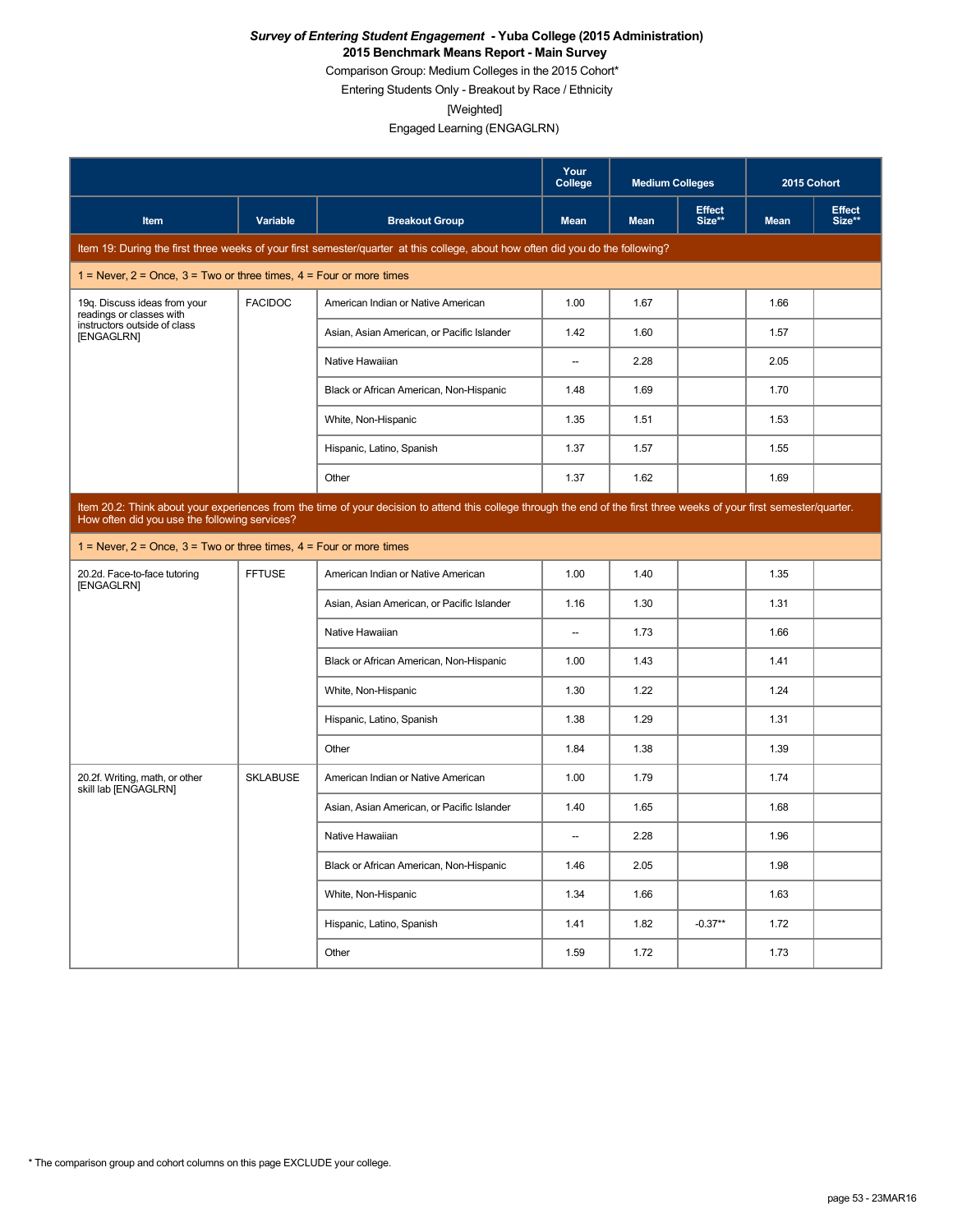Comparison Group: Medium Colleges in the 2015 Cohort\*

Entering Students Only - Breakout by Race / Ethnicity

[Weighted]

|                                                                           |          |                                                                                                                                                                        | Your<br>College | <b>Medium Colleges</b> |                         | 2015 Cohort |                         |
|---------------------------------------------------------------------------|----------|------------------------------------------------------------------------------------------------------------------------------------------------------------------------|-----------------|------------------------|-------------------------|-------------|-------------------------|
| Item                                                                      | Variable | <b>Breakout Group</b>                                                                                                                                                  | <b>Mean</b>     | <b>Mean</b>            | <b>Effect</b><br>Size** | <b>Mean</b> | <b>Effect</b><br>Size** |
| How often did you use the following services?                             |          | Item 20.2: Think about your experiences from the time of your decision to attend this college through the end of the first three weeks of your first semester/quarter. |                 |                        |                         |             |                         |
| 1 = Never, $2$ = Once, $3$ = Two or three times, $4$ = Four or more times |          |                                                                                                                                                                        |                 |                        |                         |             |                         |
| 20.2h. Computer lab<br>[ENGAGLRN]                                         | COMLBUSE | American Indian or Native American                                                                                                                                     | 2.00            | 2.20                   |                         | 2.29        |                         |
|                                                                           |          | Asian, Asian American, or Pacific Islander                                                                                                                             | 1.56            | 2.15                   |                         | 2.07        |                         |
|                                                                           |          | Native Hawaiian                                                                                                                                                        | --              | 1.86                   |                         | 1.90        |                         |
|                                                                           |          | Black or African American, Non-Hispanic                                                                                                                                | 1.12            | 2.36                   | $-1.06**$               | 2.31        | $-1.03**$               |
|                                                                           |          | White, Non-Hispanic                                                                                                                                                    | 1.54            | 2.02                   | $-0.43**$               | 1.97        | $-0.39**$               |
|                                                                           |          | Hispanic, Latino, Spanish                                                                                                                                              | 1.73            | 2.18                   | $-0.39**$               | 2.13        | $-0.35**$               |
|                                                                           |          | Other                                                                                                                                                                  | 1.86            | 2.08                   |                         | 2.10        |                         |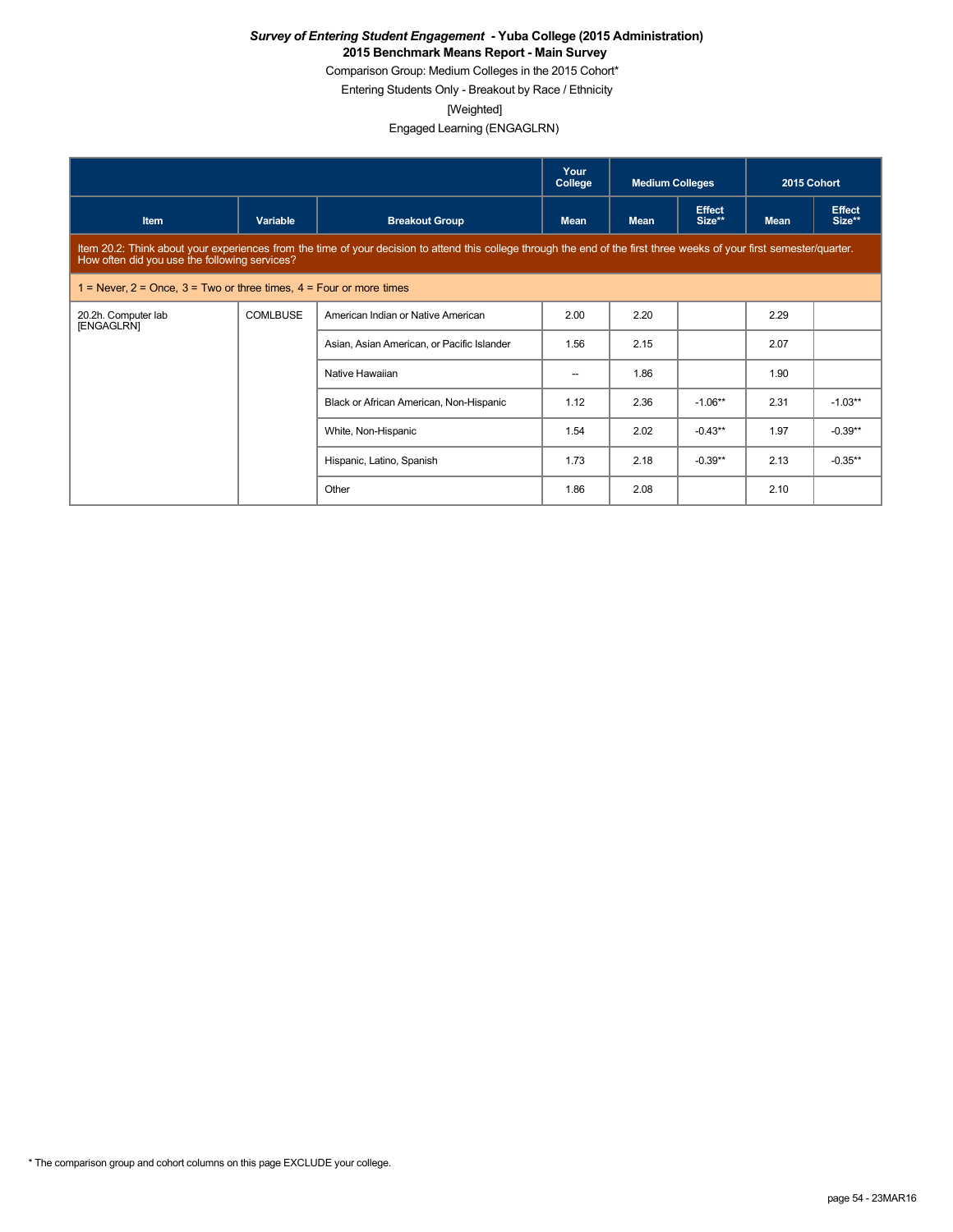**2015 Benchmark Frequency Distributions - Main Survey**

Comparison Group: Medium Colleges in the 2015 Cohort\*

Entering Students Only - Breakout by Race / Ethnicity: American Indian or Native American Students

[Weighted]

|                                                                                           |                 |                                                                                                                                 | <b>Your College</b> |                | <b>Medium Colleges</b> |         | 2015 Cohort |         |
|-------------------------------------------------------------------------------------------|-----------------|---------------------------------------------------------------------------------------------------------------------------------|---------------------|----------------|------------------------|---------|-------------|---------|
| Item                                                                                      | Variable        | <b>Responses</b>                                                                                                                | Count               | <b>Percent</b> | Count                  | Percent | Count       | Percent |
|                                                                                           |                 | Item 19: During the first three weeks of your first semester/quarter at this college, about how often did you do the following? |                     |                |                        |         |             |         |
| 19a. Ask questions in class or contribute to                                              | <b>ASKQUES</b>  | Never                                                                                                                           | 0                   | N/A            | 38                     | 10.9    | 204         | 10.3    |
| class discussions [ENGAGLRN]                                                              |                 | Once                                                                                                                            | $\mathbf{1}$        | 33.3           | 72                     | 20.7    | 500         | 25.3    |
|                                                                                           |                 | Two or three times                                                                                                              | 1                   | 33.3           | 165                    | 47.5    | 850         | 43.0    |
|                                                                                           |                 | Four or more times                                                                                                              | $\mathbf{1}$        | 33.3           | 73                     | 20.9    | 424         | 21.4    |
|                                                                                           |                 | Total                                                                                                                           | $\overline{2}$      | 100.0          | 348                    | 100.0   | 1,977       | 100.0   |
| 19b. Prepare at least two drafts of a paper<br>or assignment before turning it in         | <b>PREPDRFT</b> | Never                                                                                                                           | $\mathbf{1}$        | 33.3           | 94                     | 27.3    | 561         | 28.7    |
| [ENGAGLRN]                                                                                |                 | Once                                                                                                                            | $\mathbf 0$         | N/A            | 124                    | 36.0    | 727         | 37.1    |
|                                                                                           |                 | Two or three times                                                                                                              | $\mathbf{1}$        | 66.7           | 107                    | 31.2    | 544         | 27.8    |
|                                                                                           |                 | Four or more times                                                                                                              | 0                   | N/A            | 19                     | 5.5     | 125         | 6.4     |
|                                                                                           |                 | <b>Total</b>                                                                                                                    | $\overline{2}$      | 100.0          | 343                    | 100.0   | 1,957       | 100.0   |
| 19e. Participate in supplemental instruction<br>(extra class sessions with an instructor, | <b>SUPINSTR</b> | Never                                                                                                                           | $\overline{2}$      | 100.0          | 213                    | 62.2    | 1,205       | 61.4    |
| tutor, or experienced student) [ENGAGLRN]                                                 |                 | Once                                                                                                                            | 0                   | N/A            | 71                     | 20.7    | 407         | 20.8    |
|                                                                                           |                 | Two or three times                                                                                                              | 0                   | N/A            | 41                     | 11.8    | 223         | 11.4    |
|                                                                                           |                 | Four or more times                                                                                                              | 0                   | N/A            | 18                     | 5.2     | 127         | 6.5     |
|                                                                                           |                 | Total                                                                                                                           | $\overline{2}$      | 100.0          | 343                    | 100.0   | 1,962       | 100.0   |
| 19g. Work with other students on a project<br>or assignment during class [ENGAGLRN]       | <b>PINCLASS</b> | Never                                                                                                                           | 0                   | N/A            | 55                     | 15.9    | 347         | 17.7    |
|                                                                                           |                 | Once                                                                                                                            | $\mathbf{1}$        | 66.7           | 81                     | 23.3    | 541         | 27.5    |
|                                                                                           |                 | Two or three times                                                                                                              | $\mathbf{1}$        | 33.3           | 136                    | 39.2    | 725         | 36.9    |
|                                                                                           |                 | Four or more times                                                                                                              | $\mathbf 0$         | N/A            | 75                     | 21.6    | 352         | 17.9    |
|                                                                                           |                 | Total                                                                                                                           | $\overline{2}$      | 100.0          | 348                    | 100.0   | 1,965       | 100.0   |
| 19h. Work with classmates outside of class<br>on class projects or assignments            | <b>PREPOUTC</b> | Never                                                                                                                           | $\mathbf{1}$        | 33.3           | 203                    | 59.1    | 1,212       | 62.0    |
| [ENGAGLRN]                                                                                |                 | Once                                                                                                                            | 0                   | N/A            | 73                     | 21.2    | 391         | 20.0    |
|                                                                                           |                 | Two or three times                                                                                                              | $\mathbf{1}$        | 66.7           | 49                     | 14.2    | 253         | 12.9    |
|                                                                                           |                 | Four or more times                                                                                                              | 0                   | N/A            | 19                     | 5.5     | 98          | 5.0     |
|                                                                                           |                 | Total                                                                                                                           | $\overline{2}$      | 100.0          | 343                    | 100.0   | 1,954       | 100.0   |
| 19i. Participate in a required study group<br>outside of class [ENGAGLRN]                 | <b>GRPSTUDY</b> | Never                                                                                                                           | $\overline{c}$      | 100.0          | 268                    | 77.3    | 1,555       | 79.2    |
|                                                                                           |                 | Once                                                                                                                            | $\Omega$            | N/A            | 32                     | 9.1     | 224         | 11.4    |
|                                                                                           |                 | Two or three times                                                                                                              | 0                   | N/A            | 33                     | 9.5     | 118         | 6.0     |
|                                                                                           |                 | Four or more times                                                                                                              | 0                   | N/A            | 14                     | 4.0     | 67          | 3.4     |
|                                                                                           |                 | Total                                                                                                                           | $\overline{2}$      | 100.0          | 347                    | 100.0   | 1,964       | 100.0   |
| 19j. Participate in a student-initiated (not<br>required) study group outside of class    | <b>NRGSTUDY</b> | Never                                                                                                                           | $\overline{2}$      | 100.0          | 245                    | 71.8    | 1,494       | 77.0    |
| [ENGAGLRN]                                                                                |                 | Once                                                                                                                            | 0                   | N/A            | 61                     | 17.8    | 259         | 13.3    |
|                                                                                           |                 | Two or three times                                                                                                              | 0                   | N/A            | 24                     | 7.1     | 126         | 6.5     |
|                                                                                           |                 | Four or more times                                                                                                              | 0                   | N/A            | 12                     | 3.4     | 61          | 3.2     |
|                                                                                           |                 | <b>Total</b>                                                                                                                    | $\overline{2}$      | 100.0          | 342                    | 100.0   | 1,941       | 100.0   |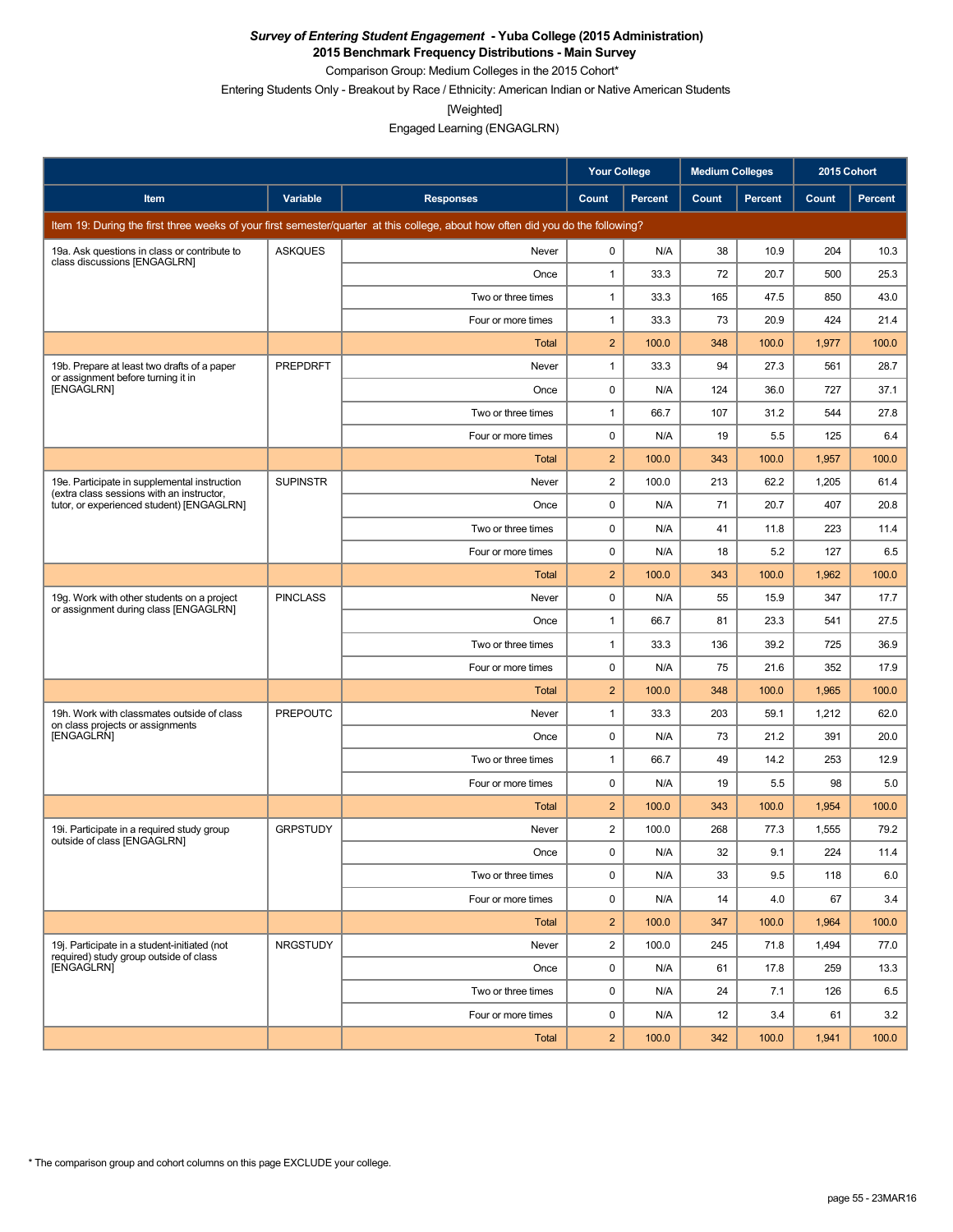**2015 Benchmark Frequency Distributions - Main Survey**

Comparison Group: Medium Colleges in the 2015 Cohort\*

Entering Students Only - Breakout by Race / Ethnicity: American Indian or Native American Students

[Weighted]

|                                                                                                                           |                 |                                                                                                                                                                                      | <b>Your College</b> |                | <b>Medium Colleges</b> |                | 2015 Cohort |         |
|---------------------------------------------------------------------------------------------------------------------------|-----------------|--------------------------------------------------------------------------------------------------------------------------------------------------------------------------------------|---------------------|----------------|------------------------|----------------|-------------|---------|
| Item                                                                                                                      | Variable        | <b>Responses</b>                                                                                                                                                                     | Count               | <b>Percent</b> | Count                  | <b>Percent</b> | Count       | Percent |
|                                                                                                                           |                 | Item 19: During the first three weeks of your first semester/quarter at this college, about how often did you do the following?                                                      |                     |                |                        |                |             |         |
| 19k. Use an electronic tool (e-mail, text                                                                                 | <b>USEINTMG</b> | Never                                                                                                                                                                                | $\mathbf{1}$        | 33.3           | 122                    | 35.2           | 832         | 42.3    |
| messaging, Facebook, MySpace, class Web<br>site, etc.) to communicate with another<br>student about coursework [ENGAGLRN] |                 | Once                                                                                                                                                                                 | 0                   | N/A            | 93                     | 26.9           | 461         | 23.5    |
|                                                                                                                           |                 | Two or three times                                                                                                                                                                   | 0                   | N/A            | 75                     | 21.6           | 383         | 19.5    |
|                                                                                                                           |                 | Four or more times                                                                                                                                                                   | 1                   | 66.7           | 56                     | 16.3           | 290         | 14.7    |
|                                                                                                                           |                 | Total                                                                                                                                                                                | $\overline{2}$      | 100.0          | 347                    | 100.0          | 1,966       | 100.0   |
| 19I. Use an electronic tool (e-mail, text<br>messaging, Facebook, MySpace, class Web                                      | <b>MAILFAC</b>  | Never                                                                                                                                                                                | 1                   | 33.3           | 73                     | 21.1           | 576         | 29.3    |
| site, etc.) to communicate with an instructor<br>about coursework [ENGAGLRN]                                              |                 | Once                                                                                                                                                                                 | 0                   | N/A            | 108                    | 31.4           | 553         | 28.1    |
|                                                                                                                           |                 | Two or three times                                                                                                                                                                   | 1                   | 33.3           | 105                    | 30.6           | 522         | 26.6    |
|                                                                                                                           |                 | Four or more times                                                                                                                                                                   | $\mathbf{1}$        | 33.3           | 58                     | 16.9           | 316         | 16.1    |
|                                                                                                                           |                 | Total                                                                                                                                                                                | $\overline{2}$      | 100.0          | 345                    | 100.0          | 1,967       | 100.0   |
| 19m. Discuss an assignment or grade with<br>an instructor [ENGAGLRN]                                                      | <b>FACASSN</b>  | Never                                                                                                                                                                                | 1                   | 66.7           | 93                     | 26.8           | 609         | 31.0    |
|                                                                                                                           |                 | Once                                                                                                                                                                                 | 1                   | 33.3           | 115                    | 33.1           | 685         | 34.9    |
|                                                                                                                           |                 | Two or three times                                                                                                                                                                   | 0                   | N/A            | 100                    | 28.9           | 527         | 26.8    |
|                                                                                                                           |                 | Four or more times                                                                                                                                                                   | 0                   | N/A            | 39                     | 11.2           | 142         | 7.2     |
|                                                                                                                           |                 | Total                                                                                                                                                                                | $\overline{2}$      | 100.0          | 346                    | 100.0          | 1,962       | 100.0   |
| 19n. Ask for help from an instructor<br>regarding questions or problems related to                                        | <b>CLASSREL</b> | Never                                                                                                                                                                                | 0                   | N/A            | 65                     | 18.6           | 431         | 21.9    |
| a class [ENGAGLRN]                                                                                                        |                 | Once                                                                                                                                                                                 | 0                   | N/A            | 99                     | 28.7           | 612         | 31.1    |
|                                                                                                                           |                 | Two or three times                                                                                                                                                                   | 1                   | 66.7           | 118                    | 34.2           | 684         | 34.8    |
|                                                                                                                           |                 | Four or more times                                                                                                                                                                   | 1                   | 33.3           | 64                     | 18.5           | 239         | 12.2    |
|                                                                                                                           |                 | Total                                                                                                                                                                                | $\overline{2}$      | 100.0          | 346                    | 100.0          | 1,965       | 100.0   |
| 19o. Receive prompt written or oral<br>feedback from instructors on your                                                  | <b>FEEDBACK</b> | Never                                                                                                                                                                                | $\mathbf{1}$        | 33.3           | 85                     | 24.9           | 496         | 25.3    |
| performance [ENGAGLRN]                                                                                                    |                 | Once                                                                                                                                                                                 | $\mathbf{1}$        | 33.3           | 70                     | 20.4           | 509         | 25.9    |
|                                                                                                                           |                 | Two or three times                                                                                                                                                                   | 0                   | N/A            | 131                    | 38.3           | 658         | 33.5    |
|                                                                                                                           |                 | Four or more times                                                                                                                                                                   | 1                   | 33.3           | 56                     | 16.3           | 300         | 15.3    |
|                                                                                                                           |                 | Total                                                                                                                                                                                | $\overline{2}$      | 100.0          | 343                    | 100.0          | 1,963       | 100.0   |
| 19q. Discuss ideas from your readings or<br>classes with instructors outside of class                                     | <b>FACIDOC</b>  | Never                                                                                                                                                                                | $\overline{c}$      | 100.0          | 212                    | 61.1           | 1,165       | 59.3    |
| [ENGAGLRN]                                                                                                                |                 | Once                                                                                                                                                                                 | $\Omega$            | N/A            | 58                     | 16.8           | 401         | 20.4    |
|                                                                                                                           |                 | Two or three times                                                                                                                                                                   | 0                   | N/A            | 56                     | 16.3           | 296         | 15.0    |
|                                                                                                                           |                 | Four or more times                                                                                                                                                                   | 0                   | N/A            | 20                     | 5.8            | 104         | 5.3     |
|                                                                                                                           |                 | <b>Total</b>                                                                                                                                                                         | $\overline{2}$      | 100.0          | 347                    | 100.0          | 1,965       | 100.0   |
| you use the following services?                                                                                           |                 | Item 20.2: Think about your experiences from the time of your decision to attend this college through the end of the first three weeks of your first semester/quarter. How often did |                     |                |                        |                |             |         |
| 20.2d. Face-to-face tutoring [ENGAGLRN]                                                                                   | <b>FFTUSE</b>   | Never                                                                                                                                                                                | $\overline{2}$      | 100.0          | 234                    | 72.8           | 1,481       | 78.7    |
|                                                                                                                           |                 | Once                                                                                                                                                                                 | 0                   | N/A            | 54                     | 16.8           | 218         | 11.6    |
|                                                                                                                           |                 | Two or three times                                                                                                                                                                   | 0                   | N/A            | 24                     | 7.5            | 105         | 5.6     |
|                                                                                                                           |                 | Four or more times                                                                                                                                                                   | 0                   | N/A            | 9                      | 2.9            | 77          | 4.1     |
|                                                                                                                           |                 | Total                                                                                                                                                                                | $\overline{2}$      | 100.0          | 321                    | 100.0          | 1,882       | 100.0   |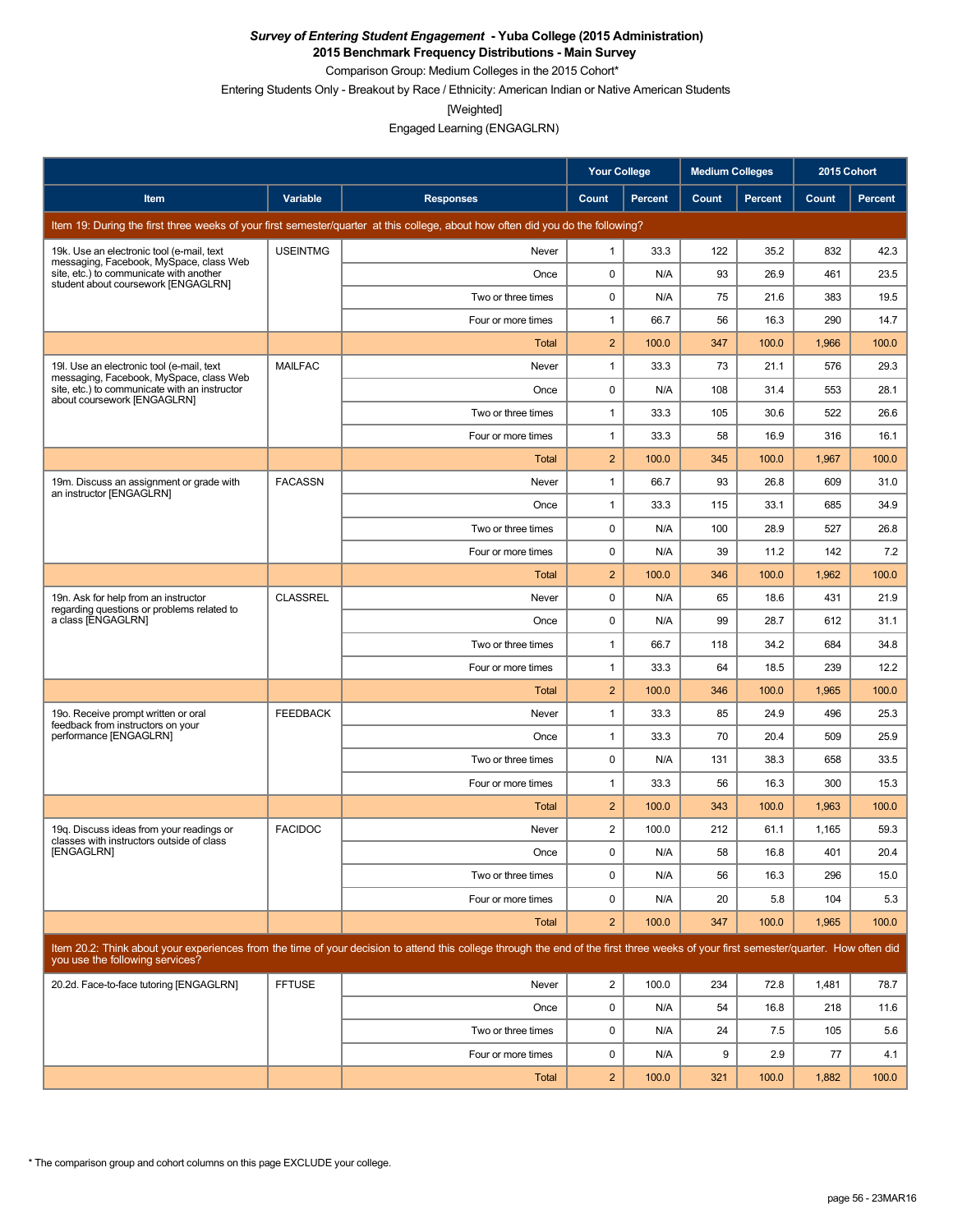**2015 Benchmark Frequency Distributions - Main Survey**

Comparison Group: Medium Colleges in the 2015 Cohort\*

Entering Students Only - Breakout by Race / Ethnicity: American Indian or Native American Students

[Weighted]

|                                                        |                 |                                                                                                                                                                                      | <b>Your College</b> |                | <b>Medium Colleges</b> |                | 2015 Cohort |                |
|--------------------------------------------------------|-----------------|--------------------------------------------------------------------------------------------------------------------------------------------------------------------------------------|---------------------|----------------|------------------------|----------------|-------------|----------------|
| Item                                                   | Variable        | <b>Responses</b>                                                                                                                                                                     | Count               | <b>Percent</b> | Count                  | <b>Percent</b> | Count       | <b>Percent</b> |
| you use the following services?                        |                 | Item 20.2: Think about your experiences from the time of your decision to attend this college through the end of the first three weeks of your first semester/quarter. How often did |                     |                |                        |                |             |                |
| 20.2f. Writing, math, or other skill lab<br>[ENGAGLRN] | <b>SKLABUSE</b> | Never                                                                                                                                                                                | $\overline{2}$      | 100.0          | 182                    | 58.4           | 1,148       | 61.8           |
|                                                        |                 | Once                                                                                                                                                                                 | $\Omega$            | N/A            | 54                     | 17.3           | 266         | 14.3           |
|                                                        |                 | Two or three times                                                                                                                                                                   | 0                   | N/A            | 36                     | 11.5           | 222         | 11.9           |
|                                                        |                 | Four or more times                                                                                                                                                                   | $\Omega$            | N/A            | 40                     | 12.8           | 223         | 12.0           |
|                                                        |                 | Total                                                                                                                                                                                | $\overline{2}$      | 100.0          | 312                    | 100.0          | 1,858       | 100.0          |
| 20.2h. Computer lab [ENGAGLRN]                         | <b>COMLBUSE</b> | Never                                                                                                                                                                                |                     | 66.7           | 142                    | 43.4           | 745         | 39.5           |
|                                                        |                 | Once                                                                                                                                                                                 | 0                   | N/A            | 55                     | 16.9           | 329         | 17.5           |
|                                                        |                 | Two or three times                                                                                                                                                                   | 0                   | N/A            | 53                     | 16.1           | 336         | 17.9           |
|                                                        |                 | Four or more times                                                                                                                                                                   |                     | 33.3           | 77                     | 23.6           | 473         | 25.1           |
|                                                        |                 | Total                                                                                                                                                                                | $\overline{2}$      | 100.0          | 327                    | 100.0          | 1,883       | 100.0          |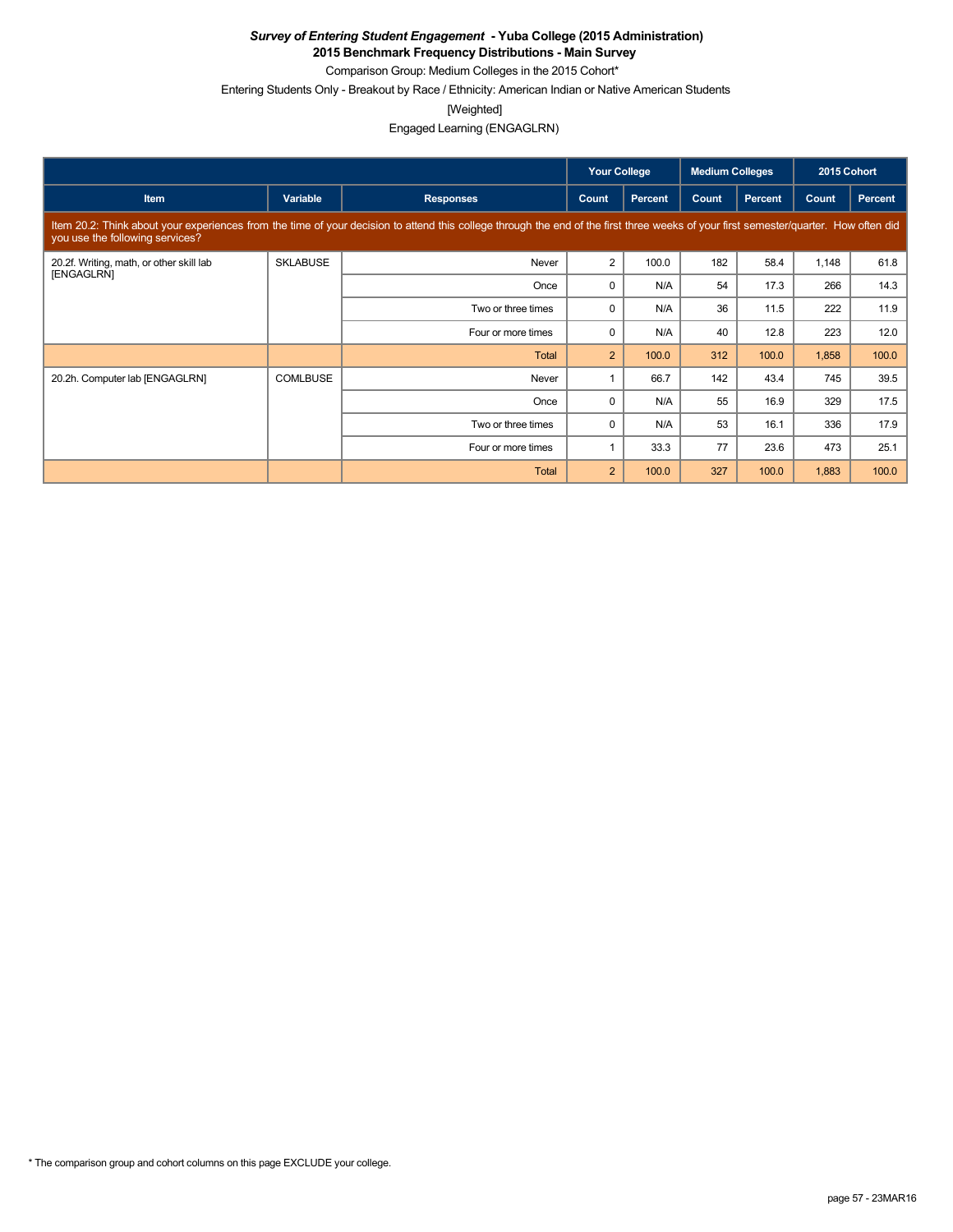**2015 Benchmark Frequency Distributions - Main Survey**

Comparison Group: Medium Colleges in the 2015 Cohort\* Entering Students Only - Breakout by Race / Ethnicity: Asian, Asian American, or Pacific Islander Students

[Weighted]

Engaged Learning (ENGAGLRN)

|                                                                                           |                 |                                                                                                                                 | <b>Your College</b> |                | <b>Medium Colleges</b> |                | 2015 Cohort |         |
|-------------------------------------------------------------------------------------------|-----------------|---------------------------------------------------------------------------------------------------------------------------------|---------------------|----------------|------------------------|----------------|-------------|---------|
| Item                                                                                      | Variable        | <b>Responses</b>                                                                                                                | <b>Count</b>        | <b>Percent</b> | Count                  | <b>Percent</b> | Count       | Percent |
|                                                                                           |                 | Item 19: During the first three weeks of your first semester/quarter at this college, about how often did you do the following? |                     |                |                        |                |             |         |
| 19a. Ask questions in class or contribute to<br>class discussions [ENGAGLRN]              | <b>ASKQUES</b>  | Never                                                                                                                           | 8                   | 25.0           | 86                     | 10.5           | 443         | 11.7    |
|                                                                                           |                 | Once                                                                                                                            | 10                  | 33.8           | 230                    | 27.9           | 1,107       | 29.3    |
|                                                                                           |                 | Two or three times                                                                                                              | $\overline{7}$      | 23.2           | 365                    | 44.4           | 1,592       | 42.2    |
|                                                                                           |                 | Four or more times                                                                                                              | 5                   | 17.9           | 141                    | 17.2           | 632         | 16.7    |
|                                                                                           |                 | Total                                                                                                                           | 30                  | 100.0          | 822                    | 100.0          | 3,773       | 100.0   |
| 19b. Prepare at least two drafts of a paper<br>or assignment before turning it in         | <b>PREPDRFT</b> | Never                                                                                                                           | 4                   | 12.2           | 224                    | 27.6           | 1,049       | 28.1    |
| [ENGAGLRN]                                                                                |                 | Once                                                                                                                            | 14                  | 45.7           | 238                    | 29.3           | 1,312       | 35.2    |
|                                                                                           |                 | Two or three times                                                                                                              | 10                  | 33.4           | 269                    | 33.1           | 1,062       | 28.5    |
|                                                                                           |                 | Four or more times                                                                                                              | 3                   | 8.8            | 82                     | 10.0           | 305         | 8.2     |
|                                                                                           |                 | Total                                                                                                                           | 31                  | 100.0          | 813                    | 100.0          | 3,728       | 100.0   |
| 19e. Participate in supplemental instruction<br>(extra class sessions with an instructor, | <b>SUPINSTR</b> | Never                                                                                                                           | 25                  | 77.7           | 530                    | 64.7           | 2,509       | 66.7    |
| tutor, or experienced student) [ENGAGLRN]                                                 |                 | Once                                                                                                                            | 4                   | 12.0           | 148                    | 18.1           | 686         | 18.2    |
|                                                                                           |                 | Two or three times                                                                                                              | 3                   | 8.7            | 101                    | 12.4           | 400         | 10.6    |
|                                                                                           |                 | Four or more times                                                                                                              | 1                   | 1.7            | 40                     | 4.9            | 166         | 4.4     |
|                                                                                           |                 | Total                                                                                                                           | 32                  | 100.0          | 819                    | 100.0          | 3,761       | 100.0   |
| 19g. Work with other students on a project<br>or assignment during class [ENGAGLRN]       | <b>PINCLASS</b> | Never                                                                                                                           | 5                   | 17.3           | 129                    | 15.8           | 728         | 19.3    |
|                                                                                           |                 | Once                                                                                                                            | 4                   | 13.7           | 170                    | 20.9           | 970         | 25.8    |
|                                                                                           |                 | Two or three times                                                                                                              | 14                  | 43.2           | 328                    | 40.3           | 1,416       | 37.6    |
|                                                                                           |                 | Four or more times                                                                                                              | 8                   | 25.9           | 188                    | 23.0           | 653         | 17.3    |
|                                                                                           |                 | Total                                                                                                                           | 32                  | 100.0          | 815                    | 100.0          | 3,767       | 100.0   |
| 19h. Work with classmates outside of class<br>on class projects or assignments            | <b>PREPOUTC</b> | Never                                                                                                                           | 25                  | 77.7           | 454                    | 55.7           | 2,183       | 58.2    |
| [ENGAGLRN]                                                                                |                 | Once                                                                                                                            | 3                   | 10.3           | 179                    | 21.9           | 817         | 21.8    |
|                                                                                           |                 | Two or three times                                                                                                              | $\mathbf{1}$        | 3.4            | 137                    | 16.9           | 557         | 14.9    |
|                                                                                           |                 | Four or more times                                                                                                              | 3                   | 8.7            | 44                     | 5.5            | 193         | 5.1     |
|                                                                                           |                 | Total                                                                                                                           | 32                  | 100.0          | 814                    | 100.0          | 3,751       | 100.0   |
| 19i. Participate in a required study group<br>outside of class [ENGAGLRN]                 | <b>GRPSTUDY</b> | Never                                                                                                                           | 27                  | 84.5           | 635                    | 77.8           | 2,889       | 76.8    |
|                                                                                           |                 | Once                                                                                                                            | 3                   | 10.4           | 102                    | 12.5           | 508         | 13.5    |
|                                                                                           |                 | Two or three times                                                                                                              | 1                   | 3.4            | 51                     | 6.2            | 267         | 7.1     |
|                                                                                           |                 | Four or more times                                                                                                              | 1                   | 1.7            | 29                     | 3.5            | 99          | 2.6     |
|                                                                                           |                 | Total                                                                                                                           | 32                  | 100.0          | 816                    | 100.0          | 3,763       | 100.0   |
| 19j. Participate in a student-initiated (not<br>required) study group outside of class    | <b>NRGSTUDY</b> | Never                                                                                                                           | 28                  | 89.7           | 628                    | 77.0           | 2,904       | 77.9    |
| [ENGAGLRN]                                                                                |                 | Once                                                                                                                            | 0                   | N/A            | 112                    | 13.8           | 490         | 13.1    |
|                                                                                           |                 | Two or three times                                                                                                              | $\overline{c}$      | 6.8            | 53                     | 6.5            | 247         | 6.6     |
|                                                                                           |                 | Four or more times                                                                                                              | 1                   | 3.4            | 22                     | 2.7            | 90          | 2.4     |
|                                                                                           |                 | Total                                                                                                                           | 32                  | 100.0          | 816                    | 100.0          | 3,731       | 100.0   |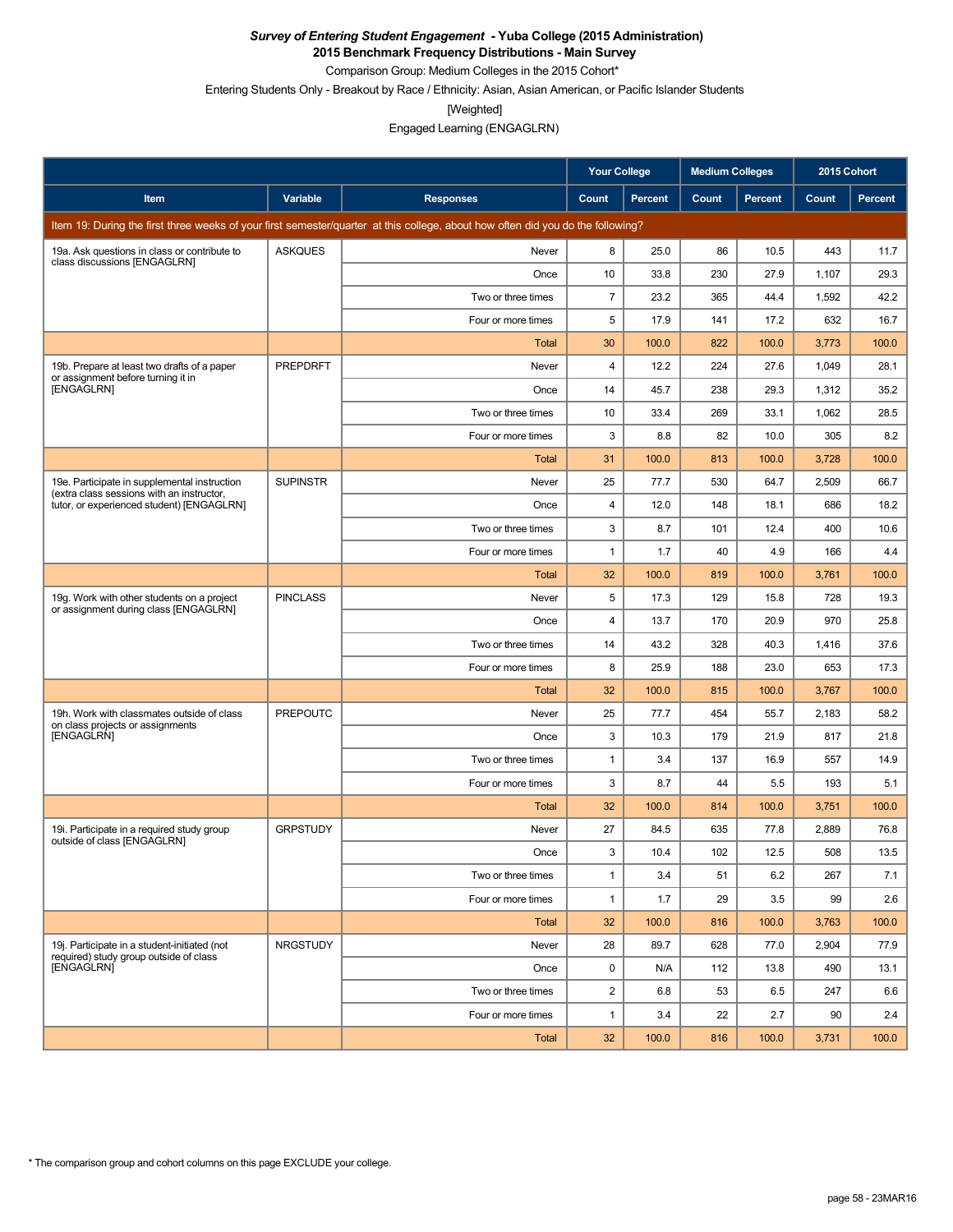**2015 Benchmark Frequency Distributions - Main Survey**

Comparison Group: Medium Colleges in the 2015 Cohort\*

Entering Students Only - Breakout by Race / Ethnicity: Asian, Asian American, or Pacific Islander Students

[Weighted]

|                                                                                       |                 |                                                                                                                                                                                      | Your College            |                | <b>Medium Colleges</b> |         | 2015 Cohort |         |
|---------------------------------------------------------------------------------------|-----------------|--------------------------------------------------------------------------------------------------------------------------------------------------------------------------------------|-------------------------|----------------|------------------------|---------|-------------|---------|
| Item                                                                                  | Variable        | <b>Responses</b>                                                                                                                                                                     | Count                   | <b>Percent</b> | Count                  | Percent | Count       | Percent |
|                                                                                       |                 | Item 19: During the first three weeks of your first semester/quarter at this college, about how often did you do the following?                                                      |                         |                |                        |         |             |         |
| 19k. Use an electronic tool (e-mail, text<br>messaging, Facebook, MySpace, class Web  | <b>USEINTMG</b> | Never                                                                                                                                                                                | 13                      | 41.5           | 304                    | 37.0    | 1,356       | 36.0    |
| site, etc.) to communicate with another<br>student about coursework [ENGAGLRN]        |                 | Once                                                                                                                                                                                 | 10                      | 32.8           | 154                    | 18.7    | 776         | 20.6    |
|                                                                                       |                 | Two or three times                                                                                                                                                                   | 5                       | 17.2           | 192                    | 23.4    | 864         | 22.9    |
|                                                                                       |                 | Four or more times                                                                                                                                                                   | 3                       | 8.5            | 172                    | 20.9    | 775         | 20.6    |
|                                                                                       |                 | Total                                                                                                                                                                                | 32                      | 100.0          | 821                    | 100.0   | 3,771       | 100.0   |
| 19. Use an electronic tool (e-mail, text<br>messaging, Facebook, MySpace, class Web   | <b>MAILFAC</b>  | Never                                                                                                                                                                                | 13                      | 40.3           | 240                    | 29.4    | 1,209       | 32.2    |
| site, etc.) to communicate with an instructor<br>about coursework [ENGAGLRN]          |                 | Once                                                                                                                                                                                 | 10                      | 33.4           | 192                    | 23.5    | 934         | 24.9    |
|                                                                                       |                 | Two or three times                                                                                                                                                                   | 6                       | 19.3           | 237                    | 29.0    | 998         | 26.6    |
|                                                                                       |                 | Four or more times                                                                                                                                                                   | 2                       | 7.0            | 148                    | 18.1    | 611         | 16.3    |
|                                                                                       |                 | <b>Total</b>                                                                                                                                                                         | 31                      | 100.0          | 818                    | 100.0   | 3,752       | 100.0   |
| 19m. Discuss an assignment or grade with<br>an instructor [ENGAGLRN]                  | <b>FACASSN</b>  | Never                                                                                                                                                                                | 20                      | 65.0           | 301                    | 36.7    | 1,386       | 36.8    |
|                                                                                       |                 | Once                                                                                                                                                                                 | 6                       | 19.2           | 250                    | 30.5    | 1,219       | 32.4    |
|                                                                                       |                 | Two or three times                                                                                                                                                                   | $\overline{\mathbf{c}}$ | 7.0            | 205                    | 25.0    | 881         | 23.4    |
|                                                                                       |                 | Four or more times                                                                                                                                                                   | 3                       | 8.8            | 63                     | 7.7     | 277         | 7.4     |
|                                                                                       |                 | Total                                                                                                                                                                                | 31                      | 100.0          | 820                    | 100.0   | 3,763       | 100.0   |
| 19n. Ask for help from an instructor<br>regarding questions or problems related to    | <b>CLASSREL</b> | Never                                                                                                                                                                                | 13                      | 41.5           | 166                    | 20.3    | 874         | 23.3    |
| a class [ENGAGLRN]                                                                    |                 | Once                                                                                                                                                                                 | 8                       | 24.0           | 275                    | 33.7    | 1,214       | 32.3    |
|                                                                                       |                 | Two or three times                                                                                                                                                                   | 6                       | 18.9           | 248                    | 30.4    | 1,163       | 31.0    |
|                                                                                       |                 | Four or more times                                                                                                                                                                   | 5                       | 15.6           | 128                    | 15.6    | 504         | 13.4    |
|                                                                                       |                 | Total                                                                                                                                                                                | 32                      | 100.0          | 817                    | 100.0   | 3,755       | 100.0   |
| 19o. Receive prompt written or oral<br>feedback from instructors on your              | <b>FEEDBACK</b> | Never                                                                                                                                                                                | 2                       | 5.2            | 215                    | 26.2    | 1,027       | 27.3    |
| performance [ENGAGLRN]                                                                |                 | Once                                                                                                                                                                                 | 13                      | 42.1           | 234                    | 28.6    | 1,133       | 30.1    |
|                                                                                       |                 | Two or three times                                                                                                                                                                   | 11                      | 36.8           | 246                    | 30.1    | 1,156       | 30.7    |
|                                                                                       |                 | Four or more times                                                                                                                                                                   | 5                       | 15.9           | 123                    | 15.0    | 448         | 11.9    |
|                                                                                       |                 | Total                                                                                                                                                                                | 31                      | 100.0          | 818                    | 100.0   | 3,764       | 100.0   |
| 19g. Discuss ideas from your readings or<br>classes with instructors outside of class | <b>FACIDOC</b>  | Never                                                                                                                                                                                | 23                      | 75.4           | 510                    | 62.4    | 2,431       | 64.6    |
| [ENGAGLRN]                                                                            |                 | Once                                                                                                                                                                                 | 4                       | 14.0           | 173                    | 21.1    | 702         | 18.7    |
|                                                                                       |                 | Two or three times                                                                                                                                                                   | $\mathbf{1}$            | 3.5            | 89                     | 10.9    | 449         | 11.9    |
|                                                                                       |                 | Four or more times                                                                                                                                                                   | $\overline{c}$          | 7.1            | 45                     | 5.5     | 179         | 4.8     |
|                                                                                       |                 | Total                                                                                                                                                                                | 31                      | 100.0          | 817                    | 100.0   | 3,762       | 100.0   |
| you use the following services?                                                       |                 | Item 20.2: Think about your experiences from the time of your decision to attend this college through the end of the first three weeks of your first semester/quarter. How often did |                         |                |                        |         |             |         |
| 20.2d. Face-to-face tutoring [ENGAGLRN]                                               | <b>FFTUSE</b>   | Never                                                                                                                                                                                | 28                      | 89.6           | 660                    | 82.6    | 2,973       | 82.0    |
|                                                                                       |                 | Once                                                                                                                                                                                 | $\overline{a}$          | 7.0            | 72                     | 9.0     | 330         | 9.1     |
|                                                                                       |                 | Two or three times                                                                                                                                                                   | 1                       | 1.7            | 31                     | 3.8     | 189         | 5.2     |
|                                                                                       |                 | Four or more times                                                                                                                                                                   | 1                       | 1.7            | 37                     | 4.6     | 135         | 3.7     |
|                                                                                       |                 | <b>Total</b>                                                                                                                                                                         | 31                      | 100.0          | 799                    | 100.0   | 3,627       | 100.0   |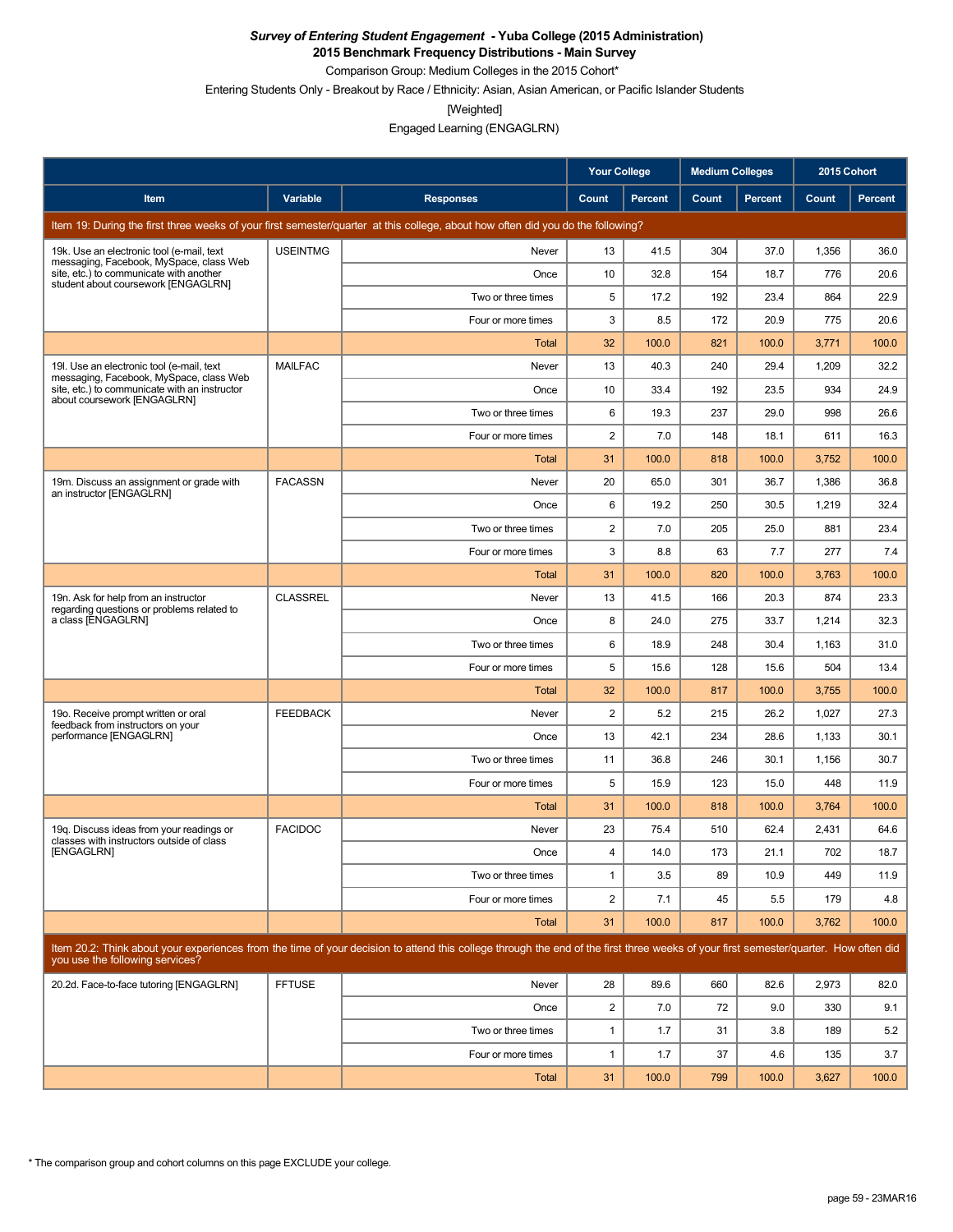**2015 Benchmark Frequency Distributions - Main Survey**

Comparison Group: Medium Colleges in the 2015 Cohort\*

Entering Students Only - Breakout by Race / Ethnicity: Asian, Asian American, or Pacific Islander Students

[Weighted]

Engaged Learning (ENGAGLRN)

|                                                        |                 |                                                                                                                                                                                      | <b>Your College</b> |                | <b>Medium Colleges</b> |         | 2015 Cohort |         |
|--------------------------------------------------------|-----------------|--------------------------------------------------------------------------------------------------------------------------------------------------------------------------------------|---------------------|----------------|------------------------|---------|-------------|---------|
| <b>Item</b>                                            | Variable        | <b>Responses</b>                                                                                                                                                                     | Count               | <b>Percent</b> | Count                  | Percent | Count       | Percent |
| you use the following services?                        |                 | Item 20.2: Think about your experiences from the time of your decision to attend this college through the end of the first three weeks of your first semester/quarter. How often did |                     |                |                        |         |             |         |
| 20.2f. Writing, math, or other skill lab<br>[ENGAGLRN] | <b>SKLABUSE</b> | Never                                                                                                                                                                                | 23                  | 79.3           | 533                    | 68.2    | 2,371       | 65.6    |
|                                                        |                 | Once                                                                                                                                                                                 | 3                   | 11.2           | 77                     | 9.8     | 449         | 12.4    |
|                                                        |                 | Two or three times                                                                                                                                                                   | 0                   | N/A            | 87                     | 11.1    | 392         | 10.8    |
|                                                        |                 | Four or more times                                                                                                                                                                   | 3                   | 9.5            | 85                     | 10.9    | 405         | 11.2    |
|                                                        |                 | Total                                                                                                                                                                                | 29                  | 100.0          | 782                    | 100.0   | 3,617       | 100.0   |
| 20.2h. Computer lab [ENGAGLRN]                         | <b>COMLBUSE</b> | Never                                                                                                                                                                                | 17                  | 60.5           | 350                    | 44.0    | 1,719       | 46.9    |
|                                                        |                 | Once                                                                                                                                                                                 | 9                   | 30.2           | 141                    | 17.8    | 636         | 17.4    |
|                                                        |                 | Two or three times                                                                                                                                                                   |                     | 1.9            | 140                    | 17.6    | 640         | 17.4    |
|                                                        |                 | Four or more times                                                                                                                                                                   | $\overline{2}$      | 7.5            | 164                    | 20.6    | 671         | 18.3    |
|                                                        |                 | <b>Total</b>                                                                                                                                                                         | 29                  | 100.0          | 796                    | 100.0   | 3,666       | 100.0   |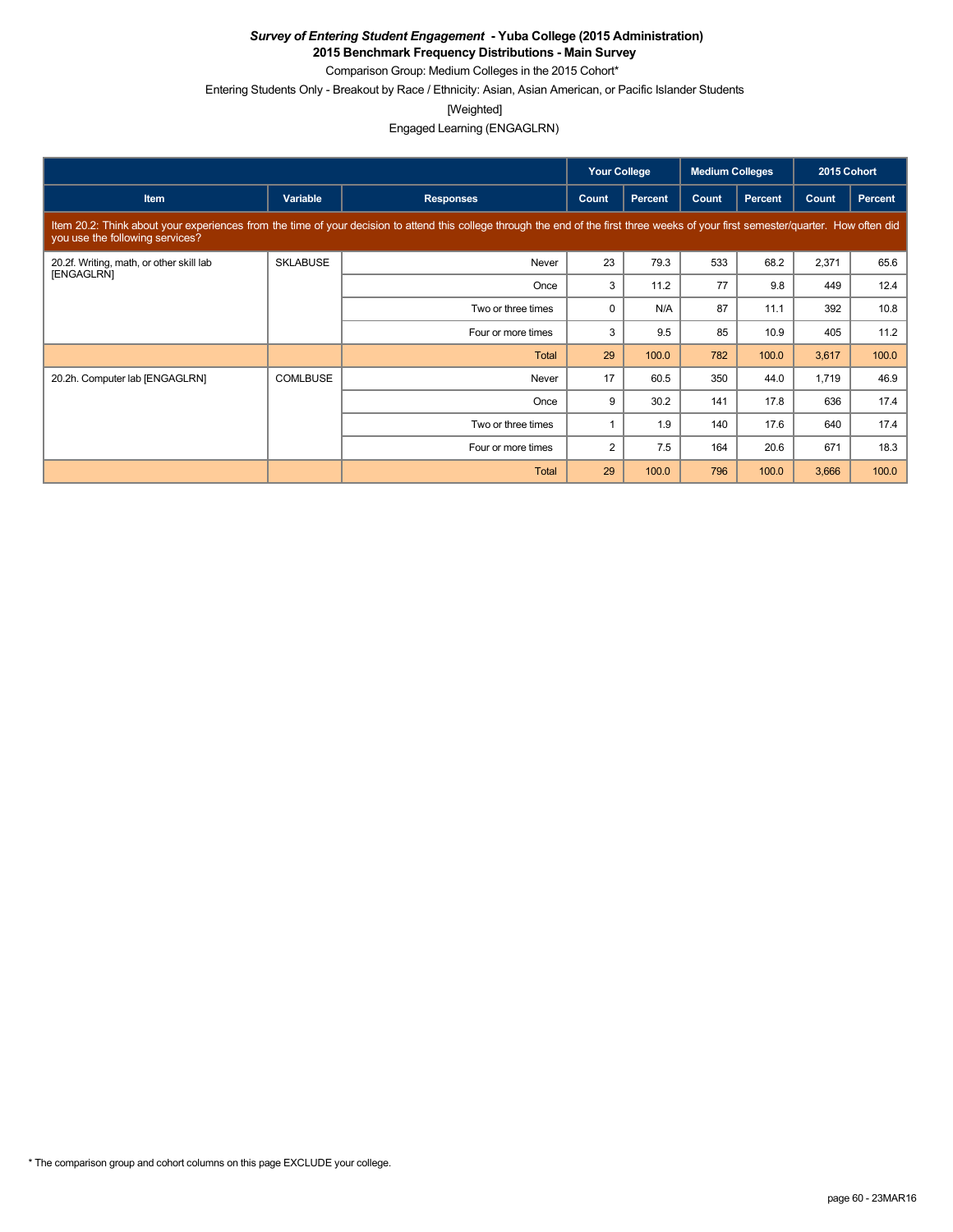**2015 Benchmark Frequency Distributions - Main Survey**

Comparison Group: Medium Colleges in the 2015 Cohort\*

Entering Students Only - Breakout by Race / Ethnicity: Native Hawaiian Students

[Weighted]

|                                                                                           |                 |                                                                                                                                 | <b>Your College</b> |                | <b>Medium Colleges</b> |         | 2015 Cohort |                |
|-------------------------------------------------------------------------------------------|-----------------|---------------------------------------------------------------------------------------------------------------------------------|---------------------|----------------|------------------------|---------|-------------|----------------|
| Item                                                                                      | Variable        | <b>Responses</b>                                                                                                                | Count               | <b>Percent</b> | Count                  | Percent | Count       | <b>Percent</b> |
|                                                                                           |                 | Item 19: During the first three weeks of your first semester/quarter at this college, about how often did you do the following? |                     |                |                        |         |             |                |
| 19a. Ask questions in class or contribute to<br>class discussions [ENGAGLRN]              | <b>ASKQUES</b>  | Never                                                                                                                           | $\mathbf 0$         | N/A            | 12                     | 35.3    | 32          | 19.6           |
|                                                                                           |                 | Once                                                                                                                            | $\mathbf 0$         | N/A            | 4                      | 10.9    | 48          | 29.5           |
|                                                                                           |                 | Two or three times                                                                                                              | $\mathbf 0$         | N/A            | 10                     | 29.3    | 47          | 28.5           |
|                                                                                           |                 | Four or more times                                                                                                              | $\mathbf 0$         | N/A            | 9                      | 24.5    | 37          | 22.5           |
|                                                                                           |                 | Total                                                                                                                           | $\mathbf 0$         | N/A            | 35                     | 100.0   | 164         | 100.0          |
| 19b. Prepare at least two drafts of a paper<br>or assignment before turning it in         | <b>PREPDRFT</b> | Never                                                                                                                           | 0                   | N/A            | 9                      | 25.3    | 42          | 26.2           |
| <b>[ENGAGLRN]</b>                                                                         |                 | Once                                                                                                                            | 0                   | N/A            | 17                     | 49.4    | 66          | 40.8           |
|                                                                                           |                 | Two or three times                                                                                                              | $\mathbf 0$         | N/A            | 4                      | 11.6    | 41          | 25.4           |
|                                                                                           |                 | Four or more times                                                                                                              | 0                   | N/A            | 5                      | 13.8    | 12          | 7.5            |
|                                                                                           |                 | Total                                                                                                                           | $\mathbf{0}$        | N/A            | 35                     | 100.0   | 161         | 100.0          |
| 19e. Participate in supplemental instruction<br>(extra class sessions with an instructor, | <b>SUPINSTR</b> | Never                                                                                                                           | $\mathbf 0$         | N/A            | 23                     | 65.1    | 79          | 48.1           |
| tutor, or experienced student) [ENGAGLRN]                                                 |                 | Once                                                                                                                            | $\mathbf 0$         | N/A            | $\overline{a}$         | 5.0     | 37          | 22.7           |
|                                                                                           |                 | Two or three times                                                                                                              | $\mathbf 0$         | N/A            | 8                      | 22.4    | 36          | 21.7           |
|                                                                                           |                 | Four or more times                                                                                                              | $\mathbf 0$         | N/A            | 3                      | 7.4     | 12          | 7.5            |
|                                                                                           |                 | <b>Total</b>                                                                                                                    | $\mathbf 0$         | N/A            | 35                     | 100.0   | 163         | 100.0          |
| 19g. Work with other students on a project<br>or assignment during class [ENGAGLRN]       | <b>PINCLASS</b> | Never                                                                                                                           | $\mathbf 0$         | N/A            | 11                     | 32.0    | 39          | 24.1           |
|                                                                                           |                 | Once                                                                                                                            | $\mathbf 0$         | N/A            | $\overline{7}$         | 18.8    | 49          | 30.1           |
|                                                                                           |                 | Two or three times                                                                                                              | 0                   | N/A            | 12                     | 34.8    | 62          | 37.9           |
|                                                                                           |                 | Four or more times                                                                                                              | 0                   | N/A            | 5                      | 14.5    | 13          | 7.9            |
|                                                                                           |                 | Total                                                                                                                           | $\mathbf{0}$        | N/A            | 35                     | 100.0   | 162         | 100.0          |
| 19h. Work with classmates outside of class<br>on class projects or assignments            | <b>PREPOUTC</b> | Never                                                                                                                           | $\mathbf 0$         | N/A            | 19                     | 52.9    | 79          | 48.6           |
| [ENGAGLRN]                                                                                |                 | Once                                                                                                                            | $\mathbf 0$         | N/A            | 11                     | 32.2    | 45          | 28.0           |
|                                                                                           |                 | Two or three times                                                                                                              | $\mathbf 0$         | N/A            | 5                      | 13.2    | 32          | 19.8           |
|                                                                                           |                 | Four or more times                                                                                                              | $\mathbf 0$         | N/A            | $\mathbf{1}$           | 1.6     | 6           | 3.6            |
|                                                                                           |                 | Total                                                                                                                           | $\mathbf{0}$        | N/A            | 35                     | 100.0   | 162         | 100.0          |
| 19i. Participate in a required study group<br>outside of class [ENGAGLRN]                 | <b>GRPSTUDY</b> | Never                                                                                                                           | 0                   | N/A            | 21                     | 58.6    | 82          | 50.5           |
|                                                                                           |                 | Once                                                                                                                            | $\mathbf 0$         | N/A            | $\overline{4}$         | 11.0    | 32          | 19.4           |
|                                                                                           |                 | Two or three times                                                                                                              | $\mathbf 0$         | N/A            | 8                      | 22.2    | 37          | 22.5           |
|                                                                                           |                 | Four or more times                                                                                                              | $\mathbf 0$         | N/A            | 3                      | 8.2     | 12          | 7.6            |
|                                                                                           |                 | Total                                                                                                                           | $\mathbf{0}$        | N/A            | 35                     | 100.0   | 163         | 100.0          |
| 19j. Participate in a student-initiated (not<br>required) study group outside of class    | NRGSTUDY        | Never                                                                                                                           | $\mathbf 0$         | N/A            | 19                     | 54.6    | 78          | 49.3           |
| <b>IENGAGLRNÍ</b>                                                                         |                 | Once                                                                                                                            | $\mathbf 0$         | N/A            | 6                      | 16.0    | 47          | 29.9           |
|                                                                                           |                 | Two or three times                                                                                                              | $\mathbf 0$         | N/A            | 4                      | 12.1    | 25          | 15.8           |
|                                                                                           |                 | Four or more times                                                                                                              | $\mathbf 0$         | N/A            | 6                      | 17.2    | 8           | 5.1            |
|                                                                                           |                 | Total                                                                                                                           | $\mathbf{0}$        | N/A            | 35                     | 100.0   | 158         | 100.0          |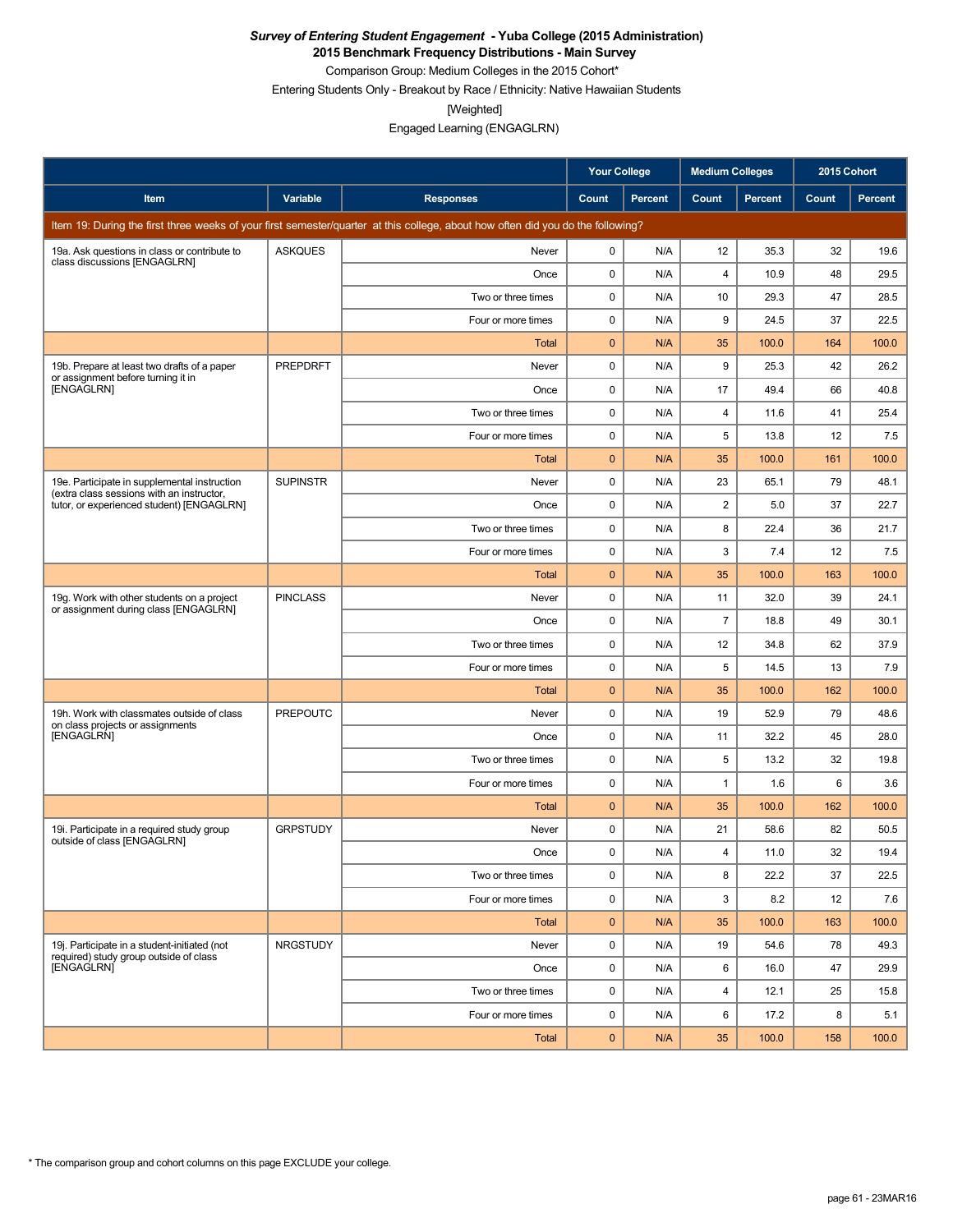**2015 Benchmark Frequency Distributions - Main Survey**

Comparison Group: Medium Colleges in the 2015 Cohort\* Entering Students Only - Breakout by Race / Ethnicity: Native Hawaiian Students

[Weighted]

|                                                                                                                           |                 |                                                                                                                                                                                      | <b>Your College</b> |                | <b>Medium Colleges</b> |                | 2015 Cohort  |         |
|---------------------------------------------------------------------------------------------------------------------------|-----------------|--------------------------------------------------------------------------------------------------------------------------------------------------------------------------------------|---------------------|----------------|------------------------|----------------|--------------|---------|
| Item                                                                                                                      | Variable        | <b>Responses</b>                                                                                                                                                                     | Count               | <b>Percent</b> | Count                  | <b>Percent</b> | <b>Count</b> | Percent |
|                                                                                                                           |                 | Item 19: During the first three weeks of your first semester/quarter at this college, about how often did you do the following?                                                      |                     |                |                        |                |              |         |
| 19k. Use an electronic tool (e-mail, text                                                                                 | <b>USEINTMG</b> | Never                                                                                                                                                                                | 0                   | N/A            | 8                      | 23.7           | 49           | 30.5    |
| messaging, Facebook, MySpace, class Web<br>site, etc.) to communicate with another<br>student about coursework [ENGAGLRN] |                 | Once                                                                                                                                                                                 | 0                   | N/A            | 13                     | 35.9           | 48           | 29.9    |
|                                                                                                                           |                 | Two or three times                                                                                                                                                                   | 0                   | N/A            | $\overline{7}$         | 19.0           | 37           | 23.0    |
|                                                                                                                           |                 | Four or more times                                                                                                                                                                   | 0                   | N/A            | 8                      | 21.4           | 27           | 16.6    |
|                                                                                                                           |                 | Total                                                                                                                                                                                | $\mathbf{0}$        | N/A            | 35                     | 100.0          | 161          | 100.0   |
| 19I. Use an electronic tool (e-mail, text<br>messaging, Facebook, MySpace, class Web                                      | <b>MAILFAC</b>  | Never                                                                                                                                                                                | 0                   | N/A            | 3                      | 8.2            | 47           | 29.0    |
| site, etc.) to communicate with an instructor<br>about coursework [ENGAGLRN]                                              |                 | Once                                                                                                                                                                                 | 0                   | N/A            | 10                     | 28.6           | 50           | 30.8    |
|                                                                                                                           |                 | Two or three times                                                                                                                                                                   | 0                   | N/A            | 11                     | 29.9           | 37           | 23.0    |
|                                                                                                                           |                 | Four or more times                                                                                                                                                                   | 0                   | N/A            | 12                     | 33.3           | 28           | 17.1    |
|                                                                                                                           |                 | Total                                                                                                                                                                                | 0                   | N/A            | 35                     | 100.0          | 162          | 100.0   |
| 19m. Discuss an assignment or grade with<br>an instructor [ENGAGLRN]                                                      | <b>FACASSN</b>  | Never                                                                                                                                                                                | 0                   | N/A            | 11                     | 32.2           | 51           | 31.7    |
|                                                                                                                           |                 | Once                                                                                                                                                                                 | 0                   | N/A            | 9                      | 26.1           | 60           | 36.7    |
|                                                                                                                           |                 | Two or three times                                                                                                                                                                   | 0                   | N/A            | 6                      | 15.9           | 35           | 21.4    |
|                                                                                                                           |                 | Four or more times                                                                                                                                                                   | 0                   | N/A            | 9                      | 25.8           | 17           | 10.2    |
|                                                                                                                           |                 | Total                                                                                                                                                                                | $\mathbf{0}$        | N/A            | 35                     | 100.0          | 162          | 100.0   |
| 19n. Ask for help from an instructor<br>regarding questions or problems related to                                        | <b>CLASSREL</b> | Never                                                                                                                                                                                | 0                   | N/A            | 5                      | 13.2           | 40           | 24.7    |
| a class [ENGAGLRN]                                                                                                        |                 | Once                                                                                                                                                                                 | 0                   | N/A            | 11                     | 31.2           | 56           | 34.0    |
|                                                                                                                           |                 | Two or three times                                                                                                                                                                   | 0                   | N/A            | 12                     | 34.3           | 46           | 28.2    |
|                                                                                                                           |                 | Four or more times                                                                                                                                                                   | 0                   | N/A            | $\overline{7}$         | 21.4           | 21           | 13.0    |
|                                                                                                                           |                 | Total                                                                                                                                                                                | $\mathbf{0}$        | N/A            | 35                     | 100.0          | 164          | 100.0   |
| 19o. Receive prompt written or oral<br>feedback from instructors on your                                                  | <b>FEEDBACK</b> | Never                                                                                                                                                                                | 0                   | N/A            | $\overline{2}$         | 5.4            | 26           | 15.9    |
| performance [ENGAGLRN]                                                                                                    |                 | Once                                                                                                                                                                                 | 0                   | N/A            | 9                      | 26.6           | 56           | 34.6    |
|                                                                                                                           |                 | Two or three times                                                                                                                                                                   | 0                   | N/A            | 15                     | 42.6           | 58           | 36.0    |
|                                                                                                                           |                 | Four or more times                                                                                                                                                                   | 0                   | N/A            | 9                      | 25.3           | 22           | 13.4    |
|                                                                                                                           |                 | Total                                                                                                                                                                                | $\mathbf{0}$        | N/A            | 35                     | 100.0          | 161          | 100.0   |
| 19q. Discuss ideas from your readings or<br>classes with instructors outside of class                                     | <b>FACIDOC</b>  | Never                                                                                                                                                                                | 0                   | N/A            | 14                     | 41.1           | 63           | 38.4    |
| [ENGAGLRN]                                                                                                                |                 | Once                                                                                                                                                                                 | $\Omega$            | N/A            | 5                      | 13.7           | 50           | 30.8    |
|                                                                                                                           |                 | Two or three times                                                                                                                                                                   | 0                   | N/A            | 8                      | 21.7           | 30           | 18.5    |
|                                                                                                                           |                 | Four or more times                                                                                                                                                                   | 0                   | N/A            | 8                      | 23.5           | 20           | 12.2    |
|                                                                                                                           |                 | <b>Total</b>                                                                                                                                                                         | $\mathbf 0$         | N/A            | 35                     | 100.0          | 164          | 100.0   |
| you use the following services?                                                                                           |                 | Item 20.2: Think about your experiences from the time of your decision to attend this college through the end of the first three weeks of your first semester/quarter. How often did |                     |                |                        |                |              |         |
| 20.2d. Face-to-face tutoring [ENGAGLRN]                                                                                   | <b>FFTUSE</b>   | Never                                                                                                                                                                                | 0                   | N/A            | 18                     | 57.4           | 91           | 62.7    |
|                                                                                                                           |                 | Once                                                                                                                                                                                 | 0                   | N/A            | $\overline{7}$         | 23.8           | 25           | 17.4    |
|                                                                                                                           |                 | Two or three times                                                                                                                                                                   | 0                   | N/A            | $\overline{c}$         | 7.3            | 15           | 10.6    |
|                                                                                                                           |                 | Four or more times                                                                                                                                                                   | 0                   | N/A            | 4                      | 11.5           | 13           | 9.3     |
|                                                                                                                           |                 | <b>Total</b>                                                                                                                                                                         | $\mathbf 0$         | N/A            | 31                     | 100.0          | 145          | 100.0   |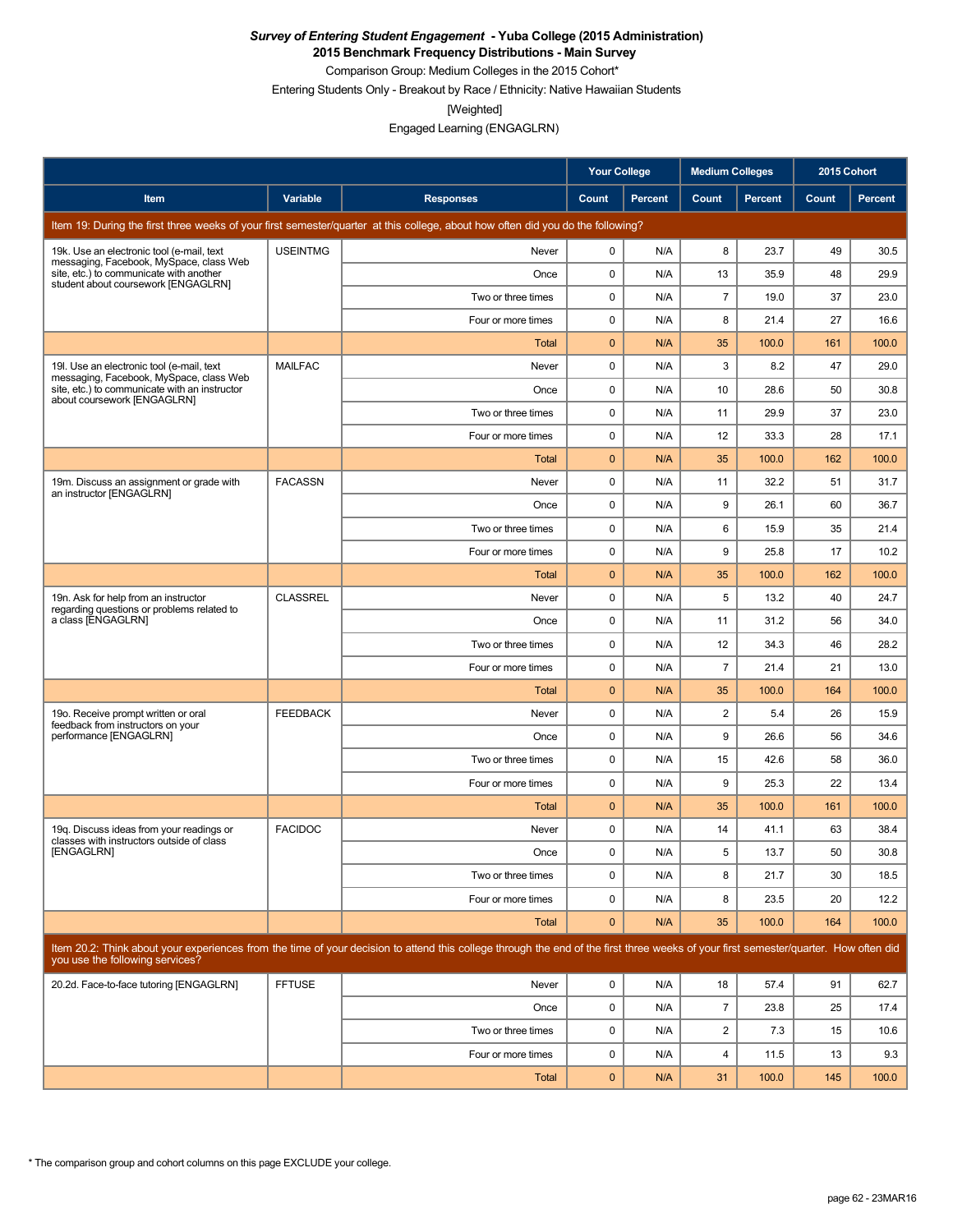**2015 Benchmark Frequency Distributions - Main Survey**

Comparison Group: Medium Colleges in the 2015 Cohort\*

Entering Students Only - Breakout by Race / Ethnicity: Native Hawaiian Students

[Weighted]

|                                                                                                                                                                                                                         |                 |                    | <b>Your College</b> |                | <b>Medium Colleges</b> |         | 2015 Cohort |         |  |
|-------------------------------------------------------------------------------------------------------------------------------------------------------------------------------------------------------------------------|-----------------|--------------------|---------------------|----------------|------------------------|---------|-------------|---------|--|
| <b>Item</b>                                                                                                                                                                                                             | Variable        | <b>Responses</b>   | Count               | <b>Percent</b> | Count                  | Percent | Count       | Percent |  |
| Item 20.2: Think about your experiences from the time of your decision to attend this college through the end of the first three weeks of your first semester/quarter. How often did<br>you use the following services? |                 |                    |                     |                |                        |         |             |         |  |
| 20.2f. Writing, math, or other skill lab<br>[ENGAGLRN]                                                                                                                                                                  | <b>SKLABUSE</b> | Never              | 0                   | N/A            | 13                     | 42.5    | 77          | 54.9    |  |
|                                                                                                                                                                                                                         |                 | Once               | 0                   | N/A            | 5                      | 16.9    | 19          | 13.2    |  |
|                                                                                                                                                                                                                         |                 | Two or three times | 0                   | N/A            | 3                      | 10.6    | 19          | 13.2    |  |
|                                                                                                                                                                                                                         |                 | Four or more times | $\Omega$            | N/A            | 9                      | 30.0    | 26          | 18.8    |  |
|                                                                                                                                                                                                                         |                 | Total              | $\mathbf{0}$        | N/A            | 31                     | 100.0   | 141         | 100.0   |  |
| 20.2h. Computer lab [ENGAGLRN]                                                                                                                                                                                          | <b>COMLBUSE</b> | Never              | $\Omega$            | N/A            | 12                     | 39.6    | 72          | 50.7    |  |
|                                                                                                                                                                                                                         |                 | Once               | $\Omega$            | N/A            | 14                     | 46.2    | 29          | 20.7    |  |
|                                                                                                                                                                                                                         |                 | Two or three times | 0                   | N/A            |                        | 2.7     | 23          | 16.4    |  |
|                                                                                                                                                                                                                         |                 | Four or more times | $\Omega$            | N/A            | 3                      | 11.5    | 17          | 12.2    |  |
|                                                                                                                                                                                                                         |                 | Total              | $\mathbf{0}$        | N/A            | 30                     | 100.0   | 141         | 100.0   |  |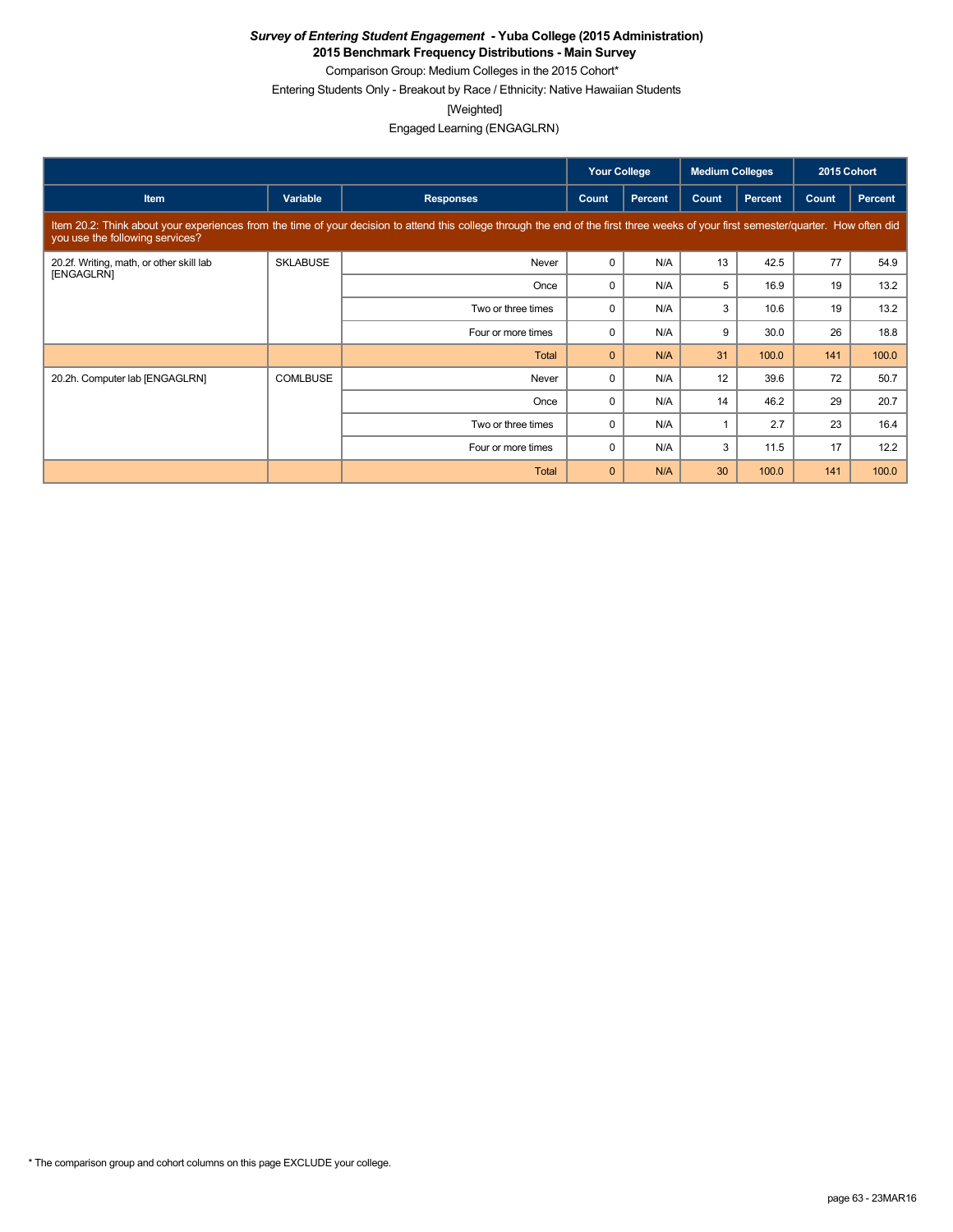**2015 Benchmark Frequency Distributions - Main Survey**

Comparison Group: Medium Colleges in the 2015 Cohort\*

Entering Students Only - Breakout by Race / Ethnicity: Black or African American, Non-Hispanic Students

[Weighted]

Engaged Learning (ENGAGLRN)

|                                                                                           |                 |                                                                                                                                 | <b>Your College</b> |                | <b>Medium Colleges</b> |         | 2015 Cohort |         |
|-------------------------------------------------------------------------------------------|-----------------|---------------------------------------------------------------------------------------------------------------------------------|---------------------|----------------|------------------------|---------|-------------|---------|
| Item                                                                                      | Variable        | <b>Responses</b>                                                                                                                | Count               | <b>Percent</b> | Count                  | Percent | Count       | Percent |
|                                                                                           |                 | Item 19: During the first three weeks of your first semester/quarter at this college, about how often did you do the following? |                     |                |                        |         |             |         |
| 19a. Ask questions in class or contribute to<br>class discussions [ENGAGLRN]              | <b>ASKQUES</b>  | Never                                                                                                                           | $\mathbf{1}$        | 4.0            | 206                    | 7.9     | 981         | 7.3     |
|                                                                                           |                 | Once                                                                                                                            | $\overline{4}$      | 28.0           | 548                    | 21.0    | 2,828       | 21.2    |
|                                                                                           |                 | Two or three times                                                                                                              | $\overline{7}$      | 48.0           | 1,257                  | 48.1    | 6,577       | 49.2    |
|                                                                                           |                 | Four or more times                                                                                                              | 3                   | 20.1           | 602                    | 23.0    | 2,968       | 22.2    |
|                                                                                           |                 | Total                                                                                                                           | 14                  | 100.0          | 2,612                  | 100.0   | 13,355      | 100.0   |
| 19b. Prepare at least two drafts of a paper<br>or assignment before turning it in         | PREPDRFT        | Never                                                                                                                           | 3                   | 20.1           | 636                    | 24.7    | 3,450       | 26.0    |
| [ENGAGLRN]                                                                                |                 | Once                                                                                                                            | 4                   | 31.9           | 926                    | 35.9    | 4,563       | 34.4    |
|                                                                                           |                 | Two or three times                                                                                                              | 5                   | 40.1           | 811                    | 31.5    | 4,233       | 31.9    |
|                                                                                           |                 | Four or more times                                                                                                              | 1                   | 7.9            | 203                    | 7.9     | 1,008       | 7.6     |
|                                                                                           |                 | Total                                                                                                                           | 14                  | 100.0          | 2,576                  | 100.0   | 13,254      | 100.0   |
| 19e. Participate in supplemental instruction<br>(extra class sessions with an instructor, | <b>SUPINSTR</b> | Never                                                                                                                           | 9                   | 70.9           | 1,452                  | 55.8    | 7,511       | 56.4    |
| tutor, or experienced student) [ENGAGLRN]                                                 |                 | Once                                                                                                                            | 1                   | 8.2            | 521                    | 20.0    | 2,681       | 20.1    |
|                                                                                           |                 | Two or three times                                                                                                              | 1                   | 4.1            | 430                    | 16.5    | 2,195       | 16.5    |
|                                                                                           |                 | Four or more times                                                                                                              | $\overline{c}$      | 16.8           | 199                    | 7.7     | 939         | 7.0     |
|                                                                                           |                 | <b>Total</b>                                                                                                                    | 13                  | 100.0          | 2,603                  | 100.0   | 13,326      | 100.0   |
| 19g. Work with other students on a project<br>or assignment during class [ENGAGLRN]       | <b>PINCLASS</b> | Never                                                                                                                           | 3                   | 20.1           | 481                    | 18.4    | 2,763       | 20.7    |
|                                                                                           |                 | Once                                                                                                                            | 3                   | 19.8           | 696                    | 26.6    | 3,565       | 26.7    |
|                                                                                           |                 | Two or three times                                                                                                              | 3                   | 20.1           | 1,007                  | 38.6    | 5,097       | 38.2    |
|                                                                                           |                 | Four or more times                                                                                                              | 5                   | 40.1           | 426                    | 16.3    | 1,924       | 14.4    |
|                                                                                           |                 | Total                                                                                                                           | 14                  | 100.0          | 2,610                  | 100.0   | 13,348      | 100.0   |
| 19h. Work with classmates outside of class<br>on class projects or assignments            | <b>PREPOUTC</b> | Never                                                                                                                           | 12                  | 88.1           | 1,600                  | 61.7    | 8,149       | 61.3    |
| [ENGAGLRN]                                                                                |                 | Once                                                                                                                            | $\mathbf{1}$        | 7.9            | 515                    | 19.9    | 2.649       | 19.9    |
|                                                                                           |                 | Two or three times                                                                                                              | $\mathbf{1}$        | 4.0            | 336                    | 13.0    | 1,794       | 13.5    |
|                                                                                           |                 | Four or more times                                                                                                              | 0                   | N/A            | 142                    | 5.5     | 702         | 5.3     |
|                                                                                           |                 | <b>Total</b>                                                                                                                    | 14                  | 100.0          | 2,593                  | 100.0   | 13,294      | 100.0   |
| 19i. Participate in a required study group<br>outside of class [ENGAGLRN]                 | <b>GRPSTUDY</b> | Never                                                                                                                           | 13                  | 92.1           | 1,949                  | 74.7    | 9,925       | 74.4    |
|                                                                                           |                 | Once                                                                                                                            | 1                   | 7.9            | 339                    | 13.0    | 1,723       | 12.9    |
|                                                                                           |                 | Two or three times                                                                                                              | 0                   | N/A            | 230                    | 8.8     | 1,151       | 8.6     |
|                                                                                           |                 | Four or more times                                                                                                              | 0                   | N/A            | 90                     | 3.5     | 535         | 4.0     |
|                                                                                           |                 | Total                                                                                                                           | 14                  | 100.0          | 2,609                  | 100.0   | 13,334      | 100.0   |
| 19j. Participate in a student-initiated (not<br>required) study group outside of class    | <b>NRGSTUDY</b> | Never                                                                                                                           | 13                  | 92.1           | 2,046                  | 78.6    | 10,269      | 77.3    |
| [ENGAGLRN]                                                                                |                 | Once                                                                                                                            | $\mathbf{1}$        | 4.0            | 307                    | 11.8    | 1,671       | 12.6    |
|                                                                                           |                 | Two or three times                                                                                                              | $\mathbf{1}$        | 4.0            | 179                    | 6.9     | 946         | 7.1     |
|                                                                                           |                 | Four or more times                                                                                                              | 0                   | N/A            | 71                     | 2.7     | 399         | 3.0     |
|                                                                                           |                 | Total                                                                                                                           | 14                  | 100.0          | 2,603                  | 100.0   | 13,285      | 100.0   |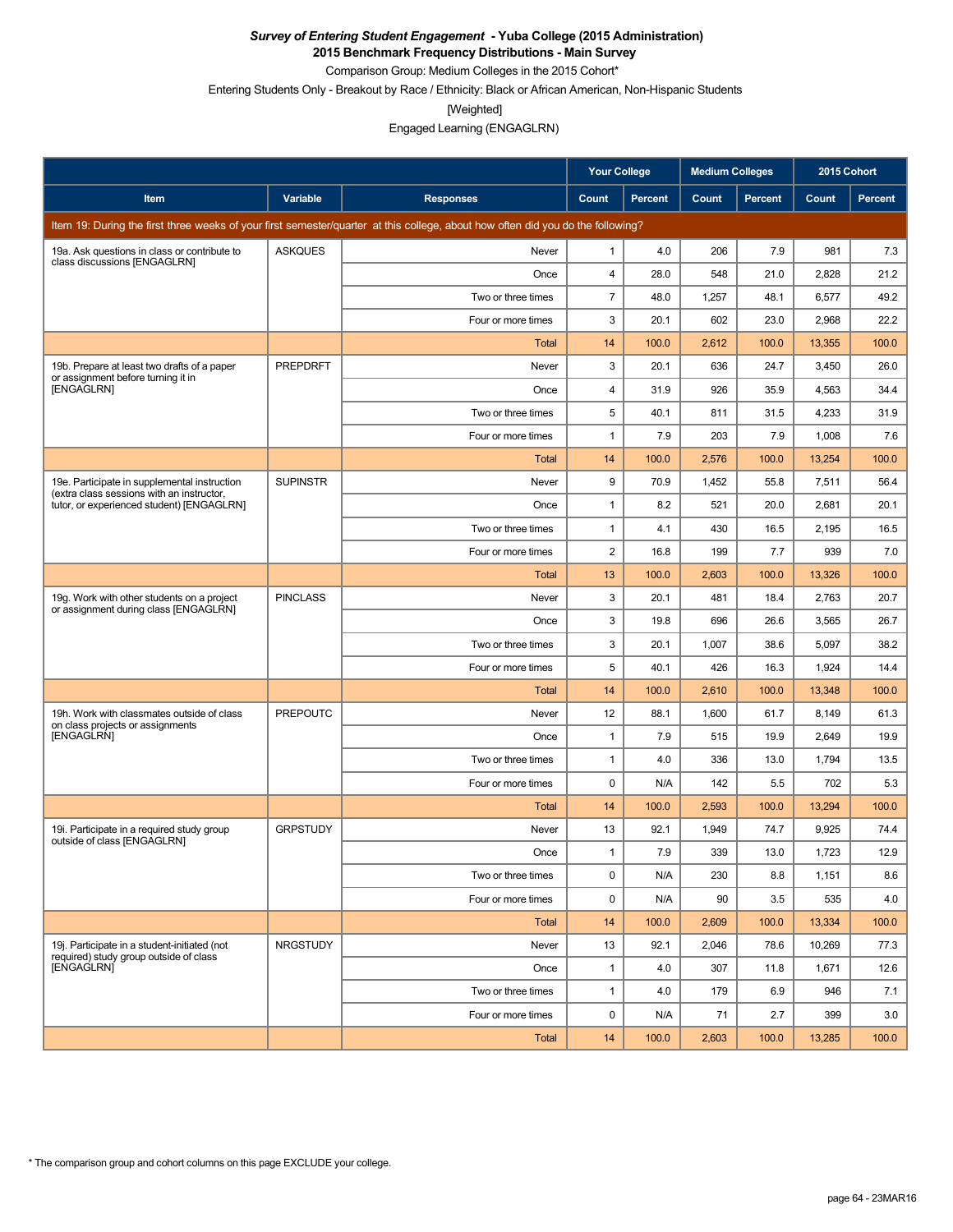**2015 Benchmark Frequency Distributions - Main Survey**

Comparison Group: Medium Colleges in the 2015 Cohort\*

Entering Students Only - Breakout by Race / Ethnicity: Black or African American, Non-Hispanic Students

[Weighted]

Engaged Learning (ENGAGLRN)

|                                                                                       |                 |                                                                                                                                                                                      | <b>Your College</b> |                | <b>Medium Colleges</b> |         | 2015 Cohort |         |
|---------------------------------------------------------------------------------------|-----------------|--------------------------------------------------------------------------------------------------------------------------------------------------------------------------------------|---------------------|----------------|------------------------|---------|-------------|---------|
| Item                                                                                  | Variable        | <b>Responses</b>                                                                                                                                                                     | Count               | <b>Percent</b> | Count                  | Percent | Count       | Percent |
|                                                                                       |                 | Item 19: During the first three weeks of your first semester/quarter at this college, about how often did you do the following?                                                      |                     |                |                        |         |             |         |
| 19k. Use an electronic tool (e-mail, text<br>messaging, Facebook, MySpace, class Web  | <b>USEINTMG</b> | Never                                                                                                                                                                                | 9                   | 68.1           | 1,110                  | 42.4    | 5,474       | 41.0    |
| site, etc.) to communicate with another<br>student about coursework [ENGAGLRN]        |                 | Once                                                                                                                                                                                 | $\mathbf{1}$        | 7.9            | 553                    | 21.1    | 2,855       | 21.4    |
|                                                                                       |                 | Two or three times                                                                                                                                                                   | $\mathbf{1}$        | 7.9            | 499                    | 19.1    | 2,831       | 21.2    |
|                                                                                       |                 | Four or more times                                                                                                                                                                   | 2                   | 16.1           | 454                    | 17.3    | 2,205       | 16.5    |
|                                                                                       |                 | Total                                                                                                                                                                                | 14                  | 100.0          | 2,615                  | 100.0   | 13,365      | 100.0   |
| 19I. Use an electronic tool (e-mail, text<br>messaging, Facebook, MySpace, class Web  | <b>MAILFAC</b>  | Never                                                                                                                                                                                | 5                   | 35.9           | 744                    | 28.6    | 4,102       | 30.9    |
| site, etc.) to communicate with an instructor<br>about coursework [ENGAGLRN]          |                 | Once                                                                                                                                                                                 | 4                   | 28.0           | 683                    | 26.3    | 3,496       | 26.3    |
|                                                                                       |                 | Two or three times                                                                                                                                                                   | 3                   | 20.1           | 703                    | 27.1    | 3,494       | 26.3    |
|                                                                                       |                 | Four or more times                                                                                                                                                                   | 2                   | 16.1           | 468                    | 18.0    | 2,200       | 16.6    |
|                                                                                       |                 | Total                                                                                                                                                                                | 14                  | 100.0          | 2,598                  | 100.0   | 13,292      | 100.0   |
| 19m. Discuss an assignment or grade with<br>an instructor [ENGAGLRN]                  | <b>FACASSN</b>  | Never                                                                                                                                                                                | 4                   | 31.9           | 636                    | 24.4    | 3,487       | 26.2    |
|                                                                                       |                 | Once                                                                                                                                                                                 | 2                   | 11.9           | 888                    | 34.1    | 4,490       | 33.8    |
|                                                                                       |                 | Two or three times                                                                                                                                                                   | 3                   | 24.0           | 799                    | 30.7    | 3,954       | 29.7    |
|                                                                                       |                 | Four or more times                                                                                                                                                                   | 4                   | 32.2           | 280                    | 10.7    | 1,371       | 10.3    |
|                                                                                       |                 | Total                                                                                                                                                                                | 14                  | 100.0          | 2,603                  | 100.0   | 13,302      | 100.0   |
| 19n. Ask for help from an instructor<br>regarding questions or problems related to    | <b>CLASSREL</b> | Never                                                                                                                                                                                | 3                   | 20.1           | 404                    | 15.5    | 2,243       | 16.8    |
| a class [ENGAGLRN]                                                                    |                 | Once                                                                                                                                                                                 | 3                   | 19.8           | 799                    | 30.6    | 3,857       | 28.9    |
|                                                                                       |                 | Two or three times                                                                                                                                                                   | 5                   | 40.1           | 968                    | 37.0    | 5,012       | 37.6    |
|                                                                                       |                 | Four or more times                                                                                                                                                                   | 3                   | 20.1           | 442                    | 16.9    | 2,233       | 16.7    |
|                                                                                       |                 | Total                                                                                                                                                                                | 14                  | 100.0          | 2,613                  | 100.0   | 13,345      | 100.0   |
| 19o. Receive prompt written or oral<br>feedback from instructors on your              | <b>FEEDBACK</b> | Never                                                                                                                                                                                | 3                   | 24.0           | 535                    | 20.5    | 2,947       | 22.1    |
| performance [ENGAGLRN]                                                                |                 | Once                                                                                                                                                                                 | 3                   | 24.0           | 750                    | 28.8    | 3,702       | 27.7    |
|                                                                                       |                 | Two or three times                                                                                                                                                                   | 4                   | 31.9           | 896                    | 34.4    | 4,620       | 34.6    |
|                                                                                       |                 | Four or more times                                                                                                                                                                   | 3                   | 20.1           | 423                    | 16.2    | 2,072       | 15.5    |
|                                                                                       |                 | Total                                                                                                                                                                                | 14                  | 100.0          | 2,604                  | 100.0   | 13,341      | 100.0   |
| 19g. Discuss ideas from your readings or<br>classes with instructors outside of class | <b>FACIDOC</b>  | Never                                                                                                                                                                                | 10                  | 76.0           | 1,544                  | 59.1    | 7,781       | 58.3    |
| [ENGAGLRN]                                                                            |                 | Once                                                                                                                                                                                 | 1                   | 4.0            | 510                    | 19.5    | 2,673       | 20.0    |
|                                                                                       |                 | Two or three times                                                                                                                                                                   | $\overline{c}$      | 16.1           | 388                    | 14.8    | 1,997       | 15.0    |
|                                                                                       |                 | Four or more times                                                                                                                                                                   | 1                   | 4.0            | 172                    | 6.6     | 897         | 6.7     |
|                                                                                       |                 | Total                                                                                                                                                                                | 14                  | 100.0          | 2,614                  | 100.0   | 13,349      | 100.0   |
| you use the following services?                                                       |                 | Item 20.2: Think about your experiences from the time of your decision to attend this college through the end of the first three weeks of your first semester/quarter. How often did |                     |                |                        |         |             |         |
| 20.2d. Face-to-face tutoring [ENGAGLRN]                                               | <b>FFTUSE</b>   | Never                                                                                                                                                                                | 14                  | 100.0          | 1,858                  | 75.3    | 9,620       | 76.0    |
|                                                                                       |                 | Once                                                                                                                                                                                 | 0                   | N/A            | 290                    | 11.8    | 1,432       | 11.3    |
|                                                                                       |                 | Two or three times                                                                                                                                                                   | 0                   | N/A            | 196                    | 7.9     | 1,029       | 8.1     |
|                                                                                       |                 | Four or more times                                                                                                                                                                   | 0                   | N/A            | 122                    | 5.0     | 572         | 4.5     |
|                                                                                       |                 | Total                                                                                                                                                                                | 14                  | 100.0          | 2,467                  | 100.0   | 12,653      | 100.0   |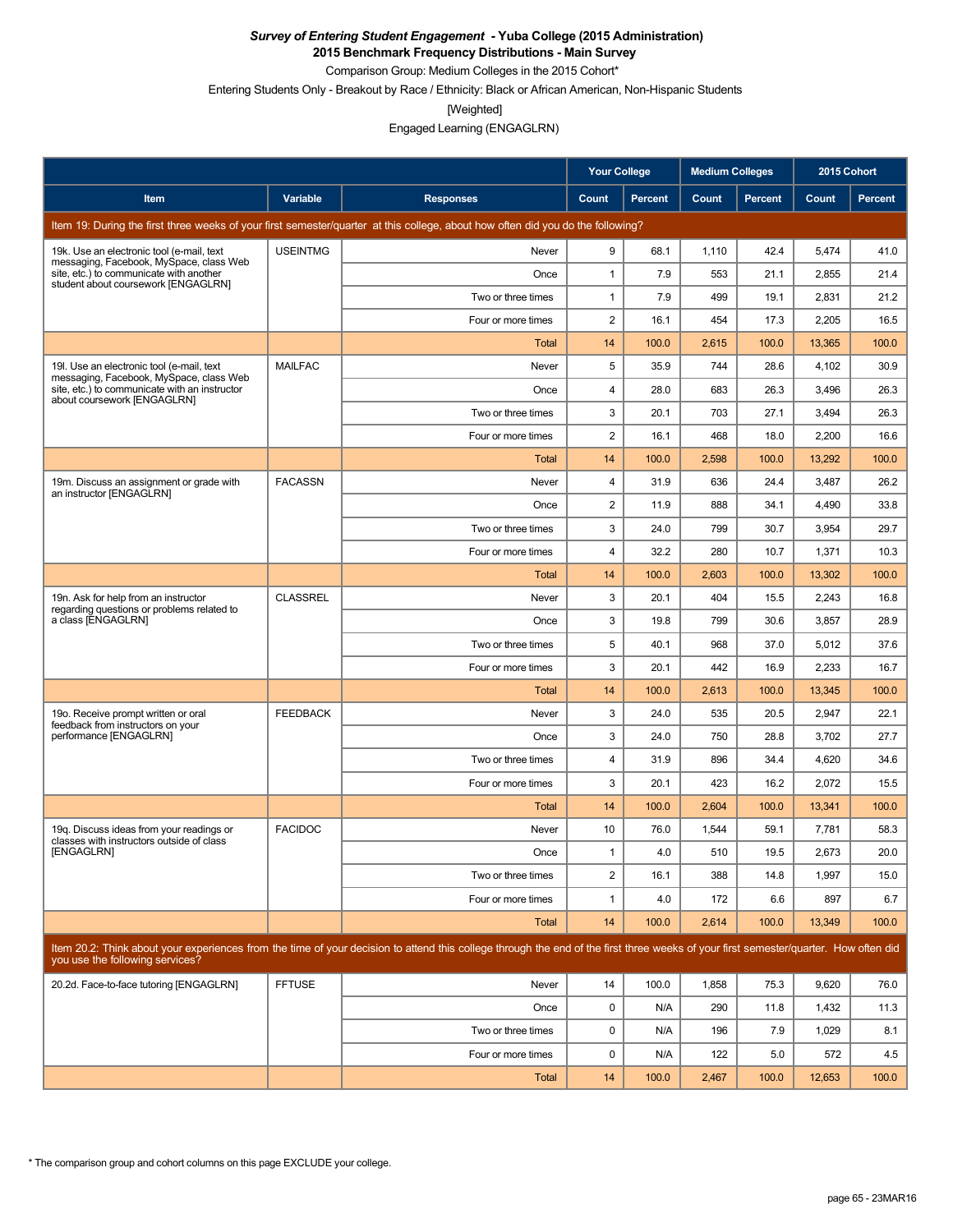**2015 Benchmark Frequency Distributions - Main Survey**

Comparison Group: Medium Colleges in the 2015 Cohort\*

Entering Students Only - Breakout by Race / Ethnicity: Black or African American, Non-Hispanic Students

[Weighted]

|                                                                                                                                                                                                                         |                 |                    | <b>Your College</b> |                | <b>Medium Colleges</b> |                | 2015 Cohort |         |  |
|-------------------------------------------------------------------------------------------------------------------------------------------------------------------------------------------------------------------------|-----------------|--------------------|---------------------|----------------|------------------------|----------------|-------------|---------|--|
| <b>Item</b>                                                                                                                                                                                                             | Variable        | <b>Responses</b>   | Count               | <b>Percent</b> | Count                  | <b>Percent</b> | Count       | Percent |  |
| Item 20.2: Think about your experiences from the time of your decision to attend this college through the end of the first three weeks of your first semester/quarter. How often did<br>you use the following services? |                 |                    |                     |                |                        |                |             |         |  |
| 20.2f. Writing, math, or other skill lab<br>[ENGAGLRN]                                                                                                                                                                  | <b>SKLABUSE</b> | Never              | 10                  | 79.1           | 1,219                  | 49.7           | 6,617       | 52.5    |  |
|                                                                                                                                                                                                                         |                 | Once               | $\Omega$            | N/A            | 371                    | 15.1           | 1,803       | 14.3    |  |
|                                                                                                                                                                                                                         |                 | Two or three times | 2                   | 16.8           | 371                    | 15.1           | 1,982       | 15.7    |  |
|                                                                                                                                                                                                                         |                 | Four or more times |                     | 4.1            | 490                    | 20.0           | 2,194       | 17.4    |  |
|                                                                                                                                                                                                                         |                 | Total              | 13                  | 100.0          | 2,452                  | 100.0          | 12,596      | 100.0   |  |
| 20.2h. Computer lab [ENGAGLRN]                                                                                                                                                                                          | <b>COMLBUSE</b> | Never              | 12                  | 91.8           | 870                    | 34.9           | 4,720       | 37.2    |  |
|                                                                                                                                                                                                                         |                 | Once               |                     | 4.1            | 471                    | 18.9           | 2,258       | 17.8    |  |
|                                                                                                                                                                                                                         |                 | Two or three times |                     | 4.1            | 537                    | 21.5           | 2,730       | 21.5    |  |
|                                                                                                                                                                                                                         |                 | Four or more times | $\Omega$            | N/A            | 616                    | 24.7           | 2,995       | 23.6    |  |
|                                                                                                                                                                                                                         |                 | <b>Total</b>       | 13                  | 100.0          | 2,494                  | 100.0          | 12,703      | 100.0   |  |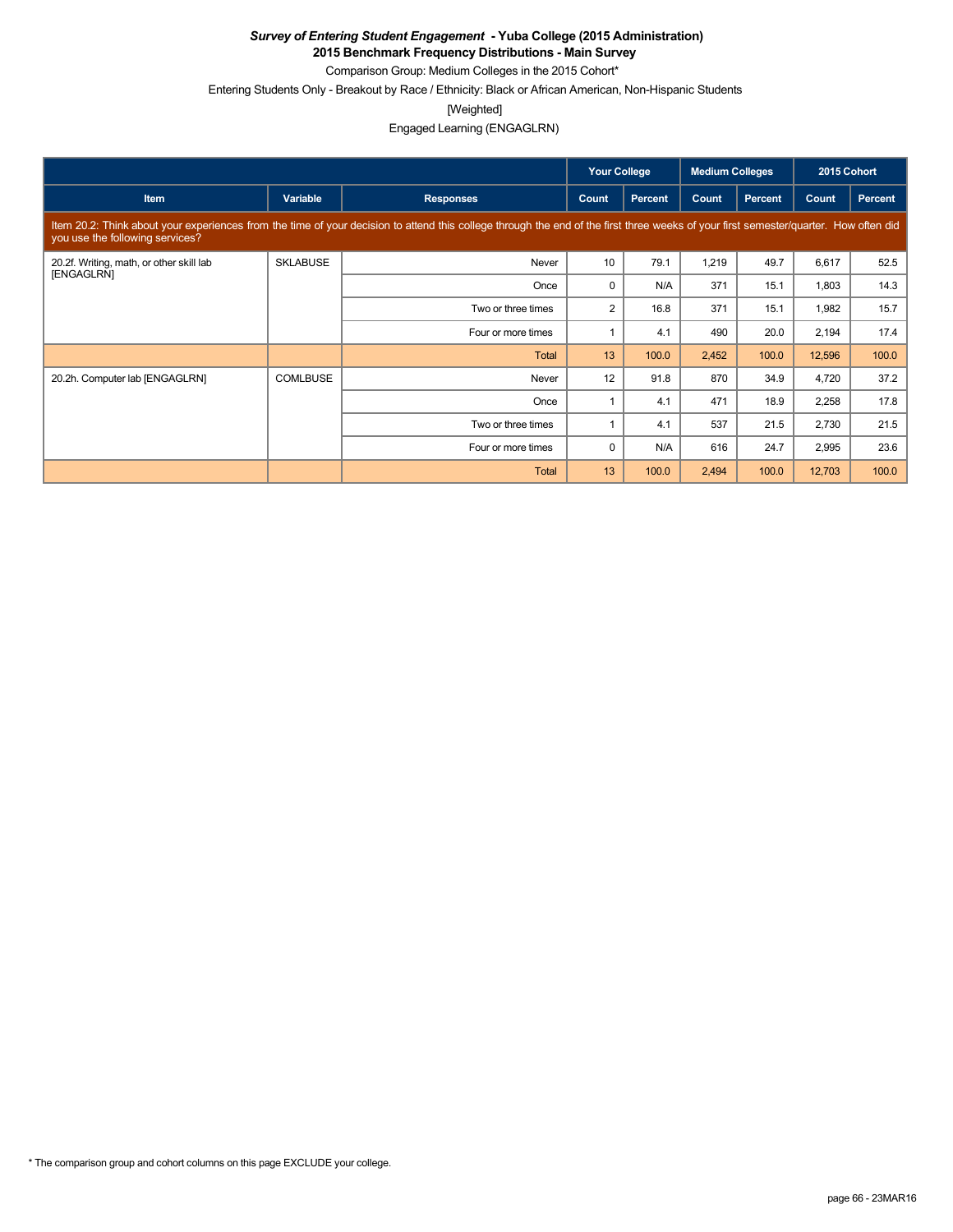**2015 Benchmark Frequency Distributions - Main Survey**

Comparison Group: Medium Colleges in the 2015 Cohort\* Entering Students Only - Breakout by Race / Ethnicity: White, Non-Hispanic Students

[Weighted]

Engaged Learning (ENGAGLRN)

|                                                                                           |                 |                                                                                                                                 | <b>Your College</b> |                | <b>Medium Colleges</b> |         | 2015 Cohort |         |
|-------------------------------------------------------------------------------------------|-----------------|---------------------------------------------------------------------------------------------------------------------------------|---------------------|----------------|------------------------|---------|-------------|---------|
| Item                                                                                      | Variable        | <b>Responses</b>                                                                                                                | Count               | <b>Percent</b> | Count                  | Percent | Count       | Percent |
|                                                                                           |                 | Item 19: During the first three weeks of your first semester/quarter at this college, about how often did you do the following? |                     |                |                        |         |             |         |
| 19a. Ask questions in class or contribute to                                              | <b>ASKQUES</b>  | Never                                                                                                                           | 6                   | 6.6            | 994                    | 8.0     | 3,776       | 7.9     |
| class discussions [ENGAGLRN]                                                              |                 | Once                                                                                                                            | 22                  | 24.1           | 2,582                  | 20.7    | 9,969       | 20.9    |
|                                                                                           |                 | Two or three times                                                                                                              | 43                  | 47.6           | 5,834                  | 46.8    | 22,338      | 46.8    |
|                                                                                           |                 | Four or more times                                                                                                              | 20                  | 21.7           | 3,047                  | 24.5    | 11,597      | 24.3    |
|                                                                                           |                 | Total                                                                                                                           | 90                  | 100.0          | 12,458                 | 100.0   | 47,679      | 100.0   |
| 19b. Prepare at least two drafts of a paper<br>or assignment before turning it in         | PREPDRFT        | Never                                                                                                                           | 28                  | 31.5           | 3,937                  | 31.8    | 15,083      | 31.8    |
| [ENGAGLRN]                                                                                |                 | Once                                                                                                                            | 35                  | 39.4           | 4,314                  | 34.8    | 16,750      | 35.3    |
|                                                                                           |                 | Two or three times                                                                                                              | 24                  | 26.7           | 3,394                  | 27.4    | 12,664      | 26.7    |
|                                                                                           |                 | Four or more times                                                                                                              | $\overline{2}$      | 2.4            | 753                    | 6.1     | 2,901       | 6.1     |
|                                                                                           |                 | Total                                                                                                                           | 90                  | 100.0          | 12,398                 | 100.0   | 47,398      | 100.0   |
| 19e. Participate in supplemental instruction<br>(extra class sessions with an instructor, | <b>SUPINSTR</b> | Never                                                                                                                           | 70                  | 77.7           | 9,283                  | 74.4    | 34,401      | 72.1    |
| tutor, or experienced student) [ENGAGLRN]                                                 |                 | Once                                                                                                                            | 4                   | 4.8            | 1,683                  | 13.5    | 6,909       | 14.5    |
|                                                                                           |                 | Two or three times                                                                                                              | 14                  | 15.7           | 1,083                  | 8.7     | 4,489       | 9.4     |
|                                                                                           |                 | Four or more times                                                                                                              | 2                   | 1.8            | 427                    | 3.4     | 1,890       | 4.0     |
|                                                                                           |                 | <b>Total</b>                                                                                                                    | 90                  | 100.0          | 12,476                 | 100.0   | 47,689      | 100.0   |
| 19g. Work with other students on a project<br>or assignment during class [ENGAGLRN]       | <b>PINCLASS</b> | Never                                                                                                                           | 14                  | 15.7           | 2,388                  | 19.2    | 9,610       | 20.2    |
|                                                                                           |                 | Once                                                                                                                            | 21                  | 22.9           | 3,182                  | 25.5    | 12,086      | 25.4    |
|                                                                                           |                 | Two or three times                                                                                                              | 40                  | 44.6           | 4,971                  | 39.9    | 18,782      | 39.4    |
|                                                                                           |                 | Four or more times                                                                                                              | 15                  | 16.8           | 1,922                  | 15.4    | 7,178       | 15.1    |
|                                                                                           |                 | Total                                                                                                                           | 90                  | 100.0          | 12,463                 | 100.0   | 47,655      | 100.0   |
| 19h. Work with classmates outside of class<br>on class projects or assignments            | <b>PREPOUTC</b> | Never                                                                                                                           | 66                  | 73.6           | 8,113                  | 65.3    | 31,148      | 65.6    |
| [ENGAGLRN]                                                                                |                 | Once                                                                                                                            | 10                  | 10.8           | 2,214                  | 17.8    | 8,447       | 17.8    |
|                                                                                           |                 | Two or three times                                                                                                              | 10                  | 11.4           | 1,534                  | 12.4    | 5,740       | 12.1    |
|                                                                                           |                 | Four or more times                                                                                                              | 4                   | 4.2            | 557                    | 4.5     | 2,117       | 4.5     |
|                                                                                           |                 | <b>Total</b>                                                                                                                    | 90                  | 100.0          | 12,418                 | 100.0   | 47,452      | 100.0   |
| 19i. Participate in a required study group<br>outside of class [ENGAGLRN]                 | <b>GRPSTUDY</b> | Never                                                                                                                           | 79                  | 87.4           | 10,840                 | 87.0    | 40,994      | 86.0    |
|                                                                                           |                 | Once                                                                                                                            | 5                   | 6.0            | 869                    | 7.0     | 3,667       | 7.7     |
|                                                                                           |                 | Two or three times                                                                                                              | 5                   | 5.4            | 545                    | 4.4     | 2,108       | 4.4     |
|                                                                                           |                 | Four or more times                                                                                                              | 1                   | 1.2            | 213                    | 1.7     | 916         | 1.9     |
|                                                                                           |                 | Total                                                                                                                           | 90                  | 100.0          | 12,466                 | 100.0   | 47,685      | 100.0   |
| 19j. Participate in a student-initiated (not<br>required) study group outside of class    | <b>NRGSTUDY</b> | Never                                                                                                                           | 75                  | 83.6           | 10,456                 | 84.1    | 39,703      | 83.5    |
| [ENGAGLRN]                                                                                |                 | Once                                                                                                                            | 8                   | 9.1            | 1,053                  | 8.5     | 4,211       | 8.9     |
|                                                                                           |                 | Two or three times                                                                                                              | 4                   | 4.2            | 650                    | 5.2     | 2,521       | 5.3     |
|                                                                                           |                 | Four or more times                                                                                                              | 3                   | 3.0            | 280                    | 2.3     | 1,119       | 2.4     |
|                                                                                           |                 | <b>Total</b>                                                                                                                    | 90                  | 100.0          | 12,438                 | 100.0   | 47,554      | 100.0   |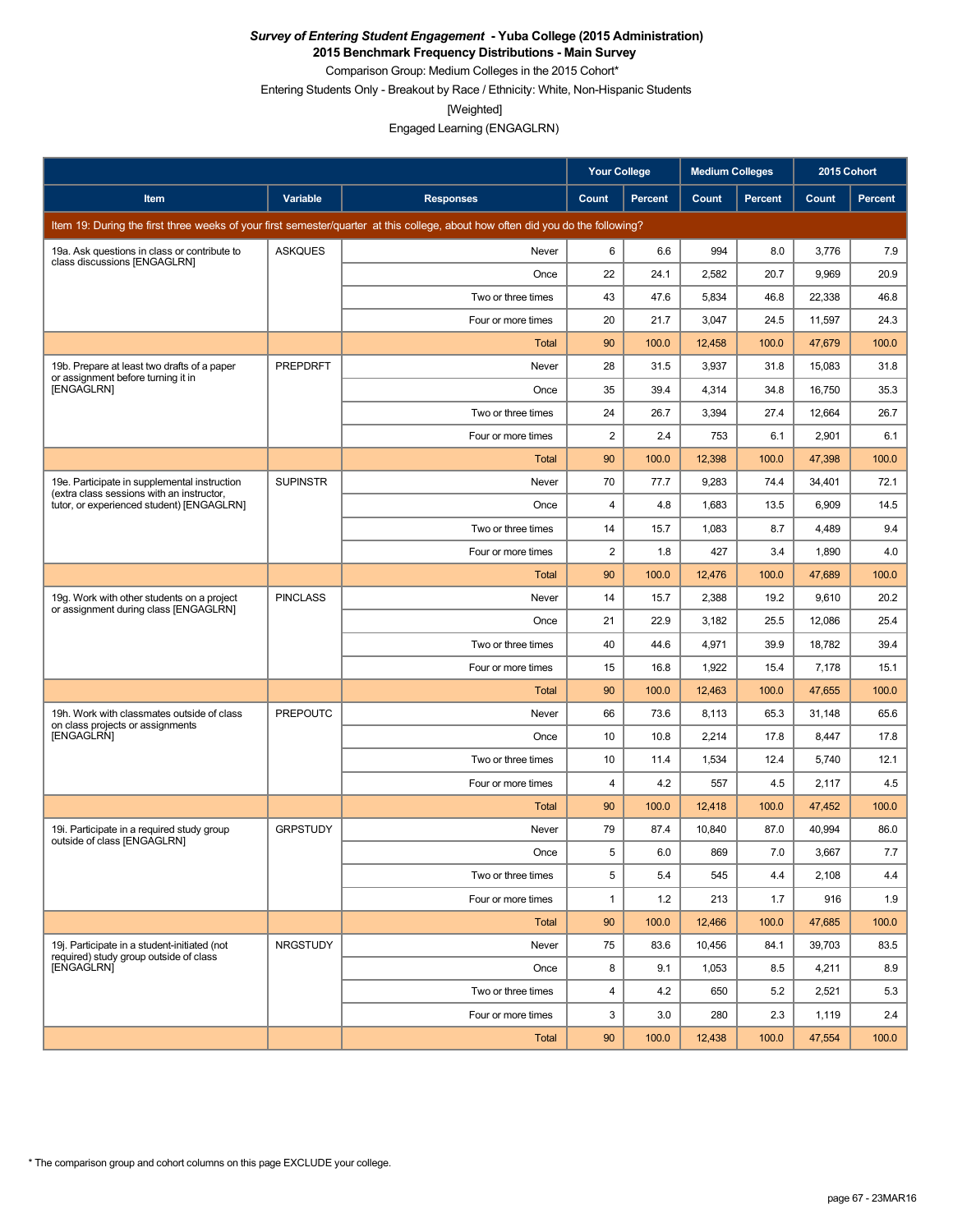**2015 Benchmark Frequency Distributions - Main Survey**

Comparison Group: Medium Colleges in the 2015 Cohort\* Entering Students Only - Breakout by Race / Ethnicity: White, Non-Hispanic Students

[Weighted]

|                                                                                       |                 |                                                                                                                                                                                      | <b>Your College</b> |                | <b>Medium Colleges</b> |         | 2015 Cohort |         |
|---------------------------------------------------------------------------------------|-----------------|--------------------------------------------------------------------------------------------------------------------------------------------------------------------------------------|---------------------|----------------|------------------------|---------|-------------|---------|
| Item                                                                                  | Variable        | <b>Responses</b>                                                                                                                                                                     | Count               | <b>Percent</b> | Count                  | Percent | Count       | Percent |
|                                                                                       |                 | Item 19: During the first three weeks of your first semester/quarter at this college, about how often did you do the following?                                                      |                     |                |                        |         |             |         |
| 19k. Use an electronic tool (e-mail, text<br>messaging, Facebook, MySpace, class Web  | <b>USEINTMG</b> | Never                                                                                                                                                                                | 44                  | 48.3           | 5,273                  | 42.3    | 19,978      | 41.9    |
| site, etc.) to communicate with another<br>student about coursework [ENGAGLRN]        |                 | Once                                                                                                                                                                                 | 14                  | 15.0           | 2,656                  | 21.3    | 10,248      | 21.5    |
|                                                                                       |                 | Two or three times                                                                                                                                                                   | 21                  | 22.9           | 2,626                  | 21.0    | 10,055      | 21.1    |
|                                                                                       |                 | Four or more times                                                                                                                                                                   | 13                  | 13.8           | 1,923                  | 15.4    | 7,433       | 15.6    |
|                                                                                       |                 | Total                                                                                                                                                                                | 90                  | 100.0          | 12,478                 | 100.0   | 47,714      | 100.0   |
| 19I. Use an electronic tool (e-mail, text<br>messaging, Facebook, MySpace, class Web  | <b>MAILFAC</b>  | Never                                                                                                                                                                                | 45                  | 50.1           | 3,594                  | 28.9    | 14,259      | 30.0    |
| site, etc.) to communicate with an instructor<br>about coursework [ENGAGLRN]          |                 | Once                                                                                                                                                                                 | 27                  | 29.5           | 3,328                  | 26.8    | 12,700      | 26.7    |
|                                                                                       |                 | Two or three times                                                                                                                                                                   | 13                  | 13.8           | 3,599                  | 29.0    | 13,434      | 28.2    |
|                                                                                       |                 | Four or more times                                                                                                                                                                   | 6                   | 6.6            | 1,908                  | 15.3    | 7,173       | 15.1    |
|                                                                                       |                 | Total                                                                                                                                                                                | 90                  | 100.0          | 12,429                 | 100.0   | 47,565      | 100.0   |
| 19m. Discuss an assignment or grade with<br>an instructor [ENGAGLRN]                  | <b>FACASSN</b>  | Never                                                                                                                                                                                | 38                  | 41.6           | 4,074                  | 32.6    | 15,499      | 32.5    |
|                                                                                       |                 | Once                                                                                                                                                                                 | 27                  | 30.1           | 4,483                  | 35.9    | 17,009      | 35.7    |
|                                                                                       |                 | Two or three times                                                                                                                                                                   | 24                  | 27.1           | 3,087                  | 24.7    | 11,990      | 25.1    |
|                                                                                       |                 | Four or more times                                                                                                                                                                   | $\mathbf{1}$        | 1.2            | 836                    | 6.7     | 3,185       | 6.7     |
|                                                                                       |                 | Total                                                                                                                                                                                | 90                  | 100.0          | 12,480                 | 100.0   | 47,683      | 100.0   |
| 19n. Ask for help from an instructor<br>regarding questions or problems related to    | <b>CLASSREL</b> | Never                                                                                                                                                                                | 31                  | 34.4           | 3,153                  | 25.3    | 11,687      | 24.5    |
| a class [ENGAGLRN]                                                                    |                 | Once                                                                                                                                                                                 | 28                  | 31.3           | 4,035                  | 32.3    | 15,240      | 32.0    |
|                                                                                       |                 | Two or three times                                                                                                                                                                   | 27                  | 30.1           | 3,927                  | 31.5    | 15,530      | 32.6    |
|                                                                                       |                 | Four or more times                                                                                                                                                                   | 4                   | 4.2            | 1,360                  | 10.9    | 5,213       | 10.9    |
|                                                                                       |                 | Total                                                                                                                                                                                | 90                  | 100.0          | 12,476                 | 100.0   | 47,670      | 100.0   |
| 19o. Receive prompt written or oral<br>feedback from instructors on your              | <b>FEEDBACK</b> | Never                                                                                                                                                                                | 35                  | 39.2           | 2,964                  | 23.8    | 11,222      | 23.5    |
| performance [ENGAGLRN]                                                                |                 | Once                                                                                                                                                                                 | 22                  | 24.1           | 3,596                  | 28.9    | 13,774      | 28.9    |
|                                                                                       |                 | Two or three times                                                                                                                                                                   | 25                  | 27.7           | 4,289                  | 34.4    | 16,307      | 34.2    |
|                                                                                       |                 | Four or more times                                                                                                                                                                   | 8                   | 9.0            | 1,611                  | 12.9    | 6,380       | 13.4    |
|                                                                                       |                 | Total                                                                                                                                                                                | 90                  | 100.0          | 12,459                 | 100.0   | 47,682      | 100.0   |
| 19g. Discuss ideas from your readings or<br>classes with instructors outside of class | <b>FACIDOC</b>  | Never                                                                                                                                                                                | 67                  | 74.2           | 8,378                  | 67.2    | 31,593      | 66.3    |
| [ENGAGLRN]                                                                            |                 | Once                                                                                                                                                                                 | 16                  | 17.5           | 2,285                  | 18.3    | 8,891       | 18.7    |
|                                                                                       |                 | Two or three times                                                                                                                                                                   | $\overline{7}$      | 7.2            | 1,276                  | 10.2    | 5,157       | 10.8    |
|                                                                                       |                 | Four or more times                                                                                                                                                                   | 1                   | 1.2            | 524                    | 4.2     | 2,012       | 4.2     |
|                                                                                       |                 | Total                                                                                                                                                                                | 90                  | 100.0          | 12,464                 | 100.0   | 47,653      | 100.0   |
| you use the following services?                                                       |                 | Item 20.2: Think about your experiences from the time of your decision to attend this college through the end of the first three weeks of your first semester/quarter. How often did |                     |                |                        |         |             |         |
| 20.2d. Face-to-face tutoring [ENGAGLRN]                                               | <b>FFTUSE</b>   | Never                                                                                                                                                                                | 75                  | 84.0           | 10,499                 | 86.6    | 39,613      | 85.5    |
|                                                                                       |                 | Once                                                                                                                                                                                 | 5                   | 6.2            | 903                    | 7.4     | 3,607       | 7.8     |
|                                                                                       |                 | Two or three times                                                                                                                                                                   | 5                   | 5.5            | 447                    | 3.7     | 1,858       | 4.0     |
|                                                                                       |                 | Four or more times                                                                                                                                                                   | 4                   | 4.3            | 273                    | 2.3     | 1,246       | 2.7     |
|                                                                                       |                 | Total                                                                                                                                                                                | 89                  | 100.0          | 12,123                 | 100.0   | 46,324      | 100.0   |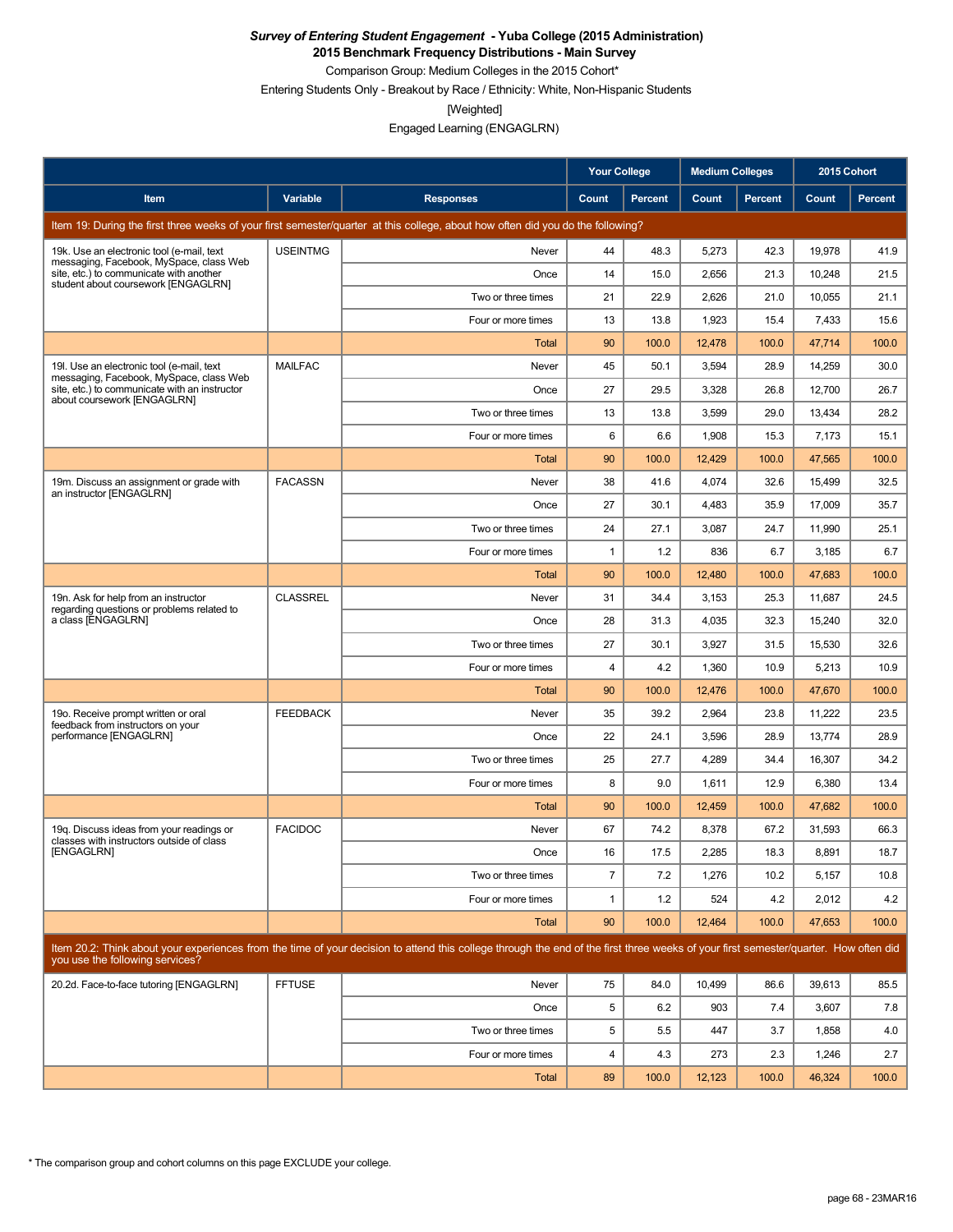**2015 Benchmark Frequency Distributions - Main Survey**

Comparison Group: Medium Colleges in the 2015 Cohort\* Entering Students Only - Breakout by Race / Ethnicity: White, Non-Hispanic Students

[Weighted]

|                                                                                                                                                                                                                         |                 |                    | <b>Your College</b> |                | <b>Medium Colleges</b> |         | 2015 Cohort |                |  |
|-------------------------------------------------------------------------------------------------------------------------------------------------------------------------------------------------------------------------|-----------------|--------------------|---------------------|----------------|------------------------|---------|-------------|----------------|--|
| <b>Item</b>                                                                                                                                                                                                             | Variable        | <b>Responses</b>   | Count               | <b>Percent</b> | Count                  | Percent | Count       | <b>Percent</b> |  |
| Item 20.2: Think about your experiences from the time of your decision to attend this college through the end of the first three weeks of your first semester/quarter. How often did<br>you use the following services? |                 |                    |                     |                |                        |         |             |                |  |
| 20.2f. Writing, math, or other skill lab<br>[ENGAGLRN]                                                                                                                                                                  | <b>SKLABUSE</b> | Never              | 71                  | 79.8           | 8,288                  | 68.7    | 31,885      | 69.2           |  |
|                                                                                                                                                                                                                         |                 | Once               | 9                   | 9.8            | 1,201                  | 10.0    | 4,849       | 10.5           |  |
|                                                                                                                                                                                                                         |                 | Two or three times | $\overline{7}$      | 7.4            | 1,010                  | 8.4     | 3,841       | 8.3            |  |
|                                                                                                                                                                                                                         |                 | Four or more times | 3                   | 3.0            | 1,565                  | 13.0    | 5,517       | 12.0           |  |
|                                                                                                                                                                                                                         |                 | Total              | 89                  | 100.0          | 12,065                 | 100.0   | 46,091      | 100.0          |  |
| 20.2h. Computer lab [ENGAGLRN]                                                                                                                                                                                          | <b>COMLBUSE</b> | Never              | 58                  | 65.9           | 6,038                  | 49.6    | 23,639      | 50.9           |  |
|                                                                                                                                                                                                                         |                 | Once               | 16                  | 18.0           | 2,027                  | 16.6    | 8,035       | 17.3           |  |
|                                                                                                                                                                                                                         |                 | Two or three times | 11                  | 12.4           | 1,984                  | 16.3    | 7,161       | 15.4           |  |
|                                                                                                                                                                                                                         |                 | Four or more times | 3                   | 3.7            | 2,125                  | 17.5    | 7,602       | 16.4           |  |
|                                                                                                                                                                                                                         |                 | <b>Total</b>       | 88                  | 100.0          | 12,174                 | 100.0   | 46,437      | 100.0          |  |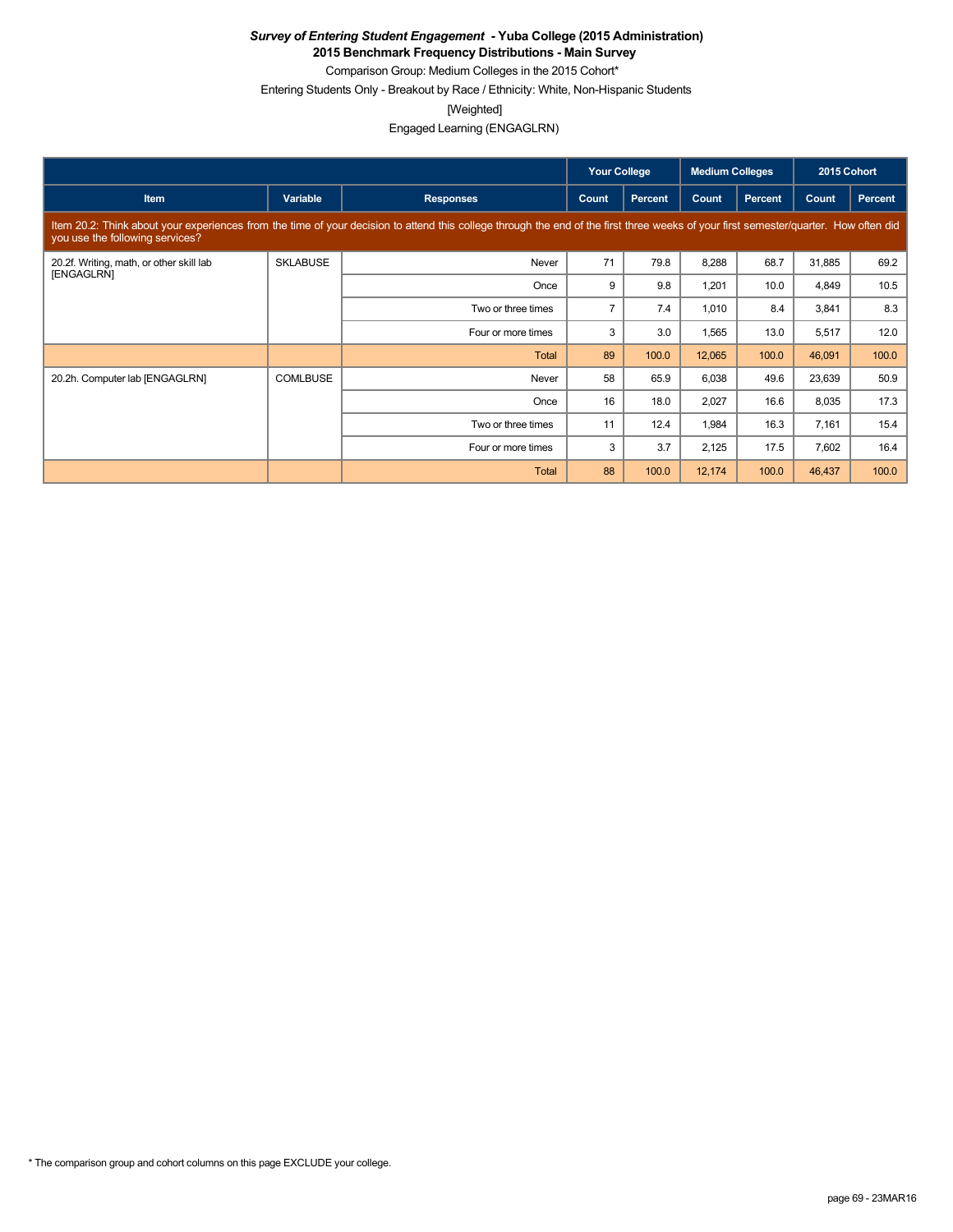**2015 Benchmark Frequency Distributions - Main Survey** Comparison Group: Medium Colleges in the 2015 Cohort\*

Entering Students Only - Breakout by Race / Ethnicity: Hispanic, Latino, Spanish Students

[Weighted]

Engaged Learning (ENGAGLRN)

|                                                                                           |                 |                                                                                                                                 | <b>Your College</b> |                | <b>Medium Colleges</b> |         | 2015 Cohort |         |
|-------------------------------------------------------------------------------------------|-----------------|---------------------------------------------------------------------------------------------------------------------------------|---------------------|----------------|------------------------|---------|-------------|---------|
| Item                                                                                      | Variable        | <b>Responses</b>                                                                                                                | Count               | <b>Percent</b> | Count                  | Percent | Count       | Percent |
|                                                                                           |                 | Item 19: During the first three weeks of your first semester/quarter at this college, about how often did you do the following? |                     |                |                        |         |             |         |
| 19a. Ask questions in class or contribute to                                              | <b>ASKQUES</b>  | Never                                                                                                                           | 17                  | 17.6           | 341                    | 9.2     | 2,076       | 9.4     |
| class discussions [ENGAGLRN]                                                              |                 | Once                                                                                                                            | 32                  | 31.9           | 1,007                  | 27.1    | 6,408       | 28.9    |
|                                                                                           |                 | Two or three times                                                                                                              | 40                  | 40.2           | 1,703                  | 45.9    | 10,087      | 45.5    |
|                                                                                           |                 | Four or more times                                                                                                              | 10                  | 10.4           | 659                    | 17.8    | 3,576       | 16.1    |
|                                                                                           |                 | Total                                                                                                                           | 99                  | 100.0          | 3,709                  | 100.0   | 22,148      | 100.0   |
| 19b. Prepare at least two drafts of a paper<br>or assignment before turning it in         | <b>PREPDRFT</b> | Never                                                                                                                           | 25                  | 25.4           | 892                    | 24.2    | 5,679       | 25.8    |
| [ENGAGLRN]                                                                                |                 | Once                                                                                                                            | 40                  | 40.8           | 1,450                  | 39.4    | 8,345       | 37.9    |
|                                                                                           |                 | Two or three times                                                                                                              | 26                  | 26.0           | 1,119                  | 30.4    | 6,609       | 30.0    |
|                                                                                           |                 | Four or more times                                                                                                              | 8                   | 7.7            | 223                    | 6.0     | 1,382       | 6.3     |
|                                                                                           |                 | Total                                                                                                                           | 98                  | 100.0          | 3,683                  | 100.0   | 22,015      | 100.0   |
| 19e. Participate in supplemental instruction<br>(extra class sessions with an instructor, | <b>SUPINSTR</b> | Never                                                                                                                           | 64                  | 64.2           | 2,433                  | 65.6    | 14,850      | 67.0    |
| tutor, or experienced student) [ENGAGLRN]                                                 |                 | Once                                                                                                                            | 16                  | 16.0           | 683                    | 18.4    | 3,894       | 17.6    |
|                                                                                           |                 | Two or three times                                                                                                              | 14                  | 14.3           | 439                    | 11.8    | 2,465       | 11.1    |
|                                                                                           |                 | Four or more times                                                                                                              | 5                   | 5.5            | 155                    | 4.2     | 965         | 4.4     |
|                                                                                           |                 | <b>Total</b>                                                                                                                    | 99                  | 100.0          | 3,711                  | 100.0   | 22,173      | 100.0   |
| 19g. Work with other students on a project<br>or assignment during class [ENGAGLRN]       | <b>PINCLASS</b> | Never                                                                                                                           | 17                  | 17.5           | 737                    | 19.9    | 4,626       | 20.9    |
|                                                                                           |                 | Once                                                                                                                            | 40                  | 40.0           | 969                    | 26.1    | 5,905       | 26.6    |
|                                                                                           |                 | Two or three times                                                                                                              | 27                  | 27.3           | 1,463                  | 39.4    | 8,543       | 38.5    |
|                                                                                           |                 | Four or more times                                                                                                              | 15                  | 15.2           | 542                    | 14.6    | 3,110       | 14.0    |
|                                                                                           |                 | Total                                                                                                                           | 100                 | 100.0          | 3,710                  | 100.0   | 22,184      | 100.0   |
| 19h. Work with classmates outside of class<br>on class projects or assignments            | <b>PREPOUTC</b> | Never                                                                                                                           | 58                  | 58.8           | 2,327                  | 63.2    | 13,802      | 62.5    |
| [ENGAGLRN]                                                                                |                 | Once                                                                                                                            | 28                  | 28.0           | 677                    | 18.4    | 4,372       | 19.8    |
|                                                                                           |                 | Two or three times                                                                                                              | 9                   | 8.8            | 497                    | 13.5    | 2,902       | 13.1    |
|                                                                                           |                 | Four or more times                                                                                                              | 4                   | 4.4            | 180                    | 4.9     | 992         | 4.5     |
|                                                                                           |                 | Total                                                                                                                           | 99                  | 100.0          | 3,681                  | 100.0   | 22,068      | 100.0   |
| 19i. Participate in a required study group<br>outside of class [ENGAGLRN]                 | <b>GRPSTUDY</b> | Never                                                                                                                           | 78                  | 78.7           | 2,934                  | 79.2    | 17,725      | 80.0    |
|                                                                                           |                 | Once                                                                                                                            | 15                  | 14.7           | 420                    | 11.3    | 2,500       | 11.3    |
|                                                                                           |                 | Two or three times                                                                                                              | 3                   | 2.7            | 255                    | 6.9     | 1,404       | 6.3     |
|                                                                                           |                 | Four or more times                                                                                                              | 4                   | 3.8            | 95                     | 2.6     | 540         | 2.4     |
|                                                                                           |                 | Total                                                                                                                           | 100                 | 100.0          | 3,703                  | 100.0   | 22,170      | 100.0   |
| 19j. Participate in a student-initiated (not<br>required) study group outside of class    | <b>NRGSTUDY</b> | Never                                                                                                                           | 80                  | 80.4           | 2,962                  | 80.0    | 17,927      | 81.2    |
| [ENGAGLRN]                                                                                |                 | Once                                                                                                                            | 11                  | 10.9           | 427                    | 11.5    | 2,364       | 10.7    |
|                                                                                           |                 | Two or three times                                                                                                              | 5                   | 5.5            | 224                    | 6.1     | 1,291       | 5.8     |
|                                                                                           |                 | Four or more times                                                                                                              | 3                   | 3.3            | 88                     | 2.4     | 498         | 2.3     |
|                                                                                           |                 | <b>Total</b>                                                                                                                    | 100                 | 100.0          | 3,701                  | 100.0   | 22,080      | 100.0   |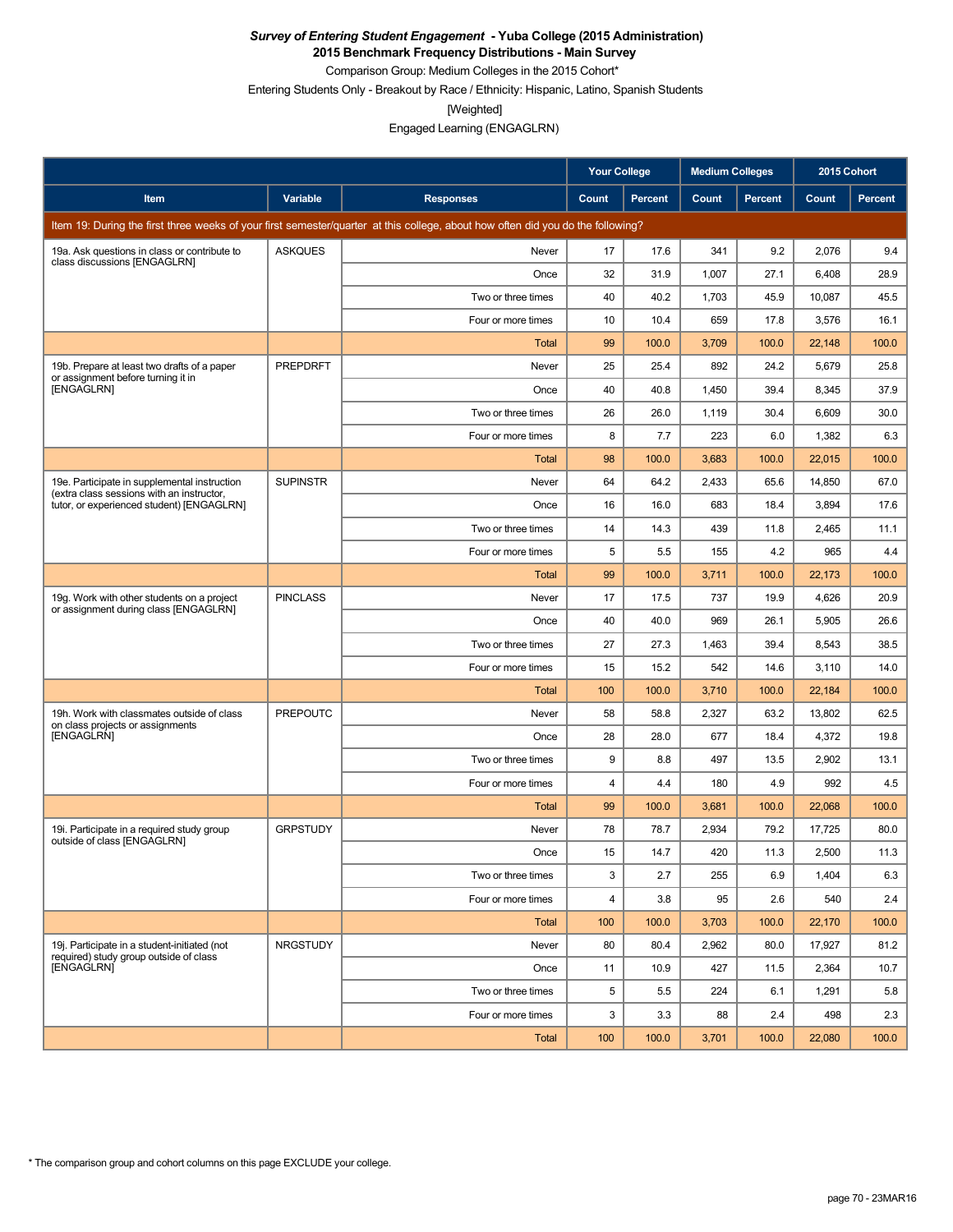**2015 Benchmark Frequency Distributions - Main Survey**

Comparison Group: Medium Colleges in the 2015 Cohort\* Entering Students Only - Breakout by Race / Ethnicity: Hispanic, Latino, Spanish Students

[Weighted]

|                                                                                       |                 |                                                                                                                                                                                      | <b>Your College</b> |                | <b>Medium Colleges</b> |         | 2015 Cohort |         |
|---------------------------------------------------------------------------------------|-----------------|--------------------------------------------------------------------------------------------------------------------------------------------------------------------------------------|---------------------|----------------|------------------------|---------|-------------|---------|
| Item                                                                                  | Variable        | <b>Responses</b>                                                                                                                                                                     | Count               | <b>Percent</b> | Count                  | Percent | Count       | Percent |
|                                                                                       |                 | Item 19: During the first three weeks of your first semester/quarter at this college, about how often did you do the following?                                                      |                     |                |                        |         |             |         |
| 19k. Use an electronic tool (e-mail, text<br>messaging, Facebook, MySpace, class Web  | <b>USEINTMG</b> | Never                                                                                                                                                                                | 33                  | 32.8           | 1,375                  | 37.1    | 8,002       | 36.1    |
| site, etc.) to communicate with another<br>student about coursework [ENGAGLRN]        |                 | Once                                                                                                                                                                                 | 21                  | 20.8           | 804                    | 21.7    | 5,126       | 23.1    |
|                                                                                       |                 | Two or three times                                                                                                                                                                   | 20                  | 20.2           | 843                    | 22.7    | 5,213       | 23.5    |
|                                                                                       |                 | Four or more times                                                                                                                                                                   | 26                  | 26.2           | 685                    | 18.5    | 3,848       | 17.3    |
|                                                                                       |                 | Total                                                                                                                                                                                | 100                 | 100.0          | 3,708                  | 100.0   | 22,189      | 100.0   |
| 19I. Use an electronic tool (e-mail, text<br>messaging, Facebook, MySpace, class Web  | <b>MAILFAC</b>  | Never                                                                                                                                                                                | 43                  | 43.7           | 1,191                  | 32.3    | 7,482       | 33.9    |
| site, etc.) to communicate with an instructor<br>about coursework [ENGAGLRN]          |                 | Once                                                                                                                                                                                 | 34                  | 34.5           | 938                    | 25.4    | 6,032       | 27.3    |
|                                                                                       |                 | Two or three times                                                                                                                                                                   | 11                  | 10.9           | 1,053                  | 28.5    | 5,722       | 25.9    |
|                                                                                       |                 | Four or more times                                                                                                                                                                   | 11                  | 10.9           | 507                    | 13.8    | 2,850       | 12.9    |
|                                                                                       |                 | <b>Total</b>                                                                                                                                                                         | 100                 | 100.0          | 3,690                  | 100.0   | 22,087      | 100.0   |
| 19m. Discuss an assignment or grade with<br>an instructor [ENGAGLRN]                  | <b>FACASSN</b>  | Never                                                                                                                                                                                | 50                  | 50.3           | 1,173                  | 31.7    | 8,006       | 36.1    |
|                                                                                       |                 | Once                                                                                                                                                                                 | 24                  | 24.0           | 1,391                  | 37.6    | 7,770       | 35.1    |
|                                                                                       |                 | Two or three times                                                                                                                                                                   | 15                  | 14.7           | 907                    | 24.5    | 5,050       | 22.8    |
|                                                                                       |                 | Four or more times                                                                                                                                                                   | 11                  | 11.0           | 231                    | 6.2     | 1,335       | 6.0     |
|                                                                                       |                 | Total                                                                                                                                                                                | 100                 | 100.0          | 3,702                  | 100.0   | 22,161      | 100.0   |
| 19n. Ask for help from an instructor<br>regarding questions or problems related to    | <b>CLASSREL</b> | Never                                                                                                                                                                                | 32                  | 32.4           | 737                    | 19.9    | 5,149       | 23.2    |
| a class [ENGAGLRN]                                                                    |                 | Once                                                                                                                                                                                 | 35                  | 35.7           | 1,278                  | 34.6    | 7,401       | 33.4    |
|                                                                                       |                 | Two or three times                                                                                                                                                                   | 20                  | 20.3           | 1,276                  | 34.5    | 7,359       | 33.2    |
|                                                                                       |                 | Four or more times                                                                                                                                                                   | 11                  | 11.5           | 407                    | 11.0    | 2,253       | 10.2    |
|                                                                                       |                 | Total                                                                                                                                                                                | 99                  | 100.0          | 3,698                  | 100.0   | 22,162      | 100.0   |
| 19o. Receive prompt written or oral<br>feedback from instructors on your              | <b>FEEDBACK</b> | Never                                                                                                                                                                                | 32                  | 31.7           | 876                    | 23.6    | 5,760       | 26.0    |
| performance [ENGAGLRN]                                                                |                 | Once                                                                                                                                                                                 | 30                  | 30.6           | 1,195                  | 32.2    | 6,843       | 30.9    |
|                                                                                       |                 | Two or three times                                                                                                                                                                   | 27                  | 27.3           | 1,201                  | 32.3    | 7,027       | 31.7    |
|                                                                                       |                 | Four or more times                                                                                                                                                                   | 10                  | 10.4           | 441                    | 11.9    | 2,533       | 11.4    |
|                                                                                       |                 | Total                                                                                                                                                                                | 100                 | 100.0          | 3,713                  | 100.0   | 22,163      | 100.0   |
| 19g. Discuss ideas from your readings or<br>classes with instructors outside of class | <b>FACIDOC</b>  | Never                                                                                                                                                                                | 75                  | 75.4           | 2,359                  | 63.7    | 14,454      | 65.2    |
| [ENGAGLRN]                                                                            |                 | Once                                                                                                                                                                                 | 16                  | 15.8           | 750                    | 20.3    | 4,170       | 18.8    |
|                                                                                       |                 | Two or three times                                                                                                                                                                   | 5                   | 5.5            | 403                    | 10.9    | 2,526       | 11.4    |
|                                                                                       |                 | Four or more times                                                                                                                                                                   | 3                   | 3.3            | 189                    | 5.1     | 1,025       | 4.6     |
|                                                                                       |                 | Total                                                                                                                                                                                | 100                 | 100.0          | 3,700                  | 100.0   | 22,175      | 100.0   |
| you use the following services?                                                       |                 | Item 20.2: Think about your experiences from the time of your decision to attend this college through the end of the first three weeks of your first semester/quarter. How often did |                     |                |                        |         |             |         |
| 20.2d. Face-to-face tutoring [ENGAGLRN]                                               | <b>FFTUSE</b>   | Never                                                                                                                                                                                | 77                  | 79.2           | 2,857                  | 82.0    | 17,295      | 81.1    |
|                                                                                       |                 | Once                                                                                                                                                                                 | 10                  | 10.7           | 367                    | 10.5    | 2,182       | 10.2    |
|                                                                                       |                 | Two or three times                                                                                                                                                                   | 3                   | 2.8            | 145                    | 4.2     | 1,152       | 5.4     |
|                                                                                       |                 | Four or more times                                                                                                                                                                   | $\overline{7}$      | 7.3            | 116                    | 3.3     | 690         | 3.2     |
|                                                                                       |                 | Total                                                                                                                                                                                | 97                  | 100.0          | 3,484                  | 100.0   | 21,319      | 100.0   |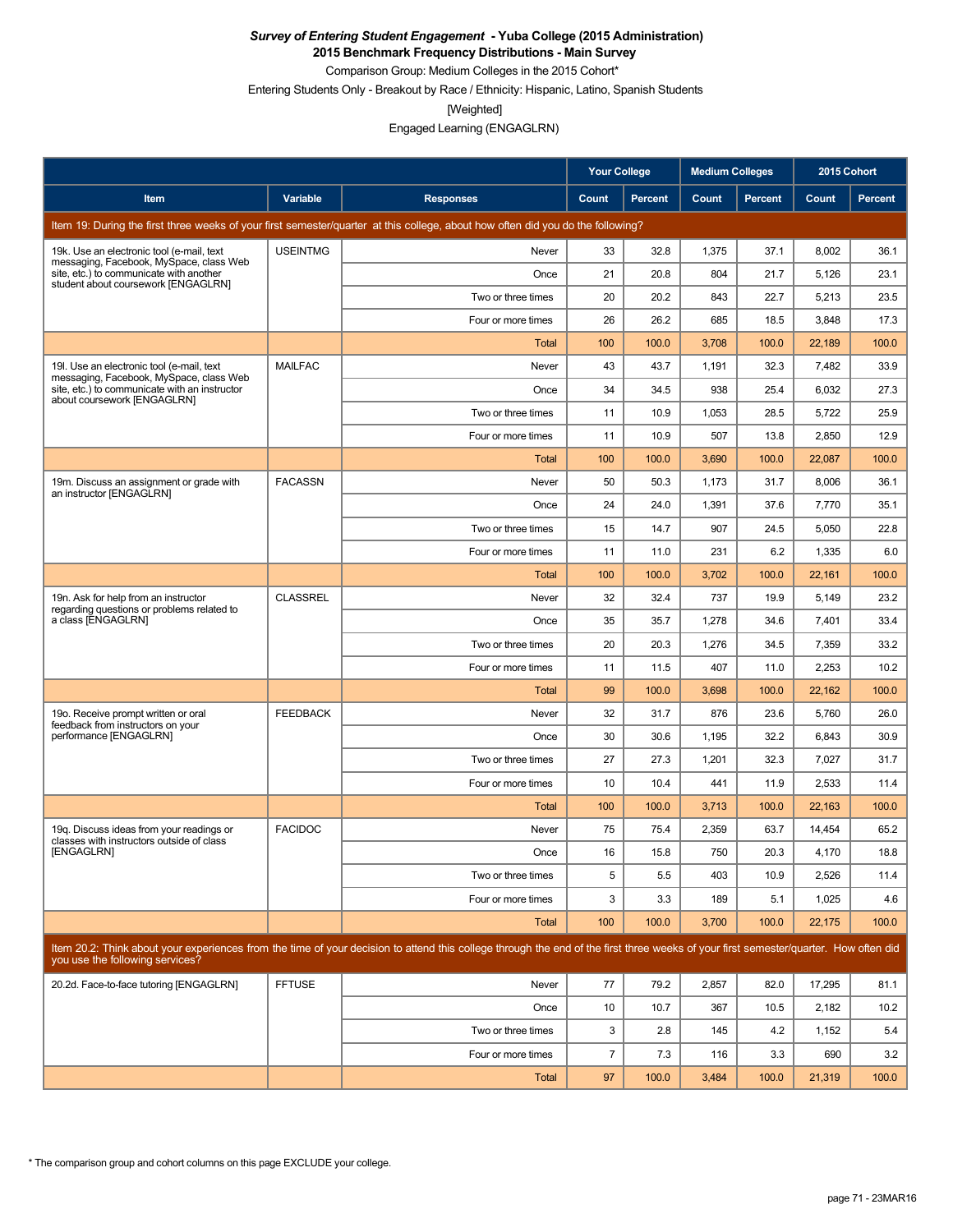**2015 Benchmark Frequency Distributions - Main Survey** Comparison Group: Medium Colleges in the 2015 Cohort\*

Entering Students Only - Breakout by Race / Ethnicity: Hispanic, Latino, Spanish Students

[Weighted]

Engaged Learning (ENGAGLRN)

|                                                                                                                                                                                                                         |                 |                    | <b>Your College</b> |                | <b>Medium Colleges</b> |                | 2015 Cohort |                |  |
|-------------------------------------------------------------------------------------------------------------------------------------------------------------------------------------------------------------------------|-----------------|--------------------|---------------------|----------------|------------------------|----------------|-------------|----------------|--|
| Item                                                                                                                                                                                                                    | Variable        | <b>Responses</b>   | Count               | <b>Percent</b> | Count                  | <b>Percent</b> | Count       | <b>Percent</b> |  |
| Item 20.2: Think about your experiences from the time of your decision to attend this college through the end of the first three weeks of your first semester/quarter. How often did<br>you use the following services? |                 |                    |                     |                |                        |                |             |                |  |
| 20.2f. Writing, math, or other skill lab<br>[ENGAGLRN]                                                                                                                                                                  | <b>SKLABUSE</b> | Never              | 75                  | 77.5           | 2,073                  | 60.1           | 13,371      | 63.1           |  |
|                                                                                                                                                                                                                         |                 | Once               | $\overline{7}$      | 7.3            | 450                    | 13.0           | 2,979       | 14.1           |  |
|                                                                                                                                                                                                                         |                 | Two or three times | 11                  | 11.8           | 402                    | 11.7           | 2,303       | 10.9           |  |
|                                                                                                                                                                                                                         |                 | Four or more times | 3                   | 3.3            | 526                    | 15.2           | 2,533       | 12.0           |  |
|                                                                                                                                                                                                                         |                 | Total              | 97                  | 100.0          | 3,452                  | 100.0          | 21,185      | 100.0          |  |
| 20.2h. Computer lab [ENGAGLRN]                                                                                                                                                                                          | <b>COMLBUSE</b> | Never              | 55                  | 57.8           | 1,461                  | 41.2           | 9,352       | 43.5           |  |
|                                                                                                                                                                                                                         |                 | Once               | 19                  | 20.0           | 702                    | 19.8           | 3,999       | 18.6           |  |
|                                                                                                                                                                                                                         |                 | Two or three times | 12                  | 13.1           | 674                    | 19.0           | 4,046       | 18.8           |  |
|                                                                                                                                                                                                                         |                 | Four or more times | 9                   | 9.1            | 711                    | 20.0           | 4,084       | 19.0           |  |
|                                                                                                                                                                                                                         |                 | Total              | 95                  | 100.0          | 3,548                  | 100.0          | 21,481      | 100.0          |  |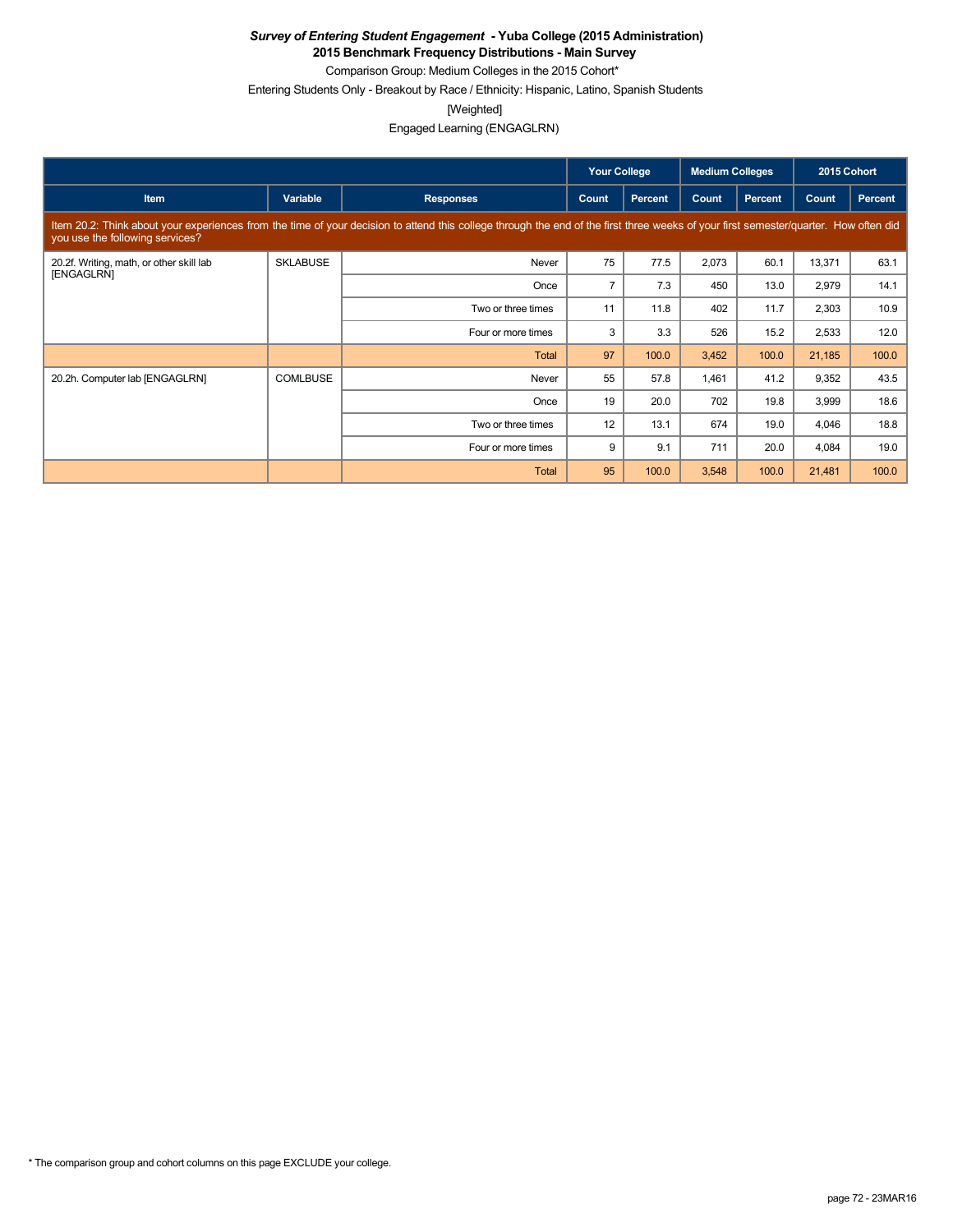**2015 Benchmark Frequency Distributions - Main Survey**

Comparison Group: Medium Colleges in the 2015 Cohort\* Entering Students Only - Breakout by Race / Ethnicity: Other Students

[Weighted]

Engaged Learning (ENGAGLRN)

|                                                                                           |                 |                                                                                                                                 | <b>Your College</b> |                | <b>Medium Colleges</b> |         | 2015 Cohort |                |
|-------------------------------------------------------------------------------------------|-----------------|---------------------------------------------------------------------------------------------------------------------------------|---------------------|----------------|------------------------|---------|-------------|----------------|
| Item                                                                                      | Variable        | <b>Responses</b>                                                                                                                | Count               | <b>Percent</b> | Count                  | Percent | Count       | <b>Percent</b> |
|                                                                                           |                 | Item 19: During the first three weeks of your first semester/quarter at this college, about how often did you do the following? |                     |                |                        |         |             |                |
| 19a. Ask questions in class or contribute to<br>class discussions [ENGAGLRN]              | <b>ASKQUES</b>  | Never                                                                                                                           | 4                   | 26.0           | 62                     | 8.4     | 307         | 8.5            |
|                                                                                           |                 | Once                                                                                                                            | 3                   | 18.4           | 154                    | 20.7    | 785         | 21.7           |
|                                                                                           |                 | Two or three times                                                                                                              | $\overline{7}$      | 44.6           | 342                    | 46.1    | 1,596       | 44.1           |
|                                                                                           |                 | Four or more times                                                                                                              | 2                   | 11.0           | 185                    | 24.9    | 935         | 25.8           |
|                                                                                           |                 | Total                                                                                                                           | 15                  | 100.0          | 743                    | 100.0   | 3,622       | 100.0          |
| 19b. Prepare at least two drafts of a paper<br>or assignment before turning it in         | <b>PREPDRFT</b> | Never                                                                                                                           | 3                   | 22.1           | 195                    | 26.7    | 947         | 26.4           |
| [ENGAGLRN]                                                                                |                 | Once                                                                                                                            | $\overline{7}$      | 48.3           | 254                    | 34.8    | 1,212       | 33.9           |
|                                                                                           |                 | Two or three times                                                                                                              | $\overline{4}$      | 26.0           | 212                    | 29.0    | 1,124       | 31.4           |
|                                                                                           |                 | Four or more times                                                                                                              | $\mathbf{1}$        | 3.7            | 69                     | 9.5     | 298         | 8.3            |
|                                                                                           |                 | Total                                                                                                                           | 15                  | 100.0          | 731                    | 100.0   | 3,580       | 100.0          |
| 19e. Participate in supplemental instruction<br>(extra class sessions with an instructor, | <b>SUPINSTR</b> | Never                                                                                                                           | 5                   | 37.0           | 455                    | 61.4    | 2,249       | 62.0           |
| tutor, or experienced student) [ENGAGLRN]                                                 |                 | Once                                                                                                                            | 5                   | 37.2           | 144                    | 19.5    | 649         | 17.9           |
|                                                                                           |                 | Two or three times                                                                                                              | $\mathbf{1}$        | 7.4            | 99                     | 13.4    | 511         | 14.1           |
|                                                                                           |                 | Four or more times                                                                                                              | 3                   | 18.4           | 43                     | 5.7     | 216         | 5.9            |
|                                                                                           |                 | <b>Total</b>                                                                                                                    | 15                  | 100.0          | 741                    | 100.0   | 3,624       | 100.0          |
| 19g. Work with other students on a project<br>or assignment during class [ENGAGLRN]       | <b>PINCLASS</b> | Never                                                                                                                           | $\mathbf{1}$        | 7.4            | 130                    | 17.6    | 716         | 19.8           |
|                                                                                           |                 | Once                                                                                                                            | 4                   | 29.7           | 199                    | 26.9    | 1,027       | 28.4           |
|                                                                                           |                 | Two or three times                                                                                                              | 5                   | 33.3           | 295                    | 39.8    | 1,356       | 37.5           |
|                                                                                           |                 | Four or more times                                                                                                              | $\overline{4}$      | 29.7           | 116                    | 15.7    | 516         | 14.3           |
|                                                                                           |                 | Total                                                                                                                           | 15                  | 100.0          | 741                    | 100.0   | 3,615       | 100.0          |
| 19h. Work with classmates outside of class<br>on class projects or assignments            | <b>PREPOUTC</b> | Never                                                                                                                           | 8                   | 65.4           | 473                    | 64.0    | 2,243       | 62.2           |
| [ENGAGLRN]                                                                                |                 | Once                                                                                                                            | 2                   | 13.0           | 149                    | 20.1    | 716         | 19.8           |
|                                                                                           |                 | Two or three times                                                                                                              | 2                   | 17.3           | 81                     | 10.9    | 454         | 12.6           |
|                                                                                           |                 | Four or more times                                                                                                              | $\mathbf{1}$        | 4.3            | 37                     | 5.0     | 196         | 5.4            |
|                                                                                           |                 | Total                                                                                                                           | 12                  | 100.0          | 740                    | 100.0   | 3,609       | 100.0          |
| 19i. Participate in a required study group<br>outside of class [ENGAGLRN]                 | <b>GRPSTUDY</b> | Never                                                                                                                           | 11                  | 74.0           | 587                    | 79.1    | 2,801       | 77.4           |
|                                                                                           |                 | Once                                                                                                                            | 3                   | 18.6           | 69                     | 9.3     | 414         | 11.5           |
|                                                                                           |                 | Two or three times                                                                                                              | $\mathbf{1}$        | 3.7            | 61                     | 8.2     | 279         | 7.7            |
|                                                                                           |                 | Four or more times                                                                                                              | $\mathbf{1}$        | 3.7            | 25                     | 3.4     | 125         | 3.4            |
|                                                                                           |                 | Total                                                                                                                           | 15                  | 100.0          | 742                    | 100.0   | 3,619       | 100.0          |
| 19j. Participate in a student-initiated (not<br>required) study group outside of class    | NRGSTUDY        | Never                                                                                                                           | 13                  | 85.3           | 569                    | 76.9    | 2,785       | 77.0           |
| <b>[ENGAGLRN]</b>                                                                         |                 | Once                                                                                                                            | $\mathbf 0$         | N/A            | 94                     | 12.7    | 454         | 12.6           |
|                                                                                           |                 | Two or three times                                                                                                              | $\mathbf{1}$        | 3.7            | 40                     | 5.4     | 254         | 7.0            |
|                                                                                           |                 | Four or more times                                                                                                              | $\overline{2}$      | 11.0           | 36                     | 4.9     | 125         | 3.4            |
|                                                                                           |                 | Total                                                                                                                           | 15                  | 100.0          | 740                    | 100.0   | 3,617       | 100.0          |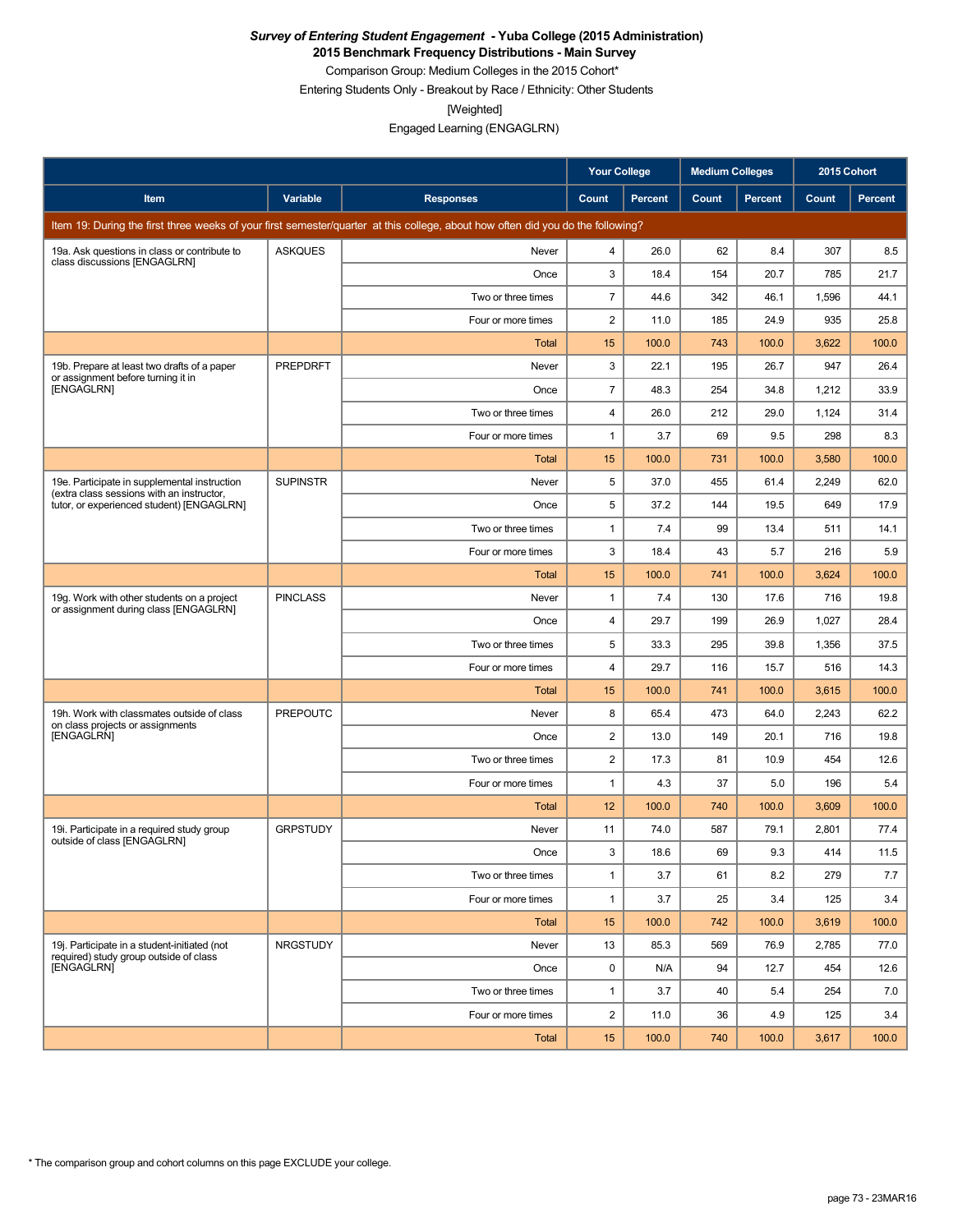**2015 Benchmark Frequency Distributions - Main Survey**

Comparison Group: Medium Colleges in the 2015 Cohort\* Entering Students Only - Breakout by Race / Ethnicity: Other Students

[Weighted]

Engaged Learning (ENGAGLRN)

|                                                                                       |                 |                                                                                                                                                                                      | <b>Your College</b>     |                | <b>Medium Colleges</b> |                | 2015 Cohort  |         |
|---------------------------------------------------------------------------------------|-----------------|--------------------------------------------------------------------------------------------------------------------------------------------------------------------------------------|-------------------------|----------------|------------------------|----------------|--------------|---------|
| Item                                                                                  | Variable        | <b>Responses</b>                                                                                                                                                                     | Count                   | <b>Percent</b> | Count                  | <b>Percent</b> | <b>Count</b> | Percent |
|                                                                                       |                 | Item 19: During the first three weeks of your first semester/quarter at this college, about how often did you do the following?                                                      |                         |                |                        |                |              |         |
| 19k. Use an electronic tool (e-mail, text<br>messaging, Facebook, MySpace, class Web  | <b>USEINTMG</b> | Never                                                                                                                                                                                | $\overline{7}$          | 44.6           | 317                    | 42.7           | 1,517        | 41.8    |
| site, etc.) to communicate with another<br>student about coursework [ENGAGLRN]        |                 | Once                                                                                                                                                                                 | 3                       | 22.1           | 169                    | 22.7           | 814          | 22.4    |
|                                                                                       |                 | Two or three times                                                                                                                                                                   | $\mathbf{1}$            | 7.4            | 148                    | 20.0           | 720          | 19.8    |
|                                                                                       |                 | Four or more times                                                                                                                                                                   | $\overline{4}$          | 26.0           | 108                    | 14.6           | 582          | 16.0    |
|                                                                                       |                 | Total                                                                                                                                                                                | 15                      | 100.0          | 742                    | 100.0          | 3,632        | 100.0   |
| 19. Use an electronic tool (e-mail, text<br>messaging, Facebook, MySpace, class Web   | <b>MAILFAC</b>  | Never                                                                                                                                                                                | 8                       | 55.6           | 241                    | 32.5           | 1,121        | 31.1    |
| site, etc.) to communicate with an instructor<br>about coursework [ENGAGLRN]          |                 | Once                                                                                                                                                                                 | 4                       | 29.7           | 182                    | 24.6           | 956          | 26.5    |
|                                                                                       |                 | Two or three times                                                                                                                                                                   | $\overline{2}$          | 11.0           | 200                    | 26.9           | 982          | 27.2    |
|                                                                                       |                 | Four or more times                                                                                                                                                                   | $\mathbf{1}$            | 3.7            | 119                    | 16.0           | 550          | 15.2    |
|                                                                                       |                 | <b>Total</b>                                                                                                                                                                         | 15                      | 100.0          | 742                    | 100.0          | 3,609        | 100.0   |
| 19m. Discuss an assignment or grade with<br>an instructor [ENGAGLRN]                  | <b>FACASSN</b>  | Never                                                                                                                                                                                | $\overline{7}$          | 44.6           | 242                    | 32.6           | 1,128        | 31.2    |
|                                                                                       |                 | Once                                                                                                                                                                                 | 3                       | 18.4           | 239                    | 32.2           | 1,231        | 34.0    |
|                                                                                       |                 | Two or three times                                                                                                                                                                   | $\overline{4}$          | 29.7           | 194                    | 26.2           | 947          | 26.2    |
|                                                                                       |                 | Four or more times                                                                                                                                                                   | $\mathbf{1}$            | 7.4            | 67                     | 9.0            | 314          | 8.7     |
|                                                                                       |                 | <b>Total</b>                                                                                                                                                                         | 15                      | 100.0          | 742                    | 100.0          | 3,620        | 100.0   |
| 19n. Ask for help from an instructor<br>regarding questions or problems related to    | <b>CLASSREL</b> | Never                                                                                                                                                                                | $\overline{\mathbf{c}}$ | 14.7           | 158                    | 21.3           | 817          | 22.6    |
| a class [ENGAGLRN]                                                                    |                 | Once                                                                                                                                                                                 | 4                       | 29.7           | 234                    | 31.5           | 1,112        | 30.7    |
|                                                                                       |                 | Two or three times                                                                                                                                                                   | 8                       | 52.0           | 253                    | 34.2           | 1,217        | 33.6    |
|                                                                                       |                 | Four or more times                                                                                                                                                                   | $\mathbf{1}$            | 3.7            | 97                     | 13.0           | 474          | 13.1    |
|                                                                                       |                 | Total                                                                                                                                                                                | 15                      | 100.0          | 742                    | 100.0          | 3,620        | 100.0   |
| 19o. Receive prompt written or oral<br>feedback from instructors on your              | <b>FEEDBACK</b> | Never                                                                                                                                                                                | 5                       | 37.2           | 197                    | 26.7           | 888          | 24.5    |
| performance [ENGAGLRN]                                                                |                 | Once                                                                                                                                                                                 | 3                       | 22.1           | 195                    | 26.5           | 1,019        | 28.1    |
|                                                                                       |                 | Two or three times                                                                                                                                                                   | 5                       | 33.3           | 239                    | 32.4           | 1,200        | 33.1    |
|                                                                                       |                 | Four or more times                                                                                                                                                                   | $\mathbf{1}$            | 7.4            | 106                    | 14.4           | 516          | 14.2    |
|                                                                                       |                 | <b>Total</b>                                                                                                                                                                         | 15                      | 100.0          | 738                    | 100.0          | 3,623        | 100.0   |
| 19g. Discuss ideas from your readings or<br>classes with instructors outside of class | <b>FACIDOC</b>  | Never                                                                                                                                                                                | 12                      | 81.6           | 447                    | 60.4           | 2,107        | 58.3    |
| [ENGAGLRN]                                                                            |                 | Once                                                                                                                                                                                 | $\mathbf{1}$            | 7.4            | 162                    | 22.0           | 767          | 21.2    |
|                                                                                       |                 | Two or three times                                                                                                                                                                   | $\mathbf{1}$            | 3.7            | 94                     | 12.7           | 497          | 13.7    |
|                                                                                       |                 | Four or more times                                                                                                                                                                   | $\mathbf{1}$            | 7.4            | 36                     | 4.9            | 245          | 6.8     |
|                                                                                       |                 | Total                                                                                                                                                                                | 15                      | 100.0          | 740                    | 100.0          | 3,616        | 100.0   |
| you use the following services?                                                       |                 | Item 20.2: Think about your experiences from the time of your decision to attend this college through the end of the first three weeks of your first semester/quarter. How often did |                         |                |                        |                |              |         |
| 20.2d. Face-to-face tutoring [ENGAGLRN]                                               | <b>FFTUSE</b>   | Never                                                                                                                                                                                | 6                       | 42.2           | 559                    | 77.5           | 2,698        | 78.1    |
|                                                                                       |                 | Once                                                                                                                                                                                 | 6                       | 42.5           | 77                     | 10.7           | 340          | 9.8     |
|                                                                                       |                 | Two or three times                                                                                                                                                                   | $\mathbf{1}$            | 3.8            | 56                     | 7.8            | 260          | 7.5     |
|                                                                                       |                 | Four or more times                                                                                                                                                                   | $\overline{2}$          | 11.5           | 29                     | 4.0            | 157          | 4.6     |
|                                                                                       |                 | Total                                                                                                                                                                                | 14                      | 100.0          | 721                    | 100.0          | 3,456        | 100.0   |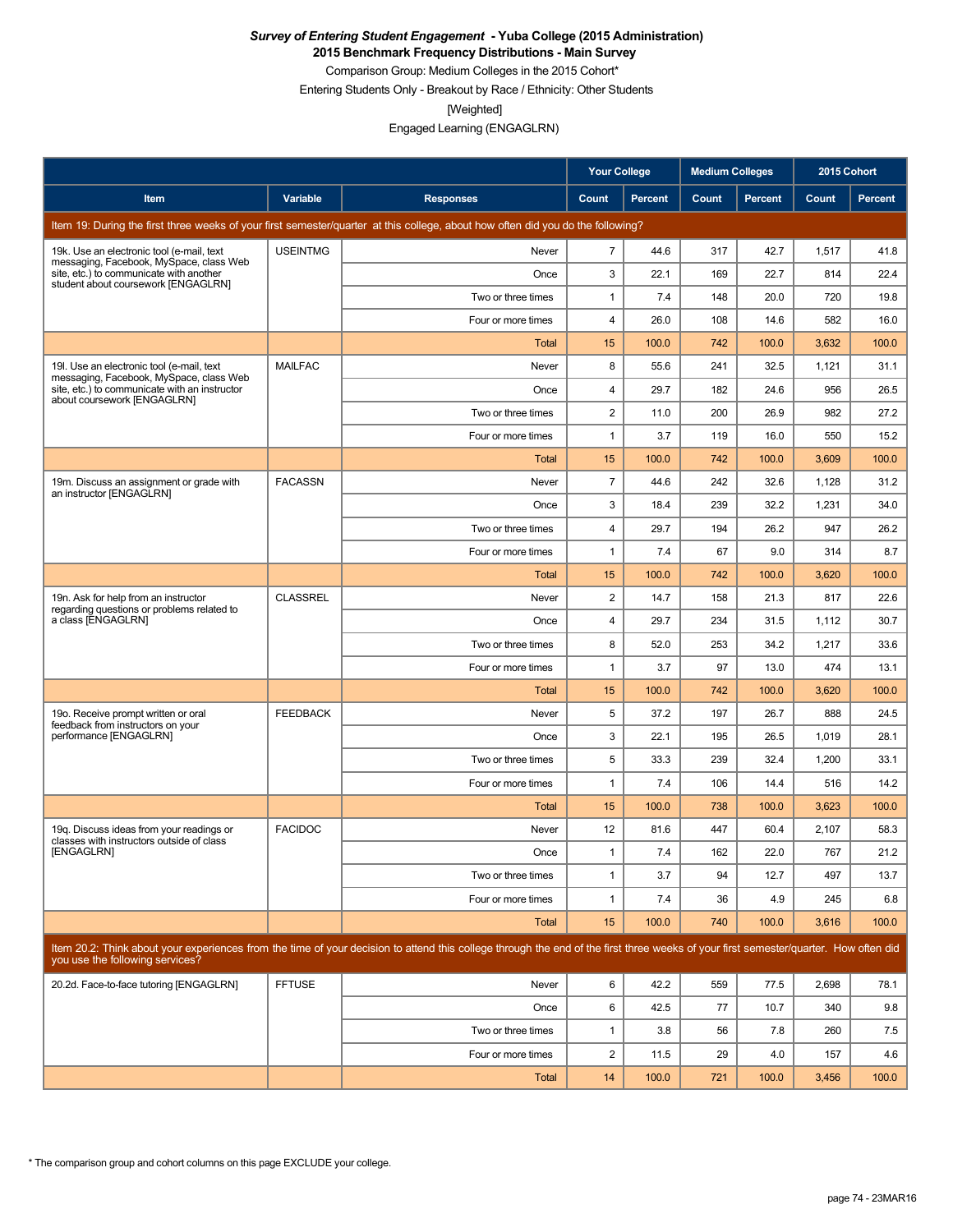**2015 Benchmark Frequency Distributions - Main Survey**

Comparison Group: Medium Colleges in the 2015 Cohort\* Entering Students Only - Breakout by Race / Ethnicity: Other Students

[Weighted]

Engaged Learning (ENGAGLRN)

|                                                        |                 |                                                                                                                                                                                      | <b>Your College</b> |                | <b>Medium Colleges</b> |         | 2015 Cohort |                |
|--------------------------------------------------------|-----------------|--------------------------------------------------------------------------------------------------------------------------------------------------------------------------------------|---------------------|----------------|------------------------|---------|-------------|----------------|
| <b>Item</b>                                            | Variable        | <b>Responses</b>                                                                                                                                                                     | Count               | <b>Percent</b> | Count                  | Percent | Count       | <b>Percent</b> |
| you use the following services?                        |                 | Item 20.2: Think about your experiences from the time of your decision to attend this college through the end of the first three weeks of your first semester/quarter. How often did |                     |                |                        |         |             |                |
| 20.2f. Writing, math, or other skill lab<br>[ENGAGLRN] | <b>SKLABUSE</b> | Never                                                                                                                                                                                | 10                  | 66.7           | 459                    | 65.2    | 2,170       | 63.7           |
|                                                        |                 | Once                                                                                                                                                                                 | $\overline{2}$      | 11.0           | 83                     | 11.7    | 450         | 13.2           |
|                                                        |                 | Two or three times                                                                                                                                                                   | 3                   | 18.6           | 61                     | 8.6     | 336         | 9.9            |
|                                                        |                 | Four or more times                                                                                                                                                                   |                     | 3.7            | 101                    | 14.4    | 450         | 13.2           |
|                                                        |                 | Total                                                                                                                                                                                | 15                  | 100.0          | 704                    | 100.0   | 3,407       | 100.0          |
| 20.2h. Computer lab [ENGAGLRN]                         | <b>COMLBUSE</b> | Never                                                                                                                                                                                | 5                   | 45.5           | 339                    | 48.4    | 1,561       | 45.7           |
|                                                        |                 | Once                                                                                                                                                                                 | $\overline{4}$      | 31.9           | 102                    | 14.6    | 599         | 17.5           |
|                                                        |                 | Two or three times                                                                                                                                                                   | $\overline{2}$      | 13.6           | 124                    | 17.8    | 600         | 17.5           |
|                                                        |                 | Four or more times                                                                                                                                                                   |                     | 9.0            | 135                    | 19.3    | 660         | 19.3           |
|                                                        |                 | <b>Total</b>                                                                                                                                                                         | 12                  | 100.0          | 701                    | 100.0   | 3,420       | 100.0          |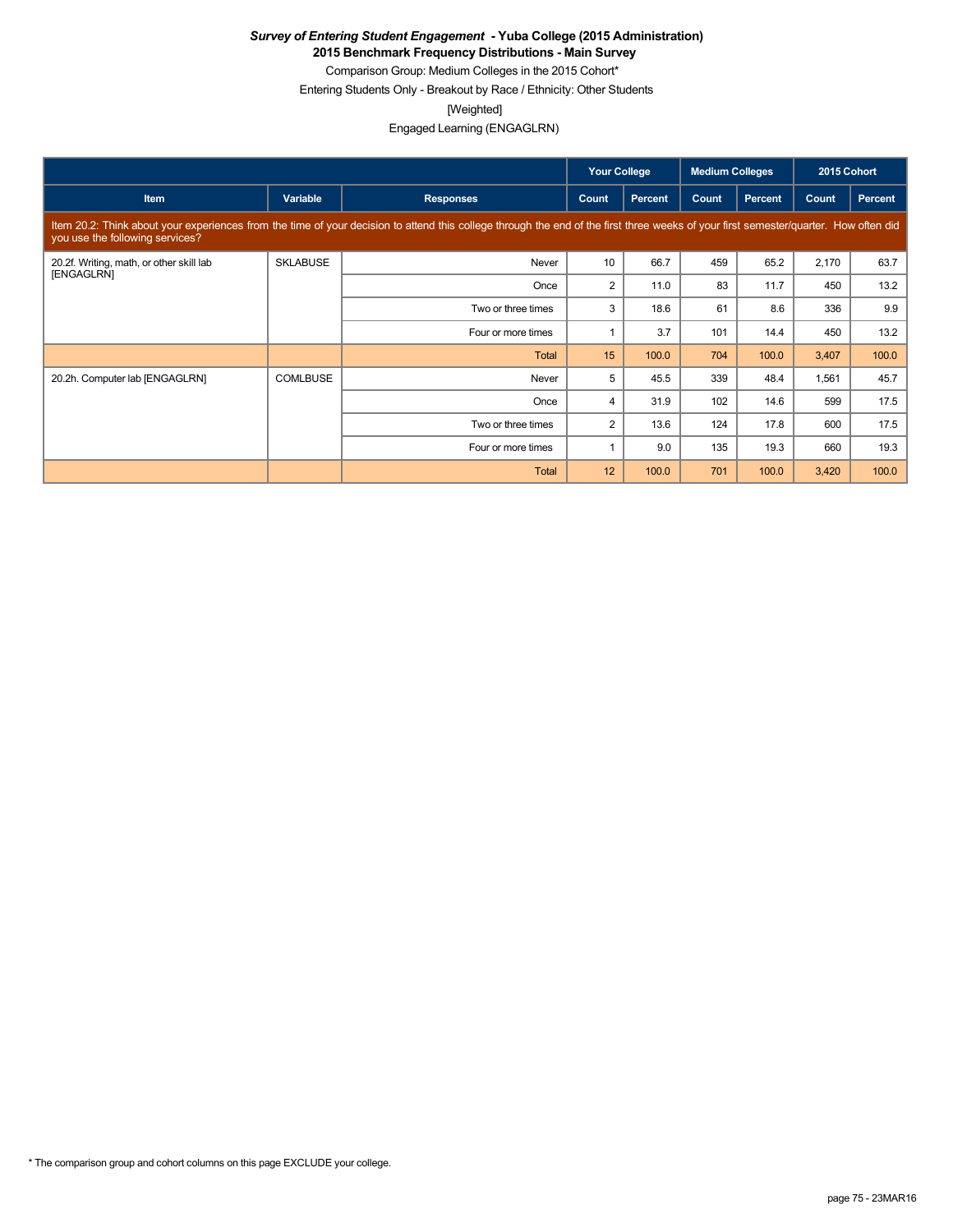*Survey of Entering Student Engagement* **Yuba College (2015 Administration) 2015 Benchmark Bar Chart - Main Survey** Comparison Group: Medium Colleges in the 2015 Cohort\* Entering Students Only - Breakout by Race / Ethnicity [Weighted] Academic and Social Support (ACSOCSUP)



\* The comparison group and cohort bars on this page INCLUDE your college.

23MAR16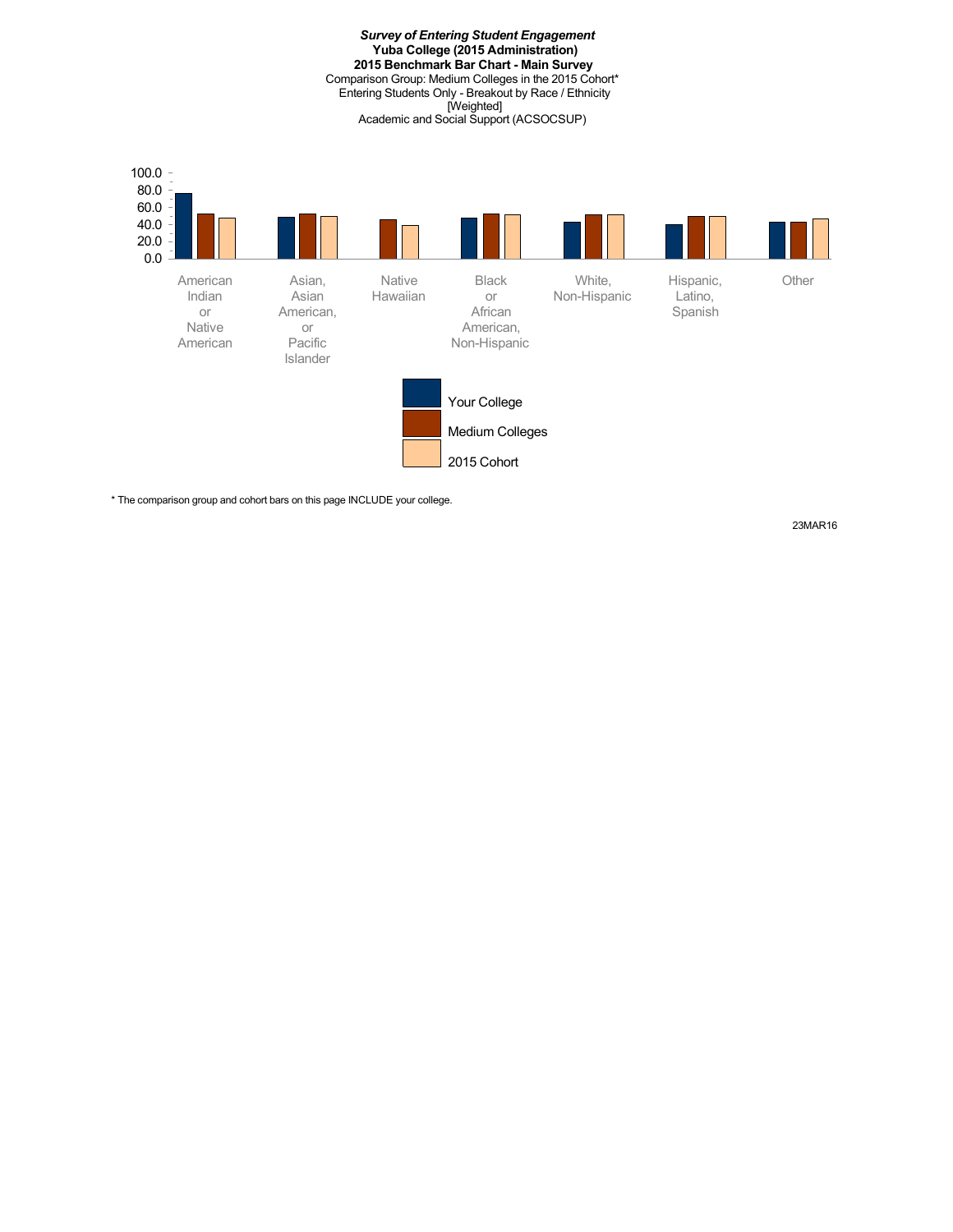#### *Survey of Entering Student Engagement* **- Yuba College (2015 Administration) 2015 Benchmark Means Report - Main Survey**

Comparison Group: Medium Colleges in the 2015 Cohort\*

Entering Students Only - Breakout by Race / Ethnicity

[Weighted]

|                                                                                         |                 |                                                                                                                                                                      | Your<br>College | <b>Medium Colleges</b> |                         | 2015 Cohort |                         |
|-----------------------------------------------------------------------------------------|-----------------|----------------------------------------------------------------------------------------------------------------------------------------------------------------------|-----------------|------------------------|-------------------------|-------------|-------------------------|
| Item                                                                                    | Variable        | <b>Breakout Group</b>                                                                                                                                                | <b>Mean</b>     | <b>Mean</b>            | <b>Effect</b><br>Size** | <b>Mean</b> | <b>Effect</b><br>Size** |
|                                                                                         |                 | Item 18: Think about your experiences from the time of your decision to attend this college through the end of the first three weeks of your first semester/quarter. |                 |                        |                         |             |                         |
| 1 = Strongly disagree, $2$ = Disagree, $3$ = Neutral, $4$ = Agree, $5$ = Strongly agree |                 |                                                                                                                                                                      |                 |                        |                         |             |                         |
| 18I. All instructors clearly<br>explained academic and student                          | <b>RESOURCE</b> | American Indian or Native American                                                                                                                                   | 4.33            | 3.90                   |                         | 3.91        |                         |
| support services available at<br>this college [ACSOCSUP]                                |                 | Asian, Asian American, or Pacific Islander                                                                                                                           | 3.74            | 3.97                   |                         | 3.87        |                         |
|                                                                                         |                 | Native Hawaiian                                                                                                                                                      | --              | 3.66                   |                         | 3.61        |                         |
|                                                                                         |                 | Black or African American, Non-Hispanic                                                                                                                              | 2.99            | 3.94                   | $-1.00**$               | 3.92        | $-0.97**$               |
|                                                                                         |                 | White, Non-Hispanic                                                                                                                                                  | 3.64            | 3.84                   |                         | 3.87        |                         |
|                                                                                         |                 | Hispanic, Latino, Spanish                                                                                                                                            | 3.56            | 3.90                   | $-0.37**$               | 3.91        | $-0.37**$               |
|                                                                                         |                 | Other                                                                                                                                                                | 3.67            | 3.73                   |                         | 3.75        |                         |
| 18m. All instructors clearly<br>explained course grading                                | <b>GRADEPOL</b> | American Indian or Native American                                                                                                                                   | 4.67            | 4.22                   |                         | 4.19        |                         |
| policies [ACSOCSUP]                                                                     |                 | Asian, Asian American, or Pacific Islander                                                                                                                           | 4.38            | 4.29                   |                         | 4.22        |                         |
|                                                                                         |                 | Native Hawaiian                                                                                                                                                      | --              | 3.84                   |                         | 3.75        |                         |
|                                                                                         |                 | Black or African American, Non-Hispanic                                                                                                                              | 4.56            | 4.29                   |                         | 4.27        |                         |
|                                                                                         |                 | White, Non-Hispanic                                                                                                                                                  | 4.16            | 4.26                   |                         | 4.26        |                         |
|                                                                                         |                 | Hispanic, Latino, Spanish                                                                                                                                            | 4.12            | 4.25                   |                         | 4.28        |                         |
|                                                                                         |                 | Other                                                                                                                                                                | 4.52            | 4.11                   |                         | 4.16        |                         |
| 18n. All instructors clearly<br>explained course syllabi                                | <b>SYLLABI</b>  | American Indian or Native American                                                                                                                                   | 4.67            | 4.24                   |                         | 4.29        |                         |
| (syllabuses) [ACSOCSUP]                                                                 |                 | Asian, Asian American, or Pacific Islander                                                                                                                           | 4.60            | 4.36                   |                         | 4.33        |                         |
|                                                                                         |                 | Native Hawaiian                                                                                                                                                      | --              | 3.79                   |                         | 3.78        |                         |
|                                                                                         |                 | Black or African American, Non-Hispanic                                                                                                                              | 4.48            | 4.37                   |                         | 4.37        |                         |
|                                                                                         |                 | White, Non-Hispanic                                                                                                                                                  | 4.36            | 4.37                   |                         | 4.37        |                         |
|                                                                                         |                 | Hispanic, Latino, Spanish                                                                                                                                            | 4.32            | 4.36                   |                         | 4.38        |                         |
|                                                                                         |                 | Other                                                                                                                                                                | 4.52            | 4.29                   |                         | 4.26        |                         |
| 18o. I knew how to get in touch<br>with my instructors outside of                       | <b>FACMEET</b>  | American Indian or Native American                                                                                                                                   | 5.00            | 4.31                   |                         | 4.23        |                         |
| class [ACSOCSUP]                                                                        |                 | Asian, Asian American, or Pacific Islander                                                                                                                           | 4.33            | 4.32                   |                         | 4.22        |                         |
|                                                                                         |                 | Native Hawaiian                                                                                                                                                      | --              | 3.62                   |                         | 3.87        |                         |
|                                                                                         |                 | Black or African American, Non-Hispanic                                                                                                                              | 3.96            | 4.28                   |                         | 4.27        |                         |
|                                                                                         |                 | White, Non-Hispanic                                                                                                                                                  | 4.11            | 4.33                   |                         | 4.33        |                         |
|                                                                                         |                 | Hispanic, Latino, Spanish                                                                                                                                            | 4.07            | 4.27                   |                         | 4.27        |                         |
|                                                                                         |                 | Other                                                                                                                                                                | 3.70            | 4.20                   |                         | 4.20        |                         |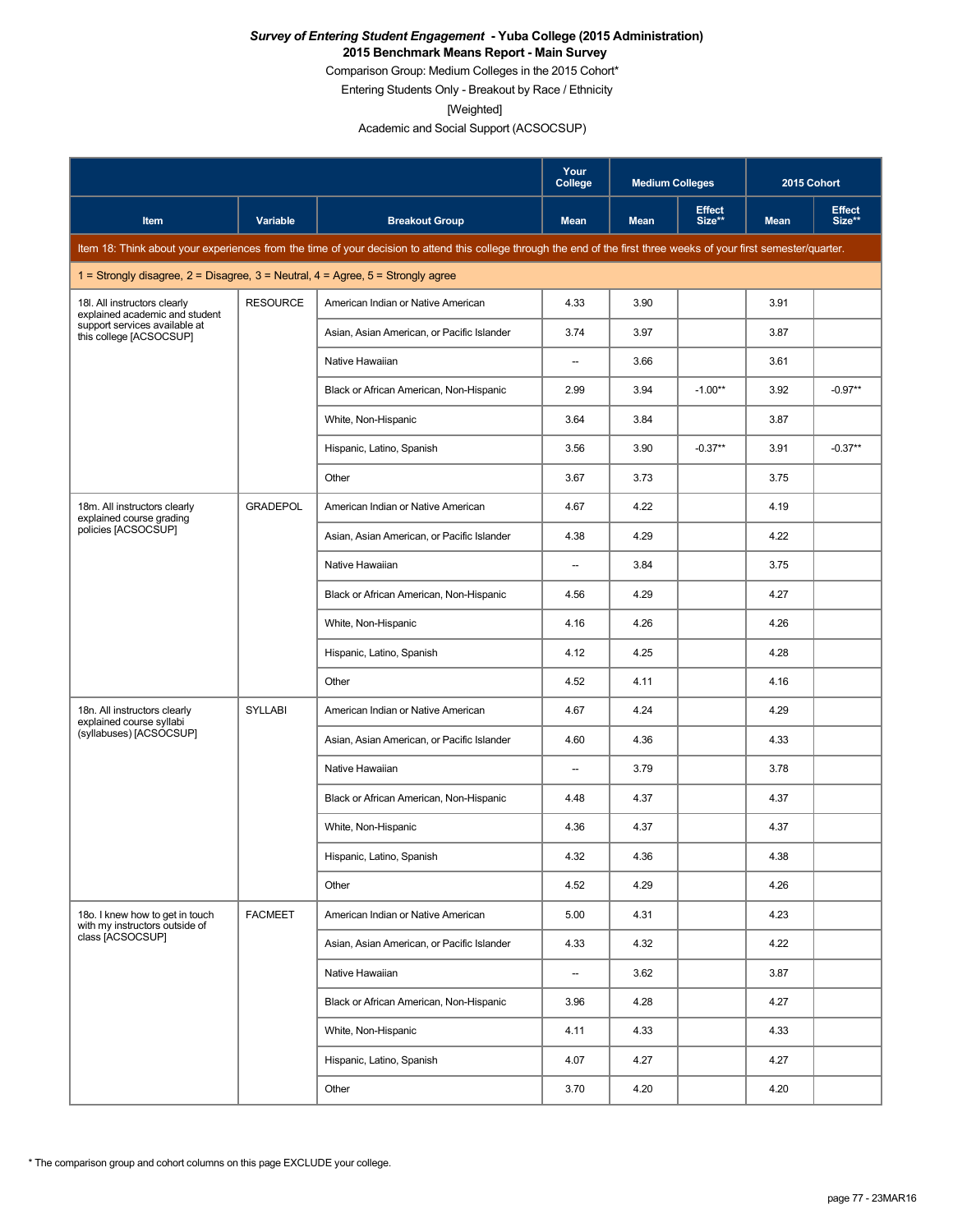#### *Survey of Entering Student Engagement* **- Yuba College (2015 Administration) 2015 Benchmark Means Report - Main Survey**

Comparison Group: Medium Colleges in the 2015 Cohort\*

Entering Students Only - Breakout by Race / Ethnicity

[Weighted]

Academic and Social Support (ACSOCSUP)

|                                                                                         |                 |                                                                                                                                                                      | Your<br>College          | <b>Medium Colleges</b> |                         | 2015 Cohort |                         |
|-----------------------------------------------------------------------------------------|-----------------|----------------------------------------------------------------------------------------------------------------------------------------------------------------------|--------------------------|------------------------|-------------------------|-------------|-------------------------|
| Item                                                                                    | <b>Variable</b> | <b>Breakout Group</b>                                                                                                                                                | <b>Mean</b>              | <b>Mean</b>            | <b>Effect</b><br>Size** | <b>Mean</b> | <b>Effect</b><br>Size** |
|                                                                                         |                 | Item 18: Think about your experiences from the time of your decision to attend this college through the end of the first three weeks of your first semester/quarter. |                          |                        |                         |             |                         |
| 1 = Strongly disagree, $2$ = Disagree, $3$ = Neutral, $4$ = Agree, $5$ = Strongly agree |                 |                                                                                                                                                                      |                          |                        |                         |             |                         |
| 18q. At least one other student<br>whom I didn't previously know                        | <b>OSTUDNAM</b> | American Indian or Native American                                                                                                                                   | 5.00                     | 4.26                   |                         | 4.10        |                         |
| learned my name [ACSOCSUP]                                                              |                 | Asian, Asian American, or Pacific Islander                                                                                                                           | 4.11                     | 4.11                   |                         | 4.05        |                         |
|                                                                                         |                 | Native Hawaiian                                                                                                                                                      | $\overline{\phantom{a}}$ | 4.09                   |                         | 3.94        |                         |
|                                                                                         |                 | Black or African American, Non-Hispanic                                                                                                                              | 4.28                     | 4.11                   |                         | 4.11        |                         |
|                                                                                         |                 | White, Non-Hispanic                                                                                                                                                  | 3.89                     | 4.19                   |                         | 4.19        |                         |
|                                                                                         |                 | Hispanic, Latino, Spanish                                                                                                                                            | 3.95                     | 4.11                   |                         | 4.06        |                         |
|                                                                                         |                 | Other                                                                                                                                                                | 3.70                     | 3.87                   |                         | 4.02        |                         |
| 18r. At least one instructor<br>learned my name [ACSOCSUP]                              | <b>FACNAM</b>   | American Indian or Native American                                                                                                                                   | 5.00                     | 4.20                   |                         | 4.22        |                         |
|                                                                                         |                 | Asian, Asian American, or Pacific Islander                                                                                                                           | 4.14                     | 4.32                   |                         | 4.25        |                         |
|                                                                                         |                 | Native Hawaiian                                                                                                                                                      | $\overline{\phantom{a}}$ | 4.17                   |                         | 3.96        |                         |
|                                                                                         |                 | Black or African American, Non-Hispanic                                                                                                                              | 4.28                     | 4.30                   |                         | 4.28        |                         |
|                                                                                         |                 | White, Non-Hispanic                                                                                                                                                  | 4.10                     | 4.31                   |                         | 4.32        |                         |
|                                                                                         |                 | Hispanic, Latino, Spanish                                                                                                                                            | 3.81                     | 4.26                   | $-0.54***$              | 4.14        | $-0.36**$               |
|                                                                                         |                 | Other                                                                                                                                                                | 4.19                     | 4.20                   |                         | 4.20        |                         |
| 18s. I learned the name of at<br>least one other student in most                        | <b>STUNAM</b>   | American Indian or Native American                                                                                                                                   | 5.00                     | 4.33                   |                         | 4.21        |                         |
| of my classes [ACSOCSUP]                                                                |                 | Asian, Asian American, or Pacific Islander                                                                                                                           | 4.07                     | 4.27                   |                         | 4.19        |                         |
|                                                                                         |                 | Native Hawaiian                                                                                                                                                      | $\overline{\phantom{a}}$ | 4.23                   |                         | 3.97        |                         |
|                                                                                         |                 | Black or African American, Non-Hispanic                                                                                                                              | 4.56                     | 4.22                   |                         | 4.21        |                         |
|                                                                                         |                 | White, Non-Hispanic                                                                                                                                                  | 4.09                     | 4.31                   |                         | 4.30        |                         |
|                                                                                         |                 | Hispanic, Latino, Spanish                                                                                                                                            | 4.08                     | 4.22                   |                         | 4.19        |                         |
|                                                                                         |                 | Other                                                                                                                                                                | 4.07                     | 4.12                   |                         | 4.14        |                         |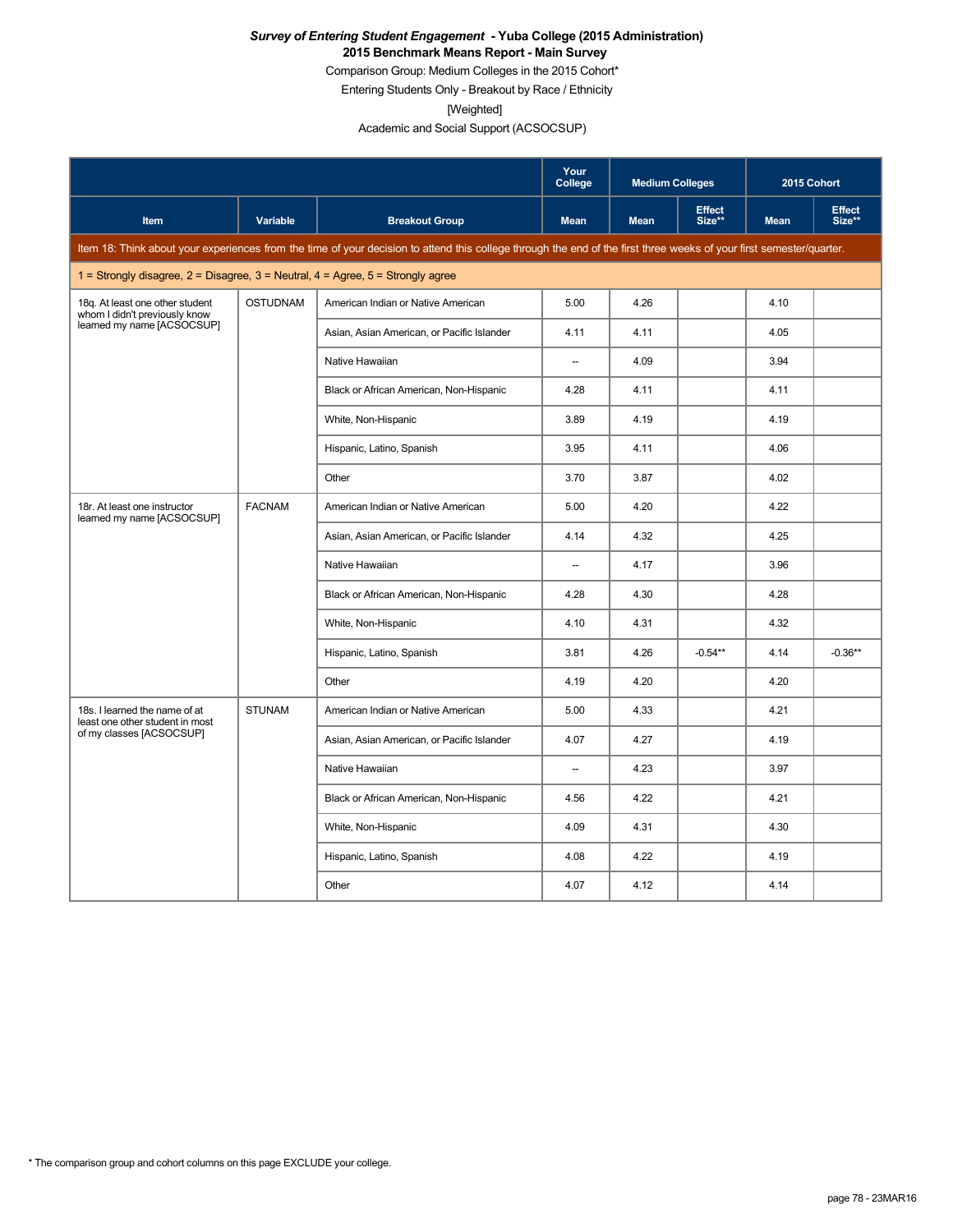**2015 Benchmark Frequency Distributions - Main Survey**

Comparison Group: Medium Colleges in the 2015 Cohort\*

Entering Students Only - Breakout by Race / Ethnicity: American Indian or Native American Students

[Weighted]

Academic and Social Support (ACSOCSUP)

|                                                                                    |                 |                                                                                                                                                                      | <b>Your College</b> |         | <b>Medium Colleges</b>  |         | 2015 Cohort |         |
|------------------------------------------------------------------------------------|-----------------|----------------------------------------------------------------------------------------------------------------------------------------------------------------------|---------------------|---------|-------------------------|---------|-------------|---------|
| Item                                                                               | Variable        | <b>Responses</b>                                                                                                                                                     | Count               | Percent | Count                   | Percent | Count       | Percent |
|                                                                                    |                 | Item 18: Think about your experiences from the time of your decision to attend this college through the end of the first three weeks of your first semester/quarter. |                     |         |                         |         |             |         |
| 18I. All instructors clearly explained<br>academic and student support services    | <b>RESOURCE</b> | Strongly disagree                                                                                                                                                    | 0                   | N/A     | 5                       | 1.4     | 36          | 1.9     |
| available at this college [ACSOCSUP]                                               |                 | Disagree                                                                                                                                                             | 0                   | N/A     | 26                      | 7.5     | 126         | 6.5     |
|                                                                                    |                 | Neutral                                                                                                                                                              | $\mathbf{1}$        | 33.3    | 63                      | 18.4    | 371         | 19.0    |
|                                                                                    |                 | Agree                                                                                                                                                                | 0                   | N/A     | 154                     | 45.1    | 863         | 44.3    |
|                                                                                    |                 | Strongly agree                                                                                                                                                       | $\mathbf{1}$        | 66.7    | 95                      | 27.7    | 551         | 28.3    |
|                                                                                    |                 | Total                                                                                                                                                                | $\overline{c}$      | 100.0   | 342                     | 100.0   | 1,947       | 100.0   |
| 18m. All instructors clearly explained course<br>grading policies [ACSOCSUP]       | <b>GRADEPOL</b> | Strongly disagree                                                                                                                                                    | $\mathbf 0$         | N/A     | 6                       | 1.9     | 18          | 0.9     |
|                                                                                    |                 | Disagree                                                                                                                                                             | $\pmb{0}$           | N/A     | 9                       | 2.5     | 54          | 2.8     |
|                                                                                    |                 | Neutral                                                                                                                                                              | $\mathbf 0$         | N/A     | 31                      | 9.1     | 226         | 11.5    |
|                                                                                    |                 | Agree                                                                                                                                                                | $\mathbf{1}$        | 33.3    | 157                     | 45.4    | 889         | 45.5    |
|                                                                                    |                 | Strongly agree                                                                                                                                                       | 1                   | 66.7    | 142                     | 41.2    | 766         | 39.2    |
|                                                                                    |                 | Total                                                                                                                                                                | $\overline{2}$      | 100.0   | 345                     | 100.0   | 1,953       | 100.0   |
| 18n. All instructors clearly explained course<br>syllabi (syllabuses) [ACSOCSUP]   | <b>SYLLABI</b>  | Strongly disagree                                                                                                                                                    | $\pmb{0}$           | N/A     | 10                      | 2.8     | 17          | 0.8     |
|                                                                                    |                 | Disagree                                                                                                                                                             | 0                   | N/A     | 6                       | 1.8     | 38          | 2.0     |
|                                                                                    |                 | Neutral                                                                                                                                                              | 0                   | N/A     | 35                      | 10.2    | 177         | 9.1     |
|                                                                                    |                 | Agree                                                                                                                                                                | $\mathbf{1}$        | 33.3    | 134                     | 39.0    | 843         | 43.1    |
|                                                                                    |                 | Strongly agree                                                                                                                                                       | $\mathbf{1}$        | 66.7    | 159                     | 46.2    | 879         | 45.0    |
|                                                                                    |                 | <b>Total</b>                                                                                                                                                         | $\overline{c}$      | 100.0   | 345                     | 100.0   | 1,955       | 100.0   |
| 18o. I knew how to get in touch with my<br>instructors outside of class [ACSOCSUP] | <b>FACMEET</b>  | Strongly disagree                                                                                                                                                    | 0                   | N/A     | $\overline{\mathbf{c}}$ | 0.6     | 14          | 0.7     |
|                                                                                    |                 | Disagree                                                                                                                                                             | $\pmb{0}$           | N/A     | 9                       | 2.7     | 54          | 2.7     |
|                                                                                    |                 | Neutral                                                                                                                                                              | $\mathbf 0$         | N/A     | 27                      | 7.8     | 224         | 11.5    |
|                                                                                    |                 | Agree                                                                                                                                                                | $\pmb{0}$           | N/A     | 147                     | 42.7    | 834         | 42.6    |
|                                                                                    |                 | Strongly agree                                                                                                                                                       | $\overline{2}$      | 100.0   | 159                     | 46.2    | 831         | 42.5    |
|                                                                                    |                 | Total                                                                                                                                                                | $\overline{2}$      | 100.0   | 345                     | 100.0   | 1,957       | 100.0   |
| 18q. At least one other student whom I<br>didn't previously know learned my name   | <b>OSTUDNAM</b> | Strongly disagree                                                                                                                                                    | 0                   | N/A     | 9                       | 2.7     | 46          | 2.4     |
| [ACSOCSUP]                                                                         |                 | Disagree                                                                                                                                                             | 0                   | N/A     | 6                       | 1.8     | 129         | 6.6     |
|                                                                                    |                 | Neutral                                                                                                                                                              | $\Omega$            | N/A     | 27                      | 7.8     | 232         | 11.8    |
|                                                                                    |                 | Agree                                                                                                                                                                | 0                   | N/A     | 146                     | 42.4    | 732         | 37.4    |
|                                                                                    |                 | Strongly agree                                                                                                                                                       | $\overline{c}$      | 100.0   | 156                     | 45.3    | 819         | 41.8    |
|                                                                                    |                 | Total                                                                                                                                                                | $\overline{2}$      | 100.0   | 344                     | 100.0   | 1,959       | 100.0   |
| 18r. At least one instructor learned my<br>name [ACSOCSUP]                         | <b>FACNAM</b>   | Strongly disagree                                                                                                                                                    | 0                   | N/A     | 11                      | 3.1     | 34          | 1.7     |
|                                                                                    |                 | Disagree                                                                                                                                                             | 0                   | N/A     | 15                      | 4.4     | 80          | 4.1     |
|                                                                                    |                 | Neutral                                                                                                                                                              | 0                   | N/A     | 23                      | 6.7     | 175         | 9.0     |
|                                                                                    |                 | Agree                                                                                                                                                                | 0                   | N/A     | 138                     | 40.7    | 799         | 41.1    |
|                                                                                    |                 | Strongly agree                                                                                                                                                       | $\overline{c}$      | 100.0   | 153                     | 45.1    | 859         | 44.1    |
|                                                                                    |                 | Total                                                                                                                                                                | $\overline{2}$      | 100.0   | 340                     | 100.0   | 1,946       | 100.0   |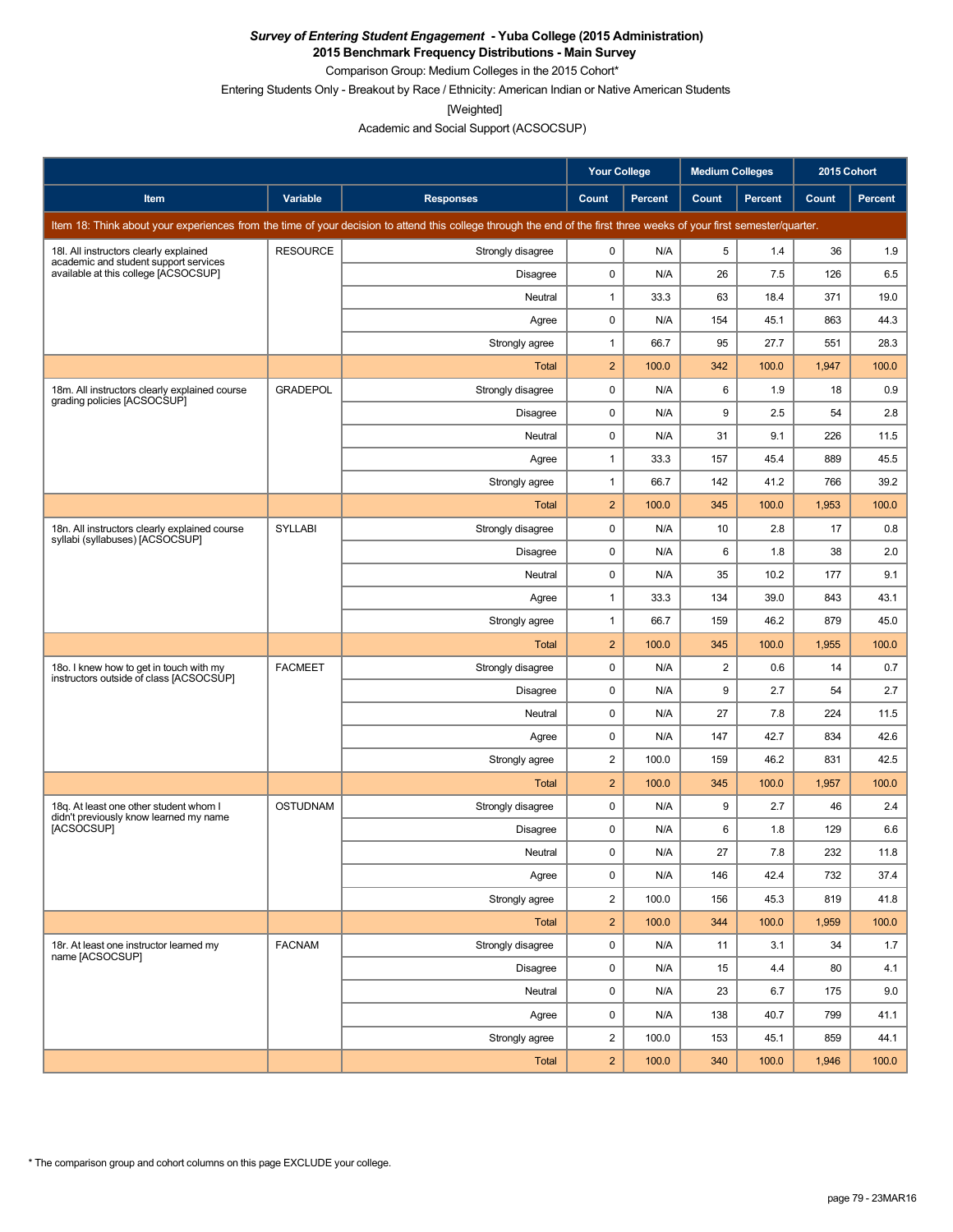**2015 Benchmark Frequency Distributions - Main Survey**

Comparison Group: Medium Colleges in the 2015 Cohort\*

Entering Students Only - Breakout by Race / Ethnicity: American Indian or Native American Students

[Weighted]

|                                                                                              |               |                                                                                                                                                                      | <b>Your College</b> |                | <b>Medium Colleges</b> |                | 2015 Cohort |         |  |  |
|----------------------------------------------------------------------------------------------|---------------|----------------------------------------------------------------------------------------------------------------------------------------------------------------------|---------------------|----------------|------------------------|----------------|-------------|---------|--|--|
| <b>Item</b>                                                                                  | Variable      | <b>Responses</b>                                                                                                                                                     | Count               | <b>Percent</b> | Count                  | <b>Percent</b> | Count       | Percent |  |  |
|                                                                                              |               | Item 18: Think about your experiences from the time of your decision to attend this college through the end of the first three weeks of your first semester/quarter. |                     |                |                        |                |             |         |  |  |
| 18s. I learned the name of at least one<br>other student in most of my classes<br>[ACSOCSUP] | <b>STUNAM</b> | Strongly disagree                                                                                                                                                    |                     | N/A            |                        | 2.0            | 38          | 2.0     |  |  |
|                                                                                              |               | Disagree                                                                                                                                                             |                     | N/A            | 3                      | 1.0            | 83          | 4.2     |  |  |
|                                                                                              |               | Neutral                                                                                                                                                              |                     | N/A            | 31                     | 8.9            | 204         | 10.4    |  |  |
|                                                                                              |               | Agree                                                                                                                                                                |                     | N/A            | 132                    | 38.3           | 733         | 37.4    |  |  |
|                                                                                              |               | Strongly agree                                                                                                                                                       |                     | 100.0          | 172                    | 49.9           | 901         | 46.0    |  |  |
|                                                                                              |               | Total                                                                                                                                                                | 2                   | 100.0          | 344                    | 100.0          | 1,958       | 100.0   |  |  |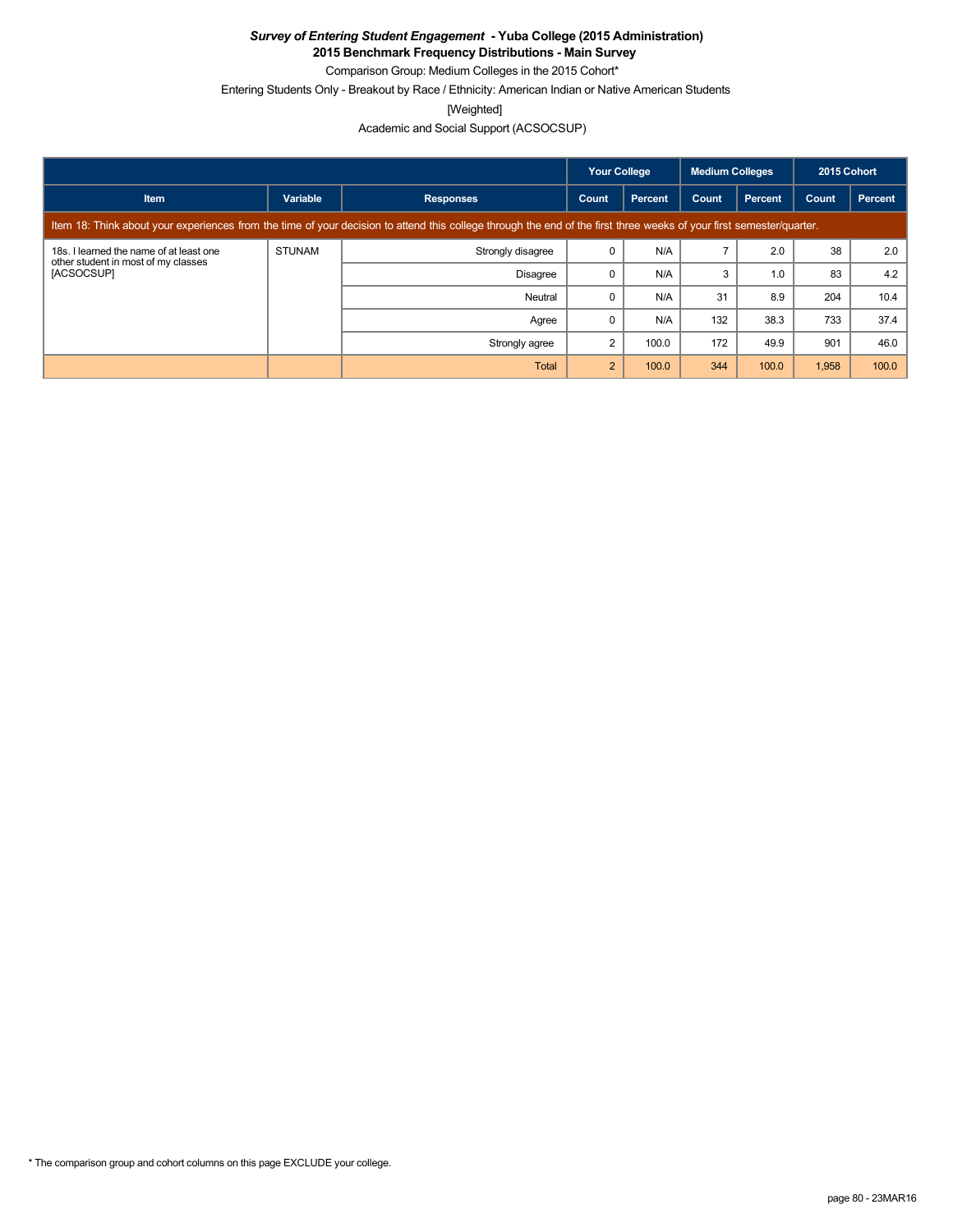**2015 Benchmark Frequency Distributions - Main Survey**

Comparison Group: Medium Colleges in the 2015 Cohort\*

Entering Students Only - Breakout by Race / Ethnicity: Asian, Asian American, or Pacific Islander Students

[Weighted]

Academic and Social Support (ACSOCSUP)

|                                                                                    |                 |                                                                                                                                                                      | <b>Your College</b> |                | <b>Medium Colleges</b> |                | 2015 Cohort |         |
|------------------------------------------------------------------------------------|-----------------|----------------------------------------------------------------------------------------------------------------------------------------------------------------------|---------------------|----------------|------------------------|----------------|-------------|---------|
| Item                                                                               | Variable        | <b>Responses</b>                                                                                                                                                     | Count               | <b>Percent</b> | Count                  | <b>Percent</b> | Count       | Percent |
|                                                                                    |                 | Item 18: Think about your experiences from the time of your decision to attend this college through the end of the first three weeks of your first semester/quarter. |                     |                |                        |                |             |         |
| 18I. All instructors clearly explained<br>academic and student support services    | <b>RESOURCE</b> | Strongly disagree                                                                                                                                                    | 0                   | N/A            | 10                     | 1.2            | 52          | 1.4     |
| available at this college [ACSOCSUP]                                               |                 | Disagree                                                                                                                                                             | 1                   | 1.7            | 42                     | 5.2            | 239         | 6.4     |
|                                                                                    |                 | Neutral                                                                                                                                                              | 13                  | 41.6           | 144                    | 17.8           | 802         | 21.6    |
|                                                                                    |                 | Agree                                                                                                                                                                | 12                  | 37.8           | 376                    | 46.6           | 1,684       | 45.2    |
|                                                                                    |                 | Strongly agree                                                                                                                                                       | 6                   | 18.9           | 235                    | 29.1           | 945         | 25.4    |
|                                                                                    |                 | <b>Total</b>                                                                                                                                                         | 32                  | 100.0          | 806                    | 100.0          | 3,722       | 100.0   |
| 18m. All instructors clearly explained course<br>grading policies [ACSOCSUP]       | <b>GRADEPOL</b> | Strongly disagree                                                                                                                                                    | 0                   | N/A            | 5                      | 0.6            | 18          | 0.5     |
|                                                                                    |                 | <b>Disagree</b>                                                                                                                                                      | 0                   | N/A            | 8                      | 1.0            | 74          | 2.0     |
|                                                                                    |                 | Neutral                                                                                                                                                              | 2                   | 5.1            | 82                     | 10.2           | 428         | 11.5    |
|                                                                                    |                 | Agree                                                                                                                                                                | 16                  | 51.8           | 364                    | 45.2           | 1,743       | 46.7    |
|                                                                                    |                 | Strongly agree                                                                                                                                                       | 14                  | 43.1           | 347                    | 43.0           | 1,468       | 39.3    |
|                                                                                    |                 | Total                                                                                                                                                                | 32                  | 100.0          | 806                    | 100.0          | 3,730       | 100.0   |
| 18n. All instructors clearly explained course<br>syllabi (syllabuses) [ACSOCSUP]   | <b>SYLLABI</b>  | Strongly disagree                                                                                                                                                    | 0                   | N/A            | $\overline{2}$         | 0.3            | 12          | 0.3     |
|                                                                                    |                 | <b>Disagree</b>                                                                                                                                                      | 1                   | 1.9            | 18                     | 2.2            | 71          | 1.9     |
|                                                                                    |                 | Neutral                                                                                                                                                              | 0                   | N/A            | 51                     | 6.4            | 282         | 7.6     |
|                                                                                    |                 | Agree                                                                                                                                                                | 10                  | 33.9           | 352                    | 43.8           | 1,655       | 44.6    |
|                                                                                    |                 | Strongly agree                                                                                                                                                       | 19                  | 64.2           | 381                    | 47.4           | 1,692       | 45.6    |
|                                                                                    |                 | <b>Total</b>                                                                                                                                                         | 29                  | 100.0          | 803                    | 100.0          | 3,711       | 100.0   |
| 180. I knew how to get in touch with my<br>instructors outside of class [ACSOCSUP] | <b>FACMEET</b>  | Strongly disagree                                                                                                                                                    | 0                   | N/A            | 11                     | 1.3            | 27          | 0.7     |
|                                                                                    |                 | <b>Disagree</b>                                                                                                                                                      | 0                   | N/A            | 11                     | 1.4            | 102         | 2.7     |
|                                                                                    |                 | Neutral                                                                                                                                                              | 4                   | 13.8           | 70                     | 8.6            | 427         | 11.4    |
|                                                                                    |                 | Agree                                                                                                                                                                | 13                  | 39.6           | 338                    | 41.7           | 1,637       | 43.9    |
|                                                                                    |                 | Strongly agree                                                                                                                                                       | 15                  | 46.6           | 382                    | 47.1           | 1,540       | 41.3    |
|                                                                                    |                 | Total                                                                                                                                                                | 32                  | 100.0          | 811                    | 100.0          | 3,733       | 100.0   |
| 18g. At least one other student whom I<br>didn't previously know learned my name   | <b>OSTUDNAM</b> | Strongly disagree                                                                                                                                                    | $\mathbf{1}$        | 1.7            | 14                     | 1.7            | 79          | 2.1     |
| [ACSOCSUP]                                                                         |                 | Disagree                                                                                                                                                             | 2                   | 6.8            | 42                     | 5.2            | 209         | 5.6     |
|                                                                                    |                 | Neutral                                                                                                                                                              | 3                   | 10.3           | 114                    | 14.2           | 560         | 15.0    |
|                                                                                    |                 | Agree                                                                                                                                                                | 13                  | 41.5           | 304                    | 37.8           | 1,483       | 39.8    |
|                                                                                    |                 | Strongly agree                                                                                                                                                       | 13                  | 39.7           | 330                    | 41.0           | 1,394       | 37.4    |
|                                                                                    |                 | Total                                                                                                                                                                | 32                  | 100.0          | 805                    | 100.0          | 3,726       | 100.0   |
| 18r. At least one instructor learned my<br>name [ACSOCSUP]                         | <b>FACNAM</b>   | Strongly disagree                                                                                                                                                    | 0                   | N/A            | 8                      | 0.9            | 47          | 1.3     |
|                                                                                    |                 | Disagree                                                                                                                                                             | $\mathbf{1}$        | 3.5            | 17                     | 2.1            | 115         | 3.1     |
|                                                                                    |                 | Neutral                                                                                                                                                              | 3                   | 8.7            | 84                     | 10.5           | 386         | 10.4    |
|                                                                                    |                 | Agree                                                                                                                                                                | 18                  | 57.9           | 294                    | 36.5           | 1,501       | 40.4    |
|                                                                                    |                 | Strongly agree                                                                                                                                                       | 9                   | 29.9           | 403                    | 50.0           | 1,669       | 44.9    |
|                                                                                    |                 | Total                                                                                                                                                                | 31                  | 100.0          | 806                    | 100.0          | 3,718       | 100.0   |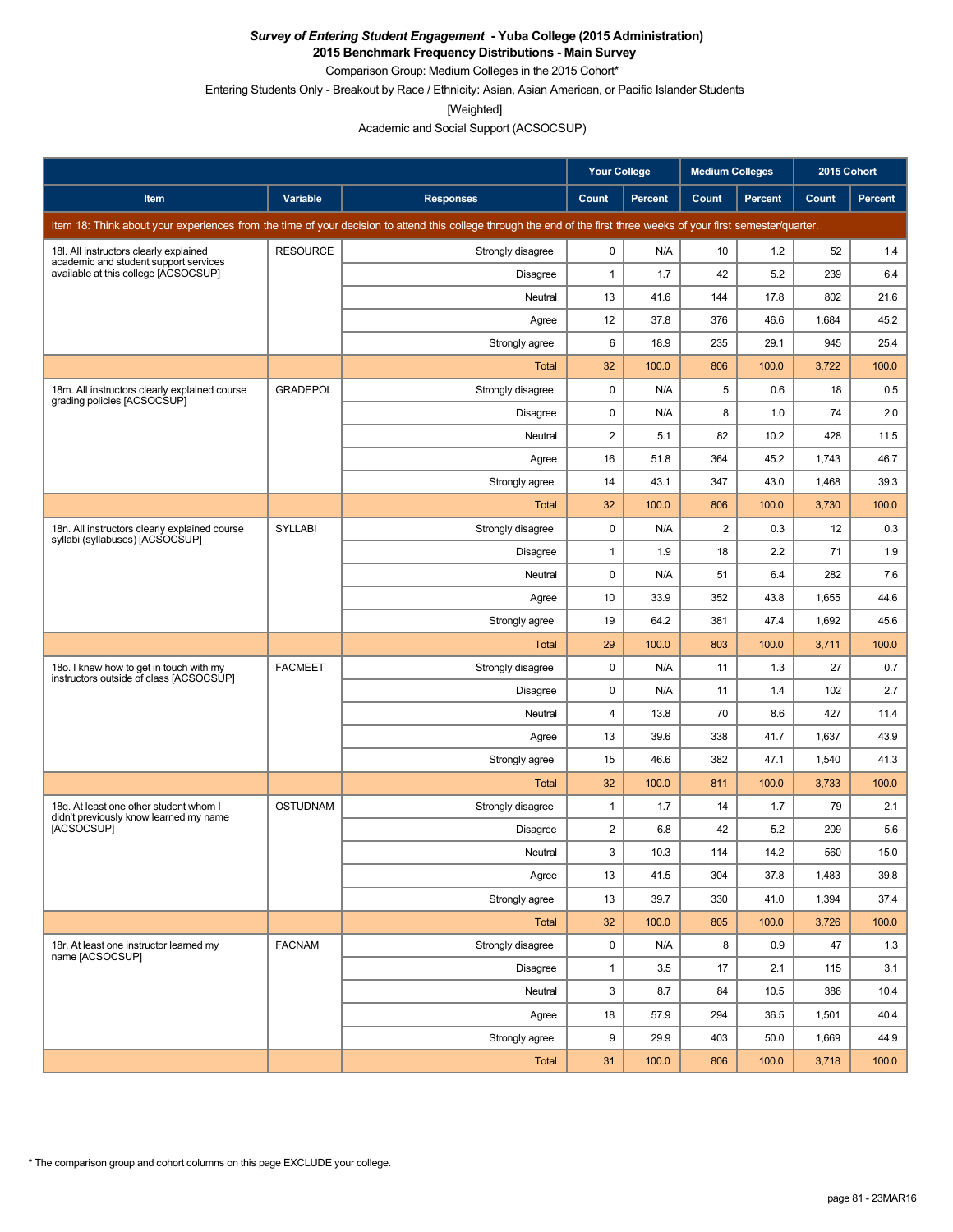**2015 Benchmark Frequency Distributions - Main Survey**

Comparison Group: Medium Colleges in the 2015 Cohort\*

Entering Students Only - Breakout by Race / Ethnicity: Asian, Asian American, or Pacific Islander Students

[Weighted]

|                                                                                              |                                                                                                     |                                                                                                                                                                      | <b>Your College</b> |         | <b>Medium Colleges</b> |                | 2015 Cohort |         |  |  |
|----------------------------------------------------------------------------------------------|-----------------------------------------------------------------------------------------------------|----------------------------------------------------------------------------------------------------------------------------------------------------------------------|---------------------|---------|------------------------|----------------|-------------|---------|--|--|
| <b>Item</b>                                                                                  | Variable                                                                                            | <b>Responses</b>                                                                                                                                                     | Count               | Percent | Count                  | <b>Percent</b> | Count       | Percent |  |  |
|                                                                                              |                                                                                                     | Item 18: Think about your experiences from the time of your decision to attend this college through the end of the first three weeks of your first semester/quarter. |                     |         |                        |                |             |         |  |  |
| 18s. I learned the name of at least one<br>other student in most of my classes<br>[ACSOCSUP] | <b>STUNAM</b>                                                                                       | Strongly disagree                                                                                                                                                    |                     | N/A     | 8                      | 1.1            | 47          | 1.3     |  |  |
|                                                                                              |                                                                                                     | <b>Disagree</b>                                                                                                                                                      | 4                   | 12.1    | 33                     | 4.1            | 180         | 4.8     |  |  |
|                                                                                              | 70<br>8.7<br>5.1<br>399<br>$\overline{2}$<br>Neutral<br>15<br>46.6<br>319<br>39.6<br>1.479<br>Agree | 10.7                                                                                                                                                                 |                     |         |                        |                |             |         |  |  |
|                                                                                              |                                                                                                     |                                                                                                                                                                      |                     |         |                        |                |             | 39.7    |  |  |
|                                                                                              |                                                                                                     | Strongly agree                                                                                                                                                       | 11                  | 36.2    | 376                    | 46.6           | 1,624       | 43.5    |  |  |
|                                                                                              |                                                                                                     | Total                                                                                                                                                                | 32                  | 100.0   | 807                    | 100.0          | 3,730       | 100.0   |  |  |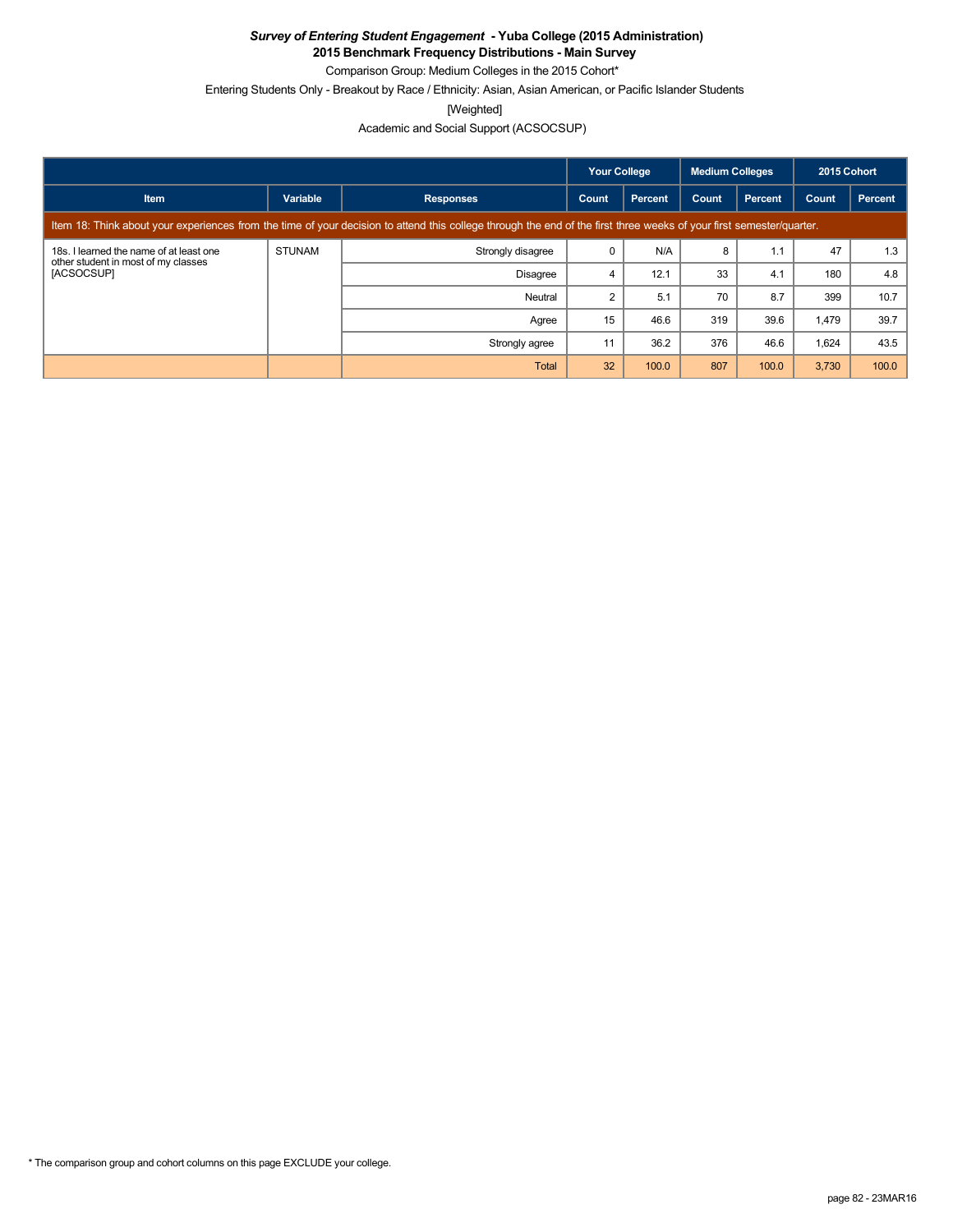**2015 Benchmark Frequency Distributions - Main Survey**

Comparison Group: Medium Colleges in the 2015 Cohort\* Entering Students Only - Breakout by Race / Ethnicity: Native Hawaiian Students

[Weighted]

Academic and Social Support (ACSOCSUP)

|                                                                                    |                 |                                                                                                                                                                      | Your College |                | <b>Medium Colleges</b> |                | 2015 Cohort    |                |
|------------------------------------------------------------------------------------|-----------------|----------------------------------------------------------------------------------------------------------------------------------------------------------------------|--------------|----------------|------------------------|----------------|----------------|----------------|
| Item                                                                               | Variable        | <b>Responses</b>                                                                                                                                                     | Count        | <b>Percent</b> | Count                  | <b>Percent</b> | Count          | <b>Percent</b> |
|                                                                                    |                 | Item 18: Think about your experiences from the time of your decision to attend this college through the end of the first three weeks of your first semester/quarter. |              |                |                        |                |                |                |
| 18I. All instructors clearly explained                                             | <b>RESOURCE</b> | Strongly disagree                                                                                                                                                    | 0            | N/A            | $\mathbf 0$            | N/A            | 8              | 5.3            |
| academic and student support services<br>available at this college [ACSOCSUP]      |                 | Disagree                                                                                                                                                             | $\pmb{0}$    | N/A            | $\overline{7}$         | 20.5           | 15             | 9.4            |
|                                                                                    |                 | Neutral                                                                                                                                                              | $\mathbf 0$  | N/A            | 6                      | 18.1           | 46             | 29.0           |
|                                                                                    |                 | Agree                                                                                                                                                                | $\pmb{0}$    | N/A            | 12                     | 36.2           | 50             | 31.3           |
|                                                                                    |                 | Strongly agree                                                                                                                                                       | 0            | N/A            | 8                      | 25.2           | 40             | 25.0           |
|                                                                                    |                 | <b>Total</b>                                                                                                                                                         | $\mathbf 0$  | N/A            | 33                     | 100.0          | 160            | 100.0          |
| 18m. All instructors clearly explained course<br>grading policies [ACSOCSUP]       | <b>GRADEPOL</b> | Strongly disagree                                                                                                                                                    | 0            | N/A            | $\overline{2}$         | 6.9            | 10             | 6.4            |
|                                                                                    |                 | Disagree                                                                                                                                                             | 0            | N/A            | 0                      | N/A            | 9              | 5.7            |
|                                                                                    |                 | Neutral                                                                                                                                                              | 0            | N/A            | 9                      | 24.8           | 40             | 24.9           |
|                                                                                    |                 | Agree                                                                                                                                                                | 0            | N/A            | 13                     | 38.6           | 52             | 32.4           |
|                                                                                    |                 | Strongly agree                                                                                                                                                       | 0            | N/A            | 10                     | 29.6           | 49             | 30.6           |
|                                                                                    |                 | Total                                                                                                                                                                | $\mathbf 0$  | N/A            | 35                     | 100.0          | 162            | 100.0          |
| 18n. All instructors clearly explained course<br>syllabi (syllabuses) [ACSOCSUP]   | <b>SYLLABI</b>  | Strongly disagree                                                                                                                                                    | 0            | N/A            | 0                      | N/A            | 6              | 3.5            |
|                                                                                    |                 | <b>Disagree</b>                                                                                                                                                      | $\pmb{0}$    | N/A            | $\overline{7}$         | 18.8           | 19             | 11.4           |
|                                                                                    |                 | Neutral                                                                                                                                                              | $\pmb{0}$    | N/A            | 5                      | 15.2           | 38             | 23.3           |
|                                                                                    |                 | Agree                                                                                                                                                                | 0            | N/A            | 12                     | 34.3           | 45             | 27.7           |
|                                                                                    |                 | Strongly agree                                                                                                                                                       | 0            | N/A            | 11                     | 31.7           | 56             | 34.1           |
|                                                                                    |                 | Total                                                                                                                                                                | $\mathbf 0$  | N/A            | 35                     | 100.0          | 163            | 100.0          |
| 180. I knew how to get in touch with my<br>instructors outside of class [ACSOCSUP] | <b>FACMEET</b>  | Strongly disagree                                                                                                                                                    | 0            | N/A            | 4                      | 12.1           | $\overline{7}$ | 4.5            |
|                                                                                    |                 | Disagree                                                                                                                                                             | 0            | N/A            | 0                      | N/A            | 6              | 3.9            |
|                                                                                    |                 | Neutral                                                                                                                                                              | 0            | N/A            | 9                      | 27.4           | 38             | 23.7           |
|                                                                                    |                 | Agree                                                                                                                                                                | 0            | N/A            | 12                     | 35.2           | 57             | 36.1           |
|                                                                                    |                 | Strongly agree                                                                                                                                                       | $\pmb{0}$    | N/A            | 9                      | 25.3           | 51             | 31.8           |
|                                                                                    |                 | Total                                                                                                                                                                | $\mathbf{0}$ | N/A            | 34                     | 100.0          | 159            | 100.0          |
| 18q. At least one other student whom I<br>didn't previously know learned my name   | <b>OSTUDNAM</b> | Strongly disagree                                                                                                                                                    | $\pmb{0}$    | N/A            | 0                      | N/A            | 5              | 2.8            |
| [ACSOCSUP]                                                                         |                 | Disagree                                                                                                                                                             | $\mathbf 0$  | N/A            | $\mathbf 0$            | N/A            | 6              | 4.0            |
|                                                                                    |                 | Neutral                                                                                                                                                              | 0            | N/A            | 10                     | 29.7           | 40             | 24.9           |
|                                                                                    |                 | Agree                                                                                                                                                                | $\mathbf 0$  | N/A            | 11                     | 32.0           | 54             | 33.4           |
|                                                                                    |                 | Strongly agree                                                                                                                                                       | 0            | N/A            | 13                     | 38.3           | 56             | 34.9           |
|                                                                                    |                 | Total                                                                                                                                                                | $\mathbf 0$  | N/A            | 35                     | 100.0          | 162            | 100.0          |
| 18r. At least one instructor learned my<br>name [ACSOCSUP]                         | <b>FACNAM</b>   | Strongly disagree                                                                                                                                                    | 0            | N/A            | 0                      | N/A            | 5              | 3.2            |
|                                                                                    |                 | Disagree                                                                                                                                                             | 0            | N/A            | 0                      | N/A            | $\overline{2}$ | 1.3            |
|                                                                                    |                 | Neutral                                                                                                                                                              | 0            | N/A            | 5                      | 14.7           | 41             | 25.6           |
|                                                                                    |                 | Agree                                                                                                                                                                | 0            | N/A            | 19                     | 54.0           | 56             | 35.7           |
|                                                                                    |                 | Strongly agree                                                                                                                                                       | 0            | N/A            | 11                     | 31.3           | 54             | 34.2           |
|                                                                                    |                 | Total                                                                                                                                                                | $\mathbf{0}$ | N/A            | 35                     | 100.0          | 158            | 100.0          |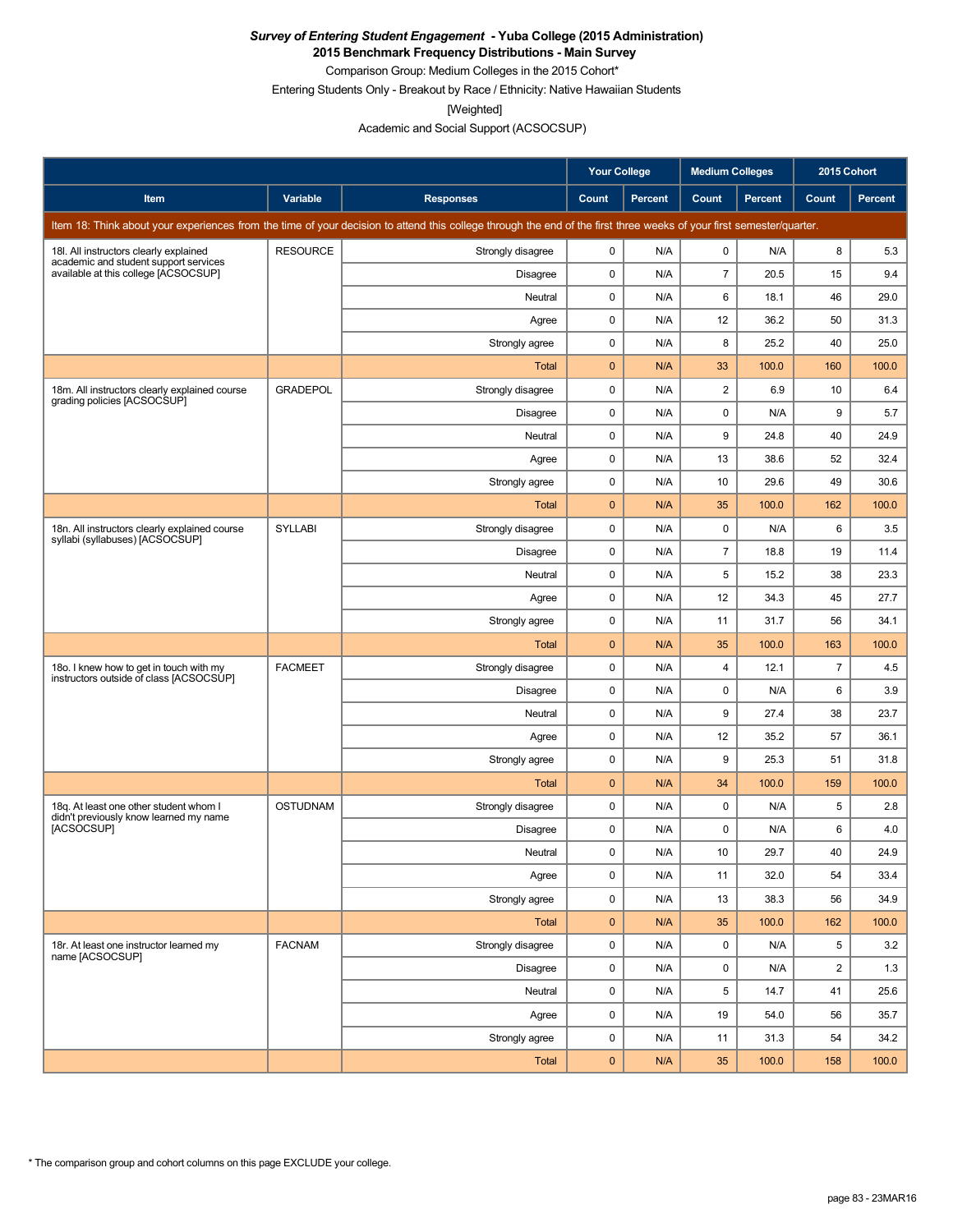**2015 Benchmark Frequency Distributions - Main Survey**

Comparison Group: Medium Colleges in the 2015 Cohort\*

Entering Students Only - Breakout by Race / Ethnicity: Native Hawaiian Students

[Weighted]

|                                                                                              |               |                                                                                                                                                                      | <b>Your College</b> |                | <b>Medium Colleges</b> |                | 2015 Cohort |         |  |  |  |
|----------------------------------------------------------------------------------------------|---------------|----------------------------------------------------------------------------------------------------------------------------------------------------------------------|---------------------|----------------|------------------------|----------------|-------------|---------|--|--|--|
| <b>Item</b>                                                                                  | Variable      | <b>Responses</b>                                                                                                                                                     | Count               | <b>Percent</b> | Count                  | <b>Percent</b> | Count       | Percent |  |  |  |
|                                                                                              |               | Item 18: Think about your experiences from the time of your decision to attend this college through the end of the first three weeks of your first semester/quarter. |                     |                |                        |                |             |         |  |  |  |
| 18s. I learned the name of at least one<br>other student in most of my classes<br>[ACSOCSUP] | <b>STUNAM</b> | Strongly disagree                                                                                                                                                    |                     | N/A            |                        | 1.7            |             | 4.4     |  |  |  |
|                                                                                              |               | <b>Disagree</b>                                                                                                                                                      |                     | N/A            | $\Omega$               | N/A            | 8           | 4.9     |  |  |  |
|                                                                                              |               | Neutral                                                                                                                                                              |                     | N/A            | 8                      | 21.8           | 32          | 20.2    |  |  |  |
|                                                                                              |               | Agree                                                                                                                                                                |                     | N/A            | 9                      | 27.2           | 50          | 30.8    |  |  |  |
|                                                                                              |               | Strongly agree                                                                                                                                                       |                     | N/A            | 17                     | 49.4           | 64          | 39.8    |  |  |  |
|                                                                                              |               | Total                                                                                                                                                                | $\Omega$            | N/A            | 35                     | 100.0          | 161         | 100.0   |  |  |  |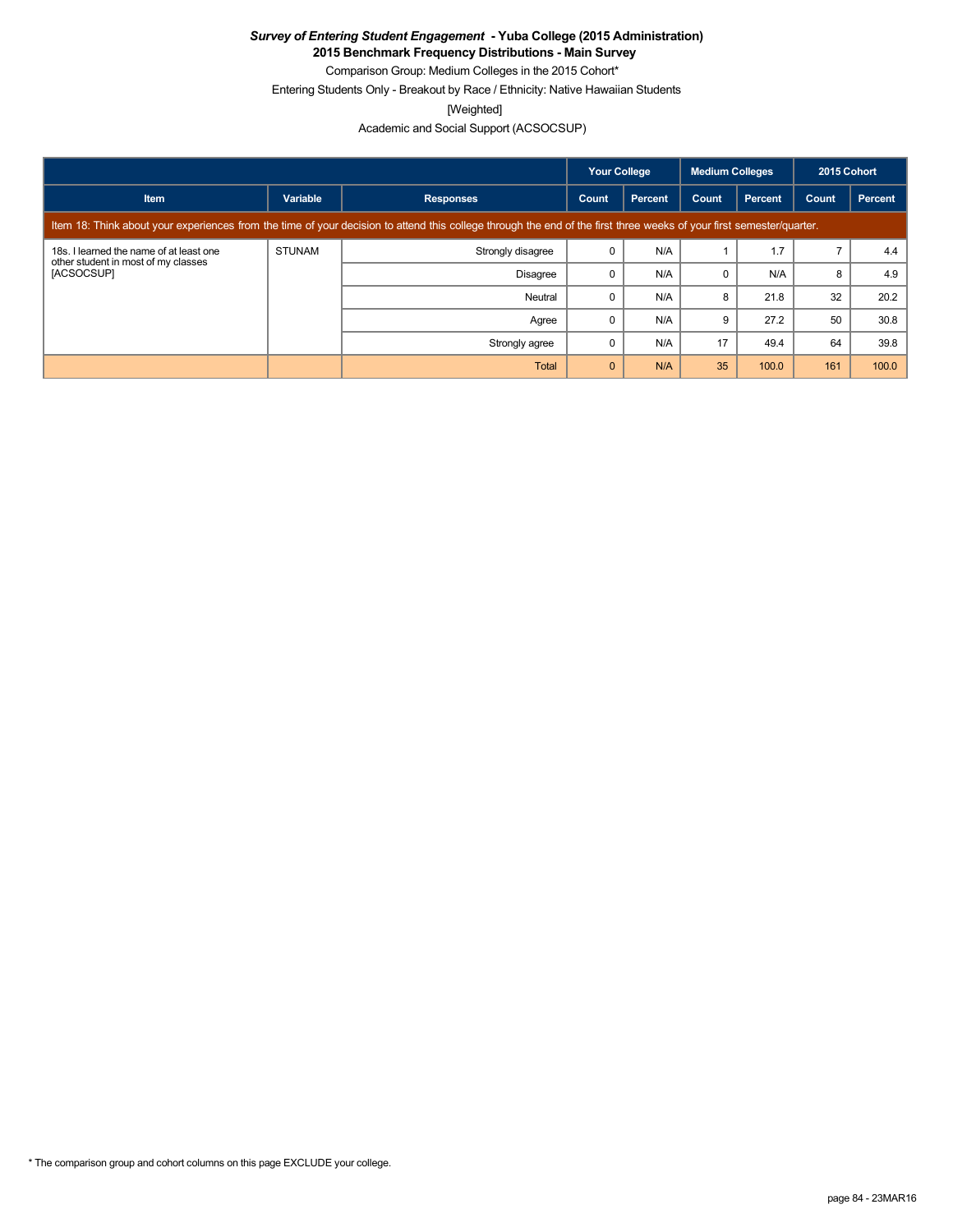**2015 Benchmark Frequency Distributions - Main Survey**

Comparison Group: Medium Colleges in the 2015 Cohort\*

Entering Students Only - Breakout by Race / Ethnicity: Black or African American, Non-Hispanic Students

[Weighted]

Academic and Social Support (ACSOCSUP)

|                                                                                    |                 |                                                                                                                                                                      | <b>Your College</b>     |                | <b>Medium Colleges</b> |                |                                                                                                                                                                                                           |         |
|------------------------------------------------------------------------------------|-----------------|----------------------------------------------------------------------------------------------------------------------------------------------------------------------|-------------------------|----------------|------------------------|----------------|-----------------------------------------------------------------------------------------------------------------------------------------------------------------------------------------------------------|---------|
| Item                                                                               | Variable        | <b>Responses</b>                                                                                                                                                     | Count                   | <b>Percent</b> | Count                  | <b>Percent</b> | <b>Count</b>                                                                                                                                                                                              | Percent |
|                                                                                    |                 | Item 18: Think about your experiences from the time of your decision to attend this college through the end of the first three weeks of your first semester/quarter. |                         |                |                        |                |                                                                                                                                                                                                           |         |
| 18I. All instructors clearly explained<br>academic and student support services    | <b>RESOURCE</b> | Strongly disagree                                                                                                                                                    | 4                       | 32.2           | 34                     | 1.3            | 252                                                                                                                                                                                                       | 1.9     |
| available at this college [ACSOCSUP]                                               |                 | <b>Disagree</b>                                                                                                                                                      | 0                       | N/A            | 203                    | 7.9            | 1,015                                                                                                                                                                                                     | 7.7     |
|                                                                                    |                 | Neutral                                                                                                                                                              | $\overline{\mathbf{c}}$ | 11.9           | 432                    | 16.8           | 2,351                                                                                                                                                                                                     | 17.9    |
|                                                                                    |                 | Agree                                                                                                                                                                | $\overline{7}$          | 48.0           | 1,122                  | 43.7           | 5,437                                                                                                                                                                                                     | 41.3    |
|                                                                                    |                 | Strongly agree                                                                                                                                                       | 1                       | 7.9            | 777                    | 30.3           | 4,111                                                                                                                                                                                                     | 31.2    |
|                                                                                    |                 | Total                                                                                                                                                                | 14                      | 100.0          | 2,567                  | 100.0          | 13,165                                                                                                                                                                                                    | 100.0   |
| 18m. All instructors clearly explained course<br>grading policies [ACSOCSUP]       | <b>GRADEPOL</b> | Strongly disagree                                                                                                                                                    | $\mathbf 0$             | N/A            | 12                     | 0.5            | 103                                                                                                                                                                                                       | 0.8     |
|                                                                                    |                 | <b>Disagree</b>                                                                                                                                                      | 0                       | N/A            | 60                     | 2.3            | 333                                                                                                                                                                                                       | 2.5     |
|                                                                                    |                 | Neutral                                                                                                                                                              | $\mathbf{1}$            | 4.0            | 201                    | 7.8            | 1,210                                                                                                                                                                                                     | 9.2     |
|                                                                                    |                 | Agree                                                                                                                                                                | 5                       | 35.9           | 1,201                  | 46.8           | 5,725                                                                                                                                                                                                     | 43.4    |
|                                                                                    |                 | Strongly agree                                                                                                                                                       | 8                       | 60.2           | 1,093                  | 42.6           | 5,807                                                                                                                                                                                                     | 44.1    |
|                                                                                    |                 | Total                                                                                                                                                                | 14                      | 100.0          | 2,567                  | 100.0          | 13,178                                                                                                                                                                                                    | 100.0   |
| 18n. All instructors clearly explained course<br>syllabi (syllabuses) [ACSOCSUP]   | <b>SYLLABI</b>  | Strongly disagree                                                                                                                                                    | 0                       | N/A            | 5                      | 0.2            | 68                                                                                                                                                                                                        | 0.5     |
|                                                                                    |                 | <b>Disagree</b>                                                                                                                                                      | 0                       | N/A            | 53                     | 2.1            | 244                                                                                                                                                                                                       | 1.9     |
|                                                                                    |                 | Neutral                                                                                                                                                              | 0                       | N/A            | 175                    | 6.9            | 2015 Cohort<br>1,013<br>5,262<br>6,537<br>13,125<br>105<br>373<br>1,320<br>5,451<br>5,947<br>13,196<br>428<br>738<br>1,403<br>4,973<br>5,661<br>13,202<br>246<br>437<br>1,061<br>5,068<br>6,294<br>13,107 | 7.7     |
|                                                                                    |                 | Agree                                                                                                                                                                | $\overline{7}$          | 52.0           | 1,070                  | 41.8           |                                                                                                                                                                                                           | 40.1    |
|                                                                                    |                 | Strongly agree                                                                                                                                                       | $\overline{7}$          | 48.0           | 1,253                  | 49.0           |                                                                                                                                                                                                           | 49.8    |
|                                                                                    |                 | Total                                                                                                                                                                | 14                      | 100.0          | 2,556                  | 100.0          |                                                                                                                                                                                                           | 100.0   |
| 18o. I knew how to get in touch with my<br>instructors outside of class [ACSOCSUP] | <b>FACMEET</b>  | Strongly disagree                                                                                                                                                    | $\overline{c}$          | 16.1           | 21                     | 0.8            |                                                                                                                                                                                                           | 0.8     |
|                                                                                    |                 | <b>Disagree</b>                                                                                                                                                      | 0                       | N/A            | 61                     | 2.4            |                                                                                                                                                                                                           | 2.8     |
|                                                                                    |                 | Neutral                                                                                                                                                              | $\mathbf{1}$            | 4.0            | 235                    | 9.1            |                                                                                                                                                                                                           | 10.0    |
|                                                                                    |                 | Agree                                                                                                                                                                | 4                       | 31.9           | 1,104                  | 43.0           |                                                                                                                                                                                                           | 41.3    |
|                                                                                    |                 | Strongly agree                                                                                                                                                       | 7                       | 48.0           | 1,150                  | 44.7           |                                                                                                                                                                                                           | 45.1    |
|                                                                                    |                 | Total                                                                                                                                                                | 14                      | 100.0          | 2,570                  | 100.0          |                                                                                                                                                                                                           | 100.0   |
| 18q. At least one other student whom I<br>didn't previously know learned my name   | <b>OSTUDNAM</b> | Strongly disagree                                                                                                                                                    | 0                       | N/A            | 77                     | 3.0            |                                                                                                                                                                                                           | 3.2     |
| [ACSOCSUP]                                                                         |                 | Disagree                                                                                                                                                             | 0                       | N/A            | 162                    | 6.3            |                                                                                                                                                                                                           | 5.6     |
|                                                                                    |                 | Neutral                                                                                                                                                              | $\overline{2}$          | 16.1           | 234                    | 9.1            |                                                                                                                                                                                                           | 10.6    |
|                                                                                    |                 | Agree                                                                                                                                                                | 5                       | 39.8           | 1,030                  | 40.1           |                                                                                                                                                                                                           | 37.7    |
|                                                                                    |                 | Strongly agree                                                                                                                                                       | 6                       | 44.1           | 1,066                  | 41.5           |                                                                                                                                                                                                           | 42.9    |
|                                                                                    |                 | Total                                                                                                                                                                | 14                      | 100.0          | 2,569                  | 100.0          |                                                                                                                                                                                                           | 100.0   |
| 18r. At least one instructor learned my<br>name [ACSOCSUP]                         | <b>FACNAM</b>   | Strongly disagree                                                                                                                                                    | 0                       | N/A            | 43                     | 1.7            |                                                                                                                                                                                                           | 1.9     |
|                                                                                    |                 | Disagree                                                                                                                                                             | 0                       | N/A            | 69                     | 2.7            |                                                                                                                                                                                                           | 3.3     |
|                                                                                    |                 | Neutral                                                                                                                                                              | 2                       | 16.1           | 175                    | 6.8            |                                                                                                                                                                                                           | 8.1     |
|                                                                                    |                 | Agree                                                                                                                                                                | 5                       | 39.8           | 1,053                  | 41.1           |                                                                                                                                                                                                           | 38.7    |
|                                                                                    |                 | Strongly agree                                                                                                                                                       | 6                       | 44.1           | 1,220                  | 47.7           |                                                                                                                                                                                                           | 48.0    |
|                                                                                    |                 | Total                                                                                                                                                                | 14                      | 100.0          | 2,559                  | 100.0          |                                                                                                                                                                                                           | 100.0   |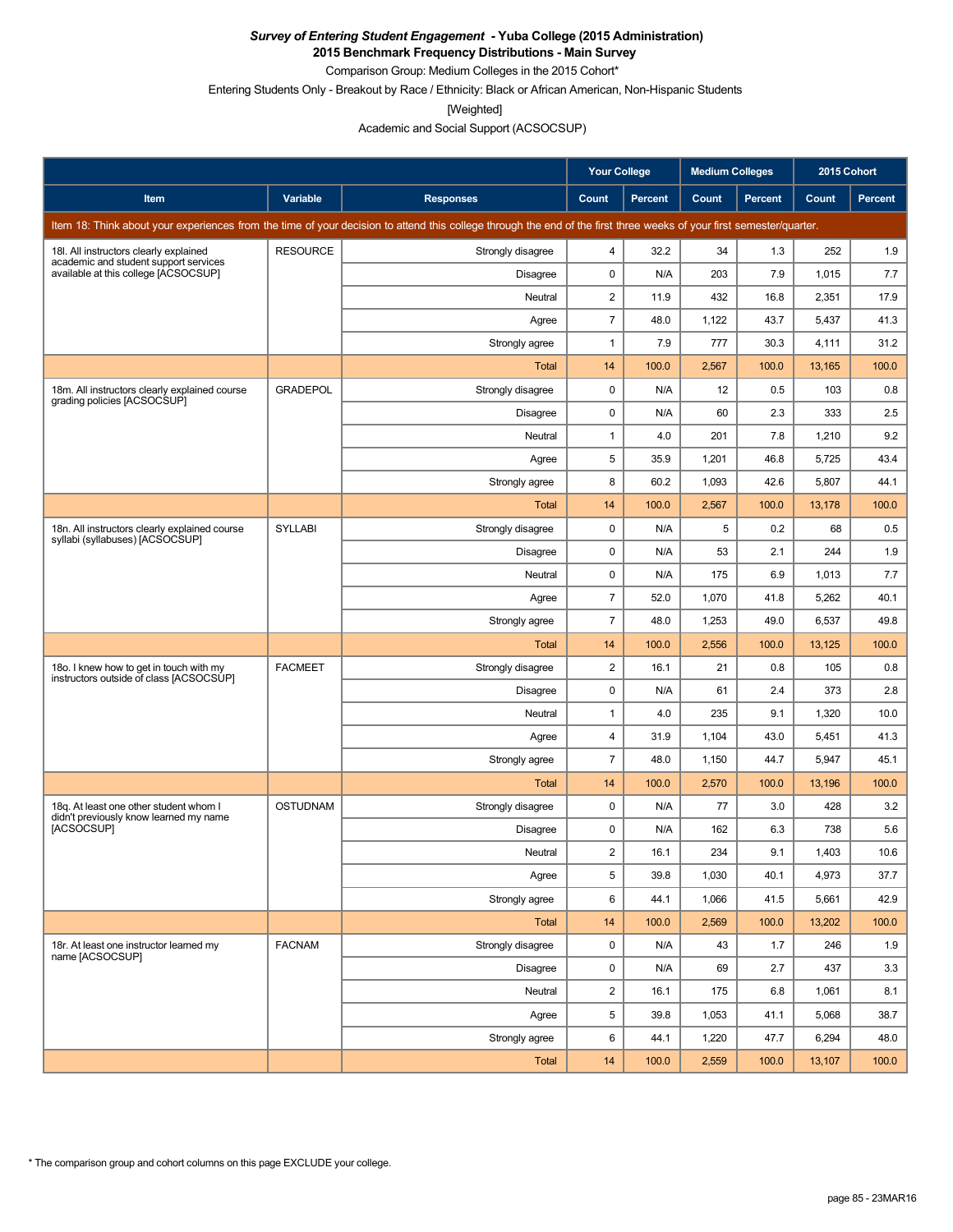**2015 Benchmark Frequency Distributions - Main Survey**

Comparison Group: Medium Colleges in the 2015 Cohort\* Entering Students Only - Breakout by Race / Ethnicity: Black or African American, Non-Hispanic Students

[Weighted]

|                                                                                                                                                                      |               |                   | <b>Your College</b> |         | <b>Medium Colleges</b> |                | 2015 Cohort |         |
|----------------------------------------------------------------------------------------------------------------------------------------------------------------------|---------------|-------------------|---------------------|---------|------------------------|----------------|-------------|---------|
| <b>Item</b>                                                                                                                                                          | Variable      | <b>Responses</b>  | Count               | Percent | Count                  | <b>Percent</b> | Count       | Percent |
| Item 18: Think about your experiences from the time of your decision to attend this college through the end of the first three weeks of your first semester/quarter. |               |                   |                     |         |                        |                |             |         |
| 18s. I learned the name of at least one<br>other student in most of my classes<br>[ACSOCSUP]                                                                         | <b>STUNAM</b> | Strongly disagree | 0                   | N/A     | 60                     | 2.3            | 303         | 2.3     |
|                                                                                                                                                                      |               | <b>Disagree</b>   | 0                   | N/A     | 115                    | 4.5            | 618         | 4.7     |
|                                                                                                                                                                      |               | Neutral           | 0                   | N/A     | 218                    | 8.5            | 1,204       | 9.1     |
|                                                                                                                                                                      |               | Agree             | 6                   | 43.8    | 995                    | 38.7           | 4,961       | 37.6    |
|                                                                                                                                                                      |               | Strongly agree    | 8                   | 56.2    | 1,184                  | 46.0           | 6,115       | 46.3    |
|                                                                                                                                                                      |               | Total             | 14                  | 100.0   | 2,571                  | 100.0          | 13,201      | 100.0   |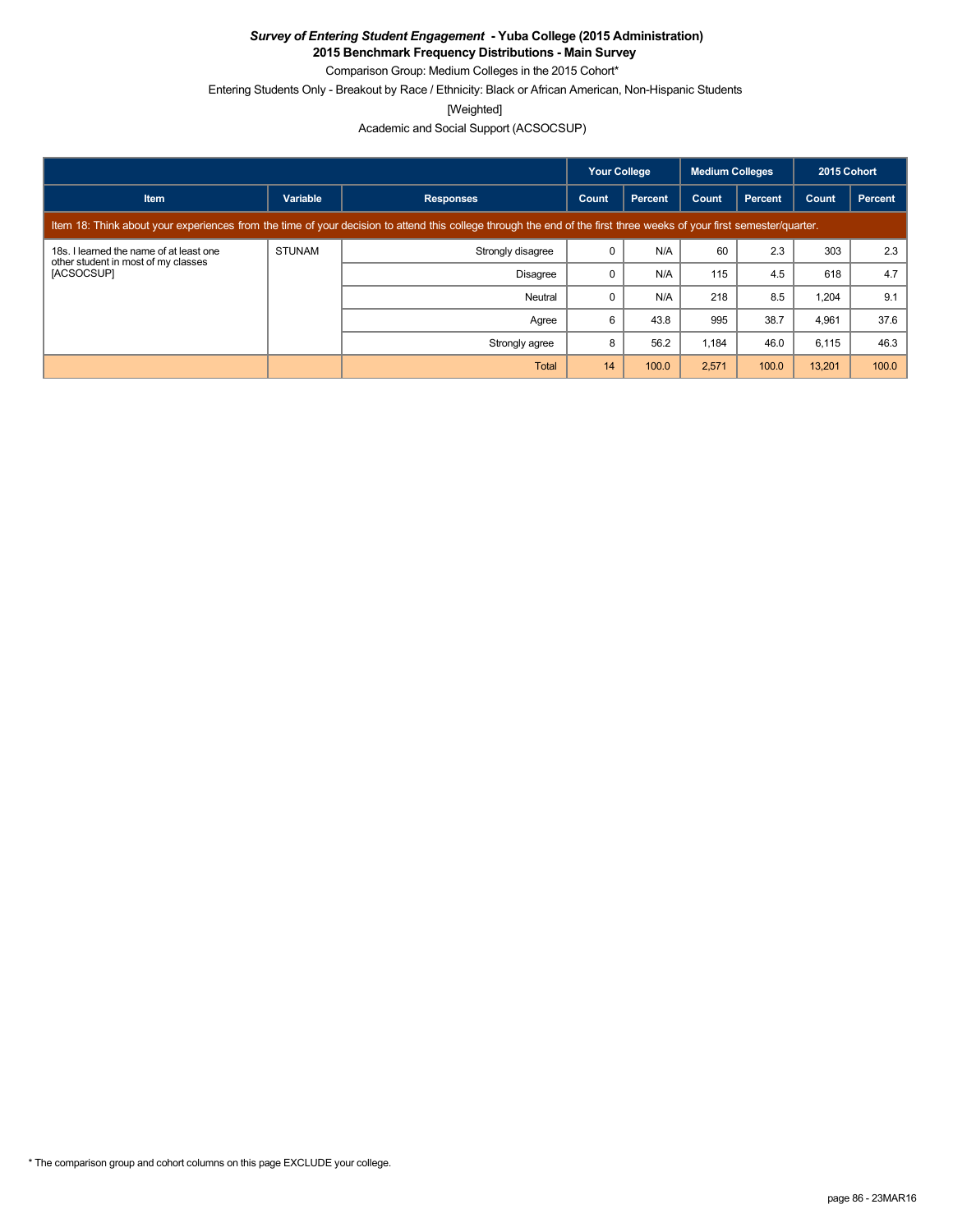**2015 Benchmark Frequency Distributions - Main Survey** Comparison Group: Medium Colleges in the 2015 Cohort\*

Entering Students Only - Breakout by Race / Ethnicity: White, Non-Hispanic Students

[Weighted]

|                                                                                    |                 |                                                                                                                                                                      | <b>Your College</b> |                | <b>Medium Colleges</b> |                | 2015 Cohort |                |
|------------------------------------------------------------------------------------|-----------------|----------------------------------------------------------------------------------------------------------------------------------------------------------------------|---------------------|----------------|------------------------|----------------|-------------|----------------|
| Item                                                                               | Variable        | <b>Responses</b>                                                                                                                                                     | Count               | <b>Percent</b> | Count                  | <b>Percent</b> | Count       | <b>Percent</b> |
|                                                                                    |                 | Item 18: Think about your experiences from the time of your decision to attend this college through the end of the first three weeks of your first semester/quarter. |                     |                |                        |                |             |                |
| 18I. All instructors clearly explained<br>academic and student support services    | <b>RESOURCE</b> | Strongly disagree                                                                                                                                                    | $\mathbf{1}$        | 1.2            | 237                    | 1.9            | 818         | 1.7            |
| available at this college [ACSOCSUP]                                               |                 | Disagree                                                                                                                                                             | 8                   | 8.4            | 969                    | 7.9            | 3,580       | 7.6            |
|                                                                                    |                 | Neutral                                                                                                                                                              | 23                  | 25.3           | 2,494                  | 20.2           | 9,350       | 19.8           |
|                                                                                    |                 | Agree                                                                                                                                                                | 50                  | 55.5           | 5,431                  | 44.0           | 20,793      | 44.0           |
|                                                                                    |                 | Strongly agree                                                                                                                                                       | 9                   | 9.6            | 3,203                  | 26.0           | 12,708      | 26.9           |
|                                                                                    |                 | Total                                                                                                                                                                | 90                  | 100.0          | 12,334                 | 100.0          | 47,249      | 100.0          |
| 18m. All instructors clearly explained course<br>grading policies [ACSOCSUP]       | <b>GRADEPOL</b> | Strongly disagree                                                                                                                                                    | 0                   | N/A            | 68                     | 0.6            | 252         | 0.5            |
|                                                                                    |                 | Disagree                                                                                                                                                             | 3                   | 3.0            | 281                    | 2.3            | 1,089       | 2.3            |
|                                                                                    |                 | Neutral                                                                                                                                                              | 9                   | 10.3           | 1,030                  | 8.3            | 4,036       | 8.5            |
|                                                                                    |                 | Agree                                                                                                                                                                | 49                  | 54.2           | 5,906                  | 47.8           | 22,444      | 47.5           |
|                                                                                    |                 | Strongly agree                                                                                                                                                       | 29                  | 32.5           | 5,069                  | 41.0           | 19.475      | 41.2           |
|                                                                                    |                 | Total                                                                                                                                                                | 90                  | 100.0          | 12,354                 | 100.0          | 47,296      | 100.0          |
| 18n. All instructors clearly explained course<br>syllabi (syllabuses) [ACSOCSUP]   | <b>SYLLABI</b>  | Strongly disagree                                                                                                                                                    | 0                   | N/A            | 42                     | 0.3            | 174         | 0.4            |
|                                                                                    |                 | Disagree                                                                                                                                                             | $\mathbf{1}$        | 0.6            | 196                    | 1.6            | 761         | 1.6            |
|                                                                                    |                 | Neutral                                                                                                                                                              | $\overline{4}$      | 4.2            | 766                    | 6.2            | 2,901       | 6.1            |
|                                                                                    |                 | Agree                                                                                                                                                                | 48                  | 53.3           | 5,439                  | 44.0           | 20,875      | 44.2           |
|                                                                                    |                 | Strongly agree                                                                                                                                                       | 38                  | 41.8           | 5,909                  | 47.8           | 22,569      | 47.7           |
|                                                                                    |                 | Total                                                                                                                                                                | 90                  | 100.0          | 12,352                 | 100.0          | 47,280      | 100.0          |
| 180. I knew how to get in touch with my<br>instructors outside of class [ACSOCSUP] | <b>FACMEET</b>  | Strongly disagree                                                                                                                                                    | 0                   | N/A            | 50                     | 0.4            | 210         | 0.4            |
|                                                                                    |                 | Disagree                                                                                                                                                             | 6                   | 6.6            | 221                    | 1.8            | 847         | 1.8            |
|                                                                                    |                 | Neutral                                                                                                                                                              | 8                   | 8.4            | 887                    | 7.2            | 3,529       | 7.5            |
|                                                                                    |                 | Agree                                                                                                                                                                | 47                  | 51.8           | 5,650                  | 45.7           | 21,399      | 45.2           |
|                                                                                    |                 | Strongly agree                                                                                                                                                       | 30                  | 33.1           | 5,554                  | 44.9           | 21,343      | 45.1           |
|                                                                                    |                 | Total                                                                                                                                                                | 90                  | 100.0          | 12,362                 | 100.0          | 47,328      | 100.0          |
| 18q. At least one other student whom I<br>didn't previously know learned my name   | <b>OSTUDNAM</b> | Strongly disagree                                                                                                                                                    | $\overline{4}$      | 4.8            | 263                    | 2.1            | 1,057       | 2.2            |
| <b>IACSOCSUPI</b>                                                                  |                 | Disagree                                                                                                                                                             | $\overline{4}$      | 4.8            | 557                    | 4.5            | 2,178       | 4.6            |
|                                                                                    |                 | Neutral                                                                                                                                                              | 17                  | 18.8           | 1,130                  | 9.1            | 4.331       | 9.1            |
|                                                                                    |                 | Agree                                                                                                                                                                | 35                  | 39.1           | 5,007                  | 40.5           | 18,982      | 40.1           |
|                                                                                    |                 | Strongly agree                                                                                                                                                       | 29                  | 32.4           | 5,409                  | 43.7           | 20,785      | 43.9           |
|                                                                                    |                 | <b>Total</b>                                                                                                                                                         | 90                  | 100.0          | 12,367                 | 100.0          | 47,333      | 100.0          |
| 18r. At least one instructor learned my<br>name [ACSOCSUP]                         | <b>FACNAM</b>   | Strongly disagree                                                                                                                                                    | $\mathbf{1}$        | 0.6            | 153                    | 1.2            | 553         | 1.2            |
|                                                                                    |                 | <b>Disagree</b>                                                                                                                                                      | 5                   | 5.5            | 350                    | 2.8            | 1,377       | 2.9            |
|                                                                                    |                 | Neutral                                                                                                                                                              | 11                  | 12.2           | 876                    | 7.1            | 3,293       | 7.0            |
|                                                                                    |                 | Agree                                                                                                                                                                | 42                  | 46.7           | 5,088                  | 41.3           | 19,237      | 40.8           |
|                                                                                    |                 | Strongly agree                                                                                                                                                       | 32                  | 35.1           | 5,852                  | 47.5           | 22,684      | 48.1           |
|                                                                                    |                 | <b>Total</b>                                                                                                                                                         | 90                  | 100.0          | 12,320                 | 100.0          | 47,144      | 100.0          |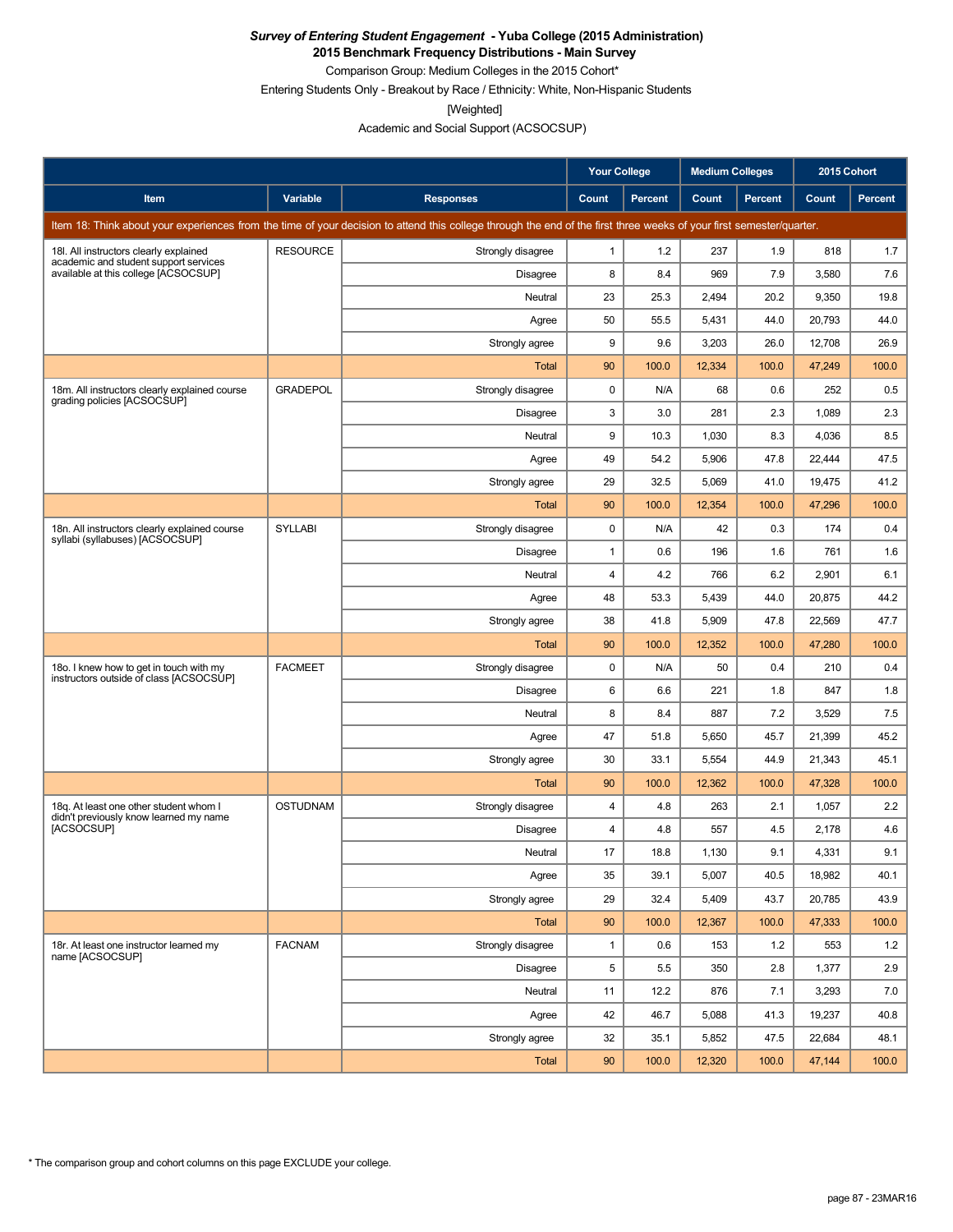**2015 Benchmark Frequency Distributions - Main Survey** Comparison Group: Medium Colleges in the 2015 Cohort\*

Entering Students Only - Breakout by Race / Ethnicity: White, Non-Hispanic Students

[Weighted]

|                                                                                                                                                                      |               |                   | <b>Your College</b> |                | <b>Medium Colleges</b> |         | 2015 Cohort |         |
|----------------------------------------------------------------------------------------------------------------------------------------------------------------------|---------------|-------------------|---------------------|----------------|------------------------|---------|-------------|---------|
| <b>Item</b>                                                                                                                                                          | Variable      | <b>Responses</b>  | Count               | <b>Percent</b> | Count                  | Percent | Count       | Percent |
| Item 18: Think about your experiences from the time of your decision to attend this college through the end of the first three weeks of your first semester/quarter. |               |                   |                     |                |                        |         |             |         |
| 18s. I learned the name of at least one<br>other student in most of my classes<br>[ACSOCSUP]                                                                         | <b>STUNAM</b> | Strongly disagree | 2                   | 2.4            | 152                    | 1.2     | 676         | 1.4     |
|                                                                                                                                                                      |               | <b>Disagree</b>   | 5                   | 5.4            | 452                    | 3.7     | 1,712       | 3.6     |
|                                                                                                                                                                      |               | Neutral           | 10                  | 10.9           | 845                    | 6.8     | 3,317       | 7.0     |
|                                                                                                                                                                      |               | Agree             | 39                  | 42.7           | 4.894                  | 39.6    | 18.784      | 39.7    |
|                                                                                                                                                                      |               | Strongly agree    | 35                  | 38.5           | 6,024                  | 48.7    | 22,860      | 48.3    |
|                                                                                                                                                                      |               | Total             | 90                  | 100.0          | 12,367                 | 100.0   | 47,348      | 100.0   |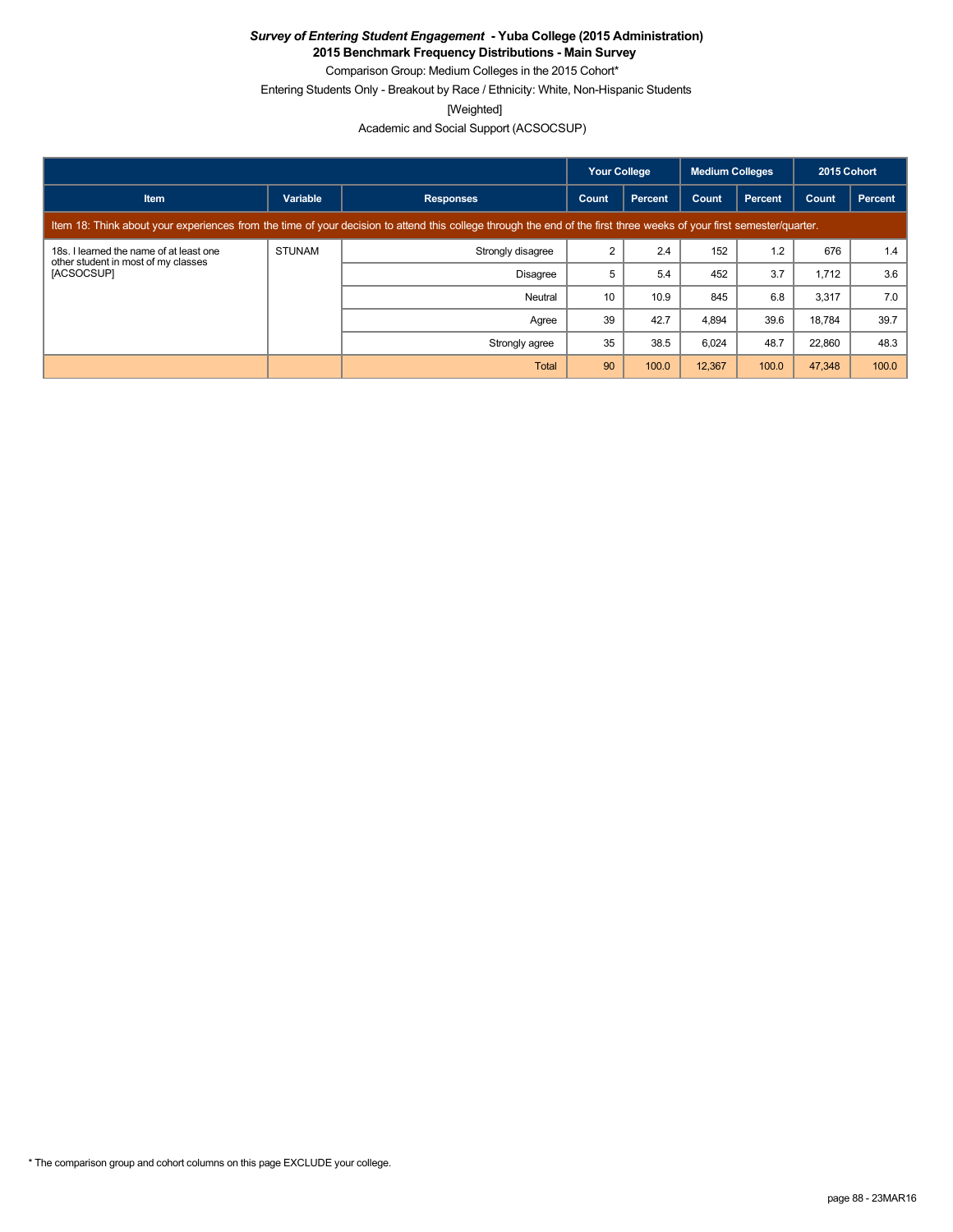**2015 Benchmark Frequency Distributions - Main Survey** Comparison Group: Medium Colleges in the 2015 Cohort\*

Entering Students Only - Breakout by Race / Ethnicity: Hispanic, Latino, Spanish Students

[Weighted]

Academic and Social Support (ACSOCSUP)

|                                                                                    |                 |                                                                                                                                                                      | <b>Your College</b> |                | <b>Medium Colleges</b> |                | 2015 Cohort |                |
|------------------------------------------------------------------------------------|-----------------|----------------------------------------------------------------------------------------------------------------------------------------------------------------------|---------------------|----------------|------------------------|----------------|-------------|----------------|
| Item                                                                               | Variable        | <b>Responses</b>                                                                                                                                                     | Count               | <b>Percent</b> | Count                  | <b>Percent</b> | Count       | <b>Percent</b> |
|                                                                                    |                 | Item 18: Think about your experiences from the time of your decision to attend this college through the end of the first three weeks of your first semester/quarter. |                     |                |                        |                |             |                |
| 18I. All instructors clearly explained                                             | <b>RESOURCE</b> | Strongly disagree                                                                                                                                                    | 3                   | 3.3            | 63                     | 1.7            | 401         | 1.8            |
| academic and student support services<br>available at this college [ACSOCSUP]      |                 | Disagree                                                                                                                                                             | 13                  | 13.2           | 243                    | 6.6            | 1,426       | 6.5            |
|                                                                                    |                 | Neutral                                                                                                                                                              | 24                  | 24.6           | 713                    | 19.5           | 4,278       | 19.5           |
|                                                                                    |                 | Agree                                                                                                                                                                | 42                  | 42.1           | 1,606                  | 44.0           | 9,569       | 43.5           |
|                                                                                    |                 | Strongly agree                                                                                                                                                       | 17                  | 16.9           | 1,029                  | 28.2           | 6,316       | 28.7           |
|                                                                                    |                 | Total                                                                                                                                                                | 100                 | 100.0          | 3,653                  | 100.0          | 21,990      | 100.0          |
| 18m. All instructors clearly explained course<br>grading policies [ACSOCSUP]       | <b>GRADEPOL</b> | Strongly disagree                                                                                                                                                    | 0                   | N/A            | 29                     | 0.8            | 139         | 0.6            |
|                                                                                    |                 | Disagree                                                                                                                                                             | 2                   | 2.2            | 73                     | 2.0            | 394         | 1.8            |
|                                                                                    |                 | Neutral                                                                                                                                                              | 15                  | 14.8           | 341                    | 9.3            | 1,955       | 8.9            |
|                                                                                    |                 | Agree                                                                                                                                                                | 52                  | 51.9           | 1,727                  | 47.0           | 10,237      | 46.5           |
|                                                                                    |                 | Strongly agree                                                                                                                                                       | 31                  | 31.1           | 1,503                  | 40.9           | 9,313       | 42.3           |
|                                                                                    |                 | Total                                                                                                                                                                | 100                 | 100.0          | 3,675                  | 100.0          | 22,038      | 100.0          |
| 18n. All instructors clearly explained course<br>syllabi (syllabuses) [ACSOCSUP]   | <b>SYLLABI</b>  | Strongly disagree                                                                                                                                                    | $\mathbf{1}$        | 0.6            | 14                     | 0.4            | 86          | 0.4            |
|                                                                                    |                 | Disagree                                                                                                                                                             | 3                   | 2.8            | 38                     | 1.0            | 309         | 1.4            |
|                                                                                    |                 | Neutral                                                                                                                                                              | $\overline{7}$      | 6.7            | 288                    | 7.9            | 1,502       | 6.8            |
|                                                                                    |                 | Agree                                                                                                                                                                | 42                  | 43.6           | 1,594                  | 43.6           | 9,409       | 42.8           |
|                                                                                    |                 | Strongly agree                                                                                                                                                       | 45                  | 46.4           | 1,724                  | 47.1           | 10,690      | 48.6           |
|                                                                                    |                 | Total                                                                                                                                                                | 97                  | 100.0          | 3,658                  | 100.0          | 21,996      | 100.0          |
| 180. I knew how to get in touch with my<br>instructors outside of class [ACSOCSUP] | <b>FACMEET</b>  | Strongly disagree                                                                                                                                                    | 0                   | N/A            | 33                     | 0.9            | 161         | 0.7            |
|                                                                                    |                 | Disagree                                                                                                                                                             | 3                   | 2.7            | 80                     | 2.2            | 536         | 2.4            |
|                                                                                    |                 | Neutral                                                                                                                                                              | 18                  | 18.0           | 357                    | 9.8            | 2,147       | 9.7            |
|                                                                                    |                 | Agree                                                                                                                                                                | 49                  | 49.2           | 1,575                  | 43.0           | 9,644       | 43.7           |
|                                                                                    |                 | Strongly agree                                                                                                                                                       | 30                  | 30.0           | 1,620                  | 44.2           | 9,570       | 43.4           |
|                                                                                    |                 | Total                                                                                                                                                                | 100                 | 100.0          | 3,666                  | 100.0          | 22,059      | 100.0          |
| 18q. At least one other student whom I<br>didn't previously know learned my name   | <b>OSTUDNAM</b> | Strongly disagree                                                                                                                                                    | 3                   | 3.3            | 111                    | 3.0            | 712         | 3.2            |
| <b>IACSOCSUPI</b>                                                                  |                 | Disagree                                                                                                                                                             | $\overline{2}$      | 2.2            | 190                    | 5.2            | 1,276       | 5.8            |
|                                                                                    |                 | Neutral                                                                                                                                                              | 16                  | 16.4           | 396                    | 10.8           | 2,642       | 12.0           |
|                                                                                    |                 | Agree                                                                                                                                                                | 52                  | 52.5           | 1,474                  | 40.1           | 8,750       | 39.7           |
|                                                                                    |                 | Strongly agree                                                                                                                                                       | 25                  | 25.6           | 1,501                  | 40.9           | 8,669       | 39.3           |
|                                                                                    |                 | <b>Total</b>                                                                                                                                                         | 100                 | 100.0          | 3,672                  | 100.0          | 22,049      | 100.0          |
| 18r. At least one instructor learned my<br>name [ACSOCSUP]                         | <b>FACNAM</b>   | Strongly disagree                                                                                                                                                    | 5                   | 5.5            | 46                     | 1.3            | 505         | 2.3            |
|                                                                                    |                 | <b>Disagree</b>                                                                                                                                                      | 8                   | 8.2            | 106                    | 2.9            | 1,059       | 4.8            |
|                                                                                    |                 | Neutral                                                                                                                                                              | 13                  | 13.1           | 323                    | 8.9            | 2,372       | 10.8           |
|                                                                                    |                 | Agree                                                                                                                                                                | 46                  | 46.5           | 1,568                  | 43.0           | 8,802       | 40.2           |
|                                                                                    |                 | Strongly agree                                                                                                                                                       | 27                  | 26.7           | 1,603                  | 44.0           | 9,163       | 41.8           |
|                                                                                    |                 | <b>Total</b>                                                                                                                                                         | 100                 | 100.0          | 3,646                  | 100.0          | 21,902      | 100.0          |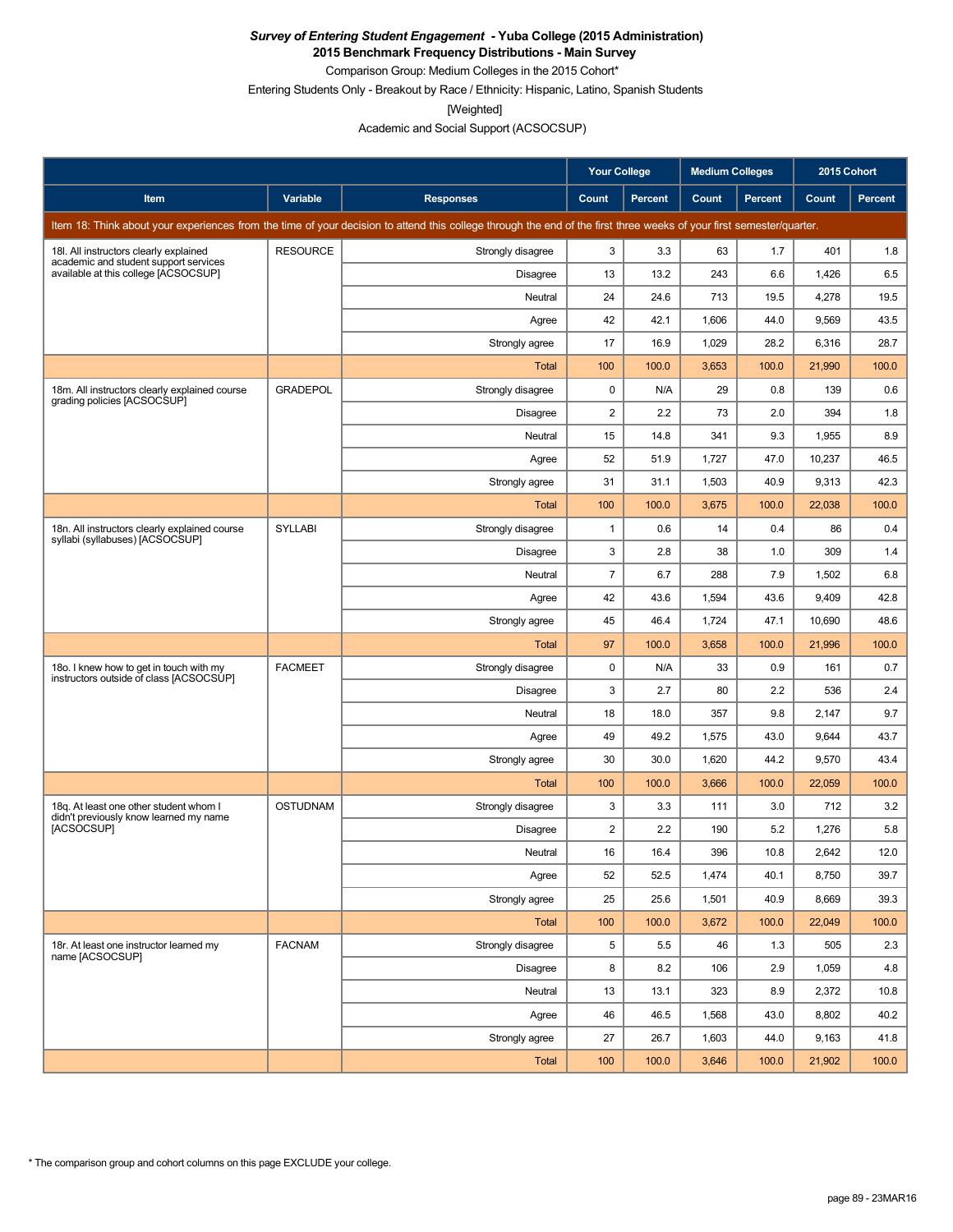**2015 Benchmark Frequency Distributions - Main Survey** Comparison Group: Medium Colleges in the 2015 Cohort\*

Entering Students Only - Breakout by Race / Ethnicity: Hispanic, Latino, Spanish Students

[Weighted]

|                                                                                                                                                                      |               |                   | <b>Your College</b><br><b>Medium Colleges</b> |                | 2015 Cohort |         |        |         |
|----------------------------------------------------------------------------------------------------------------------------------------------------------------------|---------------|-------------------|-----------------------------------------------|----------------|-------------|---------|--------|---------|
| <b>Item</b>                                                                                                                                                          | Variable      | <b>Responses</b>  | Count                                         | <b>Percent</b> | Count       | Percent | Count  | Percent |
| Item 18: Think about your experiences from the time of your decision to attend this college through the end of the first three weeks of your first semester/quarter. |               |                   |                                               |                |             |         |        |         |
| 18s. I learned the name of at least one<br>other student in most of my classes<br>[ACSOCSUP]                                                                         | <b>STUNAM</b> | Strongly disagree | 2                                             | 2.2            | 81          | 2.2     | 472    | 2.1     |
|                                                                                                                                                                      |               | Disagree          | 2                                             | 1.6            | 136         | 3.7     | 1,026  | 4.7     |
|                                                                                                                                                                      |               | Neutral           | 11                                            | 11.5           | 325         | 8.9     | 2,088  | 9.5     |
|                                                                                                                                                                      |               | Agree             | 55                                            | 55.2           | 1,475       | 40.2    | 8,791  | 39.9    |
|                                                                                                                                                                      |               | Strongly agree    | 29                                            | 29.5           | 1,651       | 45.0    | 9,667  | 43.9    |
|                                                                                                                                                                      |               | Total             | 100                                           | 100.0          | 3,669       | 100.0   | 22,043 | 100.0   |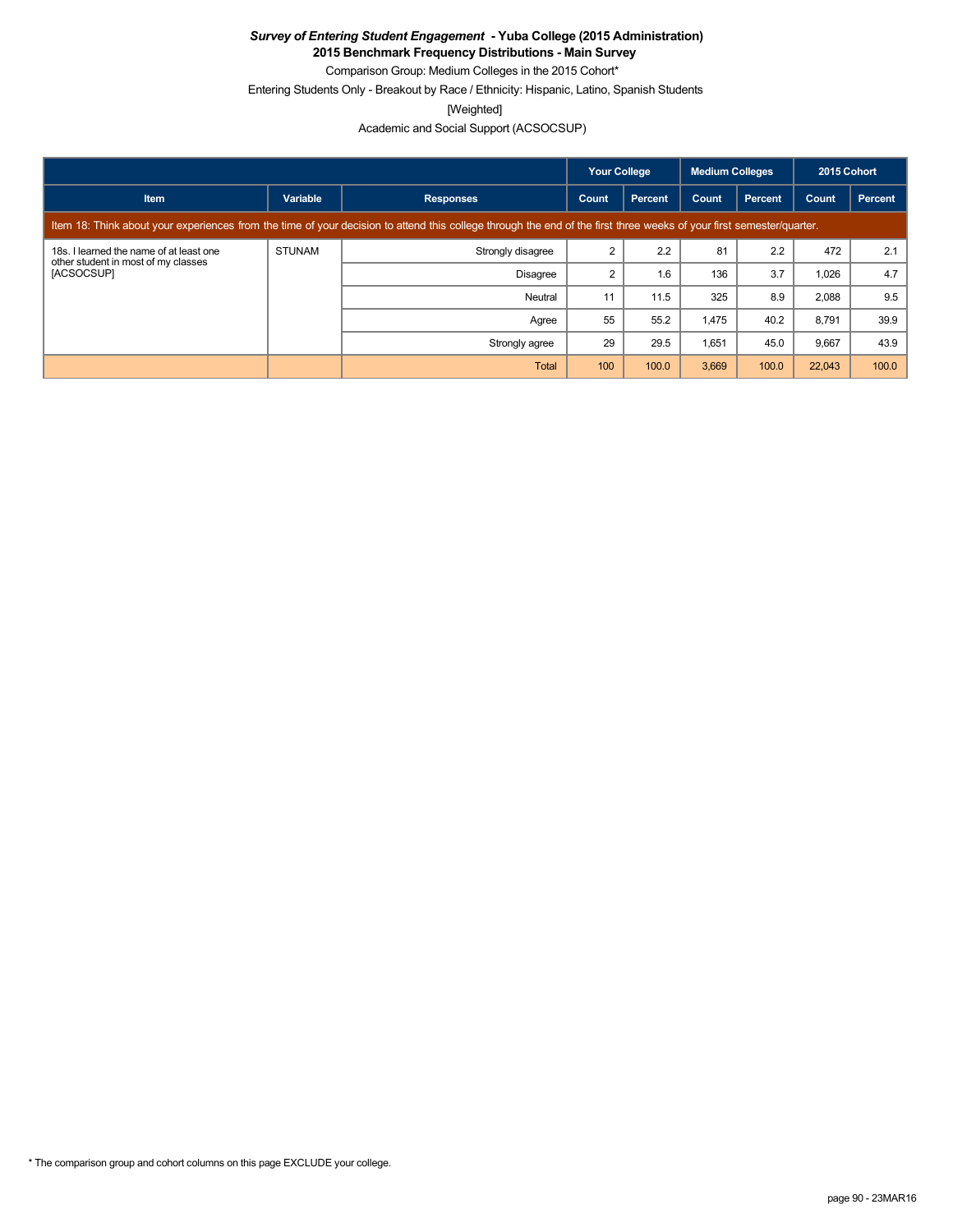**2015 Benchmark Frequency Distributions - Main Survey**

Comparison Group: Medium Colleges in the 2015 Cohort\* Entering Students Only - Breakout by Race / Ethnicity: Other Students

[Weighted]

|                                                                                    |                 |                                                                                                                                                                      | Your College   |                | <b>Medium Colleges</b> |                | 2015 Cohort |                |
|------------------------------------------------------------------------------------|-----------------|----------------------------------------------------------------------------------------------------------------------------------------------------------------------|----------------|----------------|------------------------|----------------|-------------|----------------|
| Item                                                                               | Variable        | <b>Responses</b>                                                                                                                                                     | Count          | <b>Percent</b> | Count                  | <b>Percent</b> | Count       | <b>Percent</b> |
|                                                                                    |                 | Item 18: Think about your experiences from the time of your decision to attend this college through the end of the first three weeks of your first semester/quarter. |                |                |                        |                |             |                |
| 18I. All instructors clearly explained                                             | <b>RESOURCE</b> | Strongly disagree                                                                                                                                                    | 0              | N/A            | 20                     | 2.8            | 107         | 3.0            |
| academic and student support services<br>available at this college [ACSOCSUP]      |                 | Disagree                                                                                                                                                             | $\mathbf{1}$   | 7.4            | 63                     | 8.7            | 302         | 8.4            |
|                                                                                    |                 | Neutral                                                                                                                                                              | $\overline{4}$ | 29.7           | 173                    | 23.8           | 870         | 24.3           |
|                                                                                    |                 | Agree                                                                                                                                                                | 8              | 52.0           | 305                    | 42.0           | 1,402       | 39.2           |
|                                                                                    |                 | Strongly agree                                                                                                                                                       | $\overline{2}$ | 11.0           | 166                    | 22.8           | 900         | 25.1           |
|                                                                                    |                 | Total                                                                                                                                                                | 15             | 100.0          | 728                    | 100.0          | 3,581       | 100.0          |
| 18m. All instructors clearly explained course<br>grading policies [ACSOCSUP]       | <b>GRADEPOL</b> | Strongly disagree                                                                                                                                                    | $\mathbf 0$    | N/A            | $\overline{7}$         | 1.0            | 36          | 1.0            |
|                                                                                    |                 | Disagree                                                                                                                                                             | 0              | N/A            | 19                     | 2.6            | 91          | 2.5            |
|                                                                                    |                 | Neutral                                                                                                                                                              | 0              | N/A            | 117                    | 16.0           | 501         | 14.0           |
|                                                                                    |                 | Agree                                                                                                                                                                | $\overline{7}$ | 48.0           | 336                    | 45.8           | 1,608       | 44.8           |
|                                                                                    |                 | Strongly agree                                                                                                                                                       | 8              | 52.0           | 254                    | 34.6           | 1,351       | 37.7           |
|                                                                                    |                 | Total                                                                                                                                                                | 15             | 100.0          | 733                    | 100.0          | 3,587       | 100.0          |
| 18n. All instructors clearly explained course<br>syllabi (syllabuses) [ACSOCSUP]   | <b>SYLLABI</b>  | Strongly disagree                                                                                                                                                    | 0              | N/A            | 4                      | 0.6            | 33          | 0.9            |
|                                                                                    |                 | Disagree                                                                                                                                                             | $\pmb{0}$      | N/A            | 9                      | 1.2            | 77          | 2.1            |
|                                                                                    |                 | Neutral                                                                                                                                                              | $\mathbf{1}$   | 7.4            | 82                     | 11.3           | 396         | 11.1           |
|                                                                                    |                 | Agree                                                                                                                                                                | 5              | 33.3           | 310                    | 42.5           | 1,489       | 41.6           |
|                                                                                    |                 | Strongly agree                                                                                                                                                       | 9              | 59.3           | 323                    | 44.4           | 1,582       | 44.2           |
|                                                                                    |                 | Total                                                                                                                                                                | 15             | 100.0          | 728                    | 100.0          | 3,577       | 100.0          |
| 180. I knew how to get in touch with my<br>instructors outside of class [ACSOCSUP] | <b>FACMEET</b>  | Strongly disagree                                                                                                                                                    | 0              | N/A            | 6                      | 0.8            | 40          | 1.1            |
|                                                                                    |                 | <b>Disagree</b>                                                                                                                                                      | $\overline{c}$ | 14.9           | 17                     | 2.3            | 97          | 2.7            |
|                                                                                    |                 | Neutral                                                                                                                                                              | $\overline{2}$ | 14.7           | 89                     | 12.2           | 412         | 11.5           |
|                                                                                    |                 | Agree                                                                                                                                                                | 8              | 55.6           | 332                    | 45.6           | 1,580       | 44.1           |
|                                                                                    |                 | Strongly agree                                                                                                                                                       | $\overline{2}$ | 14.7           | 284                    | 39.0           | 1,455       | 40.6           |
|                                                                                    |                 | Total                                                                                                                                                                | 15             | 100.0          | 729                    | 100.0          | 3,585       | 100.0          |
| 18g. At least one other student whom I<br>didn't previously know learned my name   | <b>OSTUDNAM</b> | Strongly disagree                                                                                                                                                    | 0              | N/A            | 47                     | 6.5            | 151         | 4.2            |
| <b>IACSOCSUPI</b>                                                                  |                 | Disagree                                                                                                                                                             | 3              | 18.6           | 58                     | 7.9            | 207         | 5.8            |
|                                                                                    |                 | Neutral                                                                                                                                                              | 4              | 26.0           | 100                    | 13.7           | 422         | 11.8           |
|                                                                                    |                 | Agree                                                                                                                                                                | 3              | 22.1           | 263                    | 36.0           | 1,438       | 40.1           |
|                                                                                    |                 | Strongly agree                                                                                                                                                       | 5              | 33.3           | 263                    | 36.0           | 1,371       | 38.2           |
|                                                                                    |                 | Total                                                                                                                                                                | 15             | 100.0          | 732                    | 100.0          | 3,589       | 100.0          |
| 18r. At least one instructor learned my<br>name [ACSOCSUP]                         | <b>FACNAM</b>   | Strongly disagree                                                                                                                                                    | $\mathbf 0$    | N/A            | 8                      | 1.1            | 59          | 1.6            |
|                                                                                    |                 | <b>Disagree</b>                                                                                                                                                      | $\mathbf{1}$   | 3.7            | 27                     | 3.7            | 131         | 3.7            |
|                                                                                    |                 | Neutral                                                                                                                                                              | $\overline{c}$ | 11.0           | 98                     | 13.5           | 402         | 11.3           |
|                                                                                    |                 | Agree                                                                                                                                                                | $\overline{7}$ | 48.3           | 276                    | 37.7           | 1,413       | 39.6           |
|                                                                                    |                 | Strongly agree                                                                                                                                                       | 5              | 37.0           | 321                    | 44.0           | 1,560       | 43.8           |
|                                                                                    |                 | Total                                                                                                                                                                | 15             | 100.0          | 730                    | 100.0          | 3,565       | 100.0          |